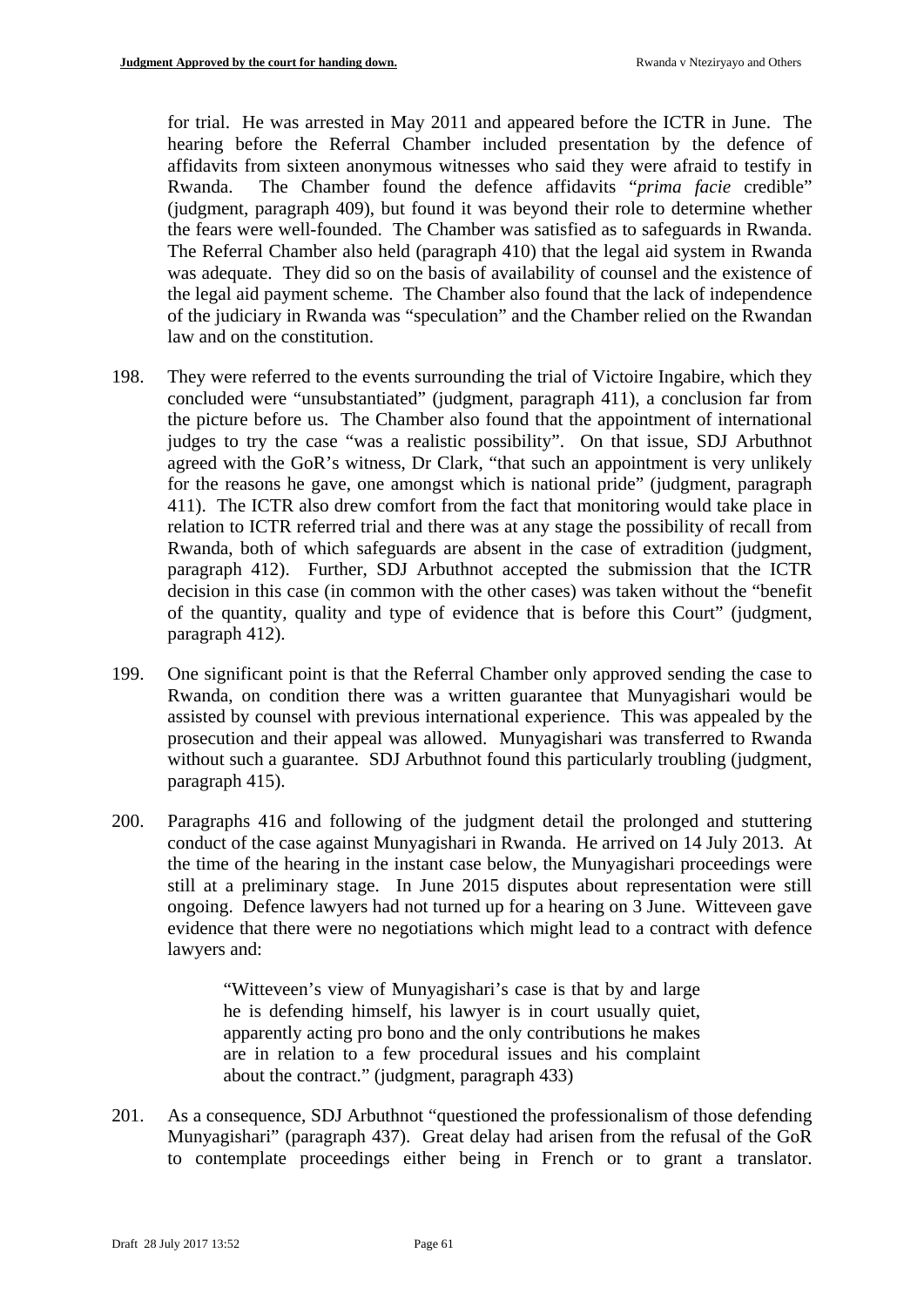Munyagishari states that he cannot follow the case in Kinyarwanda. The case of Munyagishari led SDJ Arbuthnot to the following conclusion:

"438. When it comes to payment for the defence lawyers, I cannot say without more that the GoR is being intransigent but I consider that the GoR had not anticipated how expensive these sort of cases are to investigate and defend adequately. As the complaints to the ICTR multiplied and in the light of the comments of Witteveen, who was after all the GoR's own witness, the GoR have bowed finally to the pressure and changed the law in relation to investigators. This should have happened before when this issue was raised by other defendants such as Uwinkindi in 2011 at the ICTR and in 2012 in the High Court in Rwanda. The change in the law is so recent there is no evidence how the new law will be applied in practice. I have to put in the balance the unfortunate fact that there are numerous examples of the law in Rwanda being changed but being very slow to be put into practice (video-links are but one example).

439. I concluded that the initial reported budget the GoR had set aside for such cases was clearly inadequate and would not begin to cover the sort of investigation required by these genocide cases."

- 202. Between paragraphs 442 and 461 of the judgment the Senior District Judge deals with the case of **Dr Leon Mugesera**. As with others of the transferred cases, this defendant's proceedings were still current in Rwanda at the time of the hearing below. SDJ Arbuthnot noted that this case has been the subject of detailed written submissions from Ms Ellis QC, which have also been before us. Those submissions occupy twelve pages, are fully referenced and cross-referred. We have found them highly persuasive, as it is clear did SDJ Arbuthnot.
- 203. Mugesera faces trial on a range of genocide related offences, but it is not alleged that he took part in the actual commission of genocide. The centre of the allegations spring from a speech he made in Rwanda in 1992, two years before the large-scale killings. Dr Mugesera was deported to Rwanda from Canada. Assurances were given to the Canadian Court before his deportation. On 24 December 2009, Martin Ngoga gave an assurance that the case, if proceeding by deportation rather than extradition, "would qualify as a transfer of case from Canada", thus giving rise to the safeguards attendant on a transfer from the ICTR. In addition there were specific assurances about legal aid. A Note set out that the accused should apply to the judge for legal aid (judgment, paragraph 441).
- 204. Ms Ellis QC and the judgment set out the sequence of events over an extended period. Legal aid was refused to this Defendant. The GoR claims that the Defendant and his lawyers refused to fill in the right form. On this issue, SDJ Arbuthnot found:

"I cannot say from the evidence where the fault lies. It is quite clear that the most recent legal aid form was not provided to the accused until July 2014 when the case had been running since January 2013." (Judgment, paragraph 458)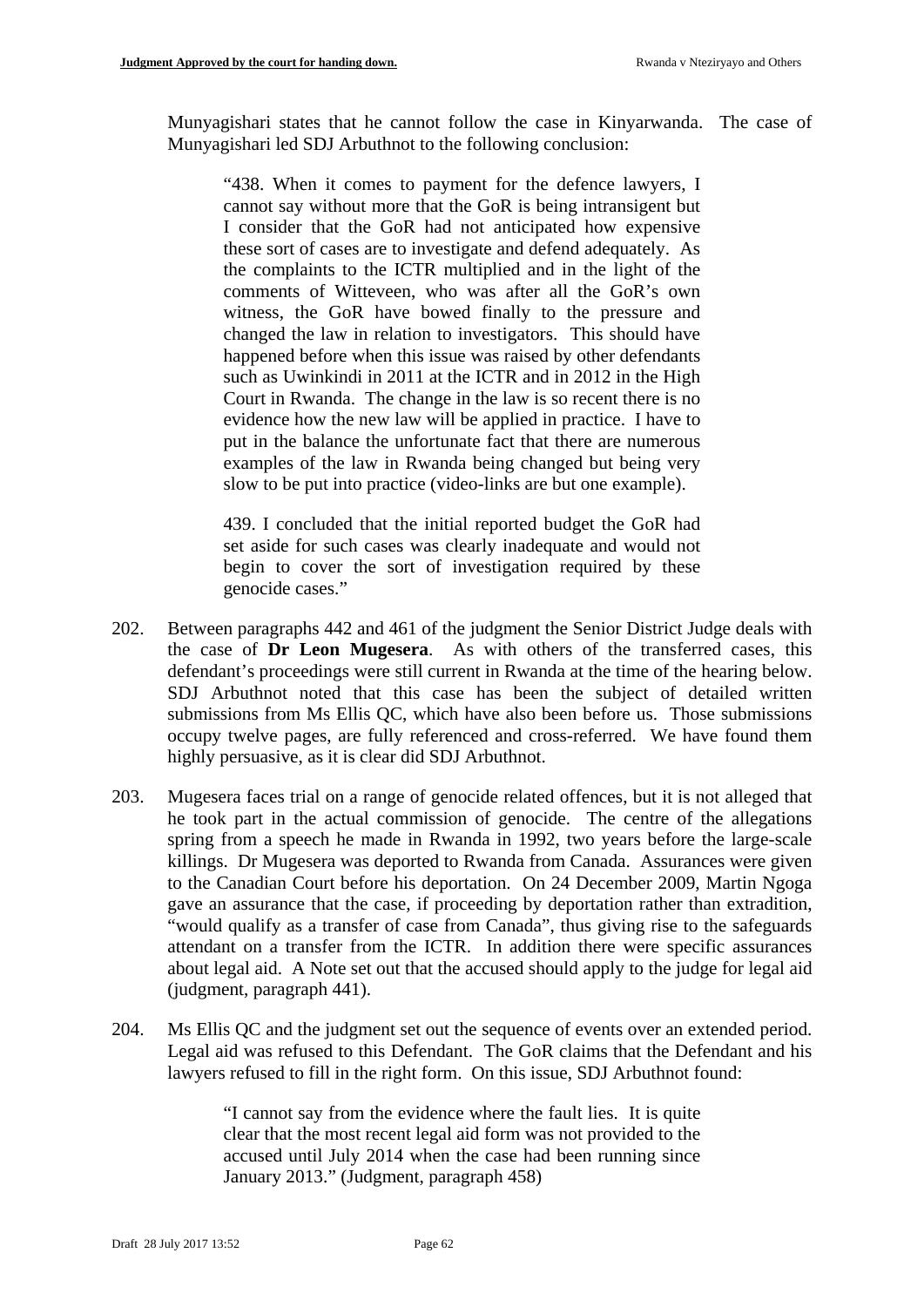205. The conclusion by the SDJ that this process involved a "competition in stubbornness" (paragraph 457) must be seen in that light. The SDJ went on to conclude:

> "459. The other failings I note from the evidence I have read and heard is that the prosecution in Rwanda have failed to provide the documents required for his defence to [Mugesera's attorney] and crucially she was not told that the 2009 amendments to the Transfer Law would apply to a case of deportation. The failure too to pay for translation costs of the documentation also means that foreign lawyers would be unable to represent Mugesera. Kanas, the American lawyer originally instructed to defend Mugesera, explains in a statement read to this court the problems with the lack of funding. They could not find an expert to examine the recording of a speech which was given by Mugesera and is at the centre of the allegations against him; furthermore they could not hire investigators.

> 460. It seems to me that with the reluctant defence witnesses I have heard about from Ms Nerad the funding to allow for a professional investigation is crucial.

> 461. The evidence I have read and heard leave me with considerable reservations about whether the assurances given by the GoR to Canada are being respected and whether Dr Mugesera's trial is fair."

- 206. For our part, we have seen no satisfactory answer to these conclusions from the GoR.
- 207. SDJ Arbuthnot dealt more swiftly with the case of **Mbarushimana**. This Defendant was extradited from Denmark, arriving in Rwanda on 3 July 2014. He was presented with a list of counsel which was different from, and much shorter than, the list which formed part of the contract between the Ministry of Justice and the RBA. Over the ensuing year he had a number of hearings before the High Court. He was still in dispute as at June 2015 and was then not yet represented. SDJ Arbuthnot was unable to reach a conclusion as to whether the lack of representation was the fault of the government or the Defendant. She did observe that the judges in the case appeared to be dealing with this case in a fair and sensible way, granting adjournments. Counsel for Ugirashebuja made submissions in relation to this defendant and were able to add, from open source material in July 2016, that the prosecution had commenced opening arguments in the case but Mbarushimana had not accepted assigned counsel and appeal to the Rwandan Supreme Court was pending. This case is clearly the least significant of those considered in detail by the judge.

## **Fair Trial: Other Defence Evidence**

208. Between paragraphs 467 and 492 of the judgment, SDJ Arbuthnot summarises a number of witnesses for the Respondents. We have already analysed the evidence of Dr Gahima and Dr Rudasingwa. The judge heard from Philippe Larochelle, an ICTR defence advocate who had defended in a Rwandan genocide case in Canada ending in 2013. The Court found coordinated fabrication by the prosecution witnesses. The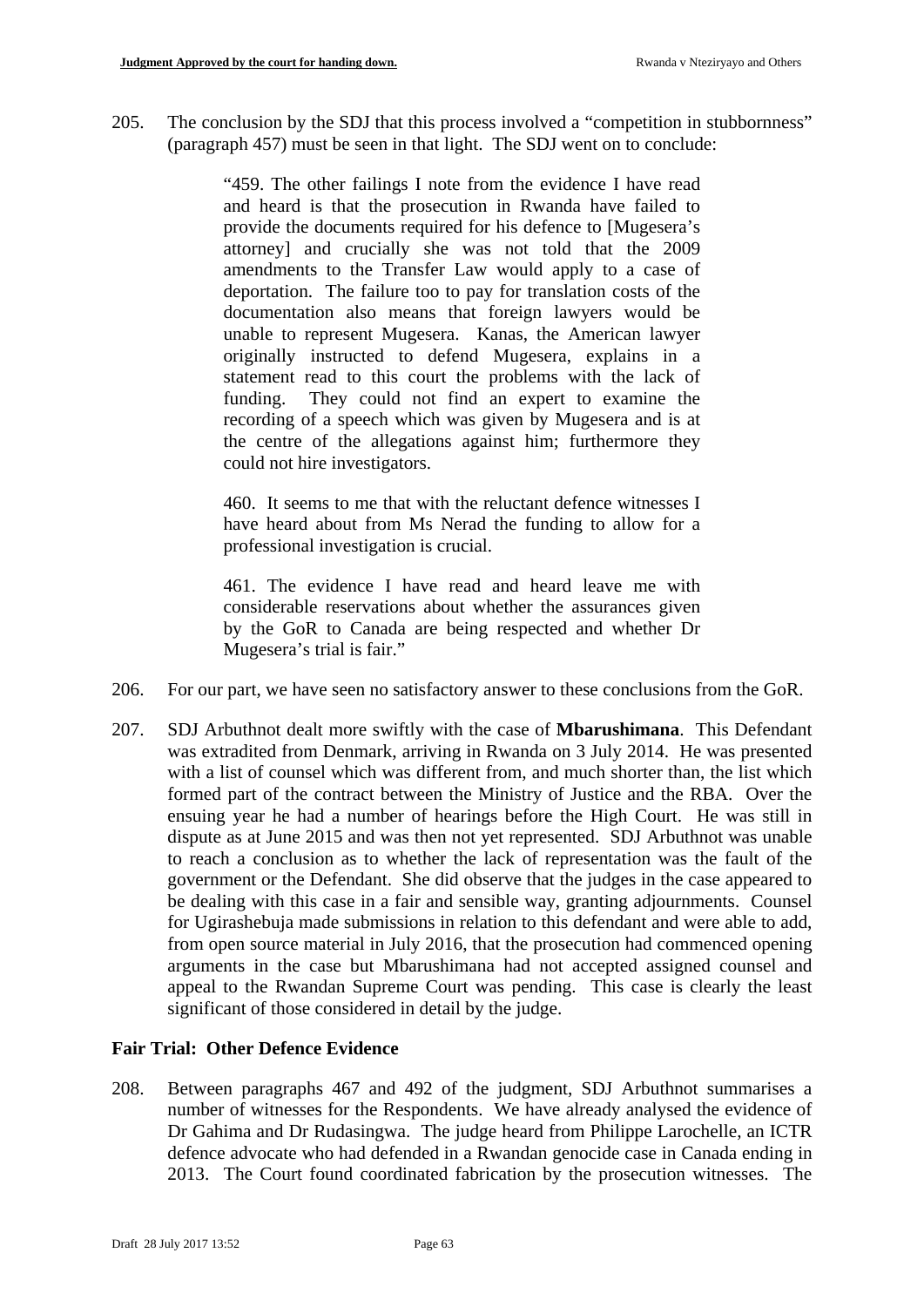scale of the case (and by implication the scale of such cases as these Respondents) was indicated by the activity of that defence team, which consisted of three lawyers and three investigators who had met more than 500 potential witnesses around the world. Mr Larochelle indicated that witnesses were intimidated on a wide scale, the intimidation ranging from speeches during annual commemorations of the genocide to police harassment. The defence had to conceal the identity of their witnesses. The Canadian prosecuting authorities were concerned at Rwandan involvement with prosecution witnesses.

- 209. Mylene Dimitri gave unchallenged evidence. She was defence counsel in different proceedings in Canada. She stated that the defence witnesses in her case were not assisted by the WPU. All arrangements for witnesses' travel from Rwanda were made by the defence team. Witnesses had to be collected from their villages in Rwanda and concealed from the authorities in transit. Witnesses were very frightened for their jobs, their family and their future. After giving evidence, four refused to return to Rwanda and disappeared. One who went back to Rwanda was visited by the authorities. Another had to face a *gacaca* retrial and "was locked up for genocide offences of which he had been earlier acquitted".
- 210. The witness John Philpot had worked extensively for the ICTR and had been critical of the Rwandan government. He was no longer able to go to Rwanda for fear of his own safety. Mr Philpot was asked about the story of the American attorney Erlinder, who had been held after arriving in Rwanda to assist Ingabire in her defence. Mr Philpot was apprehensive that this would prevent other foreign lawyers coming to Rwanda to provide robust defence representation.
- 211. Christopher Black was another defence lawyer at the ICTR. As a result of his actions he had received threats and was no longer able to go to Rwanda. He had received a formal warning from the Canadian Security Intelligence Service that Rwandan authorities wanted to kill him "and were going to try to do so".
- 212. Judith Rever is a Canadian journalist who has researched war crimes alleged to have been committed by the RPF. Whilst working in Belgium in 2014 she had been warned that the Rwandan embassy in Brussels posed a threat to her safety. During her time in Belgium the Belgian authorities had provided her with 24 hour security as a consequence of this threat.
- 213. The statement of a witness anonymised as EN-O was read into the evidence. He or she is a Rwandan attorney who refused to reveal their identity, on the basis that at the least they would lose work and at most could face imprisonment "for speaking against the government. In the past, attorneys, investigators and even judges have been arrested and detained just for going against the wishes of the government". S/he, too, spoke of fear on the part of witnesses of the government and of repercussions if they came forward.
- 214. Under this rubric, SDJ Arbuthnot touched on some of the evidence from the Appellant's expert, Dr Clark. He confirmed that he had spoken to the Minister of Justice Busingye and the Minister confirmed to him that executive interference in trials has continued. This conversation was in general terms and, as SDJ Arbuthnot put it, "unfortunately Dr Clark did not obtain more information".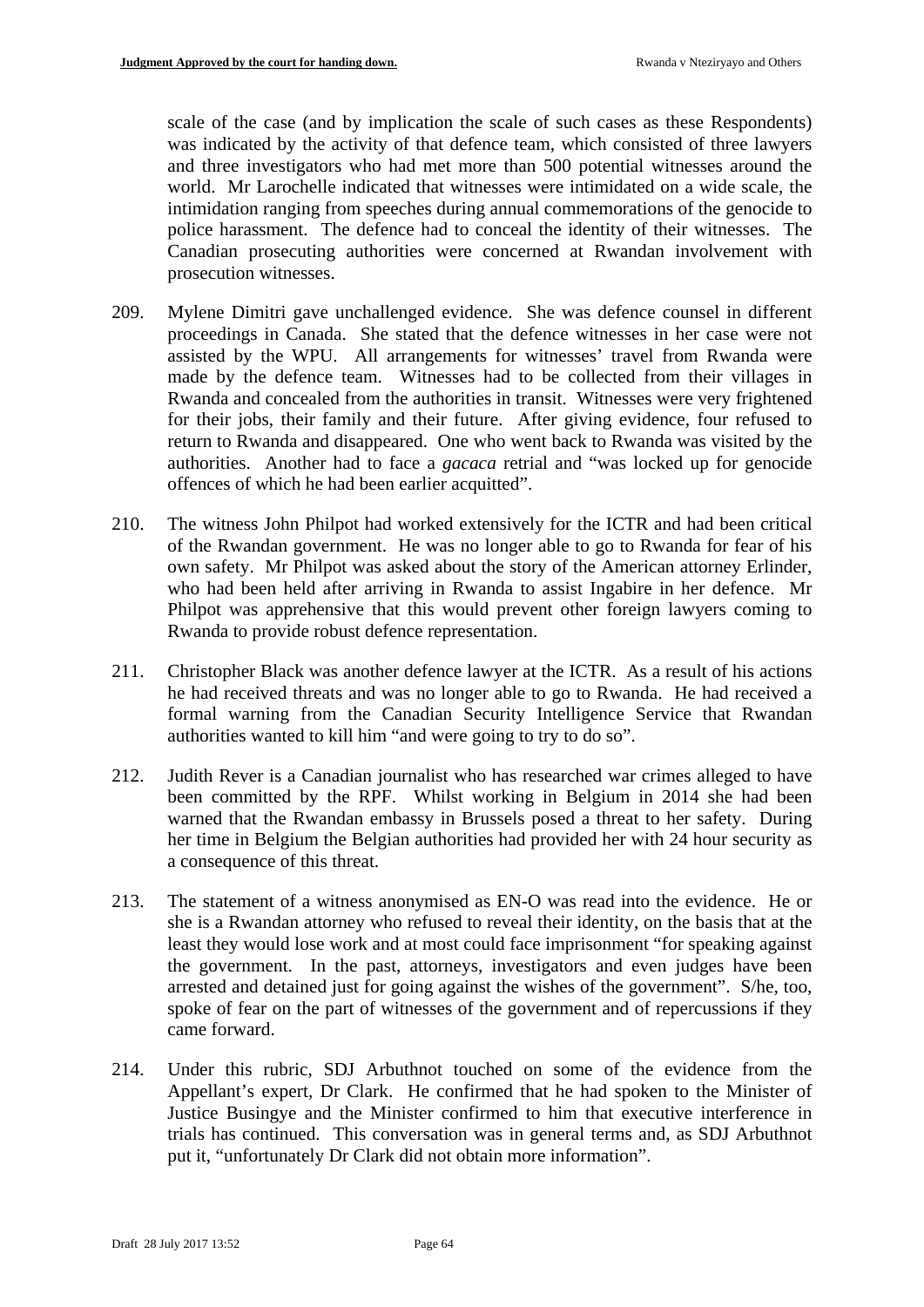- 215. Minister Busingye was scheduled to give evidence to the Court. He never came. SDJ Arbuthnot observed, however, that he did attend Westminster Magistrates' Court (the same Court) in relation to the arrest on an EAW of General Karenzi Karake in June 2015. SDJ Arbuthnot leaves hanging in the air the question why the Justice Minister was able to appear on a specific EAW but was unable to appear as scheduled in this case. It was Mr Busingye who, as President of the High Court at the time of the *Brown* case in 2008, told others that judges of his Court had been subject to attempts at influence by the executive (see *Brown*, paragraph 86).
- 216. Dr Clark also spoke as to his conversation with the previous Minister for Justice, Mr Karugarama, who also confirmed that politicians might ring judges concerning the outcome of cases, but said "they just ignored the call". Dr Clark went on to recite the evidence of another past President of the High Court, Mr Cyanzayire, who described the justice sector as "very prone to corruption". The Ombudsman, Mr Rutaremara, had commented that "in recent years there were far fewer complaints of political interference in trials" and Dr Clark cited the statement of Minister Busingye that since 2004, 40 judges had been dismissed for corruption or serious misconduct. However, there was no specific evidence to show how this related to genocide cases. As SDJ Arbuthnot said, "there is no evidence as to the sort of cases in which corruption or undue influence can occur and who might be the would-be corrupters" (judgment, paragraph 483).
- 217. In a short but striking passage, SDJ Arbuthnot dealt with anonymised evidence from those who had acted as judges in *gacaca* hearings. The question, considered later, of the quality of their evidence, is a separate matter. Here, it is the response of the state to their unwelcome conclusions which matters:

"484. In these proceedings I also heard evidence from judges who gave evidence that after the acquittals of CU and EN in Gacaca courts they were summoned and interrogated about the decisions they had reached. CU/2 and CU/3, for example, were both former Gacaca judges, CU/2 had been a judge at Mr CU's Gacaca proceedings in 2008. CU was exonerated after the hearing of numerous defence witnesses and the acquittal was then nullified. CU/3 said that after the acquittal, some Gacaca judges were arrested and interrogated."

- 218. Professor Reyntjens stated that there was "a well documented history of attempts to manipulate or fabricate evidence through either the use of inducements or through the threat or use of violence". His most recent example concerned falsified evidence against a UN coordinator said to have been organised by representatives of the Rwandan presidency. He dated that to September 2012, the significance of which is that it considerably post-dates the 2010 *Brown* judgment.
- 219. The Judge heard other allegations that evidence had been fabricated by Rwandan prosecutors. In paragraph 487/488, she cited the example of evidence from Peter Robinson, a former US federal prosecutor, now "an eminent and respected criminal defence attorney". Dr Clark provided a transcript of Robinson's account made at a seminar in 2010, evidencing pressure by the Rwandan prosecutor in a case on a potential witness for the defence. The threat was said to come from Rwandan military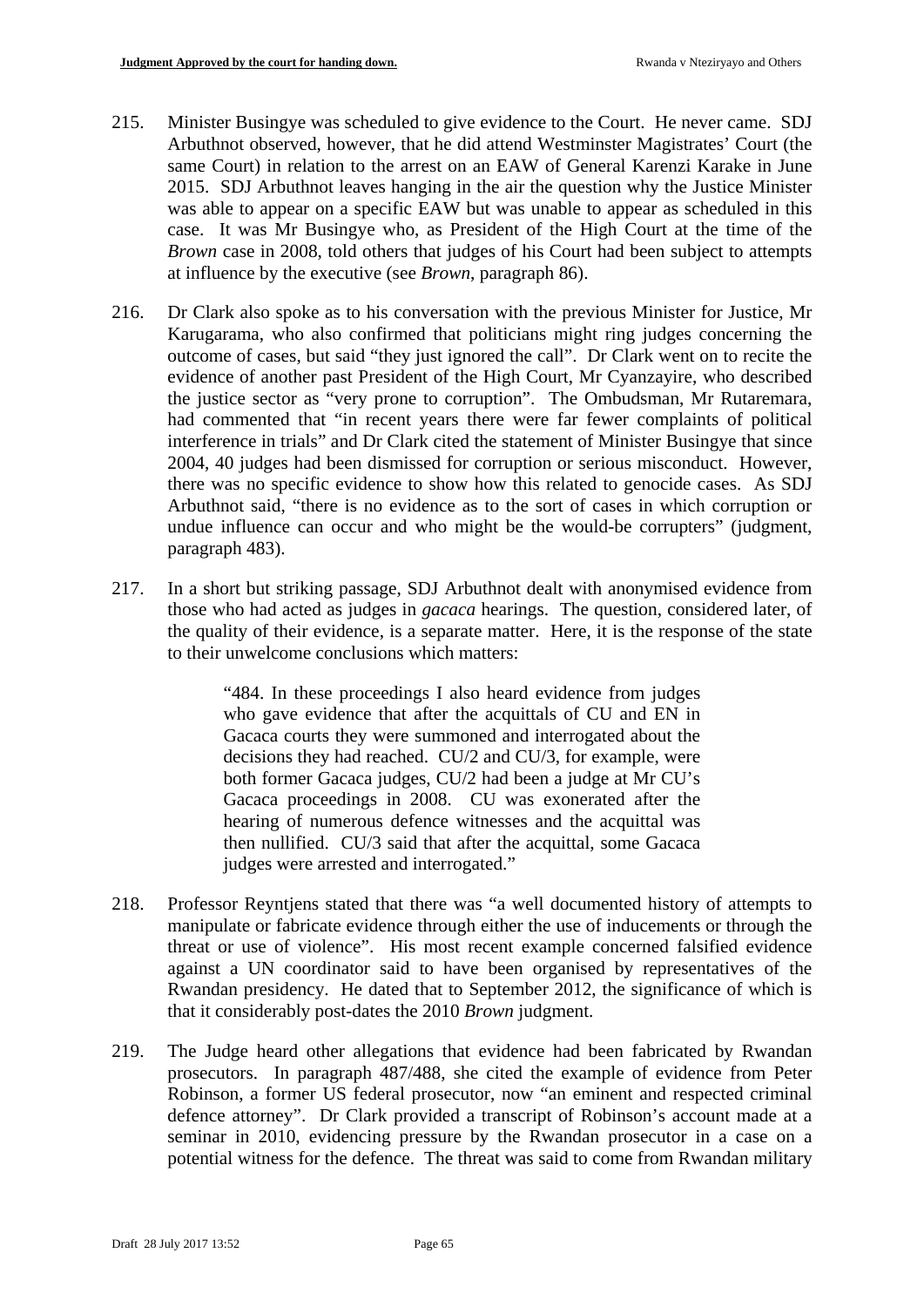intelligence as well as the prosecutor and consisting of an assurance that if he testified for the defence "he would never be let out of prison".

claim by the GoR that there had been significant changes since the *Brown* decision. 220. In dealing with this evidence, SDJ Arbuthnot accepted that the judiciary was not independent until 2004, that there was a period of reform from about 2008 (in respect of which she cited Dr Clark and Professor Reyntjens) and she went on to consider the expert evidence of Professor Reyntjens and Professor Longman. The Judge recited that evidence between paragraphs 493 and 503. Both professors looked at the core Professor Longman accepted (paragraph 498) that professionalism in the justice sector had increased "and that the quality of justice had improved, it was just that the politicisation of the system had increased". He described seeing "manipulation in every high profile trial". SDJ Arbuthnot did not reject this evidence, but noted that Professor Longman's account had two drawbacks, namely that he had not been to Rwanda since 2006 as he did not feel safe, and that he had never been to the Rwandan High Court: his evidence was generalised. Equally, Professor Reyntjens considered that there was gross manipulation by the GoR in some cases and was critical of the recent decisions by the ICTR to transfer defendants. The ICTR approach:

> "…had placed too much emphasis on recent legislative changes, there was pressure on the ICTR to wind down and no other countries were willing to take these defendants."

- 221. Professor Reyntjens did agree that the quality of the judiciary had improved "tremendously" and he was not saying that "no-one could have a fair trial in Rwanda" (judgment, paragraph 503).
- 222. In paragraphs 505-513 of her judgment, SDJ Arbuthnot touched on the evidence of Dr Clark for the Appellant on the fair trial issue. Dr Clark had more recent experience in Rwanda than Professors Reyntjens or Longman (for the reasons they have explained). He had interviewed extensively individuals within the judicial system, including *gacaca* judges but no High Court judges. Dr Clark emphasised the importance of extradition and prosecution for the Rwandan government and SDJ Arbuthnot accepted from him that the GoR had shown "a marked dedication" to reforming the domestic judiciary. Against that background, Dr Clark set out to repudiate the findings in *Brown* and the reports of Reyntiens and Longman. He relied on the stream of ICTR Appeal Chamber decisions, and advanced the position that the Bizimungu case "was the only case of judicial interference" (judgment, paragraph 510).
- 223. Dr Clark's evidence about interference with the judiciary appears to us to have been rather ambiguous. As the Judge recited in paragraph 511, none of the sources interviewed by Dr Clark in April 2010 could cite concrete examples of political interference in genocide trials. However, in giving evidence before the Court in June 2015, Dr Clark agreed that the view of many of those he had interviewed was that there was continuing "subtle executive interference" with the judiciary. A number of individual witnesses to that effect were cited. A safeguard which many of his respondents considered would be helpful was the instruction of international defence counsel for high profile Rwandan suspects. However, despite the change in the Rules, it appears that had never happened. Moreover, in paragraph 513, SDJ Arbuthnot observed that although there are no concrete examples of interference provided by Dr Clark "he did not pursue the question perhaps as much as he could have done".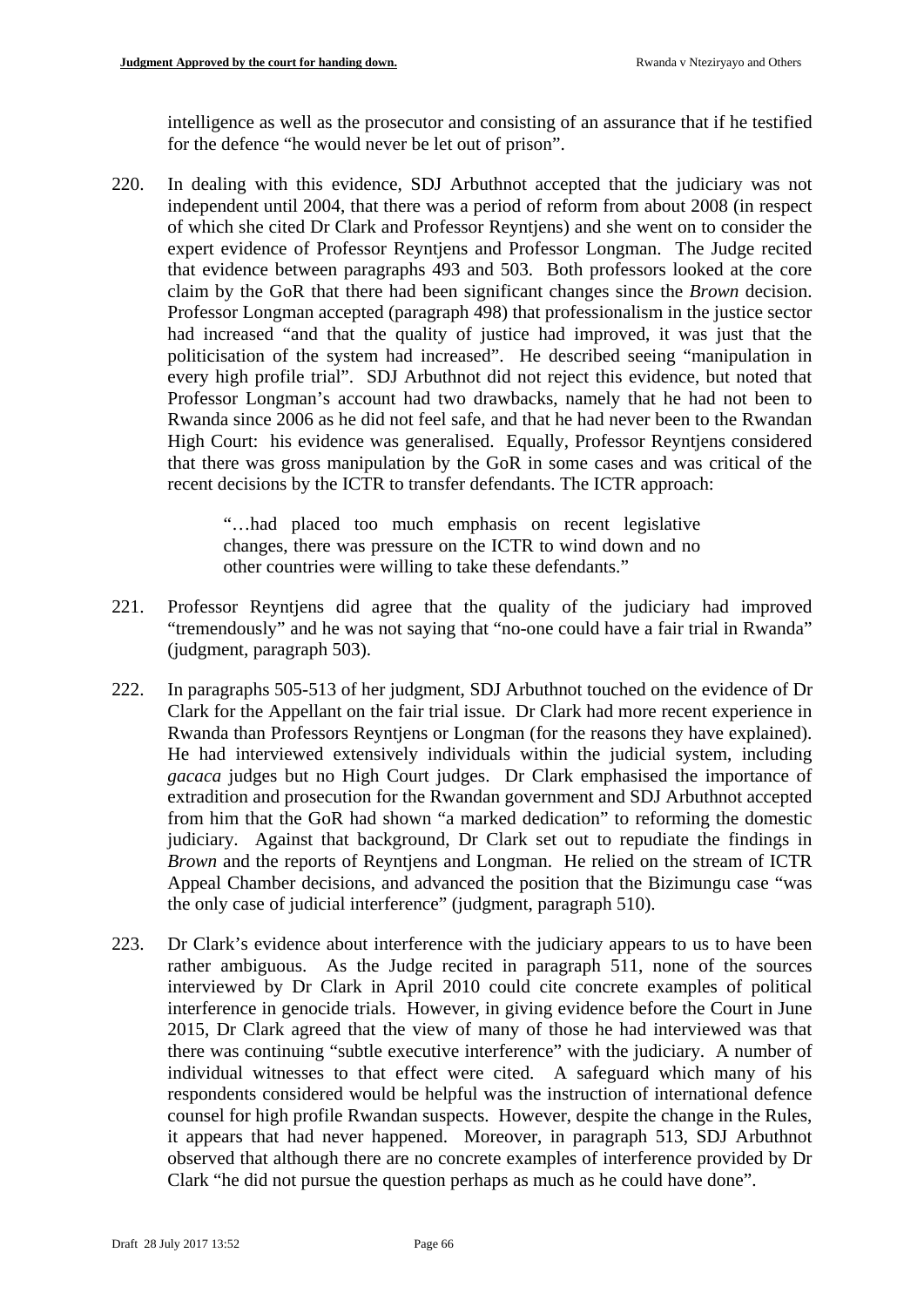- 224. SDJ Arbuthnot then turned once more to the evidence of Martin Witteveen. We deal below with the question of the incomplete account of Witteveen's views which was before her. For the present we consider what Witteveen material she did have. SDJ Arbuthnot noted that at the time of Witteveen's first report in September 2014 he had been working full time within the NPPA for only three months, but he had previously spent a considerable period in Rwanda investigating two criminal cases. Witteveen's broad conclusion was that there was no evidence the judiciary were not independent when it came to genocide proceedings (judgment, paragraph 514). He did not consider that "ill-judged comments made by politicians in Rwanda would be any worse than many judges face from around the world" (judgment, paragraph 516). He, too, said he had never seen interference with specific criminal cases since the Bizimungu case and had not seen a loss of independence, neutrality or objectivity. He did not consider these respondents to be accused of "political crimes" (judgment, paragraph 516).
- 225. After touching briefly on the evidence of Ms Kabasinga and on the ICTR trial monitors, SDJ Arbuthnot gave her conclusions in relation to the independence of the judiciary in paragraphs 519 to 545 inclusive.
- 226. These paragraphs are carefully expressed and nuanced and are the subject of both appeal and cross-appeal. Mr Knowles QC for the GoR submits that insofar as SDJ Arbuthnot has found that there is a risk of interference in trials, she overstates the matter. He also submits that there is internal contradiction within these paragraphs, in particular between 531 and 545. The Respondents, on the other hand, submit that SDJ Arbuthnot was insufficiently robust in her findings and that the material before her should have led her to consider there was a much higher risk of executive interference with justice in genocide cases such as these.
- 227. What is certain is that the findings expressed in these paragraphs are the essential basis upon which the judge reached her final conclusions as to the very great importance of effective defence representation which in turn led her to find against extradition. Because of their length and importance, and so that this judgment can be read comprehensively, we attach these paragraphs from her judgment as Annex 3 to this judgment.
- 228. The starting point for the judge's thinking is that there is established evidence of executive interference in "political cases" (paragraph 522). The problem with which the judge was "wrestling" is whether that approach will affect these genocide cases (paragraph 523). The various Courts that have sent defendants back to Rwanda for trial have done so on the basis that genocide cases are not "political". Although she noted the significance that three of the Respondents were *bourgmestres*, and Brown/Bajinya allegedly a member of the *Akazu*, she found that he was not a "high profile" member of the *Akazu*. The Judge did not find there was credible evidence that the Respondents were "political opponents to the GoR in 2015". Nor was she persuaded that the extradition request was driven by political considerations (paragraph 526). She did accept that the Respondents, if returned, would be "high profile" defendants, and that seems established. She concluded that the "GoR will use the return of the RPs as examples to show that the State's justice system is recognised internationally as a system which can try defendants fairly" (judgment, paragraph 527).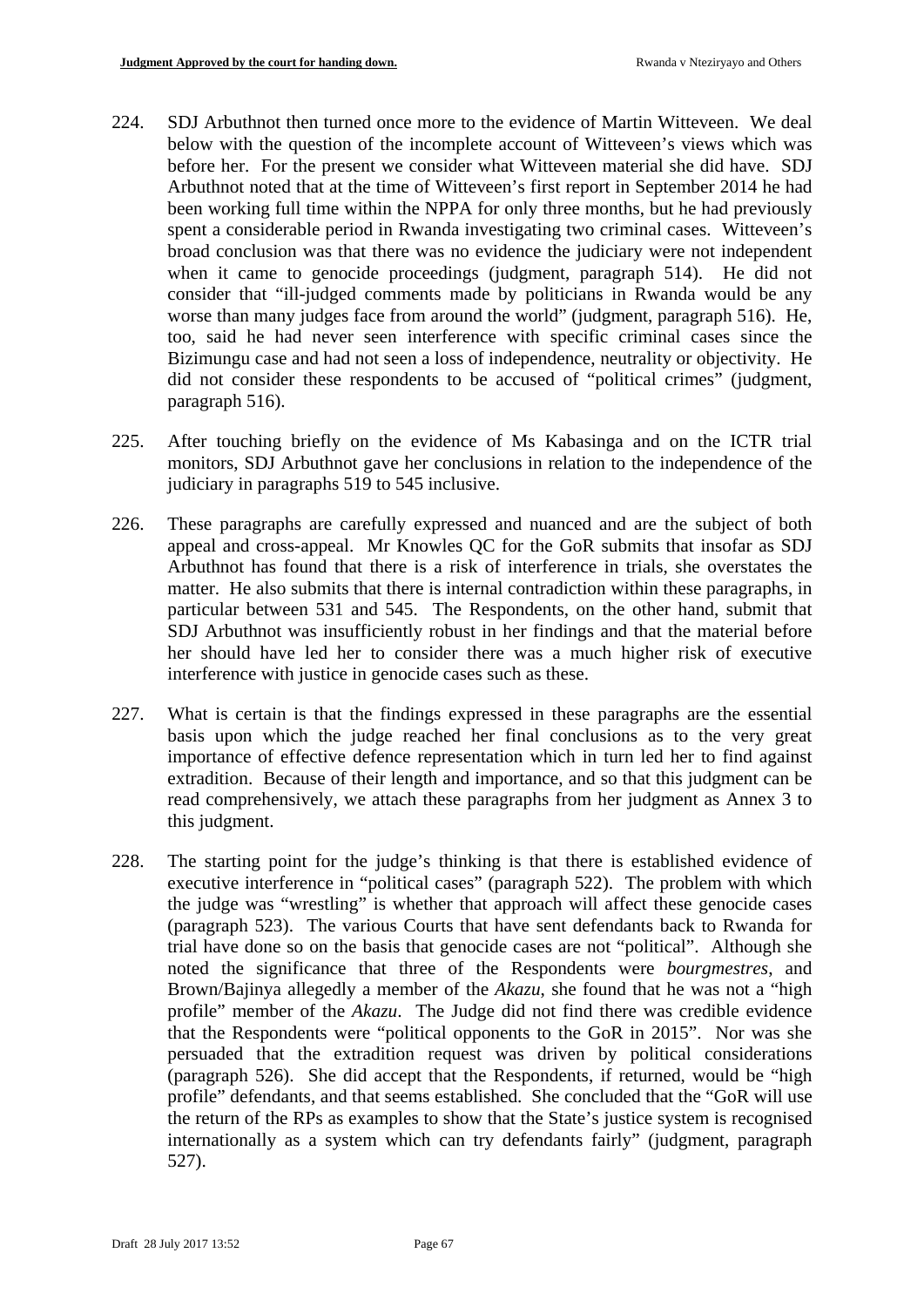example, applications for adjournments by the defence" (judgment, paragraph 530). She accepted that there were continuing comments by the President and Ministers: 229. The Judge concluded that she could rely on the monitors' reports from the five transferred cases as demonstrating, in relation to those decisions, that there was no recurring theme of complaint about the Judge's lack of independence or of partiality. She stated that she considered it "arguable that interference may not be picked up by the monitors, but the lack of independence or fairness would be" and said that she herself "was struck by the even handedness of the Judges when confronted with, for

> "…about the guilt of these RPs in the sort of autocratic state that I have found Rwanda to be. The GoR seems not to respect the presumption of innocence and that might put pressure on the judges if there was no international judge amongst them. I accept however the evidence from Professors Longman and Reyntjens, for example, that the quality of the judiciary has been increasing gradually in Rwanda and I have heard nothing which suggests that they are not able to ignore comments made by the President and others in non-political cases" (paragraph 531).

- 230. The Judge noted the "sea changes" relied upon by the GoR but concluded these changes "would be more significant if there was evidence they were affecting trials in practice" (judgment, paragraph 533). The only change which appears to be actually put in practice was the amendment to the Transfer Law of 2009, allowing three or more judges to try complex and important cases. The Judge noted (paragraphs 534, 535) that Dr Clark thought it unlikely that any application for an international judge to come and try a transfer or extradition case, pursuant to the legal amendment of 28 November 2011, would be granted since it would be unacceptable to Rwanda - "politically unpalatable" as Dr Clark had put it (paragraphs 434-5).
- 231. Whilst the Judge could accept the acquittal rate of 20 to 30 per cent in the High Court, as advanced by the GoR, there was no information about acquittal rates in genocide trials. SDJ Arbuthnot considered carefully the evidence of Dr Gahima and (as we have noted above) accepted that he was a measured, credible and impressive witness, described by Dr Clark as "a respected academic". The Judge also noted (paragraph 539) that the change of security of tenure to appointment for a determinate term ran counter to the normal principle that security of tenure should ensure independence and impartiality, but she found that "there is no evidence that the change to removal on the grounds of serious professional misconduct or incompetence is being used by the High Council of the Judiciary to remove judges for bringing in the wrong verdicts" (paragraph 539). The Judge noted that these cases would not be monitored, by contrast to those transferred from the ICTR. Such a mechanism would be a reassurance were it to exist (paragraph 541).
- 232. Having noted the evidence that although the judiciary was formally independent, it was in reality "subordinated to the will of the executive in all politically sensitive matters" (as described by the *Bertelsmann Stiftung Transformation Index 2014 Report*), the Senior District Judge moved from a more general picture to the specific picture of the genocide cases and focussed on the evidence of Witteveen, which she described as "particularly helpful". Mr Witteveen had been a witness to some of these hearings and had read a great deal about them from the notes of the legal officer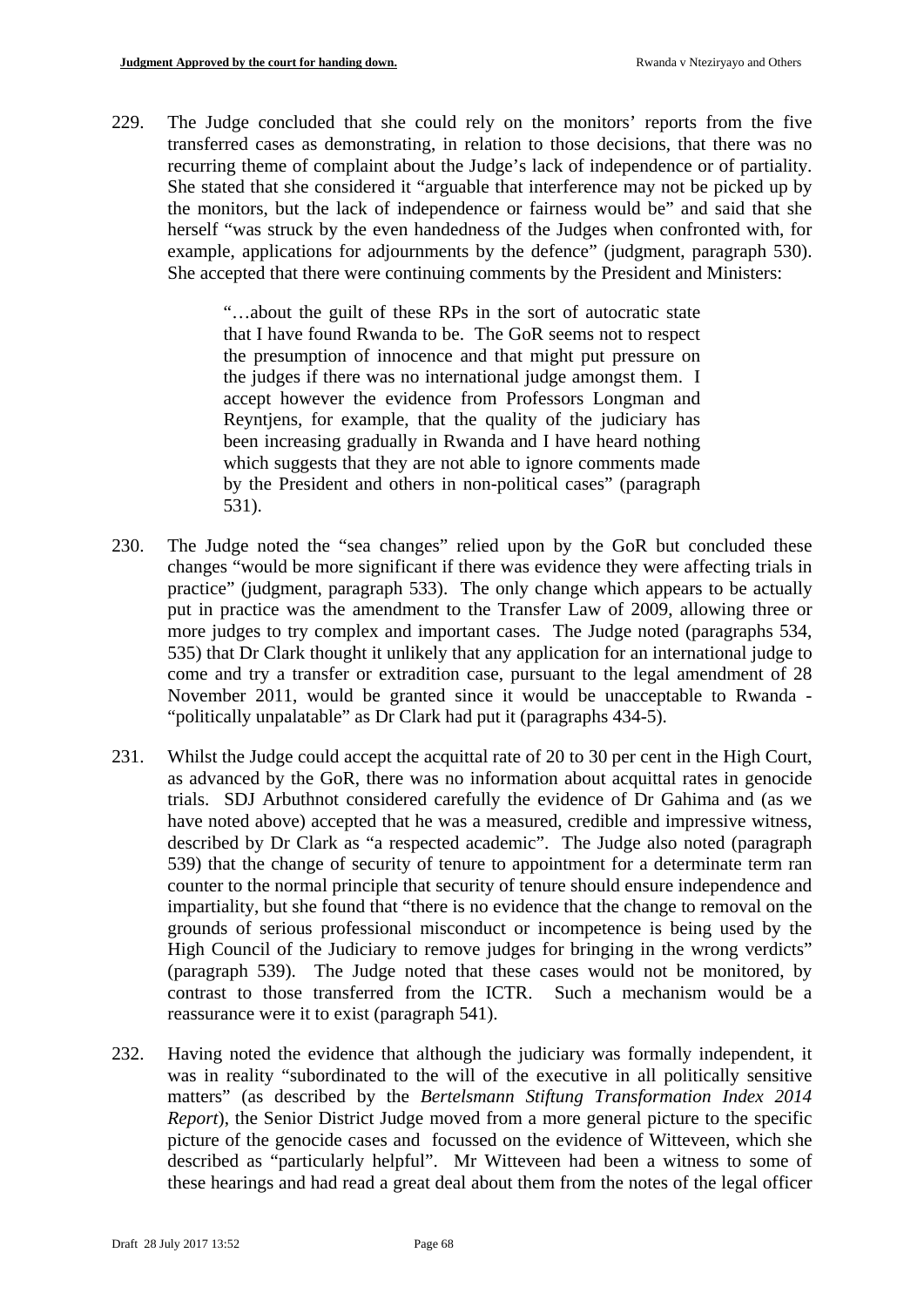of the Dutch embassy. She relied upon his evidence that he had not seen "any credible evidence that any authorities had interfered specifically in cases of genocide" (paragraph 546).

233. SDJ Arbuthnot reached her conclusion on this aspect of the case in paragraph 545:

"545. To conclude, I am drawing a distinction between the way the Rwandan High Court tries cases with a political flavour and the way they try genocide allegations. This is based on the clear evidence I have seen about the approach taken by the Specialised Chamber towards the five transferred genocide cases. Having considered all the evidence, I cannot exclude a risk of interference but judging from the transferred defendants the highest risk is from the pressure exerted by GoR ministers' comments in public and in the press. I consider any such risk would be reduced by a robust, able and experienced defence team with an ability to investigate the defence case and international monitoring of some sort. I consider that without both of these the RPs would be at a greater risk of judges behaving partially and being influenced by factors outside the evidence."

## **Our Conclusions on Independence of the Judiciary**

- 234. After careful consideration, we reject the submission of both sides that the judge was wrong on this issue. We reject firmly the submission of the GoR that the judge should unequivocally have stated the judiciary was independent and that there was no risk of bias or interference in these cases, because they are not "political". The clearly authoritarian nature of the regime; the long and continuing history of the influence of political will over the justice system where the case is perceived to matter; the evidence of Gahima and others; the evidence of threats arising from criticisms of the regime, not in a political context but in the context of the justice system; the "Osman" warnings; the experiences of witnesses who gave evidence in genocide cases unfavourable to the prosecution, whether in Rwanda or abroad: all these point to a high level of risk of pressure within the system.
- and quality of evidence which was before the Court below, or is available to us. 235. In our view, the fact that the ICTR has sent a number of cases back to Rwanda is important, but not conclusive. It is not clear that the ICTR had access to the amount Moreover, the ICTR took the decisions in those cases in the knowledge that there was. a procedure for revocation, and therefore an escape route if matters were shown to have gone wrong. There is no such escape route for the English Courts. Moreover, it seems an inevitable, but important, context for the decisions of the ICTR that, if trials were not to continue indefinitely before the ICTR, prolonging its existence far beyond the planned end-point for that jurisdiction, then the only destination for such cases (apart from other foreign Courts) would be Rwanda. We should not be understood to mean that the decisions of the ICTR were influenced by improper considerations. However, it would appear to us that this must inevitably have represented an important institutional consideration and the source of some momentum towards transferring cases to Rwanda. So far as other decisions in other jurisdictions are concerned, it is clear that the GoR has advanced the decisions of the ICTR with a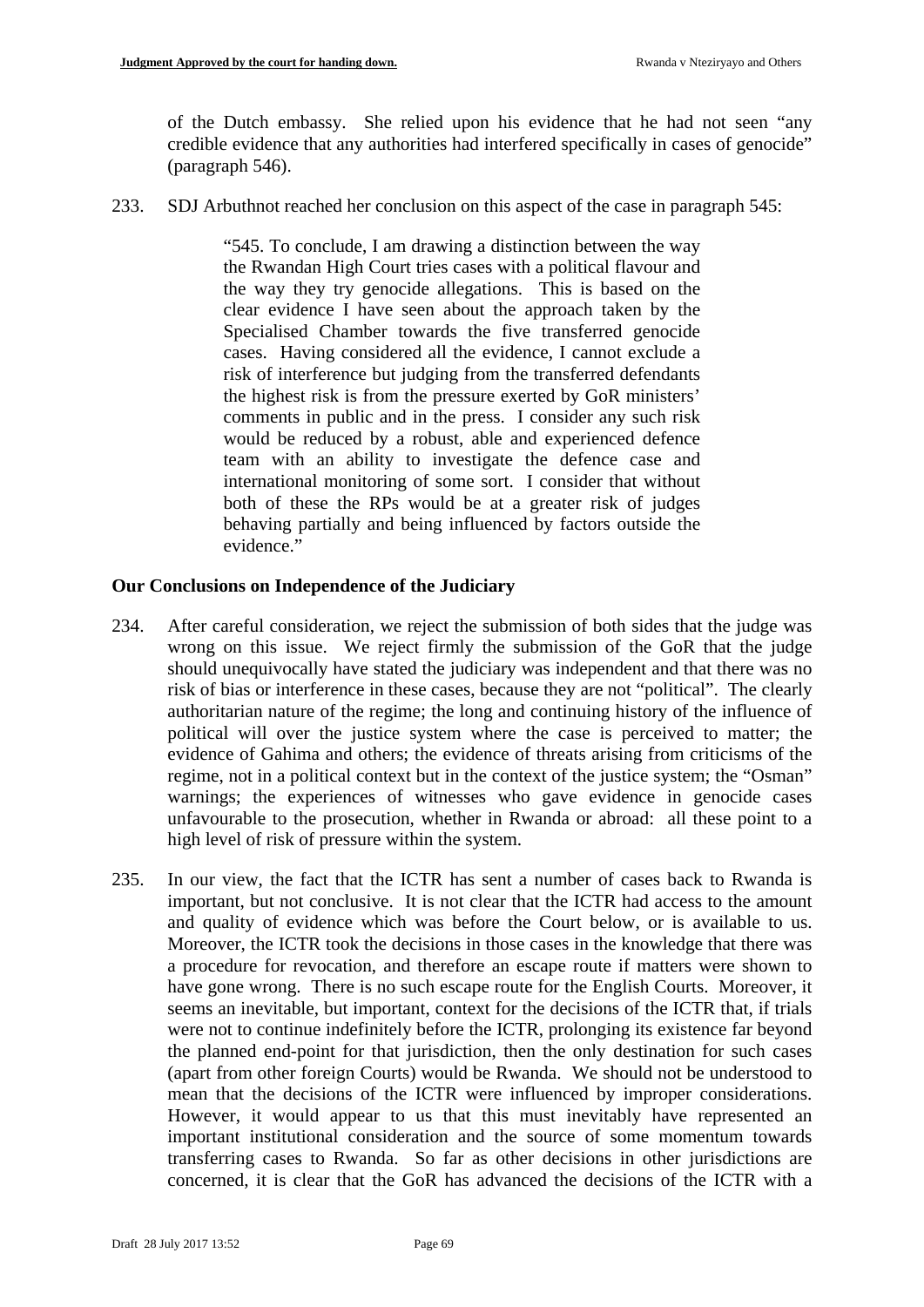powerful rhetorical flourish: if the ICTR has agreed to transfer cases, who are you to refuse? In an unpersuasive piece of advocacy, Mr Lewis QC for the GoR did so to us.

- 236. Another matter relevant to this conclusion arises from the "sea change" advanced by the GoR. It is a definite advance that three judges can sit in such cases. However, what is to be made of a change of law permitting a foreign judge to sit in such cases, which on the ground of national pride is never expected to be put into practice, as conceded by the GoR's own expert? At best this is an empty gesture, at worst an attempt to beguile.
- returned. The GoR has, objectively, a real interest in their trials proceeding fairly. 237. The strongest points in favour of reposing confidence in the independence of trials are: (1) the general view that the judiciary are better trained and are possessed of integrity and (2) the eyes of the world will be on these cases if the Respondents are We consider those to be positive factors worthy of consideration. However, they are moderated by one or two other considerations. Firstly, as the experts conceded and the judge recognised, any pressure behind the scenes will likely go undetected: indeed will be virtually undetectable. Secondly, objective self-interest may be a poor guide to official or political action in an authoritarian state. Short term political considerations, or a show of power, or mere prejudice, may easily supersede.
- 238. We also bear in mind the concerns of Martin Witteveen, as expressed in his memorandum of 18 June 2015, of which SDJ Arbuthnot was unaware, as we mention below. He expressed himself there to be unsure of the independence of the Rwandan judiciary ("To an extent … I even question the independence of the judges").
- 239. For these reasons, we incline to the view that the judge's conclusions on this issue veer towards being too sanguine as to the prospects of independent and unbiased trial. However, we do not go so far as to say she was wrong. Her decision was reasonable, based on the evidence before her, but the evidence before us has itself shifted the balance.
- 240. However, the great emphasis she placed on effective defence representation becomes entirely comprehensible. Given the risk of pressure or bias, in order to prevent a flagrant denial of justice, it is indeed vital that defendants charged with genociderelated offences are represented well, so that all necessary material is gathered and presented, that prosecution cases are fully challenged and proper arguments presented. The weight SDJ Arbuthnot places on representation and advocacy in this context is entirely correct. Without such representation, convenient verdicts will be easy to reach. With such representation, judges who wish to be fair will be given the material which may compel a correct but unpopular outcome.

## **Fair Trial:**

## **Defence Witnesses**

241. This topic is dealt with by SDJ Arbuthnot between paragraphs 546 and 592 of the judgment, with her conclusions set down in paragraphs 593 to 599. We are able to deal with this subject rather more briefly than the last. This topic really concerns whether witnesses will be too frightened of revenge or repercussions to appear in genocide trials, for the prosecution and perhaps particularly for the defence.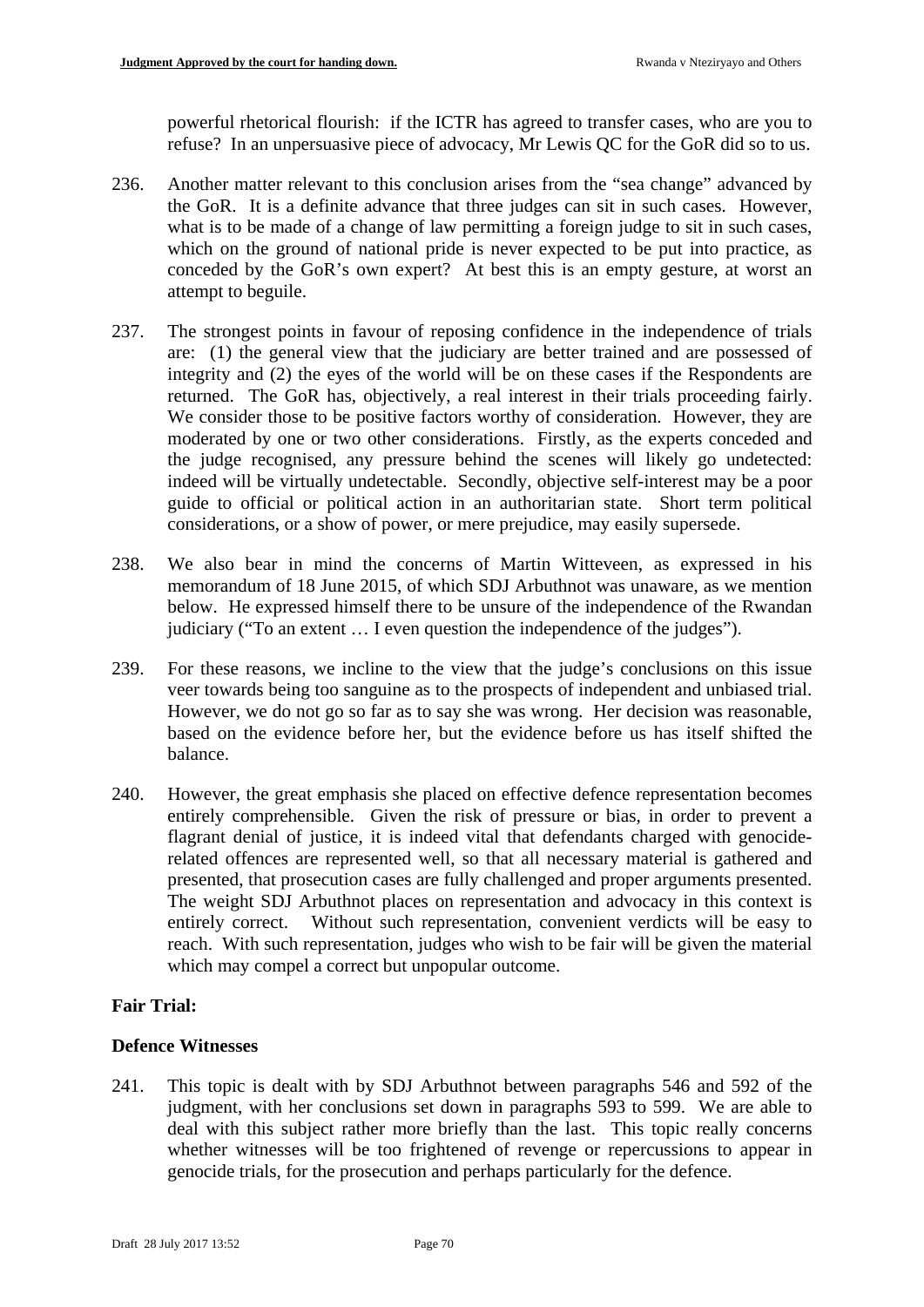- 242. The Senior District Judge summarised the evidence given in both directions. As we have already indicated, there was a good deal of evidence to suggest that witnesses would be fearful of coming forward. The SDJ began by observing that the Respondent Mutabaruka already has nine defence witnesses whom he says he will be able to call if tried in Rwanda (paragraph 548). She noted there is no particular explanation as to why these witnesses are willing, if it is true that there is a general fear. The Appellant submits that there is much evidence that defence witnesses do come forward to give evidence at every level of Court in Rwanda, as they have done in cases before the ICTR. The ICTR has never found that the Rwandan authorities have systematically engaged in witness intimidation (paragraph 552).
- 243. In the earlier proceedings, the District Judge and then the Divisional Court agreed that both prosecution and defence witnesses had been attacked and killed, a point relied on in her submissions by Ms Ellis QC. She went on to point in the Tables to a number of the individuals threatened but, as SDJ Arbuthnot observed, the majority of those would appear to be political opponents or critics of President Kagame (judgment, paragraph 544). We have mentioned before that Professor Reyntjens was concerned he could not safely return to Rwanda. His concern crystallised in a conversation with a Rwandan ambassador in May 2012, when the Professor told the ambassador he would not return to Rwanda as he was afraid he would be arrested and prosecuted for revisionism. "The ambassador had said 'maybe you wouldn't be wrong'" (judgment, paragraph 554).
- 244. One witness who gave evidence before the Magistrates' Court in May 2014 (Eustache Nkerinka) reported that he was threatened after giving his evidence in this case.
- 245. In paragraphs 557 to 569 of her judgment, SDJ Arbuthnot dealt with the evidence of Scarlet Nerad. This witness gave a number of examples of witnesses concerned with their safety: prosecution witnesses too frightened to change their evidence and potential defence witnesses too fearful of assisting at all through concern as to reprisals. She also advanced evidence that witnesses who had given evidence for the defence in *gacaca* proceedings had suffered as a result. Ms Nerad gave evidence of four prosecution witnesses who now say pressure was put upon them to incriminate Mr Ugirashebuja. On the same point, Mr Fitzgerald QC gave another example from the papers. However, the Judge observed that Ms Nerad had been "most effectively cross-examined" producing a number of concerns about her evidence. In relation to proceedings against Ugirashebuja, it emerged that the acquittal of which Ms Nerad had spoken arose in relation to events in a different sector with different witnesses from those concerned within the extradition request. More seriously, the Judge found that Ms Nerad had a tendency to accept what she was told without question. A number of the instances of concern about evidence arose in deportation cases where no guarantees had been given, and thus the level of concern may have been inappropriate. It also became clear that Ms Nerad had not set out in any of the statements she had taken from anonymised witnesses that they had been told of various measures which could be taken to protect their identity, such as anonymisation, video linking and so forth.
- 246. SDJ Arbuthnot observed that:

"The main problem for the GoR is that evidentially … there is similar evidence of witnesses' fear as there was in 2009 before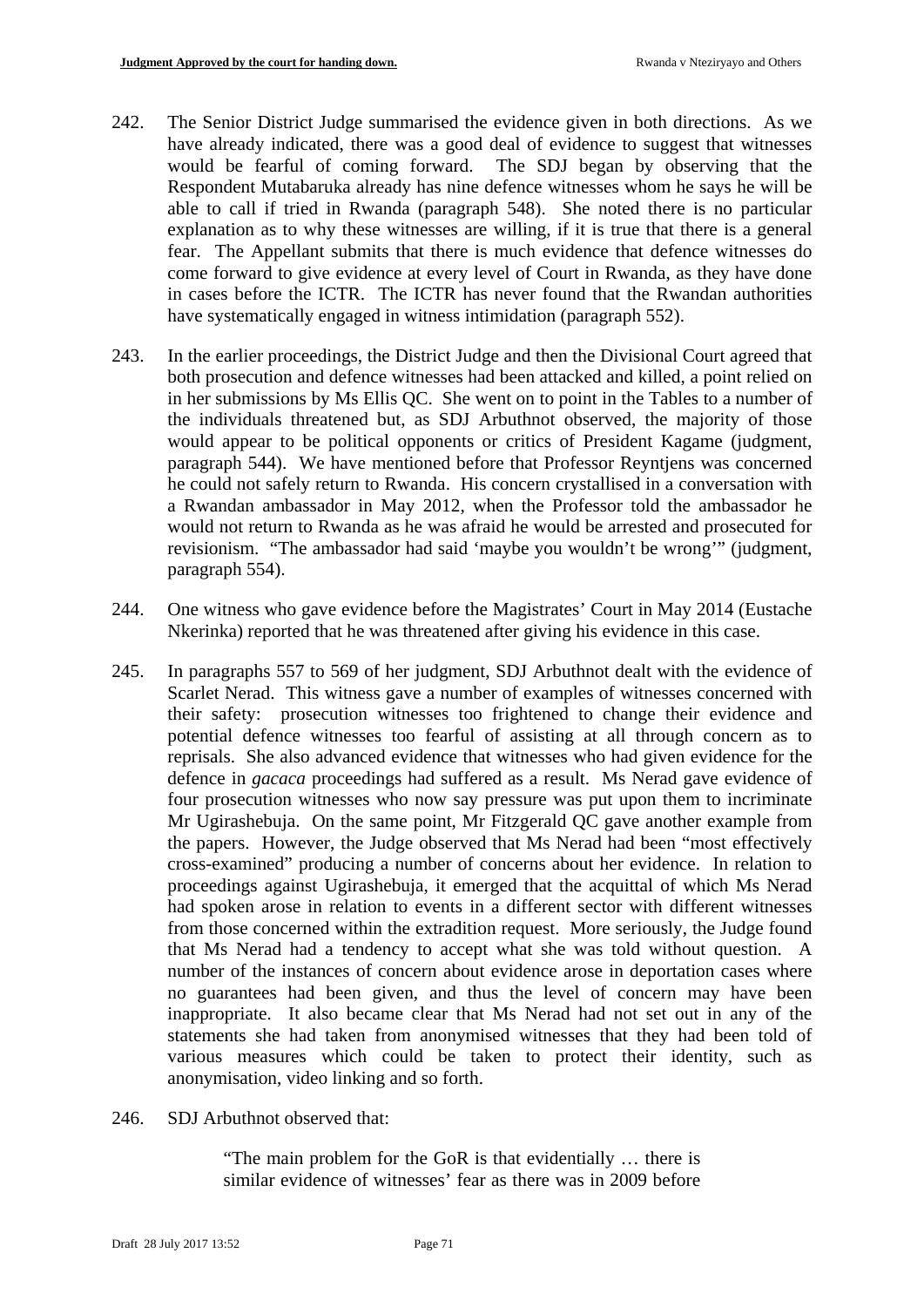the High Court and conceivably the situation has worsened with witnesses' fears heightened by the GoR's perceived ability to abuse telecommunication networks. Of the 20 statements from new witnesses obtained in 2013 and 2014 in relation to CU's case, all of them have been anonymised, because the witness says he or she is frightened of being identified. A further five more had given statements for CU in 2007 and they remain frightened of the GoR …" (Judgment, paragraph 571)

- 247. Other examples of fearful witnesses were given, for example by the investigator Ralph Lake. The Judge accepted his account that various authorities in a specific prison were fearful of being blamed for assisting the defence in the provision of evidence. Senior officials were prepared to lie to hide things from those in Kigali in relation to these events, although the Senior District Judge took into account these events took place in 2007 (judgment, paragraph 576).
- 248. The Judge was impressed with the evidence of Fernand Batard, whose evidence is summarised in paragraph 578 to 581 and 586. Batard was an experienced investigator who had carried out investigations for the ICTR following the genocide. He accepted that "thousands of witnesses had testified in *gacaca* proceedings publicly, and hundreds of defence witnesses had given evidence at the ICTR and returned to Rwanda afterwards" (paragraph 579). Batard explained that each witness had different concerns and would be expressed differently. They were often very subjective. His overall conclusion was that witnesses were fearful, but the fears may often not be justified.
- 249. The Judge also rehearsed the evidence of Martin Witteveen on this topic. He had experience of recruiting defence witnesses to give evidence about cases, but outside Rwanda. He gave evidence that the Rwandan authorities gave assistance to investigators from Finland, Norway and Holland. His contribution was to suggest that in his experience witnesses were not frightened by what the GoR might do, but they were often concerned by how the local community and defendant's family might react. He considered there were times when witnesses influenced each other but he did not know of any example where they had been influenced by the authorities (judgment, paragraphs 587/8).
- 250. It is of particular interest that in relation to the five transferred cases, the judge found there was "not much information in relation to the defence case in the main because of a lack of effective defence representation". In Mugesera no defence witnesses were called. In Uwinkindi a handful of defence witnesses had been called, but at a time when the defendant was unrepresented. The majority of his defence witnesses lived abroad and no budget had been set aside for finding and interviewing witnesses in Rwanda or for preparation of witnesses abroad. In Bandora, on the evidence of Mr Witteveen, the defence had called 14 defence witnesses. In Munyagishari no funds for an investigator had yet been provided and no defence witnesses presented. In Mbarushimana the case was not yet begun, but there was as yet no budget for obtaining defence evidence. In the five transfer cases the video-link system has not been used "simply because the witnesses have not been identified as the funds have not been provided." (judgment, paragraph 591).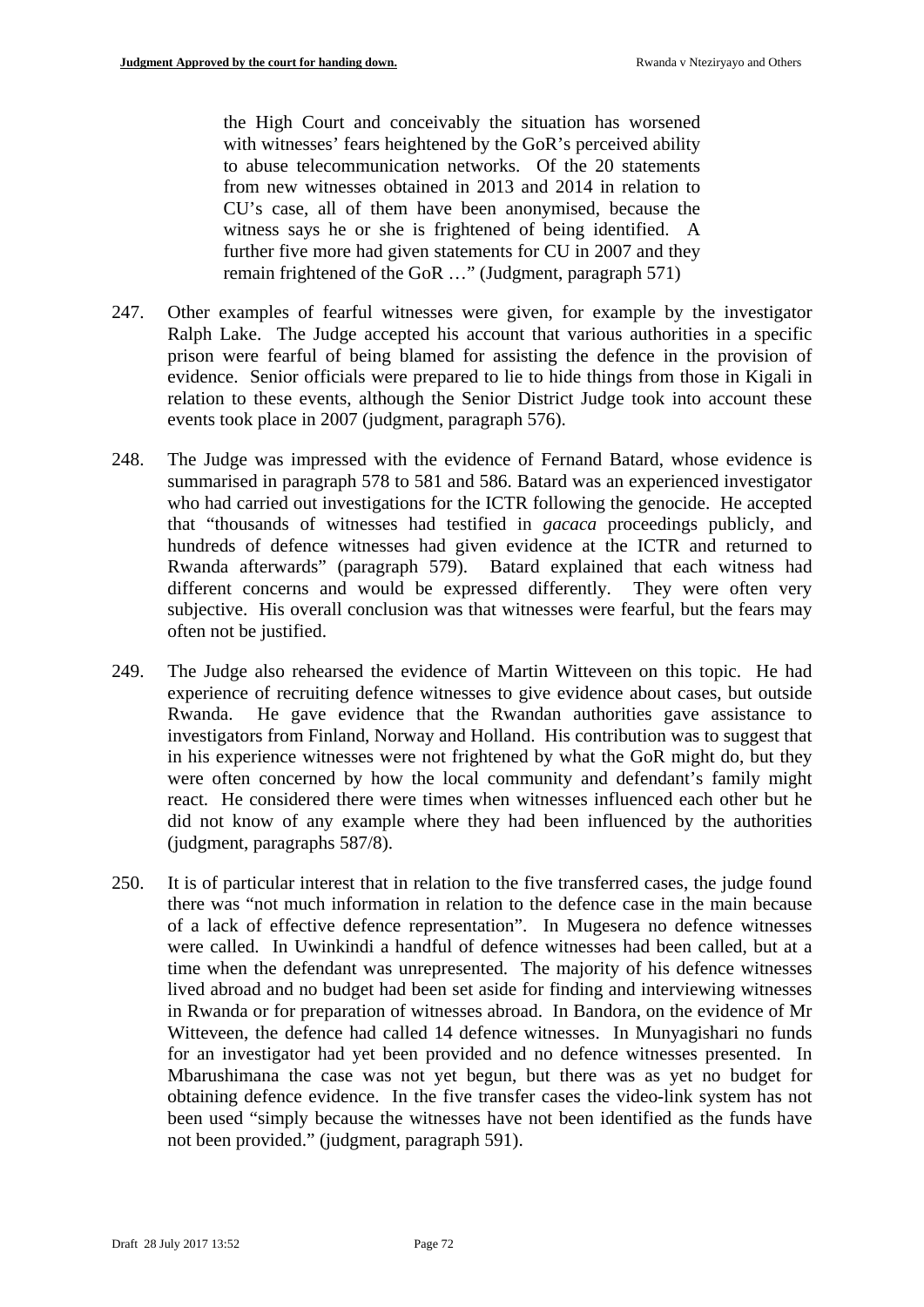- 251. It was on the basis of that conspectus of the evidence that SDJ Arbuthnot reached her conclusions on this issue, which are set out in paragraph 593 to 599.
- 252. The Judge accepted that a number of witnesses have said to investigators they were too frightened to give evidence. She found they were expressing genuine fear. Many such were from rural backgrounds or of relatively low educational attainment. The Judge noted that "the reputation of the GoR at home and abroad … cannot be of assistance either", but she noted Witteveen's evidence that witnesses may be more frightened of local repercussions rather than national. The witnesses are afraid of a range of outcomes, from death, imprisonment, and torture to prosecution. The fact that some defence witnesses have been heard in Uwinkindi and Bandora, and others have agreed to give evidence in Mutabaruka's case, was of significance. The Uwinkindi Referral Chamber in 2011 had found that "in most of the then 36 genocide cases tried in the High Court, defence witnesses were available" but the Judge was able to note no detail of the numbers.
- 253. In paragraph 597 the Judge found that the following provisions would be provided by the judicial authorities in Rwanda for frightened witnesses:
	- A guarantee that defence witnesses could not be prosecuted for anything said or done in the course of a trial.
	- A facility to enable them to give evidence anonymously.
	- A facility to enable them to give evidence by video-link or by deposition in Rwanda or abroad. Video-link includes voice distortion and other methods of disguising a witness' identity.
	- The use of the WPU, which she found to be now fully functional, which can provide a safe house, assistance with travel and other protective measures. It is independent of the GoR and is run by the Registrars of the High Court and Supreme Court.
- 254. The final two paragraphs of her conclusions read as follows:

"598. There are many reports of witnesses being willing to give evidence in genocide trials in the High Court in Kigali. I consider that although there can never be any guarantee of safety at least some of the frightened defence witnesses are likely to give evidence for the defence were the defendants to be returned for trial. I do not accept that the defence in this case will be unable to marshall a sufficient number of defence witnesses if the defendants are properly represented with adequate assistance and the new provisions for video-link, anonymity, the WPU etc are explained to them which will enable them to give evidence in a protected environment.

599. I find that there is no real risk of a flagrant denial of fair trial in relation to the availability of defence witnesses as long as the RPs, if returned, are represented by able and effective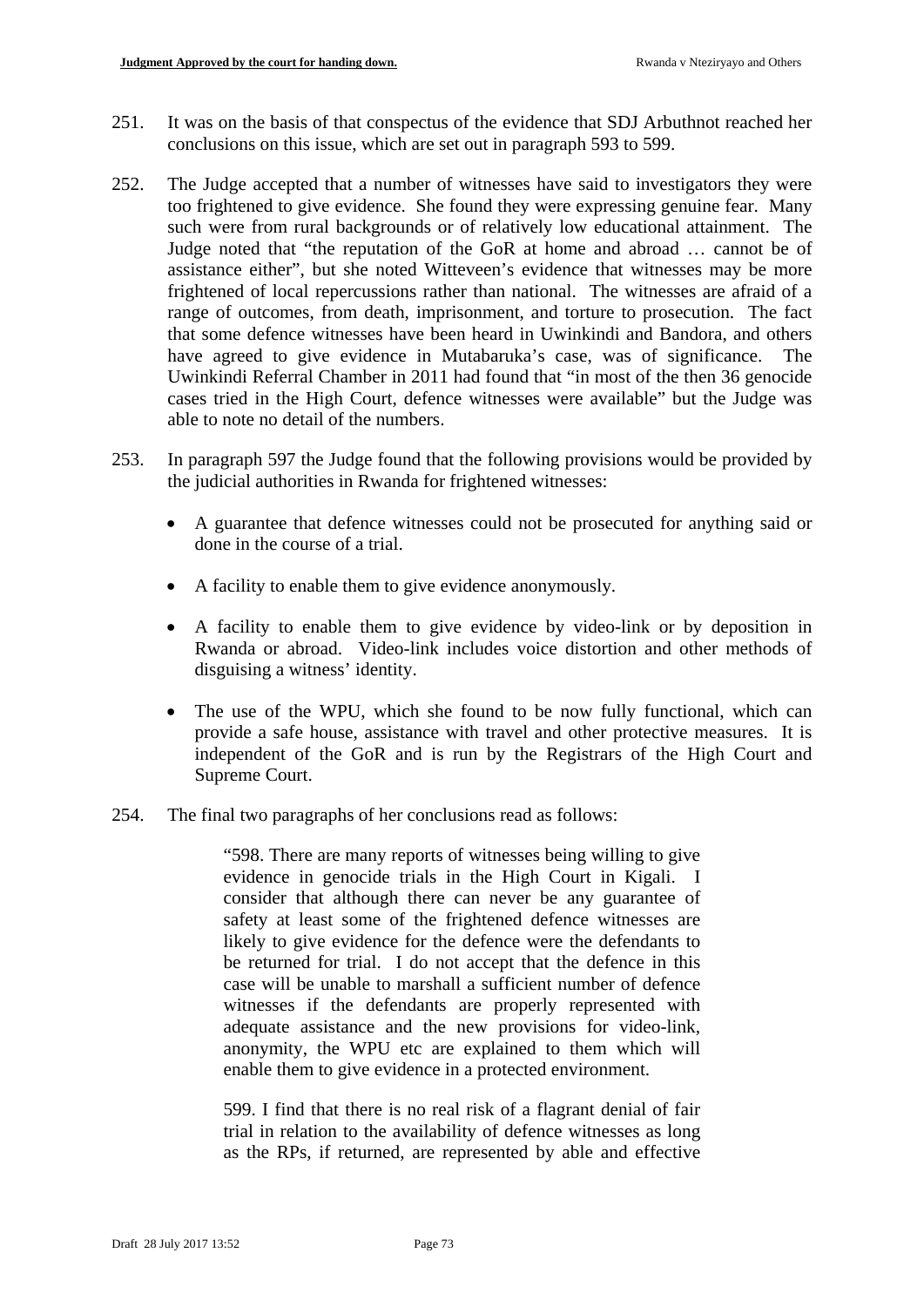representatives who are able to investigate and put together the case for the defence."

#### **Our Conclusions Regarding Defence Witnesses**

- 255. The GoR naturally supports the conclusions here, save for the pointer to the Judge's later conclusions, adverse to the GoR on adequate representation. The Respondents all submit the Judge's conclusions were over-optimistic and failed to accord sufficient weight to the evidence, particularly as to the delays, as well as the reputation of the Rwandan state, to the evidence of such witnesses as Professor Longman, and to the very limited extent to which defence evidence in transferred cases – high profile cases such as these – has been actually presented in Court in Rwanda.
- degree are these cases "high profile", and likely to attract attention of the authorities? 256. In our view the matter needs a little analysis. The entry point must be: to what What kind of attention is it likely to be? We have addressed this issue already in the previous section. Given the level of investment in these proceedings, we see it as inevitable the cases will be high profile, but a restraining factor may be the desire to gain international credibility by demonstrating fair trial.
- 257. That response will probably have a significant impact in two ways. Firstly, it is likely to restrain direct threat or intimidation. That may be so, but it is far from certain, for the reasons we have given above concerning decision-making in authoritarian regimes. Secondly, it is likely to mean that the safeguards designed to induce witnesses' fears, and listed by SDJ Arbuthnot in paragraph 597 of the judgment, are indeed put in place. They are steps which are verifiable by monitors and by reporting, but in particular by effective defence legal teams.
- 258. As recognised by the judge, it is inevitable that witnesses will be fearful. That is not the issue. The issue is whether the fear can be overcome to a degree sufficient to avoid a flagrant denial of justice through the absence of witnesses or the distortion of their evidence, and to do so in these cases, which even if not "political", must to some degree be regarded as "trophy" cases by the Rwandan authorities.
- 259. Here again we conclude that the Senior District Judge did not fall into error: her conclusion was reasonable, based on the evidence before her. Here too, our own view is that she was somewhat more sanguine or confident about the outcome than we would have been. But, she heard the evidence, she had well in mind the high bar required by the law, and her conclusion was within the reasonable range.
- 260. However, it is vital to understand the nature of her conclusion here. She was deciding that conditions could be put in place so that identified witnesses, at least in sufficient numbers, could be reassured, brought to Court and give their evidence under conditions which meant the evidence would not be distorted by fear. To that end, the safeguards identified are vital. So also is the presence of adequate representation, "able and effective representatives … to investigate and put together the case for the defence". The judge was stating that such representation was necessary to overcome the fear of witnesses who were identified, but she was also stressing the interlocking nature of her findings overall. The closer we have considered her conclusions, the deeper our respect has become for the underlying logic in her thinking.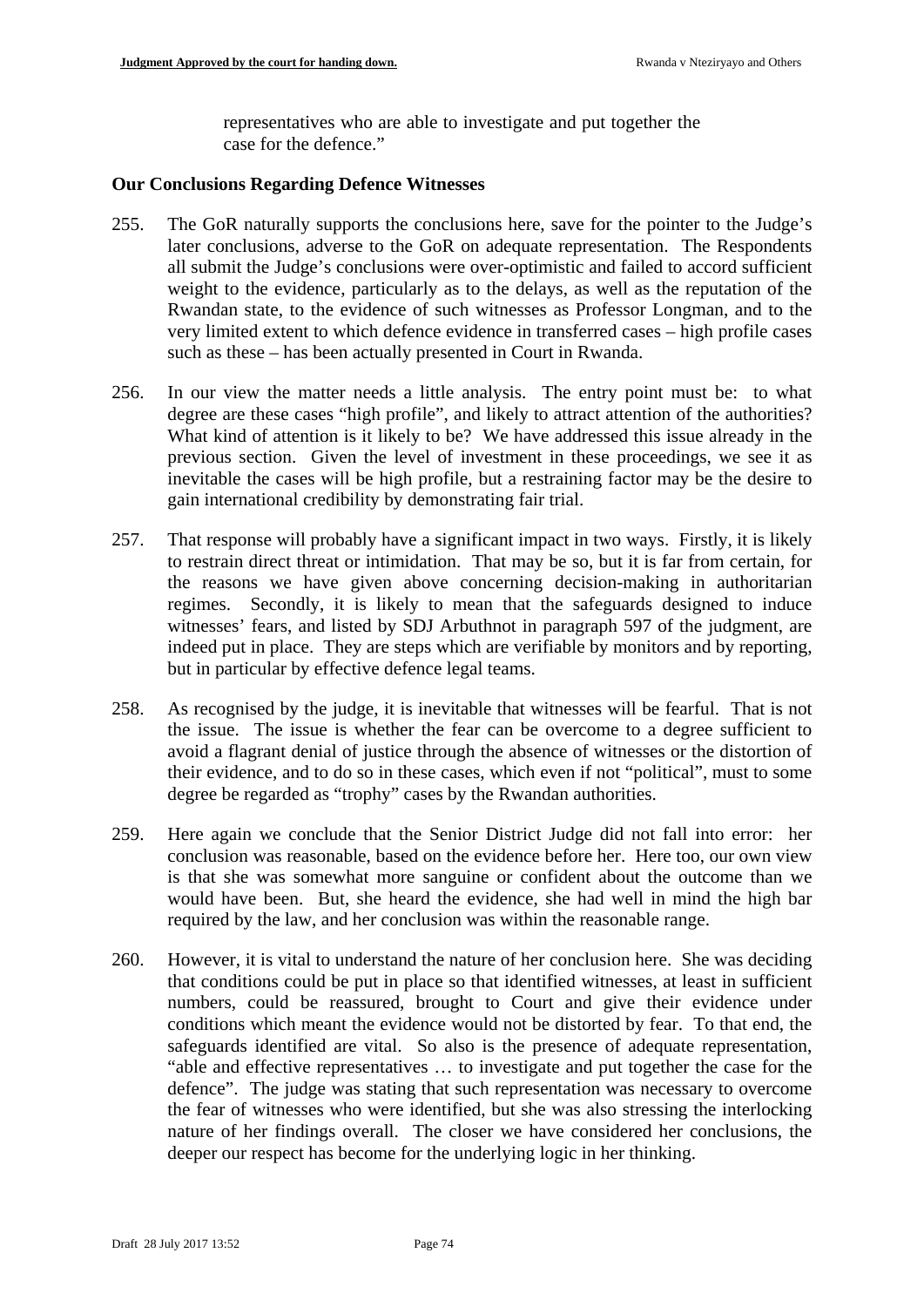261. It must also be emphasised that her conclusion here is emphatically not that witnesses will be found to be deployed: that is a question still outstanding. Here she concludes that witnesses, once found, may usually be got to give their evidence.

# **Fair Trial:**

### **Defence Lawyers and Investigation of the Case; the "Witteveen/Arguin Debate"**

262. As we have indicated, it was this critical point which brought the Judge to her conclusion adverse to extradition. It is also this area which has produced the most important further material, the additional material from Witteveen and the report from James Arguin. We intend to look at the material which was before the Court below, the judge's conclusions, the dispute about the introduction of further material, and then our conclusions. We emphasise the fact that SDJ Arbuthnot had the opportunity to see and assess Mr Witteveen, which we have not. Nor has any Court been able to see and assess Mr Arguin.

# **The Witteveen/Arguin Debate**

- 263. For convenience we have characterised the differing points of view expressed by Mr Martin Witteveen and Mr James Arguin as the "Witteveen/Arguin debate". It is unfortunate that material parts of that debate have taken place "on paper" and not across the floor of a courtroom where the differing viewpoints could be tested. Most particularly, the debate was not conducted before the SDJ. This Court is left with the difficult task of evaluating the competing viewpoints.
- 264. We will give our conclusions in due course, but a broadly chronological narrative of how the expert debate developed is of importance.
- 265. The expert evidence relied upon by the GoR in the extradition proceedings in 2008/2009 was provided by Professor William Schabas. As the Divisional Court observed on a number of occasions, he was the only expert called in those proceedings who was prepared to say that the Appellants (as they were in those proceedings) would have a fair trial in Rwanda. To that extent his evidence was "of great importance for the GoR's case" (*Brown*, paragraph 108). Whilst his general distinction as an expert was not in issue, there is no doubt that the Court took the view that his evidence on that occasion was flawed and his status "as a dispassionate expert" was substantially undermined (*Brown*, paragraph 118).
- 266. In those circumstances it is not surprising that the GoR chose to rely upon different expert evidence in the present proceedings. As already indicated, two experts relied upon were Dr Clark and Mr Witteveen. Given Mr Witteveen's significance, and the fact that Dr Clark is not a lawyer or a judge, we consider his background and experience in a little more depth.
- 267. Mr Witteveen is a Dutch legal practitioner. His first report, dated 19 September 2014, detailed his background. He said that it involved two careers, one in his national jurisdiction from 1984 until 2004 and the second in the international sphere. In his national jurisdiction, all of his work, certainly since 1989, was as a prosecutor in the Court Prosecutor Service, mostly in the field of organised crime. In 2004 he moved into the international arena and, in the first instance, became an Investigation Team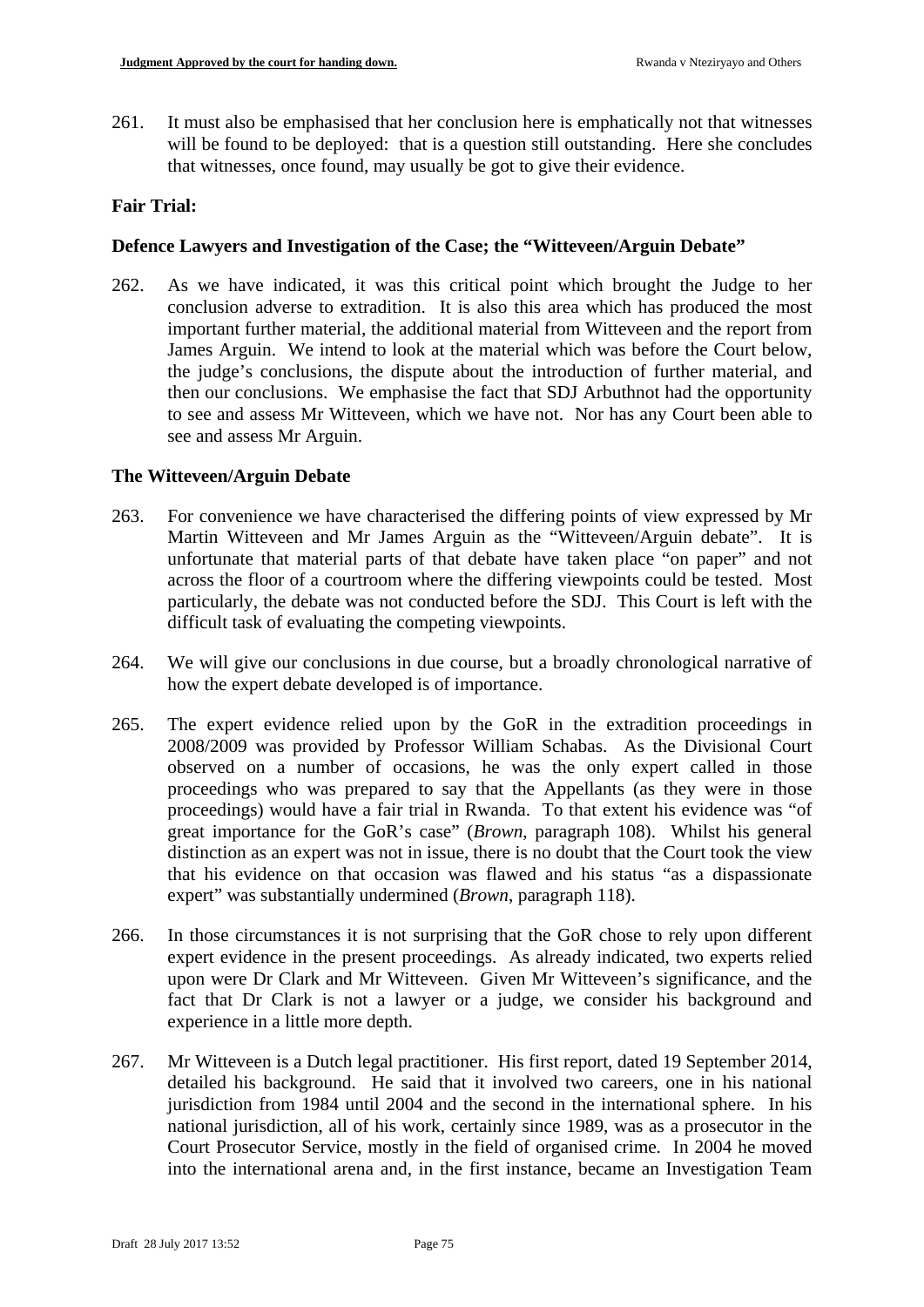Leader in the Office of the Prosecutor of the International Criminal Court in The Hague. His work over the next four years largely centred on investigations into alleged war crimes and crimes against humanity in Northern Uganda. He conducted a good number of field missions in Uganda and had primary responsibility for "witness protection, organisation and networking."

268. In 2008 he became an investigation judge (not a trial judge) in The Hague District Court for International Crime. He described his role as follows:

> "As investigation judge I conducted pre-trial investigations in criminal cases of international crimes for which the district court in The Hague is competent. During the pre-trial investigations, I heard numerous witnesses, mostly abroad during which the prosecution and the defence team were present and had the opportunity to examine the witnesses. During these years, I conducted investigations into two criminal cases of genocide in Rwanda, one criminal case against the leadership of the Tamil Tigers in the Netherlands, one criminal case of an Afghan general allegedly involved in atrocities during the 80s in Afghanistan as well as various cases of human trafficking around the world. I have conducted approximately 30 field missions to Rwanda, each mission one to two weeks in length …"

- 269. He remained in that position until 2012 when he was given permission by the authorities in the Netherlands to work for a Rule of Law Mission of the EU in Palestine, the purpose of which was to assist the Palestinian prosecution "in capacity building". He worked in that way until 2014.
- 270. Witteveen's main report of September 2014 contained a detailed analysis of what occurred in the two Rwandan cases to which he referred when describing his background. They concerned Yvonne Ntacyobatabara and Joseph Mpambara. Each was of Rwandan descent, the former becoming a Dutch citizen and the latter having been granted fugitive status in the Netherlands. Each was tried by The Hague District Court. Between October 2008 and March 2009 Mr Mpambara stood trial for war crimes and torture. He was found guilty of torture and sentenced to 20 years' imprisonment. That sentence was increased to life imprisonment on appeal in July 2011 when certain matters in respect of which he had been acquitted were replaced with convictions. So far as Ms Ntacyobatabara is concerned, her trial took place between October 2012 and March 2013 when she was convicted of incitement to genocide and sentenced to the maximum sentence available, namely, 6 years and 8 months.
- 271. Mr Witteveen conducted the pre-trial investigations as investigation judge in each case. That involved hearing witnesses and conducting other investigations. In relation to Ms Ntacyobatabara, he heard 72 witnesses, the "vast majority" of whom were heard in Kigali with the assistance of the NPPA. Eighteen of the witnesses were defence witnesses, four of whom were heard in Kigali. Those heard in Kigali were heard in a meeting room in the High Court, although one defence witness was, at her request, heard in a hotel room in Kigali. In relation to Mr Mpambara, Mr Witteveen heard 32 witnesses during the appeals phase, almost all of whom were "victim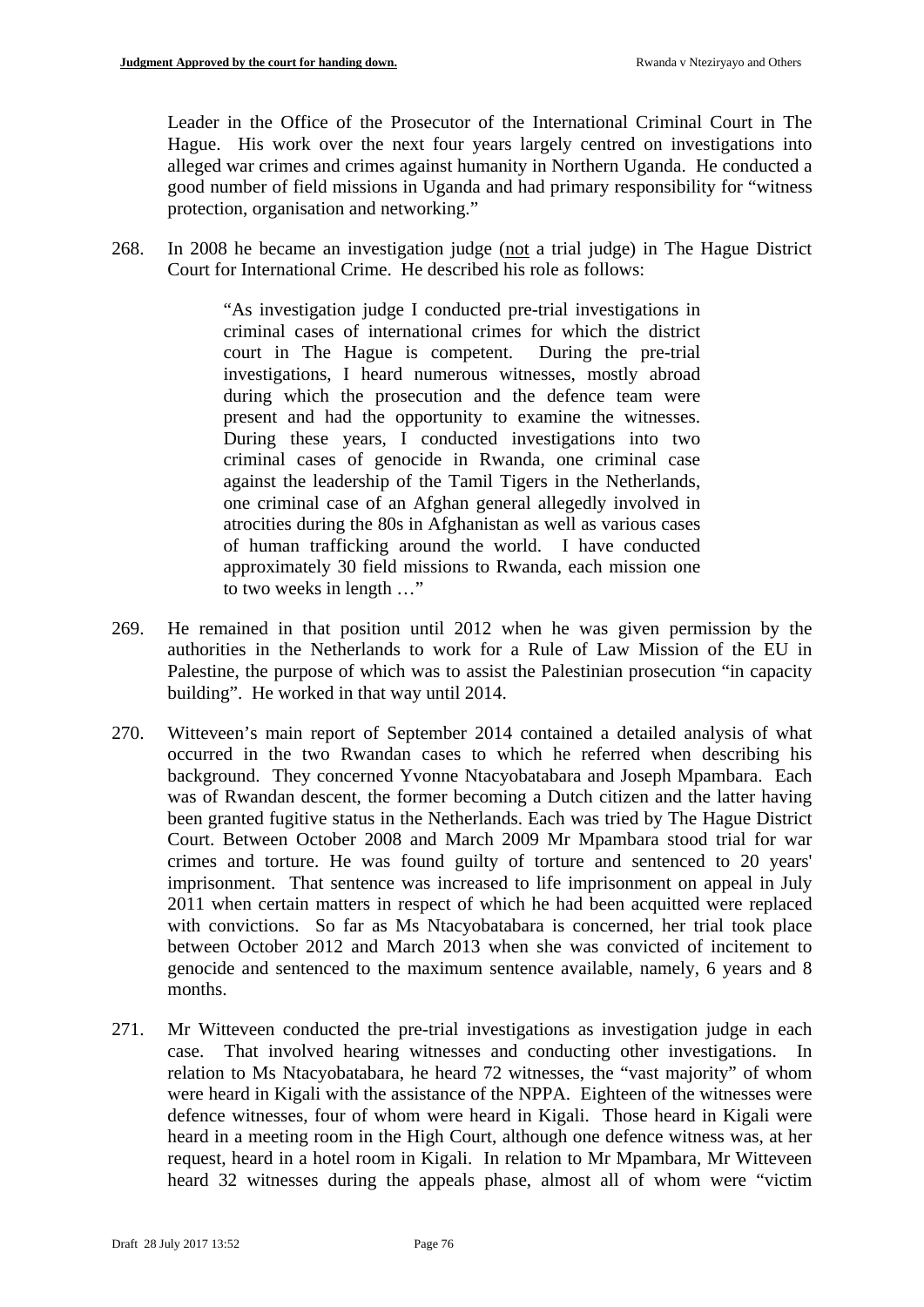witnesses" and were heard in Kigali. Three witnesses were defence witnesses and since they were already convicted of various offences by the ICTR (and thus serving sentences in UN prisons), they were seen where they were serving their sentences.

272. What Mr Witteveen concluded about this aspect of his experience was as follows:

"In summary, the assistance rendered to me by the [National Public Prosecution Authority] NPPA during the Investigations and hearings in Rwanda, was complete, professional, of high standard and absent of any undue influences or interferences. The circumstances under which I could conduct hearings and other investigation activities created the best possible conditions in which I could pursue truth finding in these complex cases, which enabled the trial judges in the district court in The Hague to adjudicate the case and render their judgment. The NPPA has set a high standard and were exemplary for how other countries could also cooperate in these matters."

- prosecution authorities in enabling those proceedings in The Hague to take place. 273. He enlarged on this evidence in his oral evidence, but there can be little doubt that his account suggested that the Rwandan authorities cooperated with the Dutch That was his direct experience. He reported on (and gave evidence about) information he had received from other sources concerning the attitude of the Rwandan authorities.
- 274. From 24 June 2014 Witteveen was assigned as an adviser on International Crimes to the NPPA in Rwanda. He was assigned to deal with genocide cases. His time in this capacity was funded by the Dutch government. The initial assignment was for one year and renewable thereafter. He served for only one year in this position.
- 275. In his oral evidence he said that within the NPPA there are two separate units, one being the GFTU which conducts investigations and tracking of fugitives and deals with international matters such as preparing extradition requests, and the other being the International Crimes Unit ('ICU') which litigates in court. Although he was based in an office in the GFTU in Kigali, and the ICU was based in the headquarters of the NPPA about one mile away, he said that he was "fully embedded within the NPPA" and had full and unlimited access to anyone he wished to speak to. The Head of the GFTU at the material time was Mr John Bosco Siboyintore, to whom we have referred previously and with whom Mr Witteveen worked closely.
- 276. We should add also that since 2011 Mr Witteveen has served on the board of an NGO called International Justice Mission ('IJM') which aims to help national authorities in fighting violent crime (including human trafficking and bonded labour) through developing criminal investigations. Mr Witteveen's essential viewpoint is that of someone who has investigated and prosecuted very serious crimes in the international sphere. His first report ends with the ringing words "Impunity is not an option". This echoes the well-known ethos of the ICC articulated in the expression that it is engaged in "a global fight to end impunity".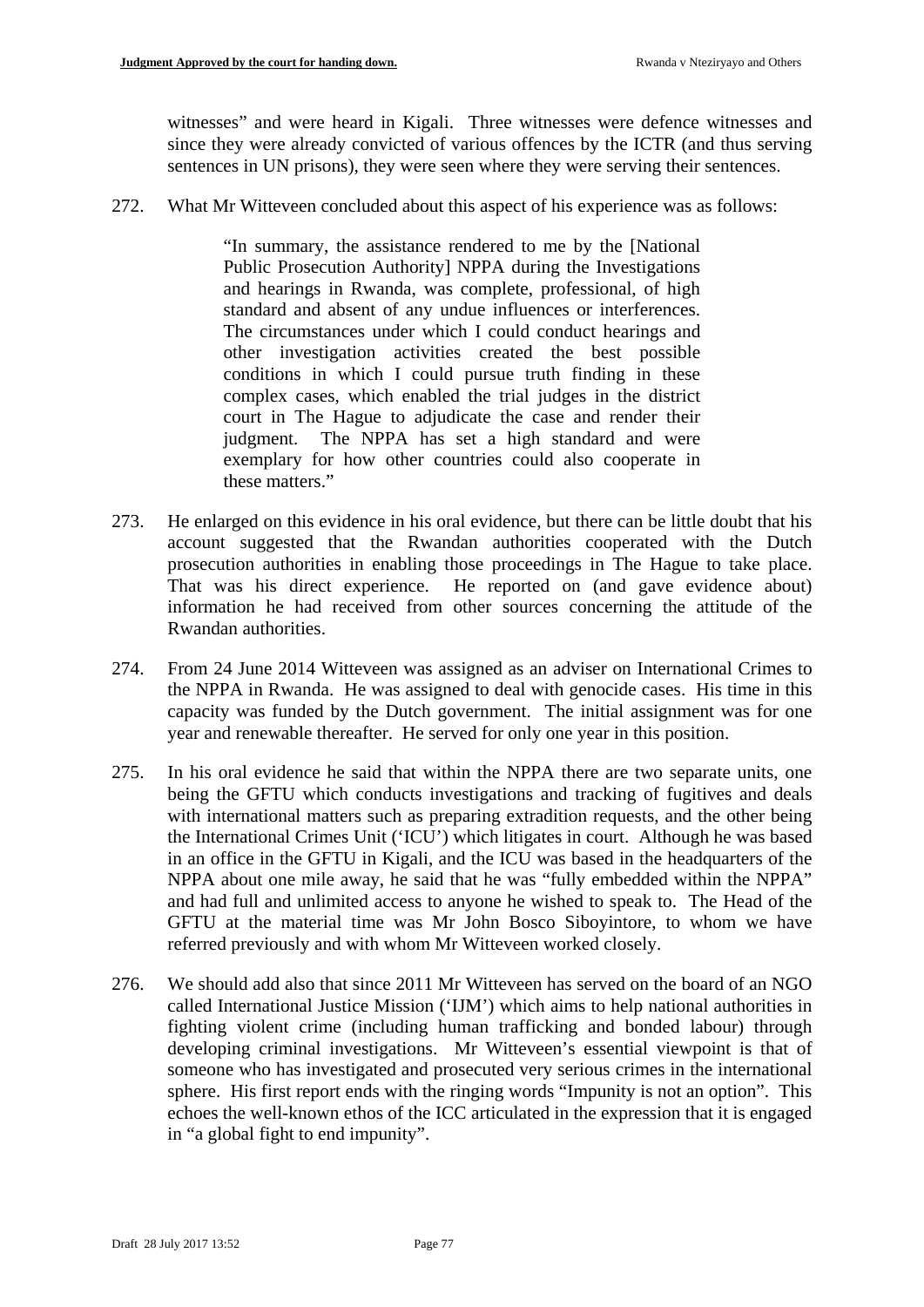- 277. By the time Mr Witteveen wrote his first report for the present proceedings he had been permanently based in Rwanda for less than three months, although he had been involved in the field missions and investigations referred to above. Mr Witteveen's first report was supportive of the proposition that the Respondents would receive a fair trial if returned to Rwanda. Since Witteveen was not in place until June 2014, the report could not have been available when the proceedings before the SDJ commenced on 3 March 2014. Mr Witteveen's first report was disclosed at some stage and he was scheduled to give evidence on 8 June 2015. Shortly before that (on 3 June 2015) he produced an 'Additional' report in which he raised his concerns about the quality of the defence representation available in Rwanda. Both reports formed the focus of his evidence and cross-examination before the SDJ on 8-10 June 2015. As is already apparent, it was the Additional Report and the evidence he gave concerning defence representation that was critical to the SDJ's decision on the fair trial issue.
- 278. It emerged subsequently that, after Mr Witteveen had drafted the Additional Report, he sent it to his former NPPA colleague, Mr Siboyintore. He (Mr Siboyintore) suggested that it should not be submitted to the SDJ and that he (Mr Witteveen) should await seeing what questions were asked in Court. However, Mr Witteveen clearly disagreed, and decided that he should submit the Additional Report to the Court "after considerable thought". He acknowledged subsequently in his memorandum that expressing the opinion set out in this Additional Report would "backfire" on him.
- 279. That was the state of the documentary evidence when Witteveen gave evidence orally in the Magistrates' Court. SDJ Arbuthnot placed great importance on his additional report. She singled out for quotation paragraphs 61 and onwards of that additional report on the necessity for high quality and professional investigations and stated:

"Part of this professionalism and these standards is the necessity to have defence attorneys who possess the knowledge, experience and the resources to conduct investigations for the defence, including the capabilities to conduct investigations abroad." (Judgment, paragraph 603)

280. Witteveen's experiences in the Uwinkindi and Munyagishari cases, his contacts with the monitors from the ICTR, and his close reading of the notes with his legal colleague at the Dutch Embassy gave him a clear view. Uwinkindi had been "without any defence" (additional report, paragraph 21). We have looked at these cases above, but Witteveen's views on them all deserve to be considered together. In relation to Munyagishari, his trial was stalled due to his defence lawyer's refusal to accept the latest financial terms. Witteveen found it remarkable that Mugesera's lawyer had maintained "complete silence" during the proceedings and throughout the evidence of 23 prosecution witnesses (judgment, paragraph 605). As to Bandora's trial, which was concluded, Witteveen described the lawyer's handling of witnesses in such a way that led the Judge to describe it as "chaotic and clearly unprofessional … Their questioning of their own witnesses was very short, irrelevant and repetitious and the protected witness' name was mentioned". Bandora's lawyers had made no attempt to get a budget to investigate the defence case (judgment, paragraph 606). Witteveen pointed out to the Judge that neither the Defendants, nor the majority of their lawyers,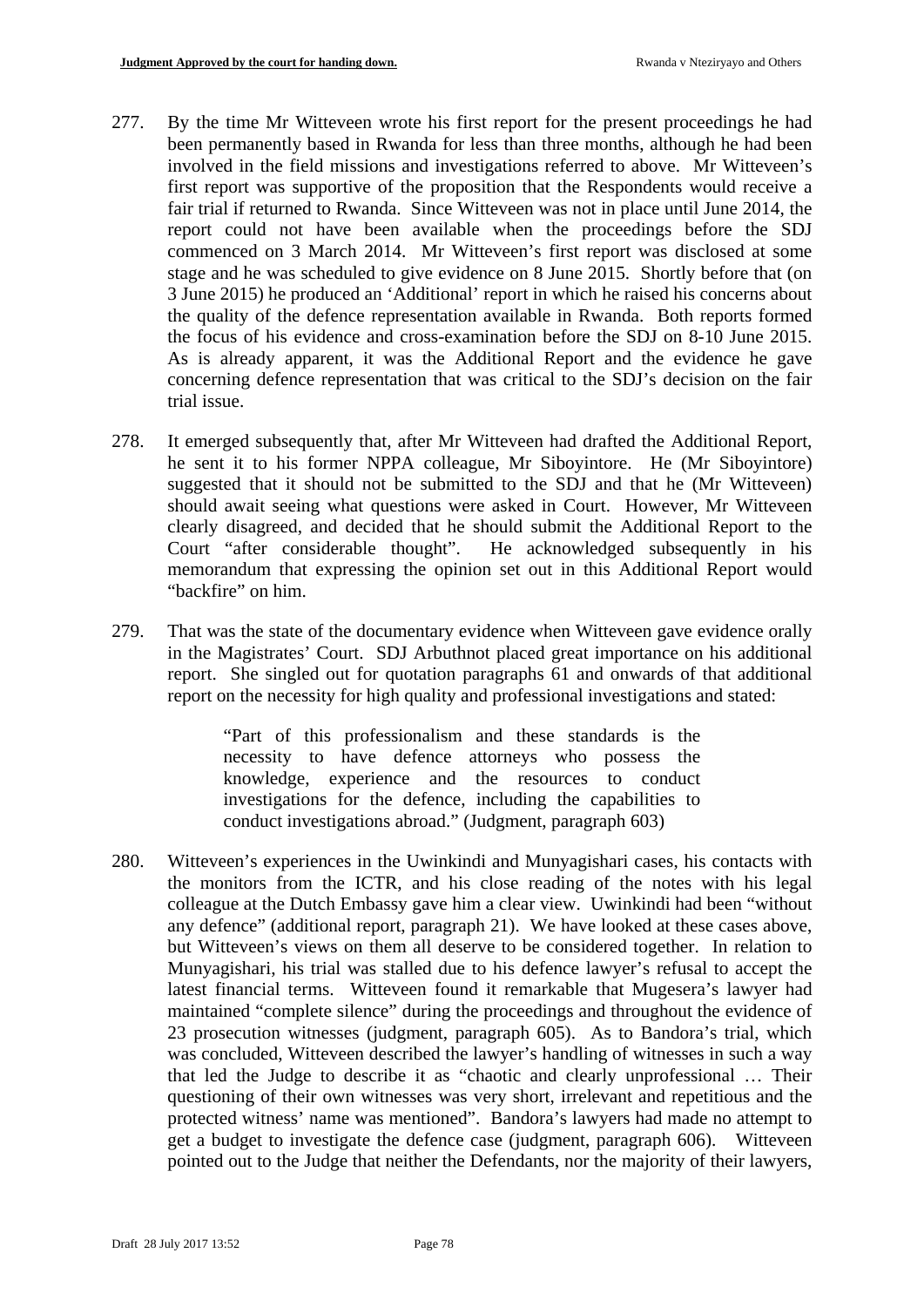had "any trust in the GoR institutions" which led to complacency or confrontational attitudes (amended report, paragraph 20; judgment, paragraph 607).

- 281. The Judge was impressed by Witteveen's description that the defence was "by far the weakest link in the justice sector in Rwanda" but pointed out that, unlike the NPPA and the judiciary, they "had hardly received any capacity building from outside donors".
- 282. In cross-examination, Witteveen accepted that the skills of investigators are different from the skills of lawyers, but expressed his concern that the lawyers in Rwanda, as commercial practitioners, would not be able to "accommodate such investigations in practice. Even if they are willing to do the work required they do not have the right skills, capacity, support or time to conduct intensive investigation required" (judgment, paragraph 609). The Judge went on to express her own view that that was "even more the case, when they are being paid 15 million RwFr for the whole case including appeals" (judgment, paragraph 609).
- 283. Witteveen explained to the Court the importance of establishing a defence in genocide cases, given their importance and scope, where the only investigation as a basis for putting an alternative scenario to the Judge comes from the defence team. His experience of prosecution files was that they were "basic". A typical investigation took two weeks, during which time about 10 to 15 witnesses are interviewed. Witteveen confirmed that he had never seen any more investigations carried out by the police after the transfer of a defendant (judgment, paragraph 610/11).
- 284. SDJ Arbuthnot was concerned by the reports of Ms Buff, the ICTR monitor. Outside the transfer system cases, cases in the Rwandan judicial system did not usually involve any cross-examination of witnesses.
- 285. The Judge linked the evidence from Witteveen and Ms Buff to the evidence concerning the Defendant Uwinkindi, noting that "from the earliest days of Uwinkindi's proceedings in Rwanda the defence were asking for investigators". They were not provided. Ms Buff also informed the Court that in the ICTR cases, 74 per cent of the defence witnesses who gave evidence lived outside Rwanda, pointing to the importance of evidence gathering outside the country (judgment, paragraph 615).
- 286. Presenting the problem to the Rwandan High Court achieved no solution. The Court referred the request for investigation funding to the Ministry of Justice. Nothing happened. Eventually on 11 October 2013, more than a year after the request, the High Court ruled that no investigators should be appointed, but that Uwinkindi's counsel should find witnesses on his behalf (judgement, paragraph 616).
- 287. The Judge recorded the submissions of the GoR in respect of their own witness's evidence. The GoR essentially treated Witteveen as a hostile witness. They submitted to her that he did not have all of the available material concerning the defence in this litigation due to the "limited sessions he observed". The Judge rejected this, being confident that he had done much more than observe just a few sessions in court. Again the GoR submitted that there were alternative explanations for Witteveen's observations. The Judge rejected that. Finally, counsel for the GoR submitted to the Judge that Witteveen had expressly disavowed that his concerns met the high threshold necessary for proper objection under Article 6. The Judge firmly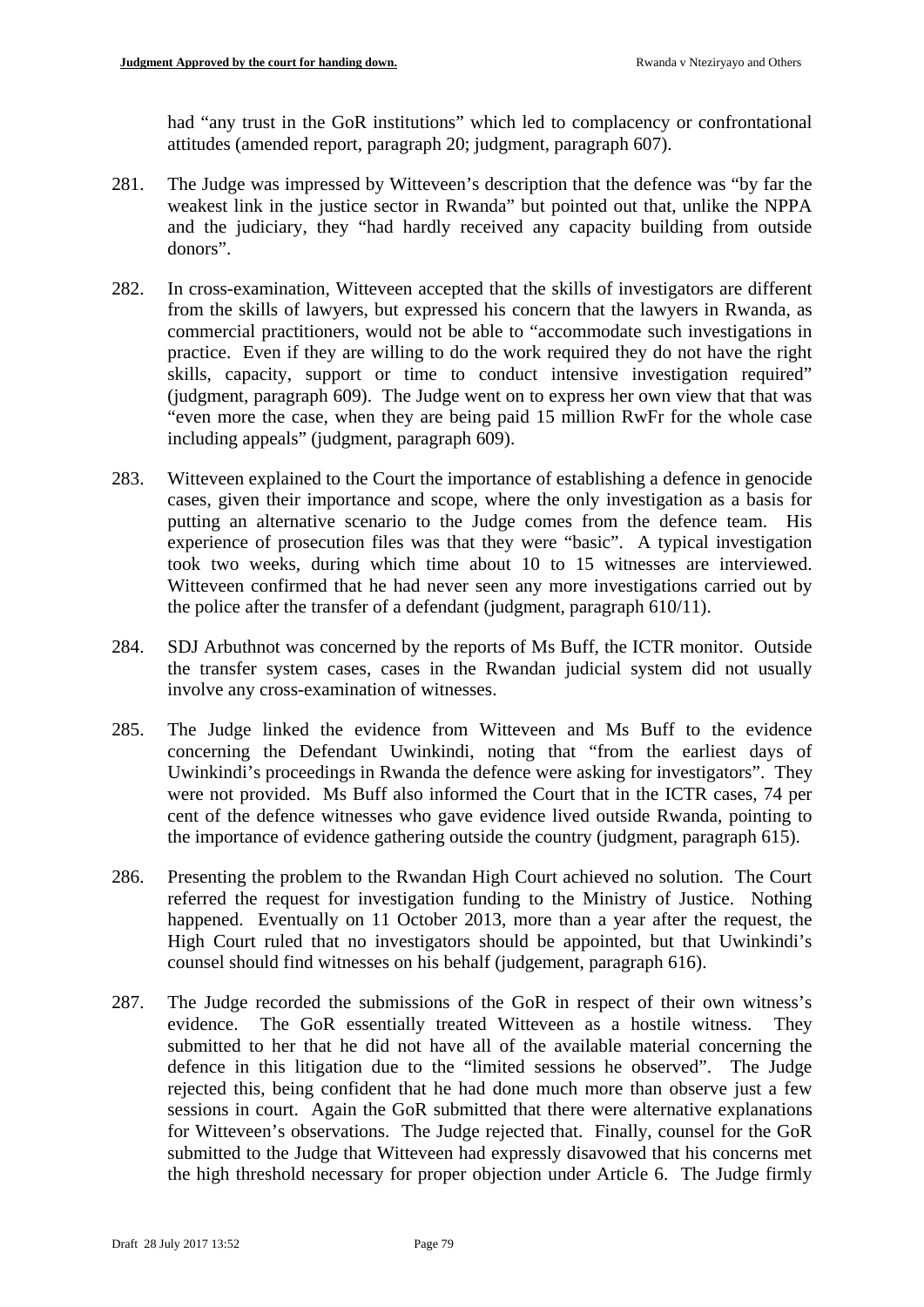rejected that submission: Witteveen was placing his evidence at the disposal of the Court and leaving the Court to decide if the evidence and his opinions based on the evidence met the Article 6 test (judgment, paragraph 618).

288. SDJ Arbuthnot then expressed her conclusions on this issue carefully in paragraphs 619 to 631 of her judgment. Given the importance of these conclusions in the case, we reproduce those paragraphs here:

> "619. There have been thousands of genocide trials in Rwanda at all levels of the judicial system and at present it would seem that that country can ill afford to put in the sort of resources required to investigate properly each case, especially for the defence but probably not for the prosecution either. One of my concerns is whether it is appropriate that this court should look at the prospects of a fair trial using as a benchmark the very high standards expected in the European context. I suspect that by Rwandan standards, the five transferred defendants are having a fair trial. They are occasionally represented and whether they are or not, can address the court. They can ask questions of the prosecution witnesses and although they cannot call defence witnesses from abroad at least they can call some witnesses from Rwanda. The authorities may well question with some justification why it should be that defendants transferred from abroad should have the resources to defend themselves that local defendants lack. I remind myself that defendants in Gacaca proceedings did not have lawyers and were tried by people of integrity with little or no legal training in the local communities. I agree with Mr Witteveen in the conclusion in his first report that with genocide allegations impunity is not an option. Nevertheless my responsibility is to conclude from the evidence whether if returned there would be a real risk of a flagrant denial of justice in relation to the prosecution of these men.

> 620. Witteveen was an objective witness who unlike any other had witnessed the trials of the transfer cases and considered the monitors' reports. Although of course counsel for Rwanda are right when they say he had seen only a limited number hearings but he had read the notes provided by his colleague as well as all the other evidence in relation to the conduct of the trials. The evidence he gave about how shocked he was by what he had witnessed of the defence representation of Bandora was striking and vivid. He had such "*deep concern*" and "*profound doubts*" (cross-examination 9.6.15) about the quality of defence representation that he felt duty bound to draft his Additional Report and wanted to give the court a true picture of what was going on. One can only imagine what a difficult situation he must have found himself in.

> 621. On a more positive note, I also saw some evidence in the ICTR reports, in the early days of Uwinkindi's proceedings,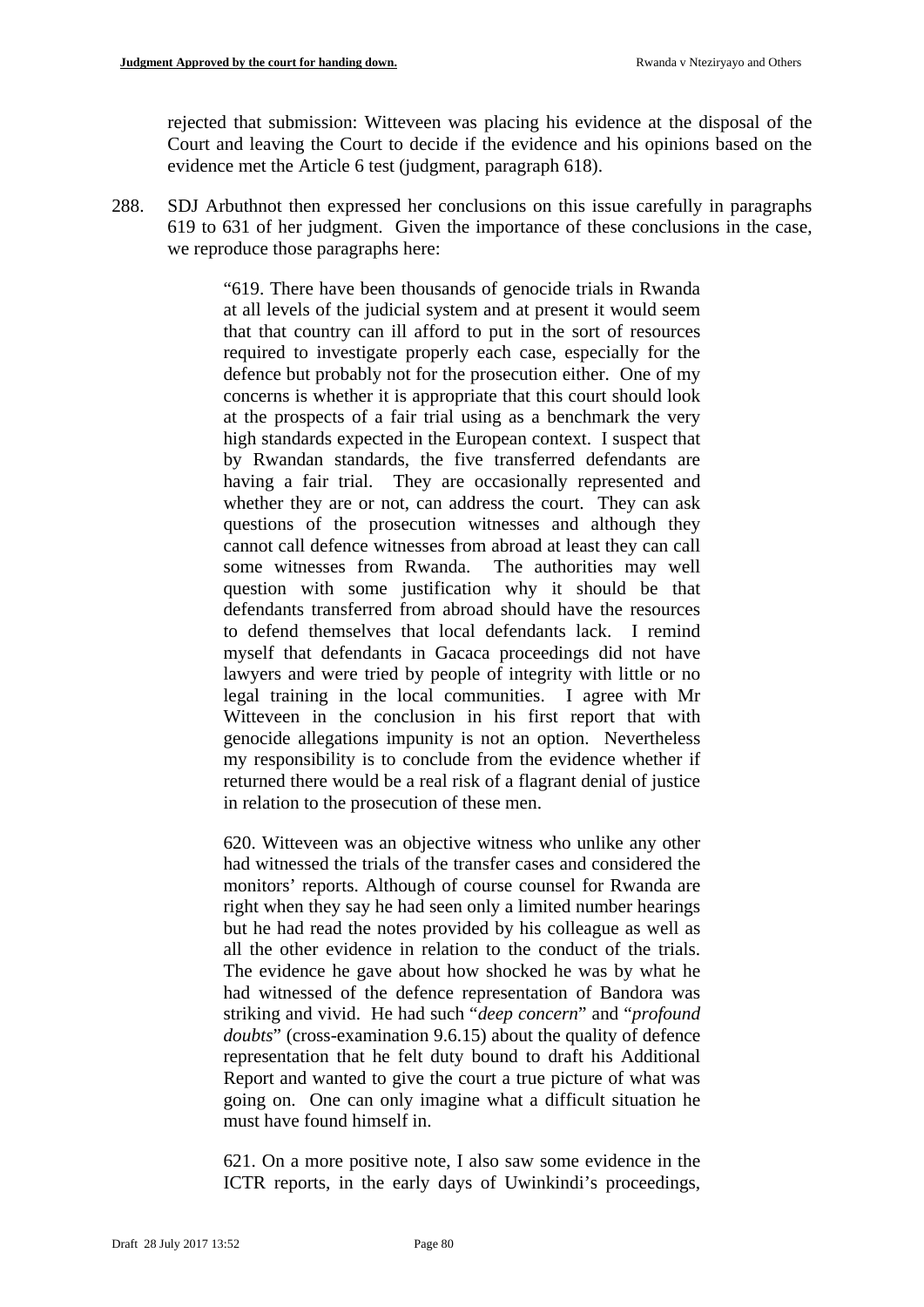that the defence lawyers even with their pay continually being fought over, seemed capable of arguing the points that they should, usually procedural ones. It is the preparation and presentation of the defence case which thus far has been such a failure.

622. Witteveen does not blame the defence community in Rwanda for their lack of experience or ability but rather points out that whilst the prosecution (NPPA) and the judiciary have received extensive help in capacity building from donors, the Rwandan Bar Association has received virtually none.

623. I feel reluctant to consider the rates of pay fixed by the President of the Kigali Bar Association who after all knows the local conditions and what the cost of living in Rwanda is, which this court does not. Nevertheless I did consider that the officers of the KBA who negotiated the rates of pay for the defence lawyers with MiniJust did not understand the demanding nature of even an adequate defence approach to such cases and had never considered the amount of preparation required. It was clear from MiniJust's approach that it had completely underestimated the time it would take to defend such cases when it had decided on the original fees of 30K RwFr per hour per lawyer. MiniJust was concerned this was open to abuse and since then it has gradually reduced the fees which has led to the disputes. It is mark of the lack of professionalism of the lawyers that they have allowed the disputes to overshadow the work that should have been taking place to defend the transferred men who face such serious charges with long sentences if they are convicted.

624. I have said above that the early lawyers in Uwinkindi were clearly able to argue procedural points; Ms Kabasinga in the Rebuttal Material provided the brief curriculum vitae of the two later lawyers appointed for Uwinkindi. In the Supreme Court, Uwinkindi argued that one of the two new counsel had been found by another court not to have the ability to plead a genocide case whilst the second lawyer had no relevant experience. I take into account that they may not have included their experience of genocide cases in their cvs but on the face of it I had to agree with Uwinkindi they did not seem to have the experience that is needed in such cases.

625. At the end of 63 days of evidence in this case, I have seen the sort of work needed to be carried out to investigate alleged genocide cases. If the cases of VB and EN are typical of such cases, and I have no reason to think they are not, there is much important evidence, potentially undermining of the prosecution case, that can be gleaned from Gacaca proceedings and other cases where the prosecution witnesses have given evidence.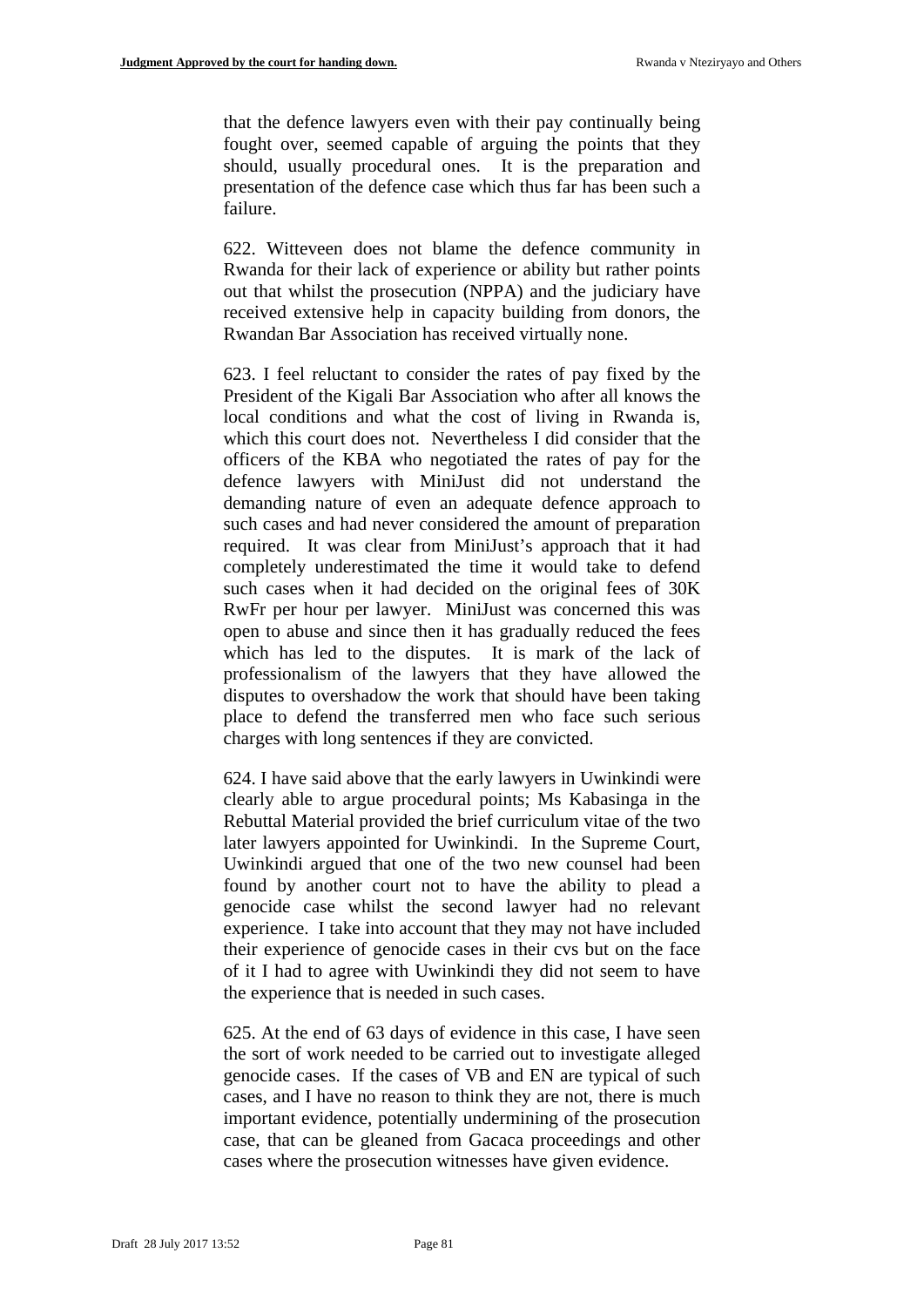626. In VB's case, instructed lawyers and investigators have poured over a mass of Gacaca material to find out what witnesses have said on earlier occasions, some of these witnesses were defendants in trials. Although VB has carried out some of this work, the other RPs if returned to Rwanda will have to do so too. Another example, this time not in the case of VB but in the case of CMU, is the witness Sabine Hategekimana who accepts lying before the ICTR in another case. Proper investigations into that matter will have to be undertaken which will include obtaining statements taken by ICTR investigators.

627. The importance of defence preparation and investigation is shown by the example found in the case against VB where witnesses transpose accusations against one man to the RP. Miss Malcolm contends a similar situation has arisen in the case against CMU, in that whereas Alfred Musema is accused of orchestrating killings at Bisesero, the same witnesses now suggest CMU is the perpetrator. Miss Malcolm and Mr Weeks have produced schedules which analyse the evidence of two ICTR witnesses, Kabagora and Ntagara in their submissions. They show a number of differences in their accounts at different times. All these investigations I accept will have to take place conducted by lawyers or investigators who have experience, knowledge, application and the appropriate funding.

628. This leads to the second concern I have in relation to these RPs which is the lack of funding for the identification and locating of witnesses in particular abroad. Without such funding and without defence counsel with the ability to identify, locate, contact and interview such witnesses themselves or without an investigator to do it for them, it is difficult to see how Uwinkindi or any other defendant will have a defence case to put before the court.

629. In August 2015 a new law was passed allowing for applications for defence funding for investigations in genocide transfer cases. Uwinkindi had raised this as a problem at the ICTR in 2011 and in the Rwandan High Court in 2012. It took four years for the law to be changed and I suspect it had a lot to do with Uwinkindi's ability to refer his case back to MICT. This change of course opens the way for funding to be granted. It is too early to say how this will be applied in practice. I noted that the Uwinkindi budget for investigations abroad was US \$ 64,595 (about £43,000), a vast sum. Any investigation budget for witnesses abroad inevitably will dwarf amounts spent on the lawyers and the investigations in Rwanda. In the cases of these five RPs some of the investigation work has been done and it may well be the costs will be lower, nevertheless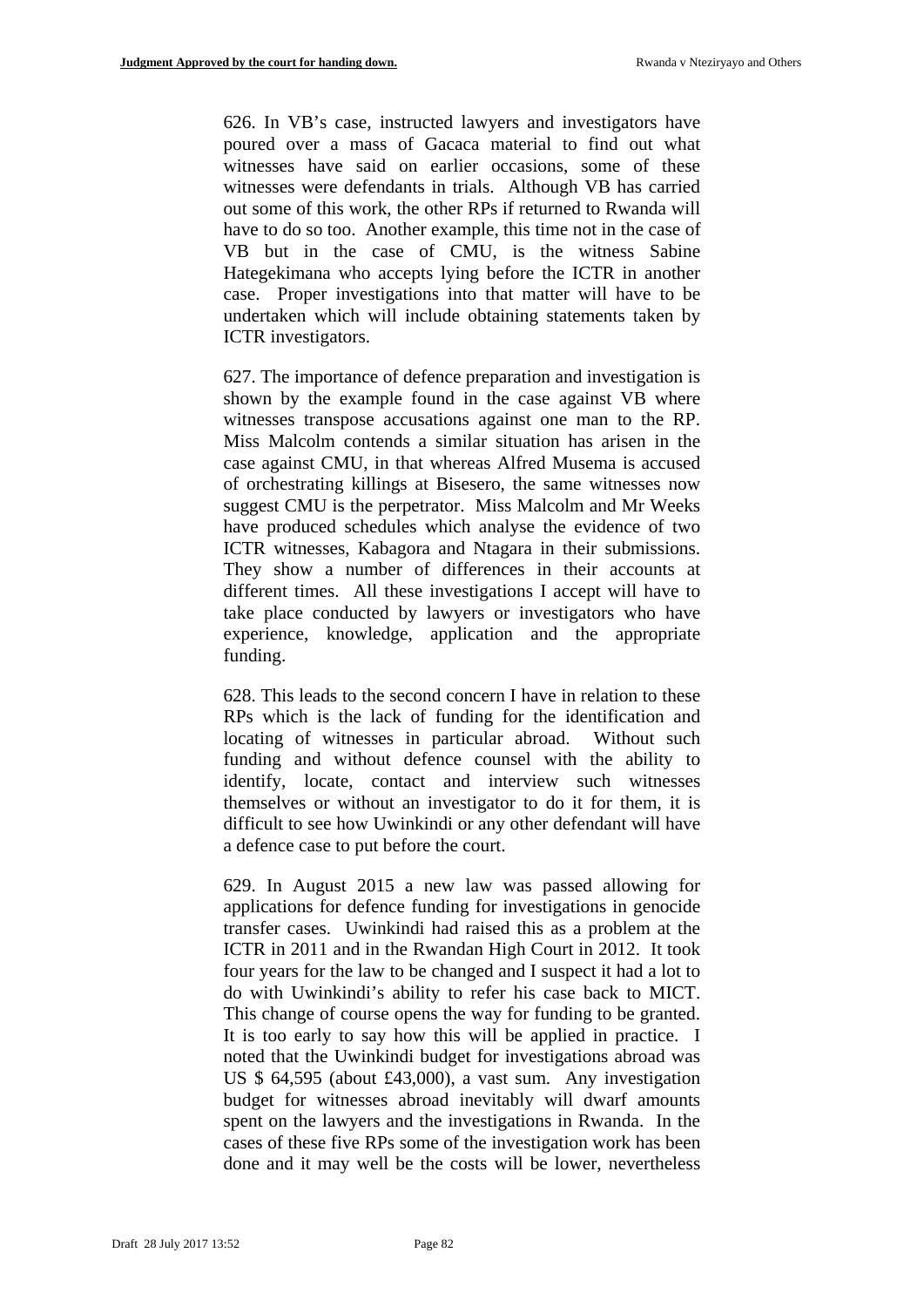the GoR will have to spend a great deal on investigations and it remains to be seen whether they will commit that sort of money to defence cases.

630. From all the evidence I have read and heard I concur with Witteveen's Final Conclusions in his Additional Report, he is certain that the facts in genocide cases can be established but "*only under the condition of high quality and professional investigations, applying internationally accepted standards. Part of this professionalism and these standards is the necessity to have defence attorneys who possess the knowledge, experience and the resources to conduct investigations for the defence, including the capabilities to conduct investigations abroad*". He has profound doubts that the defence lawyers assigned to the transfer cases can do that. His solution is still to extradite but to provide a lawyer with the right experience to work alongside Rwandan lawyers who would be provided with appropriate funds to conduct investigations. In his view (and in my view) "*it ensures the necessary adequate defence capabilities for the defendant that meets the required standard and guarantees not only procedurally fair trial but also a fairness to the trial*". Unfortunately this court does not have the power to order extradition on conditions and I am applying a different test.

631. I find that if extradited, as things presently stand, the defendants would be denied the effective representation of counsel in cases which so obviously call for effective and skilled representation by suitably experienced and resourced defence lawyers. It is too early to say that sufficient funding for defence investigations in relation to witnesses abroad will be provided. These defendants are legally aided in this country and will be indigent in Rwanda. I have seen in this case what the effective representation by counsel can achieve. Without such representation and funding, the High Court in Rwanda would be presented with the prosecution case and the RPs would find it impossible to present their side of what happened. I find the RPs would be exposed to a real risk of a flagrant denial of justice and a breach of Article 6."

- 289. Shortly, we will look at the process by which the further views of Mr Witteveen and the views of Mr Arguin emerged. That further material we take into account in our overall conclusions. Before doing so we should make it clear that, given the material before SDJ Arbuthnot, we do not consider that her conclusions set out above were in error. If no more material had emerged we would have affirmed those conclusions.
- 290. What did not emerge during the evidence Mr Witteveen gave, (as we have said) between 8-10 June 2015, was that he entertained other reservations about what was occurring in the trial system in Rwanda. He sent a Memo headed 'CONFIDENTIAL – NOT FOR DISTRIBUTION' to Mr Arguin, the Chief of the Appeals and Legal Advisory Division of the MICT. It was dated 18 June 2015 and was thus composed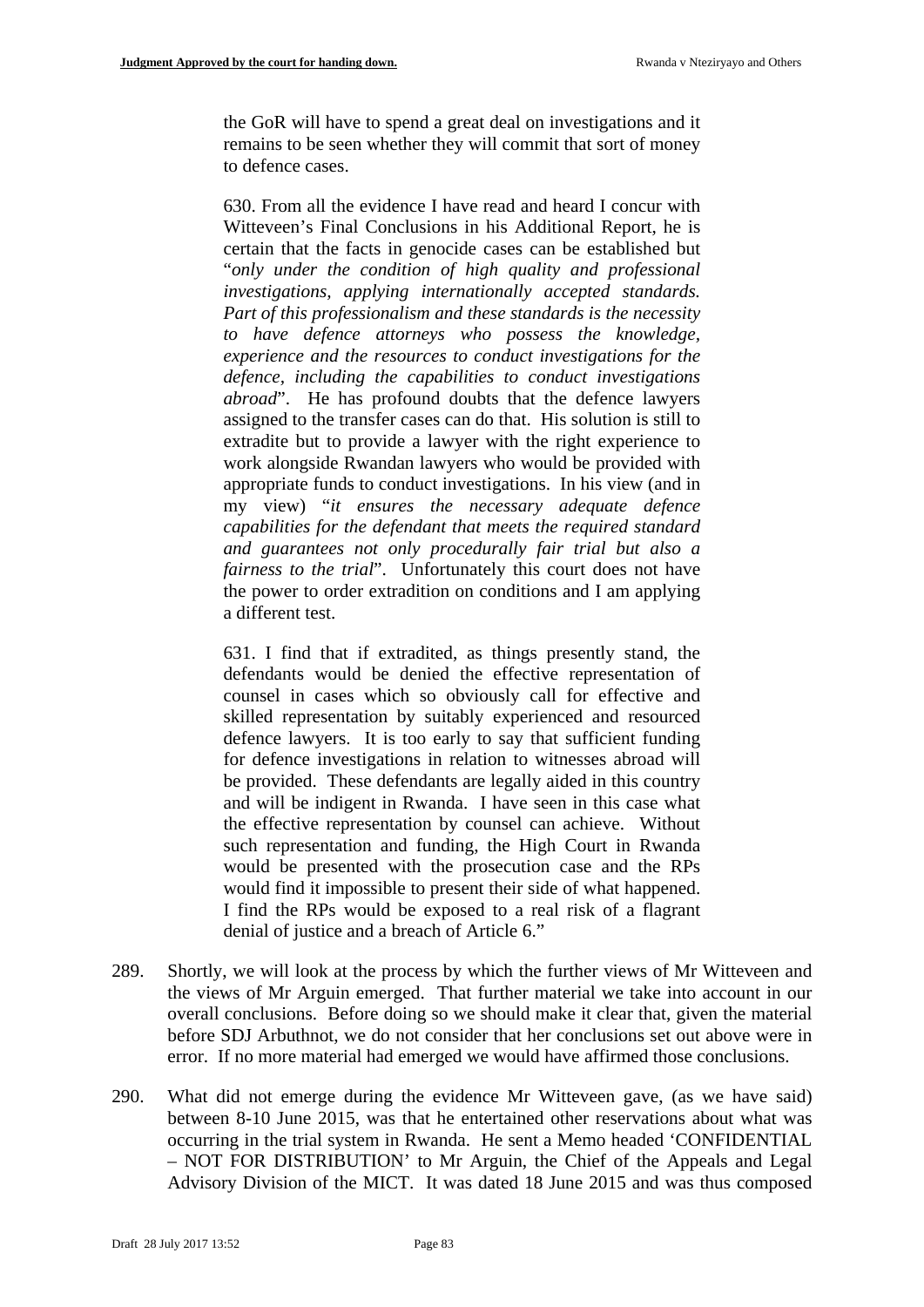in the week following the testimony given before the SDJ. It also emerged from a further memo from Witteveen of 1 June 2016 that the Memo of 18 June 2015 was prompted by comments made by Arguin to Siboyintore on Witteveen's Additional Report, which Witteveen saw when he returned to Rwanda. Witteveen has said that he knew Arguin dealt from Arusha with the referral cases, though he had never seen him in Rwanda. Witteveen felt that Arguin should know his (Witteveen's) opinion in relation to the handling of genocide cases once they reached Rwanda. That was the background to the formulation of the Confidential Memo of 18 June 2015.

- 291. The process by which Mr Witteveen's additional concerns became known is of significance. The Respondents are concerned that the full level of concern was never disclosed when it should have been. For that reason, we analyse the sequence of communications.
- 292. In Mr Arguin's report of 22 May 2016 he says that he forwarded Witteveen's June 2015 memorandum to the NPPA. He did not indicate precisely when he did so or to whom, but the inference to be drawn from his report is that it was done soon after it was received. Indeed, he subsequently confirmed that he sent it to Siboyintore and to Ms Kabasinga (to whom we have referred previously), as soon as he received it in June 2015.
- 293. On this issue we received material and submissions post-dating the hearing before us. Ms Kabasinga was then the Senior Legal Adviser to the NPPA's ICU. She told Mr Siboyintore as recently as January this year (2017) that she did indeed receive the email from Mr Arguin, to which the memo was attached, on 19 June 2015. We have seen an undated witness statement from 2017, made by Ms Kabasinga, in which she says that she received an email from Mr Witteveen on 28 May 2016, with his additional statement or report attached. Her account is that she replied to him informing him that she would not read his further statement "because I was a witness in the proceedings and did not feel it was appropriate". She also confirms that she received Witteveen's email with his memo of 19 June 2015, on the day it was sent to Arguin, because Arguin forwarded it to her. She did read this, although she is unclear when she did so. She forwarded this to Richard Muhumuza, then Prosecutor General of Rwanda. This was because she regarded it as the duty of such an expert as Mr Witteveen to "raise concerns internally and suggest solutions". She says she never discussed that with Mr Siboyintore. It does not appear that she took any action about it or sought to discuss it with Siboyintore at the time. Siboyintore has said that he did not see the memo at all until 6 December 2016, during the course of the proceedings before us. He has signed a witness statement dated 24 January 2017 confirming that he did not see the memo until December 2016. His account is that he has searched, but can find no record of having received the relevant email from Mr Arguin in June 2015. He is unable to explain why it was not received. He accepts that he was in regular contact by email with Arguin.
- 294. Siboyintore has said in his statement (reiterating something said earlier by him to the CPS) that Mr Witteveen's memo "crossed [his] mind when [he] was reading the report that [Mr Arguin] had provided in support of the Dutch Appeal Case" and that he (Siboyintore) "developed a curiosity to know what Witteveen, a former colleague at our Office and a friend, had written in his confidential memo". He has said that Mr Arguin "shared" with him his report dated 22 May 2016 and that he (Mr Siboyintore) emailed Mr Arguin on 7 June 2016 asking if he would "share with me" the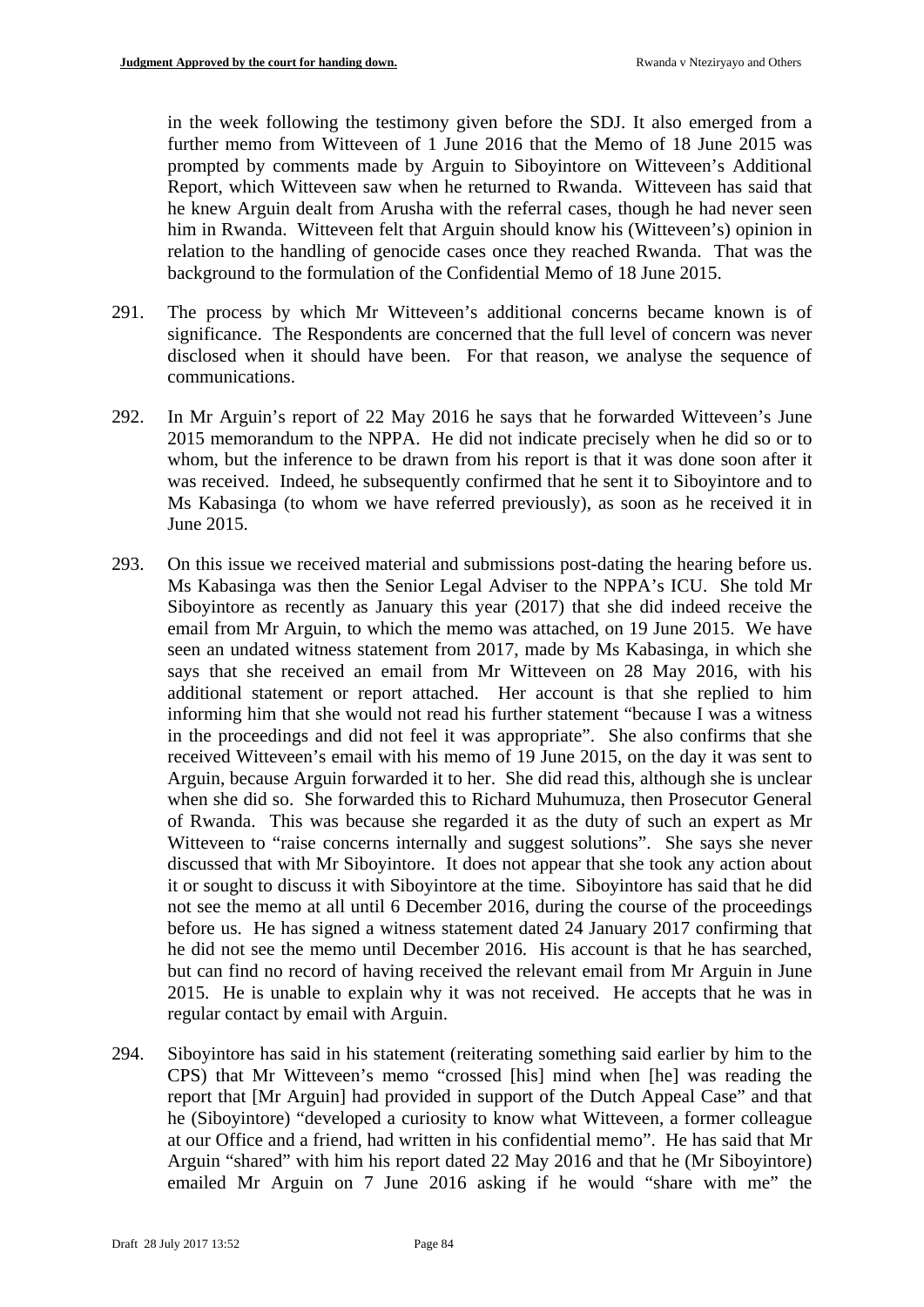confidential memo. Mr Siboyintore has exhibited a copy of that email, sent to Mr Arguin's personal email address, to his recent witness statement. However, Siboyintore has said that Arguin did not reply to the email or send him the memo and, as we have said, that he did not see it until 6 December 2016 during the course of the proceedings before us. Mr Siboyintore does not suggest that he pursued Mr Arguin further about the memo despite the request he made in June 2016.

- 295. This catalogue of events is, to say the least, surprising. Whatever may be the precise sequence, it means that an important document, with real potential implications for extradition proceedings of genocide suspects to Rwanda generally, attached to an email sent by Arguin to the Head of the GFTU, was not received by him (or drawn to his attention by the Senior Legal Adviser to the ICU to whom it was also sent) at the time it was sent. It also seems clear that when he became aware of it a year later, his email to Mr Arguin requesting a copy was ignored – and the request was not followed up. The critical further doubts of a vital witness were not communicated and not disclosed.
- 296. The decision of the SDJ was not promulgated until December 2015. The impact of Mr Witteveen's Additional Report, and of the evidence he gave, was not known for several months. We understand that Mr Siboyintore was present in court when the evidence was given. Nonetheless, it requires little imagination to appreciate that what Mr Witteveen said would not have been welcome to anyone or any body whose objective was to have genocide cases transferred for trial to Rwanda.
- 297. Witteveen's evidence was given shortly before his contract was due for renewal. In his further memorandum of 1 June 2016, Witteveen tells us that in June 2015 the Prosecutor General (Mr Ngoga) "was very positive" about his work and was preparing for the extension of the contract. Ngoga expressed his disappointment at Mr Witteveen's leaving (which appears to have been a decision taken by Mr Witteveen himself). However, according to Mr Witteveen, by September 2015 Mr Ngoga had become "very critical" of the way he had functioned. Ngoga wrote a letter to the Dutch Embassy in Kigali in that vein. It is hard to see what could have prompted such a change of view save for the memorandum of 18 June. This has given rise to serious concern. Writing on 1 June 2016, Mr Witteveen said this:

"Three different sources in Rwanda have strongly advised me not to return to Rwanda for my safety, if I would be granted a visa at all. These sources say some Rwandan authorities have called me a traitor."

This introduces a very worrying note into these proceedings.

298. We now return to what Mr Witteveen said in his Memo of 18 June 2015 to Arguin. It was not seen by the CPS until 11 July 2016. It runs to 48 paragraphs. Because of the importance of Witteveen's evidence, we think that we have no alternative but to quote a number of those paragraphs verbatim. Before we do so, it is to be noted that in the first paragraph of the Memo he indicates that he is ending his one-year contract in a few days' time and that he had submitted "a lengthy assessment report which contains dozens of recommendations how the work of the GFTU can be improved." He summarised his view in paragraph 3 of the Memo as follows: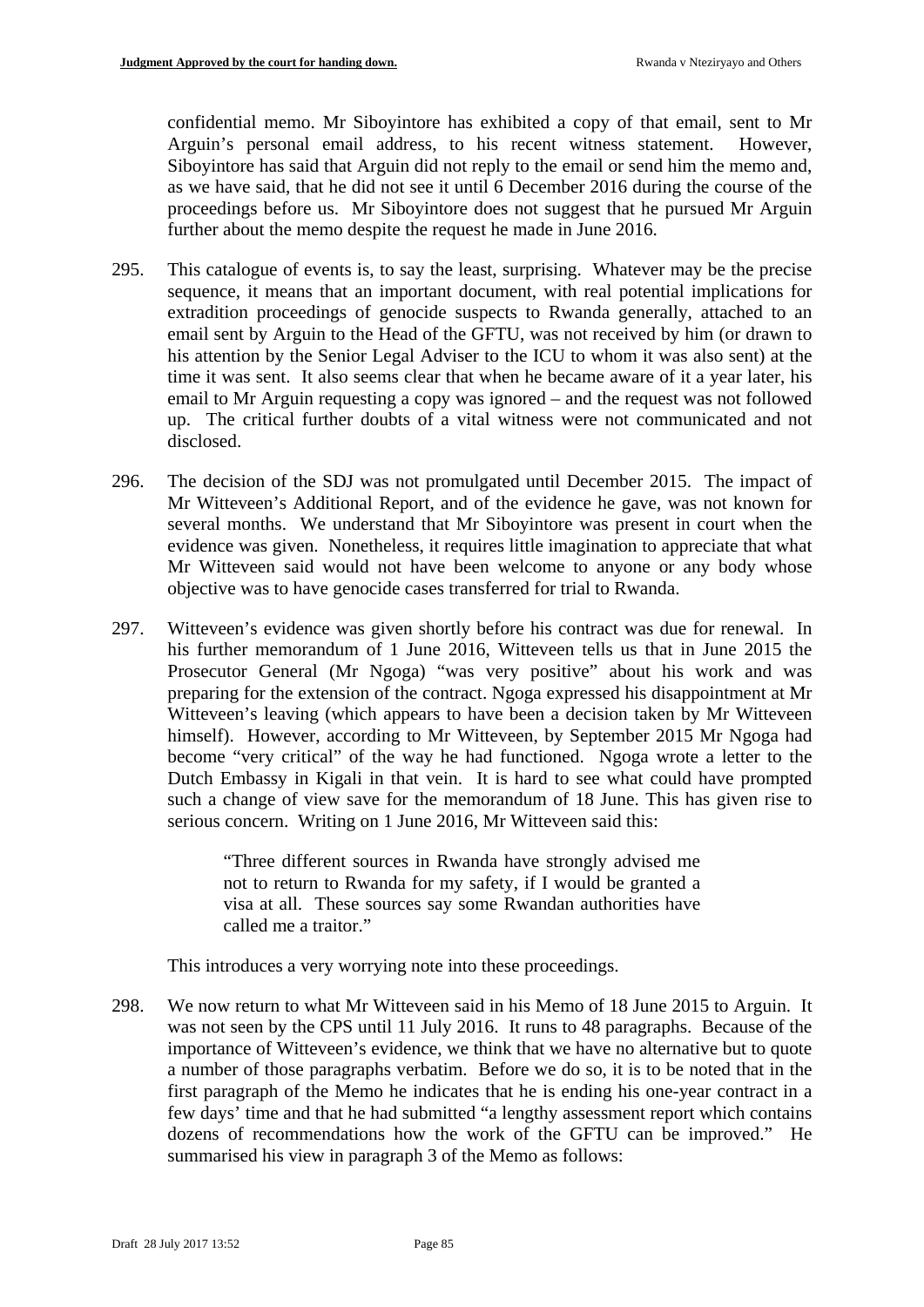"In summary, I support extraditions to Rwanda and, based partly on my own experiences in Rwanda, dating back to 2008 as well as experiences of others, dismiss allegations that government authorities intervene in cases, unduly influence witnesses, genocide cases are political of nature and defendants run security risks after being transferred. It is my observation that Rwanda has a functioning justice system for genocide transfer cases. However, based on my observations during my year in Rwanda, in my additional expert report, I have criticized the quality and performance of the defence attorneys in the five cases I observed. It is my assessment that in four of the five cases there is either no defence, formally or materially, and/or the defence is of substandard quality."

#### 299. He continued thus:

"4. It was my deliberate choice in the additional expert report to focus on the quality of the defence in the transfer cases and not criticize government authorities. First because I see it as the first and foremost reason for an impediment to fair trial in these cases. Secondly, no one else will present this view because no one has an interest.

5. Remarkably, none of the defence attorneys in court in London questioned me about the role of government authorities in respect of the functioning of the defence attorneys in the transfer cases. Some came very close but at the end did not ask the right questions. Still there are observations, I made, which I believe are relevant. The purpose of this memo is to describe them. The main caveat is that many observations are objective facts but the inferences I make can be questioned, although are difficult to refute. It is my profound conviction that, in order to know the realities in Rwanda, one will have to dig a little deeper into the layers of truth. I have only scratched the surface, which is still much more than what others have been doing who judge on the functioning of the justice system in Rwanda, especially those in other jurisdictions, whose sources are mainly Rwanda government sources."

300. Having made the observation that "in four of the five cases there is no defence and that the defence attorneys in Bandora were substandard and did not present an effective defence", he ventured the following views:

> "7. I do maintain my opinion in my additional report and my testimony in court that I am convinced that there are no defence attorneys who can perform a credible defence investigation, certainly not abroad. This is not necessarily a criticism to the attorneys, but an obvious fact as lawyers not very often have the knowledge, expertise, experience and skills to perform such an investigation. That is why defence teams hire qualified investigators. But under Rwanda [case] law, a defence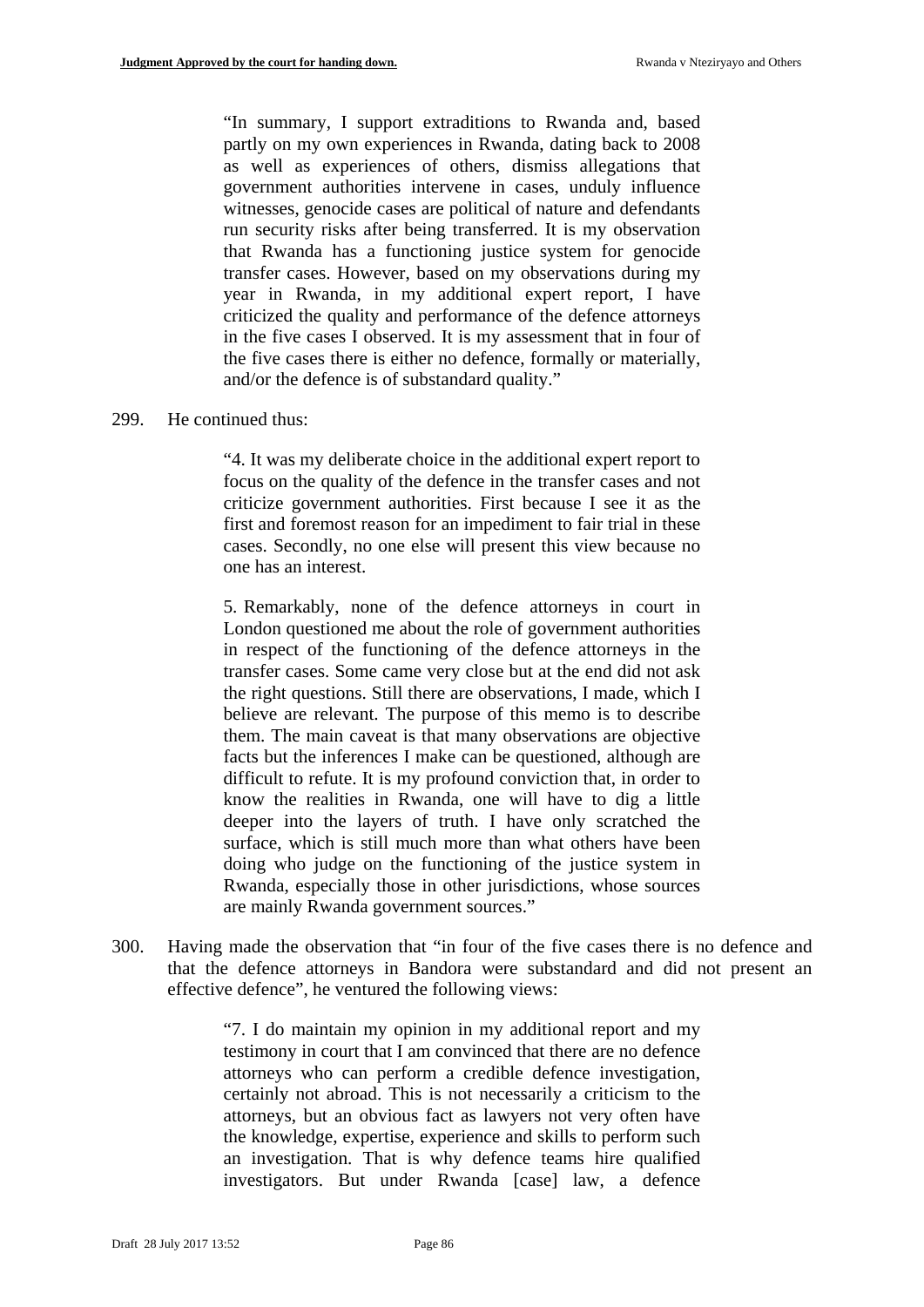investigator cannot be appointed and the lawyers will have to personally conduct this task. It is totally unrealistic.

8. More importantly, I have little doubt left that, if these qualified lawyers exist in Rwanda, you will not see them in the transfer genocide cases. Simply because these lawyers will challenge both the authorities in general as well as the court. These lawyers will not accept everything the Minister has determined in his policies, they will fight for sufficient resources to perform a credible defence investigation, they will delay proceedings with their motions and filings before the court. And this is not accepted. Consequently, they will be removed from the case as happened in Uwinkindi and will happen soon in Munyagishari. More 'cooperative' lawyers will be appointed."

301. He went on to say that the 4-year history of what happened in Uwinkindi demonstrated that Rwanda was not "ready for these cases, certainly not in respect of defence issues." He elaborated thus:

> "Even after four years, there are no final policies, regulations and, very important, an organization that executes these regulations professionally. Even as we speak, drafts of contracts with defence attorneys are discussed, clauses are taken out or taken in, the fees issue has not been concluded definitely and defence attorneys are moved out of the case and replaced. One court orders that the defendant be submitted a list to choose his defence attorney, another court now finds that there is no right to choose a lawyer from a list when indigent and rules the RBA needs to appoint a lawyer. Whether this is a purely legal decision or is motivated by the need to speed up trials and sideline lawyers who are critical who have to be sidelined as non-cooperative is an open question. The decision of the Minister to keep the execution of legal aid to himself is in my view not a very wise decision as it makes the whole thing too political. It is him against the defence lawyers. The usual language that everything is solved now and the defence attorneys can concentrate on their cases, no longer suffices."

302. He expressed concerns about Ministerial influence in Uwikindi by asking the following question:

> "When the Minister unilaterally ended the contract with the attorneys in the middle of the crucial part of the trial and considering he had already rejected a budget proposal submitted by the defence to conduct an investigation abroad, what else could the defence attorneys do and bring it to the court?"

303. He repeated his concerns that the good and competent lawyers that exist in Rwanda will not become involved in genocide cases and said this: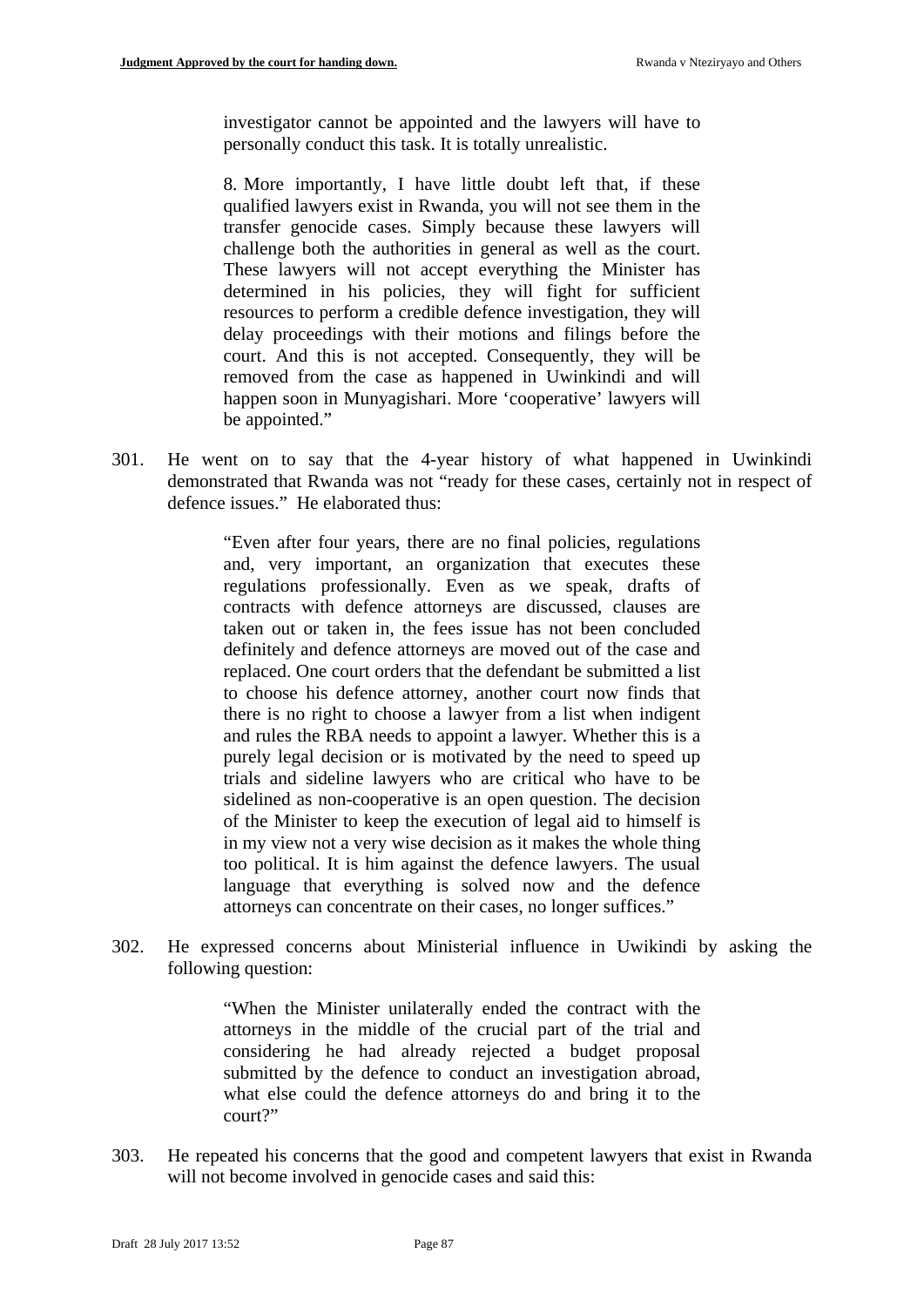"… the competent, experienced lawyers … who have operated in the ICTR theatre, will not be seen in these cases."

304. Given the position he had taken in his initial report and his evidence the next few paragraphs in the Memo make concerning reading:

> "17. The next thing I am worried about is the influence the Minister and the Ministry has had on the proceedings. To an extent that I even question the independence of the judges. (Emphasis added.) I have seen a number of events that I believe are a real concern in this respect.

> 18. First of all I believe it is clear that the origin of the recent difficulties in the proceeding is with the Minister. I believe it was him personally who decided that the proceedings were taking too long and the cases should be concluded. Based on the minutes of the meetings with the defence attorneys and other documents, there can be no doubt he decided to act. A question of course is: what were his motives and why he didn't leave it to the judges. He claims it was the limited budget and the fact that it got depleted by the defence attorneys delaying tactics. But I put that into question. Based on his legal aid policy, promulgated in September of 2014 he had budgeted 100.000.000 Rwandan Francs each year for four years for hiring lawyers for the transfer cases. If he pays each defence attorney 1 million a month, he can hire eight lawyers for these cases to stay within the budget. If the Minister spends 15 million Francs in a case and the case takes five years, he spends 3 million Francs per case per year. To spend 100.000.000 in a year he needs 33 cases, while there are only five. So, his assertion that he depleted the budget is not very convincing.

> 19. Secondly, the Minister has always blamed the defence attorneys for the delays in court. But the reality of course is that the judges decided on postponements during all these years. Sometimes these postponements were triggered by requests of the defence attorneys, but not always. In Uwinkindi the composition of the chamber changed in 2014 leading to an additional postponement. Many times the courts have been extremely indecisive in matters that should not take long to decide. Has the Minister started to get critical to the judges?

> 20. Whatever the reason, there has been a clear pattern since the end of 2014 where the judges started to accelerate the proceedings. Firstly in Uwinkindi of course where the judges have quickly rejected every motion and request by the defence and decided to proceed with the case without defence. When the defence attorneys decided to appeal the decisions of the High Court in January, I was told that the High Court would wait for the Supreme Court's ruling, as they did in the past. But I found out end of February that the High Court had changed its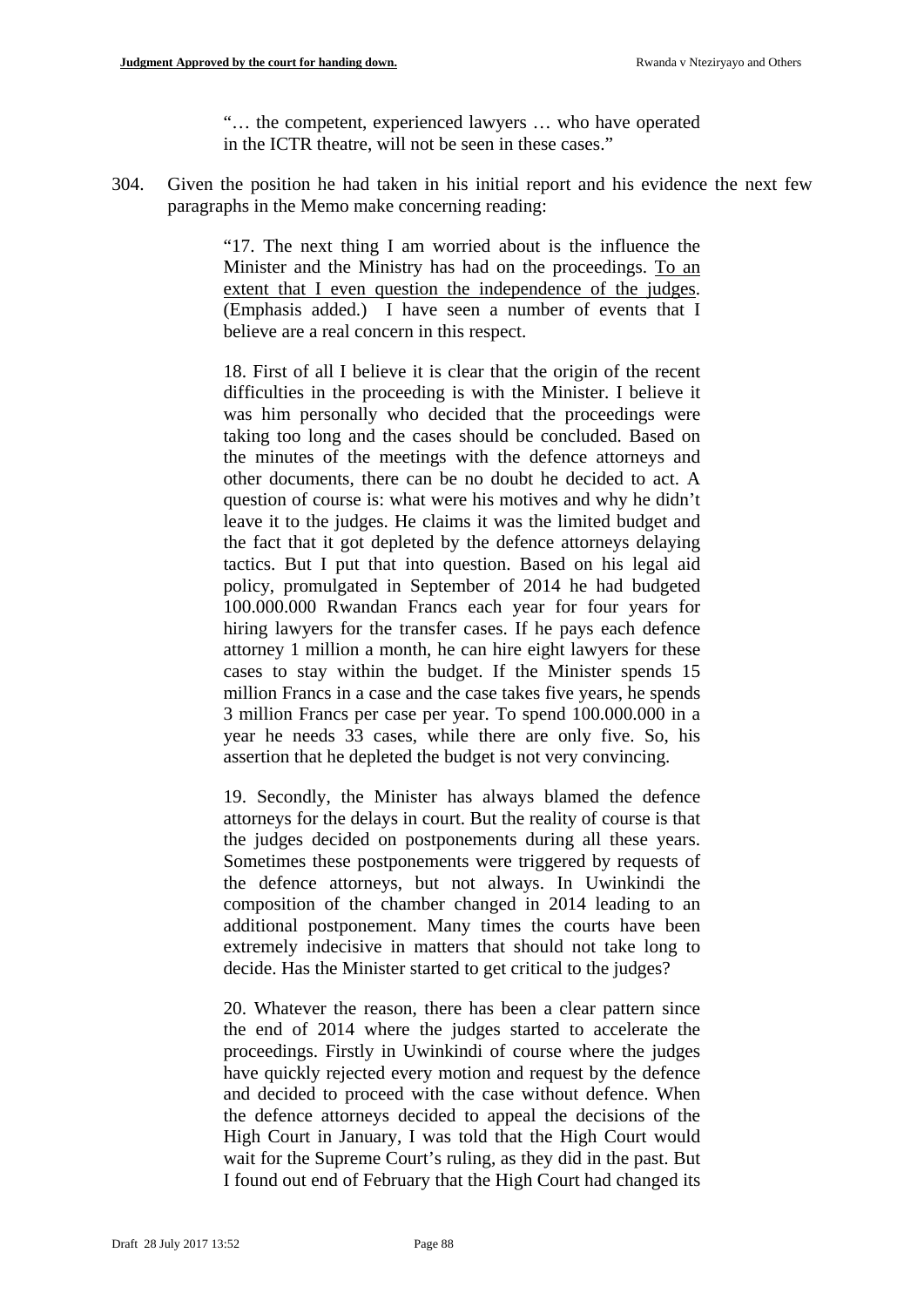position and was now proceeding with the case. To my surprise they went on hearing witnesses, both prosecution witnesses as well as defence witnesses without any presence of defence attorneys. The judges had taken three years to take their time in deciding all kinds of preliminary matters and now, all of a sudden, they finished the witnesses in just a couple of days and without defence attorneys.

21. Then the court decided to close the case by requesting the prosecution to present its closing arguments. When the day, which was set for that, arrived, the prosecution requested a postponement of two weeks or so as they had not finalized the preparations. The postponement was given and when the next date arrived, the court decided to postpone the case till the Supreme Court had ruled in appeal. I have tried to find out why the court had changed position but I couldn't get a clear answer.

pressure and was by no means a voluntary step." 22. What had changed was that the President of the MICT had decided to put a full chamber of the deferral request. This immediately sparked tension in the prosecution in Rwanda and I have no doubt this also caused the change in position of at least the Prosecution fearing they would be criticized of hearing witnesses without any defence. *If the court had not allowed the prosecution a slight delay in their closing arguments, Uwinkindi's case would have been closed. Clearly, the recent decision to have the new defence attorneys represent Uwinkindi and the possible re-hearing of the witnesses have come under* 

- *pressure and was by no means a voluntary step*." 305. We have highlighted the passage at the conclusion of Witteveen's paragraph 22 because Mr Tim Moloney QC, on behalf of Charles Munyaneza ('CM'), placed reliance upon it.
- 306. Mr Witteveen referred to the Bandora case as another example of the speeding up of a case where a defendant was represented by lawyers where, he observed, there was no such hastening where defendants are unrepresented. His conclusion was as follows:

"In conclusion: I believe there are clear indications that external factors have brought the judges of the High Court, at least in Uwinkindi and Bandora, to speed up the trial at the cost of credible defence. It will never be known whether the judges received an instruction to speed up or whether they did not need an instruction and knew what to do. The change in position in Uwinkindi is clearly the result of the MICT decision, not of a respect for defence rights."

307. We would, of course, observe in passing that speeding up the legal process, even in cases involving allegations as serious as genocide, cannot of itself be an indication that there is something inherently unfair in that process: attempting to speed up criminal trials is something with which we are familiar. If, however, such judicial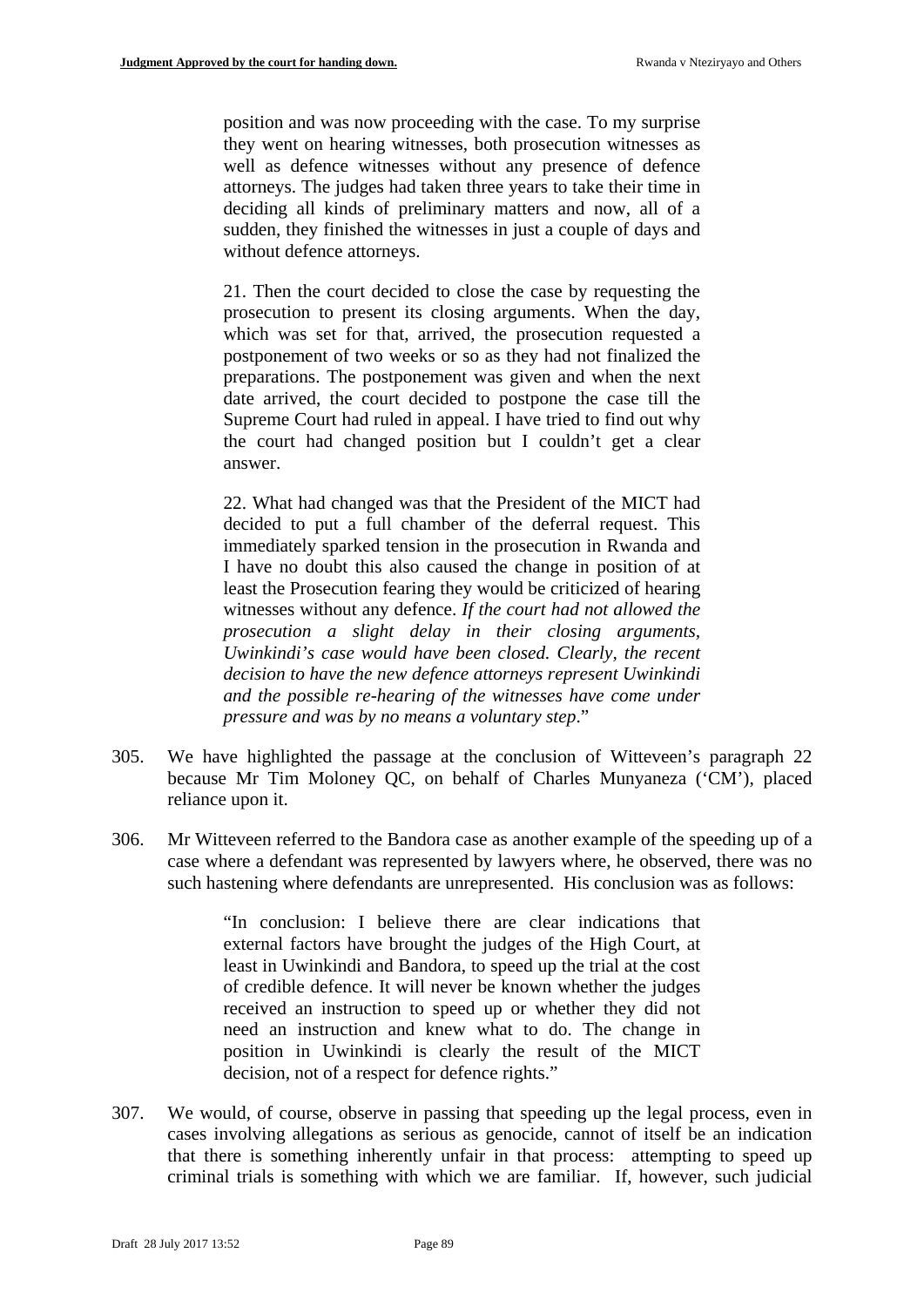drive is derived from something other than efficiency, that is a different matter. After expressing the conclusion to which we have referred, Mr Witteveen poses the question of "what could be behind this speeding up of proceedings and removal of attorneys". He expresses concern that the perception of "the justice system" is that defences to allegations of genocide should be controlled and limited to such an extent that it impedes a fair trial. He expressed himself thus:

"Some of these issues have been raised during the referrals in Munyagishari and Uwinkindi before the ICTR but rejected as unfounded or speculative. I believe they might be true after all $"$ 

308. He explained why in the following paragraphs:

"31. Generally, all defence attorneys claimed it is very hard to defend genocide defendants especially from abroad as society in general but their family, partners, clients and the like in particular do not accept they defend a defendant on genocide. They tell they lose clients. This seems relevant as private lawyers make their income on commercial cases rather than criminal cases. You wonder what will happen to defence attorneys who will be successful and get their clients an acquittal.

32. In the contracts that the defence attorneys signed there was a clause to the effect that the Minister could unilaterally end the contract in case the defence attorney openly criticized the Minister or the Ministry. This clause has been removed now from the new contracts offered by the Ministry but they may still be valid under the existing contracts such as in Bandora. Apart from what the clause says and whether the clause is valid or not, I continuously sense that defence attorneys are conscious not to criticize. The clause does not make much difference.

33. In Mugesera, the defendant was given the opportunity to comment on the prosecution witnesses presented in the case. Mugesera said that one victim witness had been lying and called the witness a liar. The prosecutor in the case immediately reprimanded Mugesera that he could not call the witness a liar. The judge joined in criticizing Mugesera and used softer language to make Mugesera clear he could not use this kind of language to qualify the witness. Apparently victim witnesses do not lie.

34. In the case of Bandora the defence attorneys said it was a shame that the prosecutor had brought witnesses to court who testified they were forced by the prosecutors to wrongfully accuse the defendant. Again, the prosecutors objected to the wording "a shame" and again, the judges, more softly joined in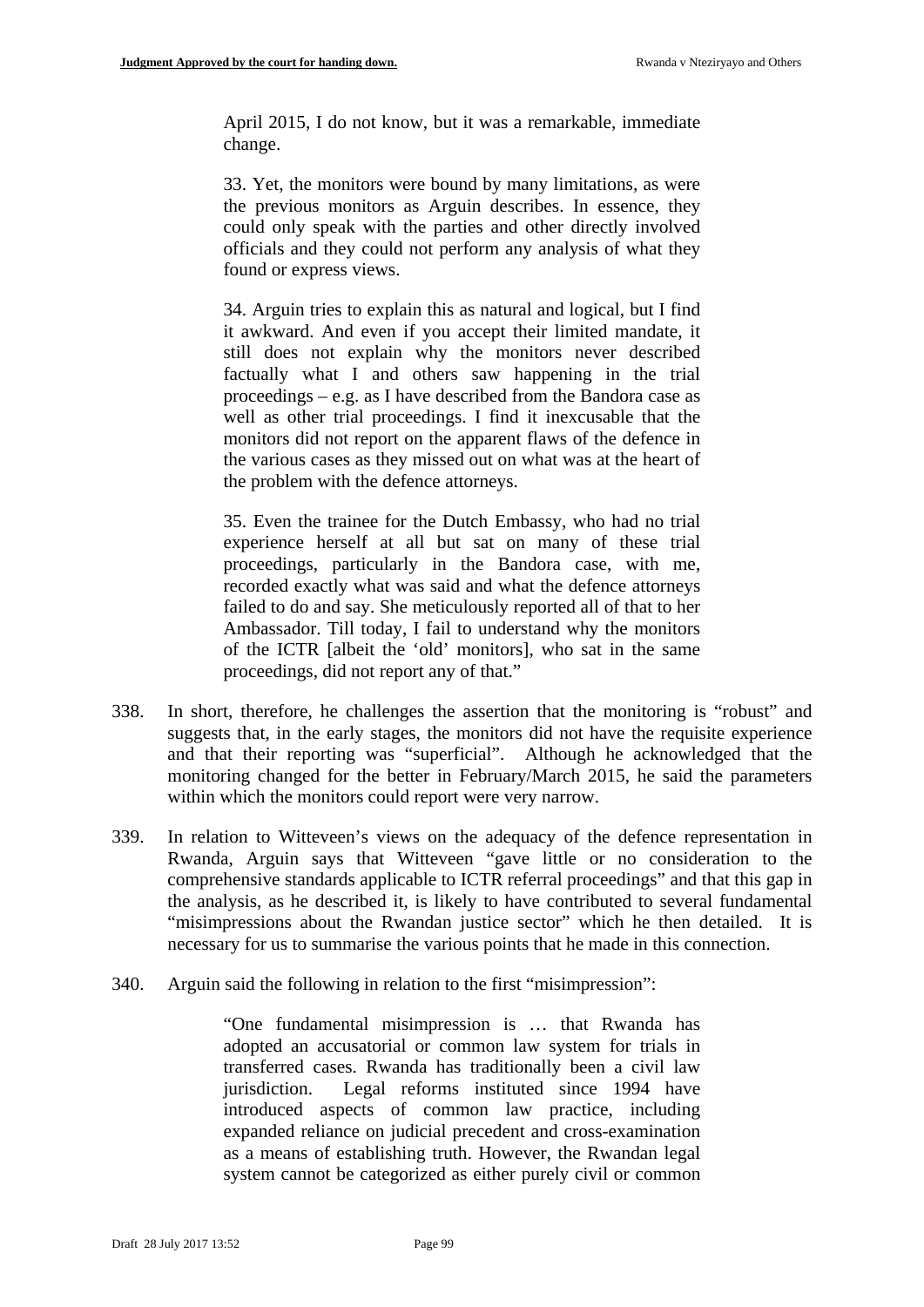law; rather, it is a hybrid system that retains elements of both civil and common law practices."

341. He elaborated on this under a sub-heading of 'The conduct of the trial' as follows:

"37. Another aspect of Rwanda's hybrid legal system relates to the conduct of trials. Rwandan judges play a much more active role in questioning witnesses than in most common law systems. Although the Transfer Law applicable to referred and extradited cases allows for cross-examination of witnesses, it does not specify how cross-examination will be conducted. In keeping with its civil law traditions, many Rwandan judges conduct the questioning of witnesses, generally after seeking input from the prosecution and defence on the types of questions that should be asked. Increasingly, Rwandan judges are providing counsel with more leeway to conduct their own cross-examinations as has been seen in all of the transferred cases, including Uwinkindi and Munyagishari.

38. It also is not uncommon in Rwandan judicial proceedings for the accused to play an active role in the conduct of their defence. Accused persons are not restricted to merely watching the proceedings and listening to the arguments of their counsel as they are in many common law systems. Instead, accused persons are free to directly address the judges and respond to points made by the prosecution or testimony of witnesses. Counsel are present during these submissions and, when necessary, intervene to make any clarifications or additions that may be required to protect their client's interests.

39. Several of the criticisms Mr. Witteveen cites arise from his misimpression that trials in transferred cases are purely accusatorial in nature. He criticizes the adequacy of investigations without acknowledging the role of the judicial police in collecting both inculpatory and exculpatory evidence. He criticizes what he regards as the active role judges play in questioning witnesses without recognizing that this is a common feature in many civil law jurisdictions and without acknowledging Rwanda's efforts to expand the role of counsel in conducting cross-examinations. He also criticizes the accused's ability to make direct submissions without recognizing that, in Rwanda, this is a hallmark of the right to direct one's own defence. All of these criticisms contribute to Mr. Witteveen's overall assessment that Rwandan defence counsel are ineffectual but none of them adequately accounts for the essentially hybrid nature of Rwandan trial proceedings. Any assessment of fair trial rights in Rwanda must recognize this fundamental distinction."

342. Before indicating Witteveen's response, we observe that we consider it would be surprising if Witteveen, with all his experience of criminal proceedings, both within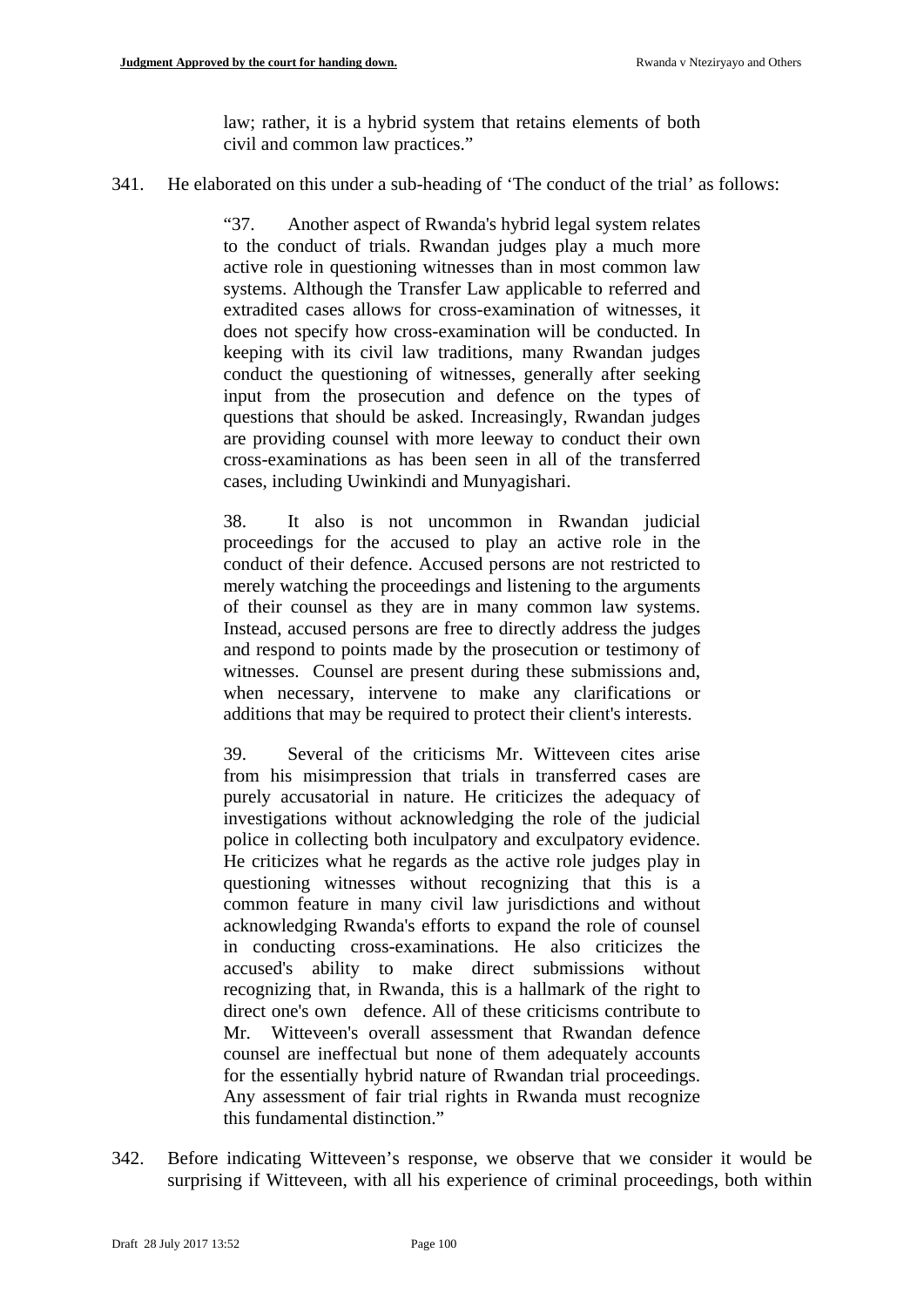the civil system that operates in the Netherlands and in other international jurisdictions, misunderstood what he was watching, when he attended the various parts of the proceedings in Rwanda that formed the focus of his Additional Report. Witteveen's brief response was that Arguin's attempt "to save these defence attorneys, e.g. how they sit in silence next to their clients, by pointing at the hybrid system of Rwanda's justice system and the lack of any cross examination or defence, suggesting it could all be part of their strategy, which we are unaware of" was "unconvincing". He said:

"The question is not whether the Rwandan justice system is accusatorial or hybrid as [Mr Arguin] explains, but whether there is a balanced system where evidence for the defence and alternative scenarios for the prosecution case are presented …."

- 343. He referred back to those parts of his Additional Report which reflected on the inability or unwillingness of the defence to challenge the prosecution case in the accusatorial system that he said applied to the transfer cases that the SDJ accepted.
- 344. It is to be recalled that SDJ Arbuthnot considered that this general criticism of the defence in these cases was borne out by the material from one of the monitors, Ms Buff, whose reports she described as "detailed and impressive".
- 345. As indicated, Arguin said that Witteveen had wrongly questioned the role of the judicial police. Arguin said this:

"30. … Under Rwandan law, the judicial police are required to gather evidence both for and against the accused. While the judicial police are not investigating judges, they nevertheless perform the same function as investigating judges in other civil law jurisdictions. Like investigating judges, the judicial police are charged with preparing a dossier for each case that includes all of the evidence - both inculpatory and exculpatory - relating to the charges.

31. The judicial police also must consider requests from the prosecution and defence to conduct any additional investigations the parties may deem relevant. These investigations may be conducted either in Rwanda or abroad and the information generated from these additional investigations will be added to the official dossier. If the judicial police decline to conduct additional investigations requested by the defence, the defence may request the court or prosecutor to order them to do so.

32. The dossiers compiled by the judicial police are substantial. In the *Uwinkindi* and *Munyagishar*i cases, the dossiers included the complete ICTR investigation files plus additional materials obtained by the judicial police in the course of their supplemental investigations. These dossiers each contained several thousand pages of documents, including dozens of witness statements. The dossiers prepared in relation to other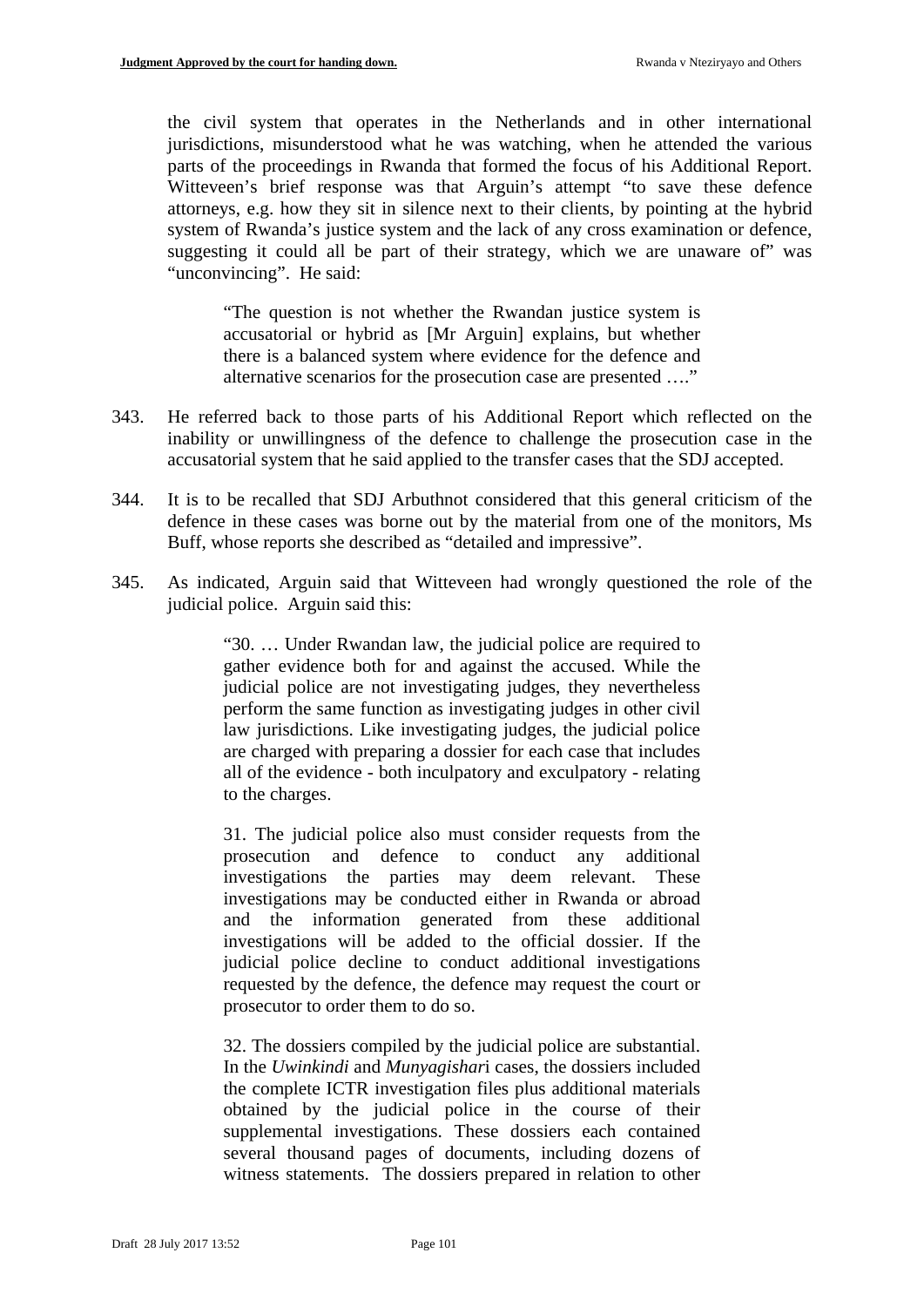transferred cases are likewise substantial. The *Mugesera*  dossier, for instance, includes over 1,280 pages of documents obtained in Rwanda, plus two compact discs prepared by Canadian authorities in relation to *Mugesera's* extradition that contain approximately 5,000 additional pages of material. *Mbarushimana's* dossier is not yet complete but already contains approximately 500 pages, including documents obtained during the Danish extradition proceedings. The *Bandora* dossier was nearly 500 pages long. Although the size of a case file does not alone guarantee a competent investigation, the substantial dossiers compiled by the judicial police in transferred cases cannot fairly be described as "limited" or "rather basic" as Mr. Witteveen suggests.

33. One difficulty observed in relation to the cases referred to Rwanda for trial was that the accused and some of their counsel ignored the role of the judicial police. They attempted to bypass the judicial police by seeking independent defence investigations, without first demonstrating that the judicial police were unable or unwilling to conduct the investigation. The High Court rejected these requests not because it did not respect the right to an effective defence but because investigations in Rwanda are usually conducted by the judicial police."

346. Witteveen responds to this at some length. We will endeavour to summarise. He describes the judicial police as "one of these misnomers in Rwanda's judicial system" and says that "there is nothing judicial about the judicial police." He asserts that there is "just the Rwanda National Police, the RNP, with a regular Criminal Investigation Division ... [and that prosecutors] generally, do not instruct or oversee police investigations." He continued thus:

> "For genocide investigations the NPPA uses police officers from the RNP who are physically located in the … GFTU, headed by Mr. Siboyintore. This gives the NPPA a slight advantage from the position where the RNP investigates genocide cases from their own offices."

347. Based upon his personal experience in the GFTU, Mr Witteveen said that the quality of the police investigators was "variable" and that most "were limited in their skills and experience" and that there had been a regular turnover of staff. He said that "critically" the prosecutors who litigated cases in Court "had no contact with the investigators whatsoever" and simply had to work with whatever was submitted to them. He then adds the following:

> "I have never seen, read or heard that any investigator collected or was even interested in collecting exculpatory evidence or was instructed to do so [emphasis added]. They were pressured to produce a genocide investigation in the timeframe of one or two weeks at best and collect as many incriminating witnesses' statements as they possibly could. [Anecdotally], I know they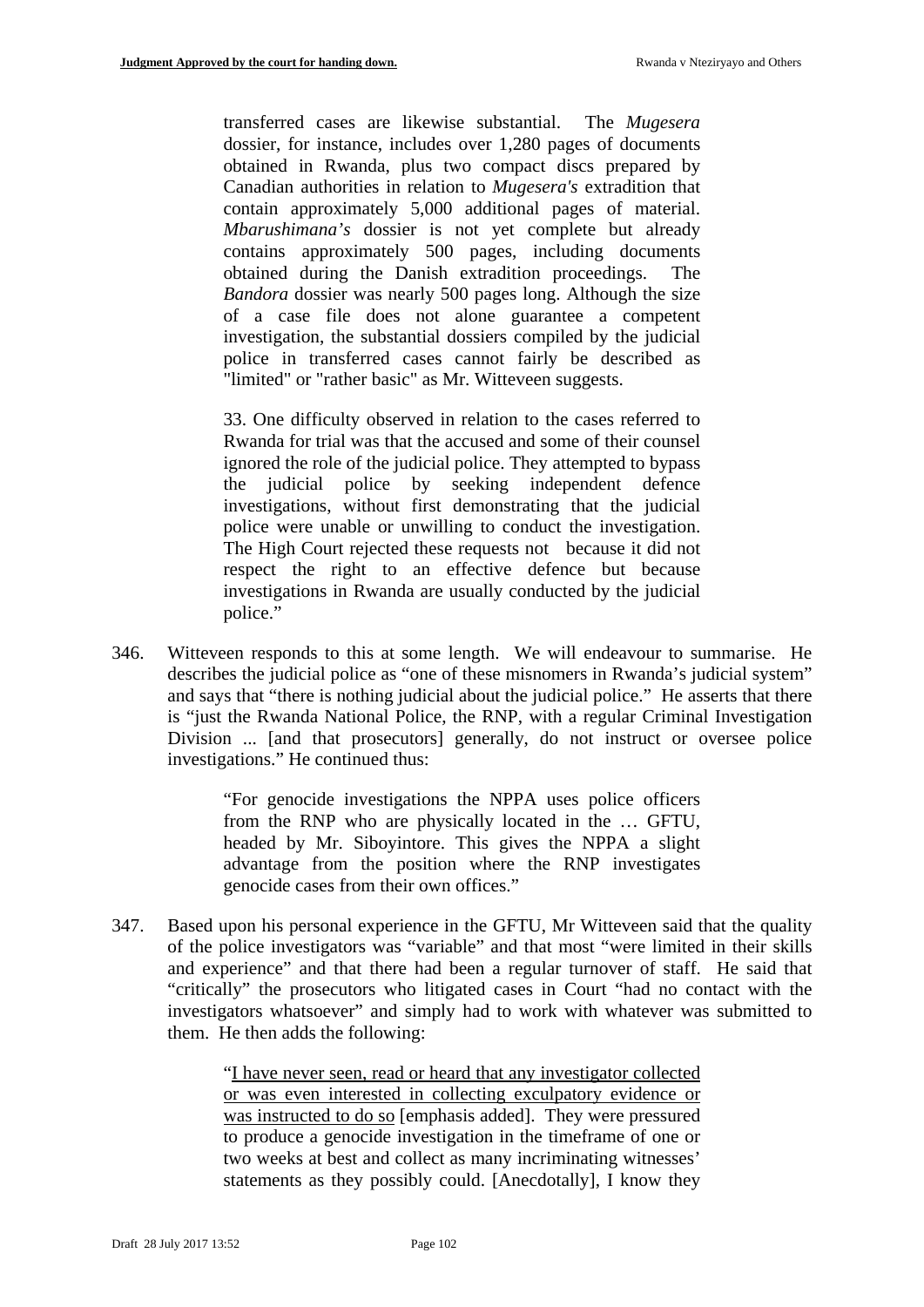dismissed or ignored exculpatory evidence when they encountered it."

348. His response to the assertion that the files contained many documents was as follows:

"… I have seen many files produced by investigators but none was more than some tens of pages with witnesses' statements no longer than two to five pages per statement. When the transfer cases contain hundreds of pages of documents and statements, it is because the jurisdiction that seeks to transfer defendants to Rwanda for trial, produces these documents and statements for Rwanda's use. It still puzzles me whether the prosecutors, who litigate the cases, use these foreign made documents."

- 349. He concludes by saying that Arguin's reliance on the role of the judicial police "is the best example how he [Arguin] uses a theoretical framework, based on law and regulations, to present a reality, while the reality is totally different." He says that the suggestion that defence attorneys can refer defence witnesses to the judicial police to be heard on their behalf "cannot be taken seriously" and that he does not believe that "a defence witness will ever accept to be heard by Rwandan Police officers."
- 350. We will return to our conclusions about this in due course, but we should refer to another feature of Arguin's criticism of Witteveen. It relates to defence investigations. Arguin says that a practice direction issued by the Chief Justice on 6 August 2015 "preserves the role of the judicial police in criminal investigations and clarifies the procedure to be followed when an accused seeks to conduct investigations beyond those conducted by the judicial police." He described the position as follows:

"To obtain public funding for defence investigations, the accused must first submit an *ex parte* request to the High Court, which examines the reasonableness of the request, taking into account among other things the availability of alternative means of obtaining the evidence by video-link or phone call. Once the High Court is persuaded that the request is reasonable and in the interests of justice, it will issue an order to the Ministry of Justice to extend the required funds. In addition, the practice direction provides guidance on the types of expenses that will be covered, e.g., economy class tickets and daily subsistence allowance."

351. Arguin suggests that the practice is "similar to procedures used by other jurisdictions, including the ICTR, to control the expenditure of public funds [and] avoids situations where the defence make sweeping requests for additional investigations that are little more than fishing expeditions." He refers to what happened in Uwinkindi as illustrative of the problem and said that "no jurisdiction in which I have [practised], including the ICTR, would have approved [the] request to essentially travel the world to meet unspecified witnesses without some threshold showing establishing the relevance or need for the evidence."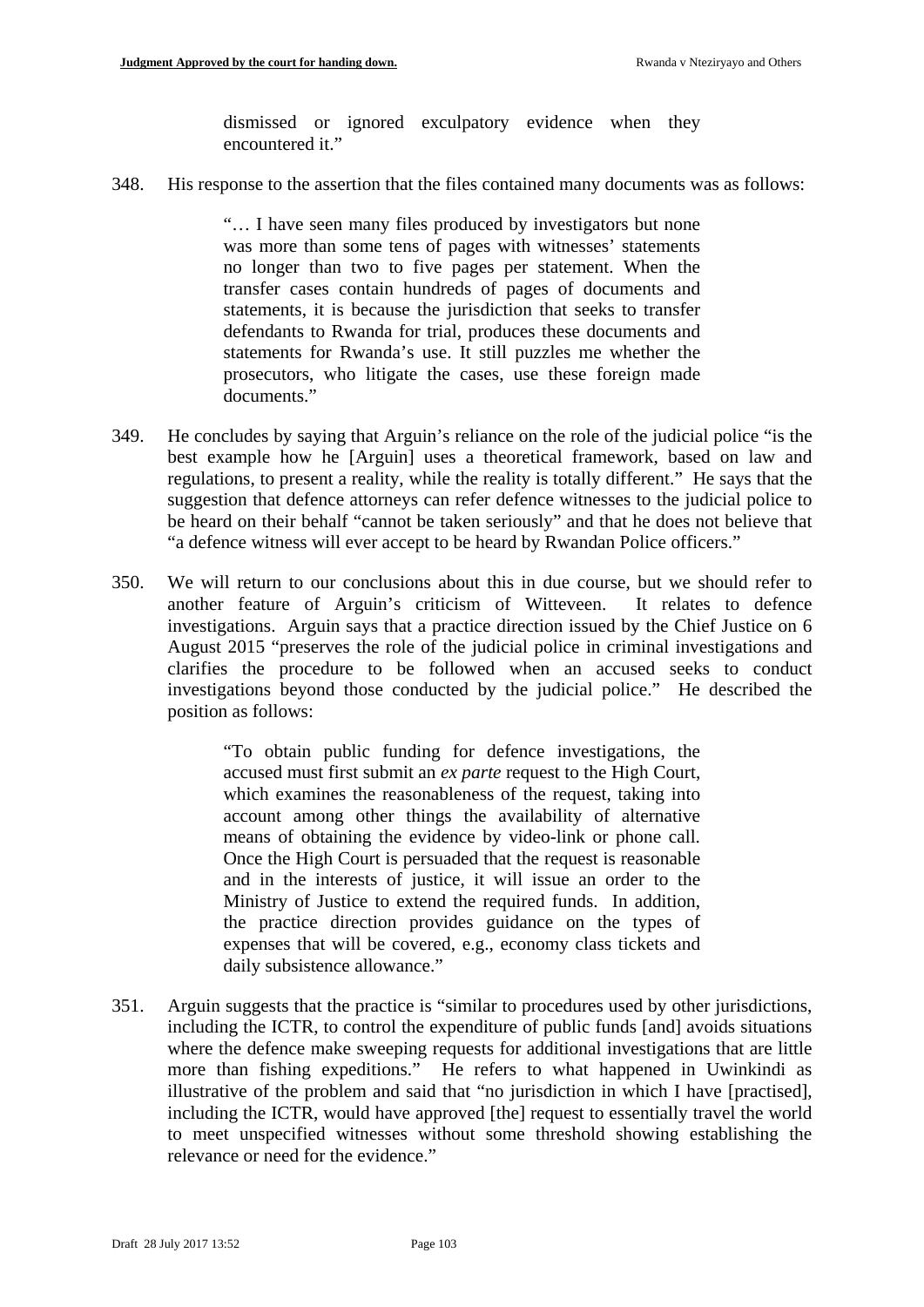- 352. Witteveen does not appear to respond to this directly, but he repeats his view that the system in Rwanda is such that there is "insufficient time and money to develop any credible defence" and that Arguin's position "does not describe a reality".
- 353. Arguin attacked Witteveen's contentions about the independence of the RBA. He says that the RBA is established as an independent entity under Rwandan law and is responsible for maintaining a list of qualified advocates and ensuring discipline within the profession. The RBA maintains a list of those it considers qualified to represent those made the subject of transferred cases. The flat rate fee each would receive is 15 million Rwandan francs (which we understand to have been around £12,500 at the time of the judgment below.). This fee is said to be free of tax and does not prevent the taking on by the advocate of other cases. It excludes the cost of various administrative services and of any additional investigations that may be permitted under the Chief Justice's Practice Direction. He says that there are 68 counsel who have more than ten years' experience and he mentions specifically the advocate assigned to the Uwinkindi case, Mr Joseph Ngabonziza, a former judge of the Rwandan Military Court, who has experience of defending those accused of genocide and related crimes.
- 354. He also says that the independence of the RBA is demonstrated by its objection to a provision in a draft legal aid contract that "appeared to authorise the removal of counsel for criticising the government." Its objection, he says, was sustained and the offending provision removed.
- 355. Witteveen responds by repeating what he had said in his original report and memo and says this about the deletion of the contractual provision to which we have referred:

"[Arguin] defends the Bar Association by pointing to the fact the Ministry deleted a provision in the contracts with the defence attorneys which prohibited them to openly criticize the Minister and the Ministry, which [he] attributes to the Bar Association. I do not understand that. It was the Bar Association [that] has accepted this and other shameful provisions in the contracts in the first place. It was external pressure and critics that made the change."

356. Arguin, a member of the prosecution team in Uwinkindi, says that Mr Witteveen's concerns about what happened in that case are misplaced. He describes the conduct of counsel (Mr Gashabana) in the absenting of himself from the trial over the legal aid structure as representing "gross misconduct". The Court was right to sanction him and to adjourn the proceedings until the RBA had appointed a replacement. Any problems thereafter were entirely due, he said, to Uwinkindi's failure to cooperate with the successor counsel. He drew attention to the decision of the MICT which was that Uwinkindi had "unjustifiably refused to cooperate with his newly appointed counsel." Arguin said this:

> "In light of the record established by the MICT trial chamber, Mr. Witteveen's assertion that Uwinkindi was "without any defence" since January 2015 is plainly mistaken. Counsel always was available to assist Uwinkindi; he simply refused to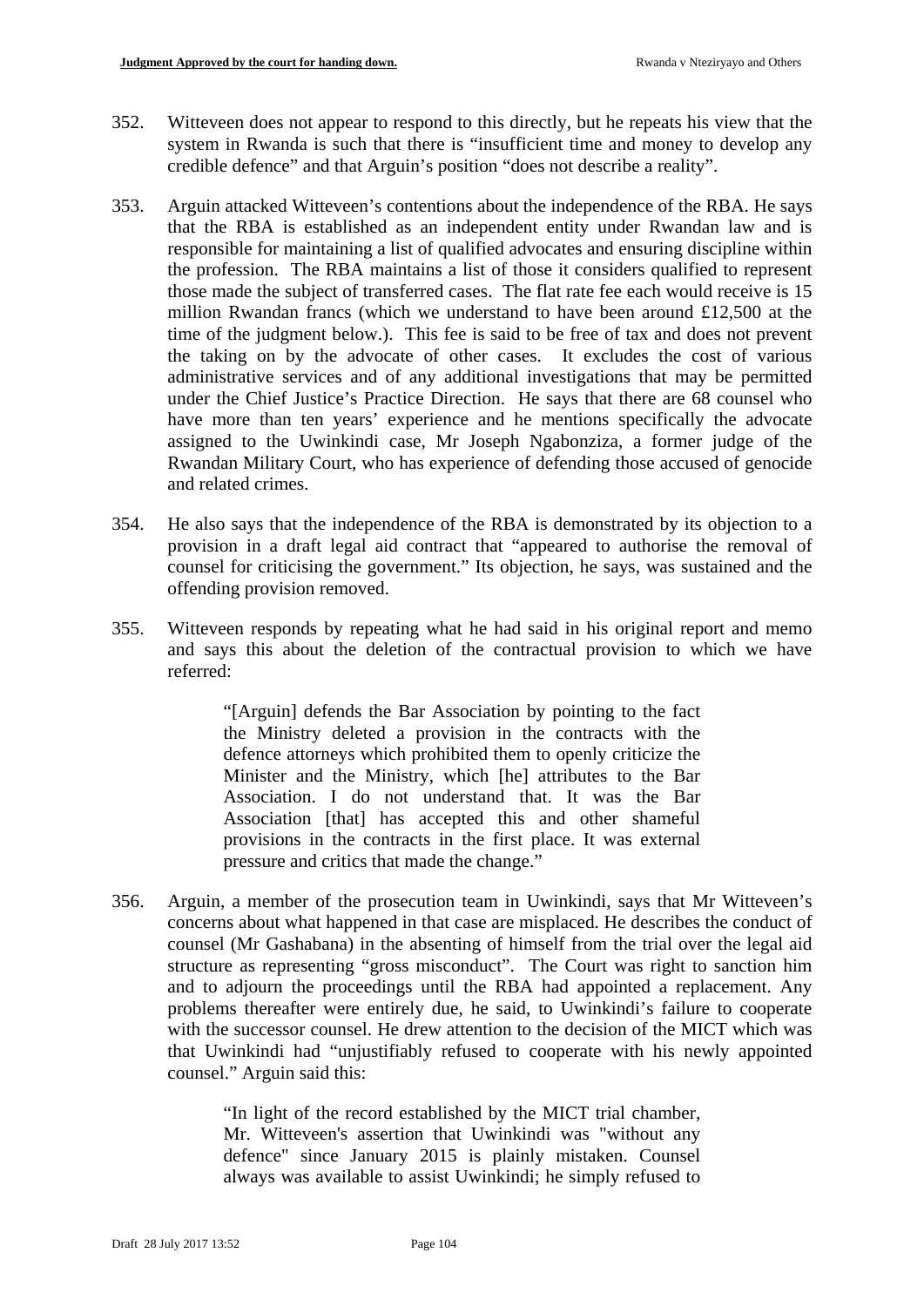accept their services. Nevertheless, counsel did their best to protect his interests and obtained appropriate relief from the trial chamber, including re-opening the examination of prosecution witnesses and obtaining more time for trial preparation, including review of the case file Uwinkmdi refused to provide counsel. Regrettably, these events occurred after Mr. Witteveen submitted his report and, thus, were not available to guide his assessment of the competence of Rwandan defence lawyers, whose performance must, of course, be assessed on an individual not collective basis."

357. Witteveen's response was as follows:

"66. [Arguin] tries to defend the court in its position to oust the defence attorneys in Uwinkindi in January 2015 and continue with the trial proceedings and hearing all the witnesses in just a day or so, including defence witnesses, without Uwinkindi being represented. [He] all blames it on the defence attorneys and Uwinkindi and presents it as if every court would have handled the case like it was handled.

67. I contest that. I do not state that the situation was easy, but I remain that it was indicative of the questionable situation as I have tried to describe it. To finalize the case without defence attorneys and to hear all the witnesses, including defence witnesses, in a day or two, without any defence attorney present is not defendable. The case would have been concluded by the court if the Prosecution would not have requested to reverse the situation under pressure of the scrutiny of the international community and the motion for deferral in Uwinkindi in the MICT which had been assigned to a full chamber.

68. The best indicator that the wrong decision had been taken and the court lost its sense for fair trial rights, is the fact that it was the Prosecution who took the initiative to reverse the situation and apparently, there was no mechanism within the court to do that. I have tried to describe in my Memo to [Mr Arguin] why I believe the Court did not apply common sense themselves and what caused the court to proceed with the case as it did."

358. His final words in his response were as follows:

"69. At the end of the day, I ask the question why the cases in our respective jurisdictions must be transferred Rwanda. Even when that is the preferred option, but if there are questions about fair trial rights and other questions, if cases are not transferred to Rwanda, it does not mean those cases will not be adjudicated. Each of our jurisdictions are competent to try these cases and we have the resources and the experience to do that.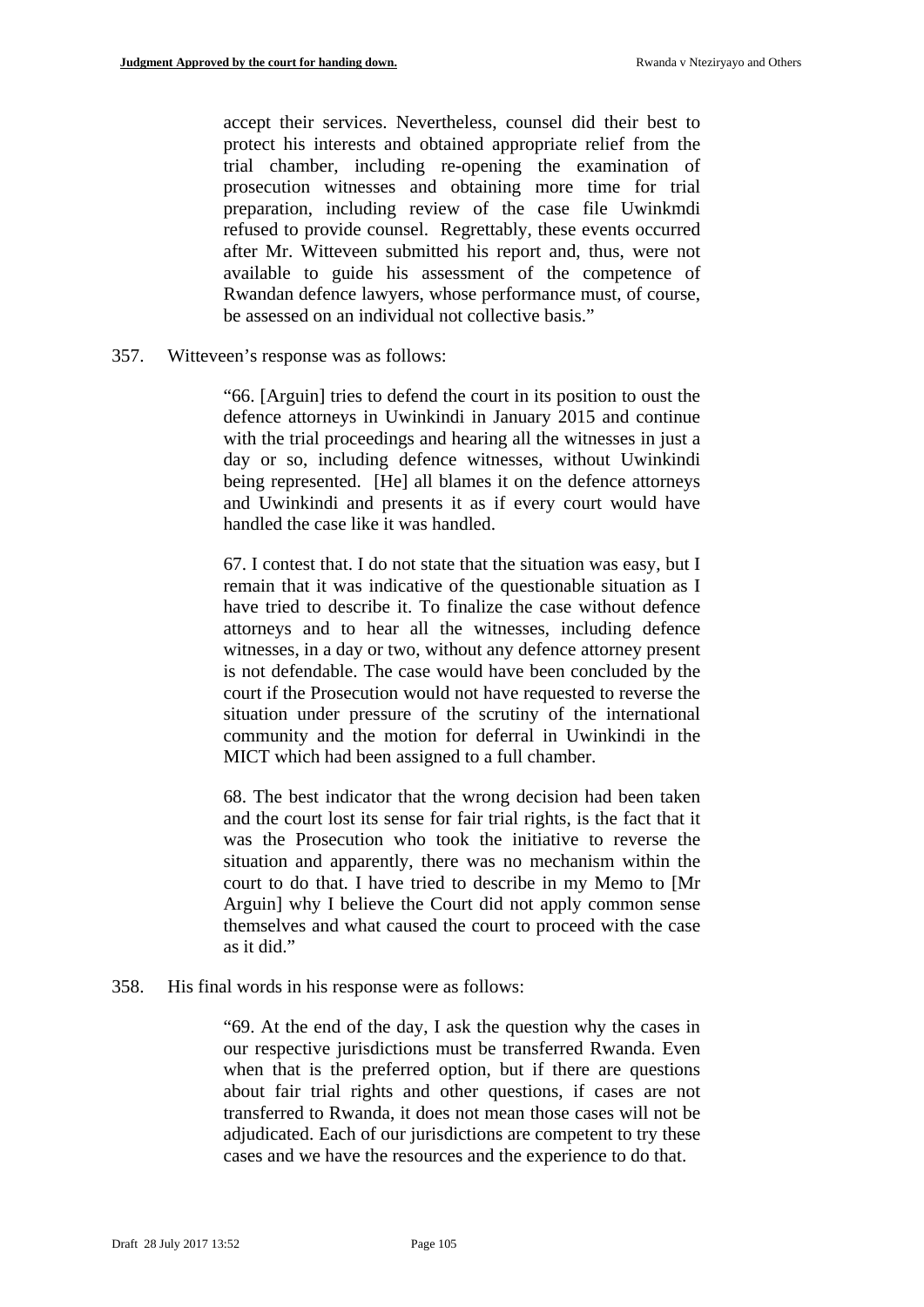70. My expert opinion has been developed over time, after I got to know the situation in Rwanda. More importantly, my opinion is highly influenced by the fact that in these cases, defendants are charged with genocide, without doubt the most serious crimes of all crimes the world has come to deal with. For each of these defendants, there is much at stake and each defendant is facing a lifelong imprisonment.

71. If that is the situation, does that not oblige us apply the utmost care and consider whether we should try these cases in our home jurisdictions?"

#### **Our Conclusions on this Debate**

- 359. This debate is only one part of what we have to consider in these appeals. However, it is an important part of the picture. We have set out much of the debate because it needs to be publicly understood and because our analysis of it may be of significance. Our task is to see what impact, if any, it has upon the question of whether the SDJ was wrong to reach the conclusion she did, bearing in mind that she did not have the benefit of considering this material. If Arguin's report was accepted in its entirety, there would be support for an argument that she ought to have decided the case differently. If, however, the broad thrust of Mr Witteveen's position in the debate is reliable along with his concerns, together with those the SDJ heard and accepted, then they support the conclusion that there is a risk of a flagrant denial of justice if the Respondents were returned to Rwanda.
- compelling and reliable witness. material findings of fact by substantially accepting the evidence of Witteveen. 360. As the principle in *Wiejak v Olzztyn Circuit Court* prescribes, we begin from the starting point that the SDJ's findings of fact should be accepted. She arrived at the Whilst, of course, we have to look at the position afresh given the availability now of Arguin's views, it would be wrong to ignore the fact that the SDJ found Witteveen a Had she seen his further written contributions, we think it likely that she would have seen what he said as further evidence of his objectivity. For our part, we would accept that what he has said has required courage. It would be a wholly unjustified conclusion to accept Mr Lewis's contention that his words were those of an embittered man. Our reading of what he has said suggests that what he has said has been said more out of sadness than anger or embitterment.
- 361. The additional material from Witteveen appears to us to add to his authority. He has been able to establish his experience, and has a closer knowledge of how the system has actually operated in Rwanda in recent times than any other expert. Moreover, he has given evidence which was clearly difficult given his position. It has made his continued connection in the area problematic, putting the matter neutrally. Yet in breaking with the obvious constraints of his being an employee (in effect) of the Appellant, he has not taken an extreme position in opposition to the GoR. Rather he has maintained a nuanced and balanced position. The Courts expect clarity, reason and moral courage in an expert witness. It appears to us that Witteveen has shown those qualities here, responding to his growing acquaintance with the facts and his developing understanding of the true problems facing Defendants in Rwanda in such cases.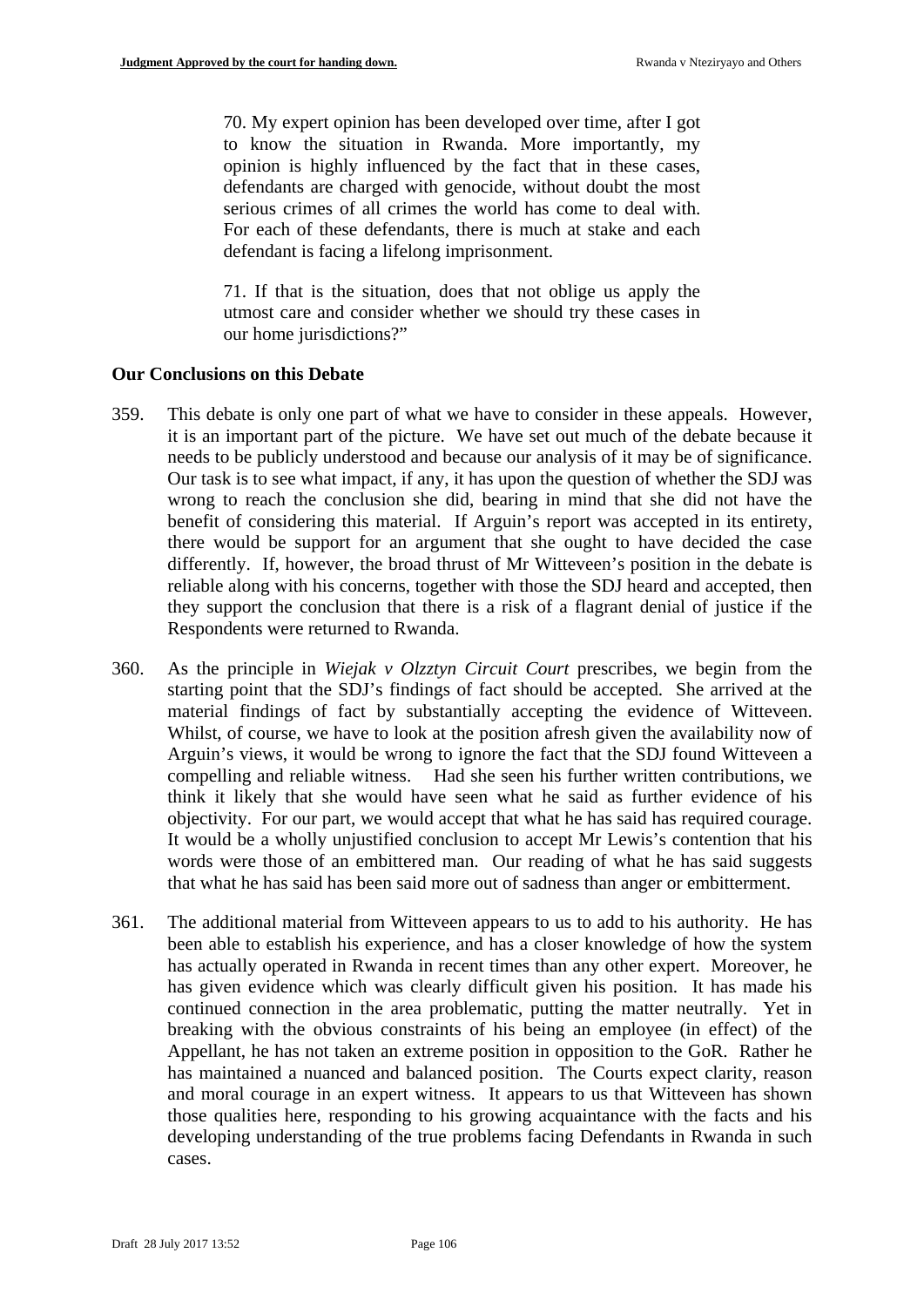- 362. Given that we have not heard from Arguin, we are hesitant about rejecting in its entirety what he has said, particularly given that other Courts have acted upon it, albeit they too have reached their conclusions without his evidence being tested. However, as we have observed, he does come to the issues that have been raised from a particular viewpoint. We find it difficult to accept that his approach has not been influenced to a degree by that viewpoint. It is noteworthy that he could have been put forward as the GoR's witness in these proceedings. He was not.
- 363. We have considered Arguin's views with care, without of course having been able to form an assessment of him ourselves or in his case having the benefit of an assessment from the Senior District Judge. We take the view that his knowledge of the situation on the ground in Rwanda is simply not demonstrated to the extent of that of Witteveen's. We are concerned that there is a tone of defensiveness about some of his views. We are inclined, from the content of his report compared to the thrust of the evidence about the transferred cases and their progress, to accept that Witteveen is right: Arguin is relying on the theory of how things should be, rather than giving us a picture of how they really are.
- 364. Therefore, we accept the picture painted by Martin Witteveen, augmented not weakened by the material which has become available since the hearing below.

# **Conclusions on "Fair Trial"**

- 365. We have addressed the critical issues sequentially in the necessary detail, and indicated our responses. The threads can be drawn together in a relatively straightforward fashion.
- 366. It is very highly desirable that those accused of genocide, where a proper *prima facie*  case exists, should be tried in the country where those appalling criminal acts took place. We fully recognise that as a very important objective. Trial in international Courts, or the Courts of another country, represents second best, for all manner of reasons.
- 367. We also recognise fully that there should be no impunity for those guilty of such terrible crimes as are alleged here. Impunity should be avoided by any possible means within the law.
- 368. The "high bar" set by the law, as we have analysed it above, reflects those principles. If the objection to extradition were merely that the quality of criminal process was less than perfect, less than desirable, then such objection, whether viewed as a moral question, or judged against the test set by the law, would mean that extradition would proceed. However, whether viewed as a moral question or tested by the law, if the extraditees were to return to face trial which represented a flagrant denial of justice, then the case is altered. And the judgment on that question cannot be distorted by the desirability of trial in the country where the events took place, much less by such questions as Rwandan national pride, or the aim of building capacity or improving justice in Rwanda, much less of relieving international institutions of a longstanding expensive burden. We think it unlikely that returning defendants to face charges in an inadequate criminal justice system would tend to improve matters there: rather, it would be likely to reduce the pressure to change and improve.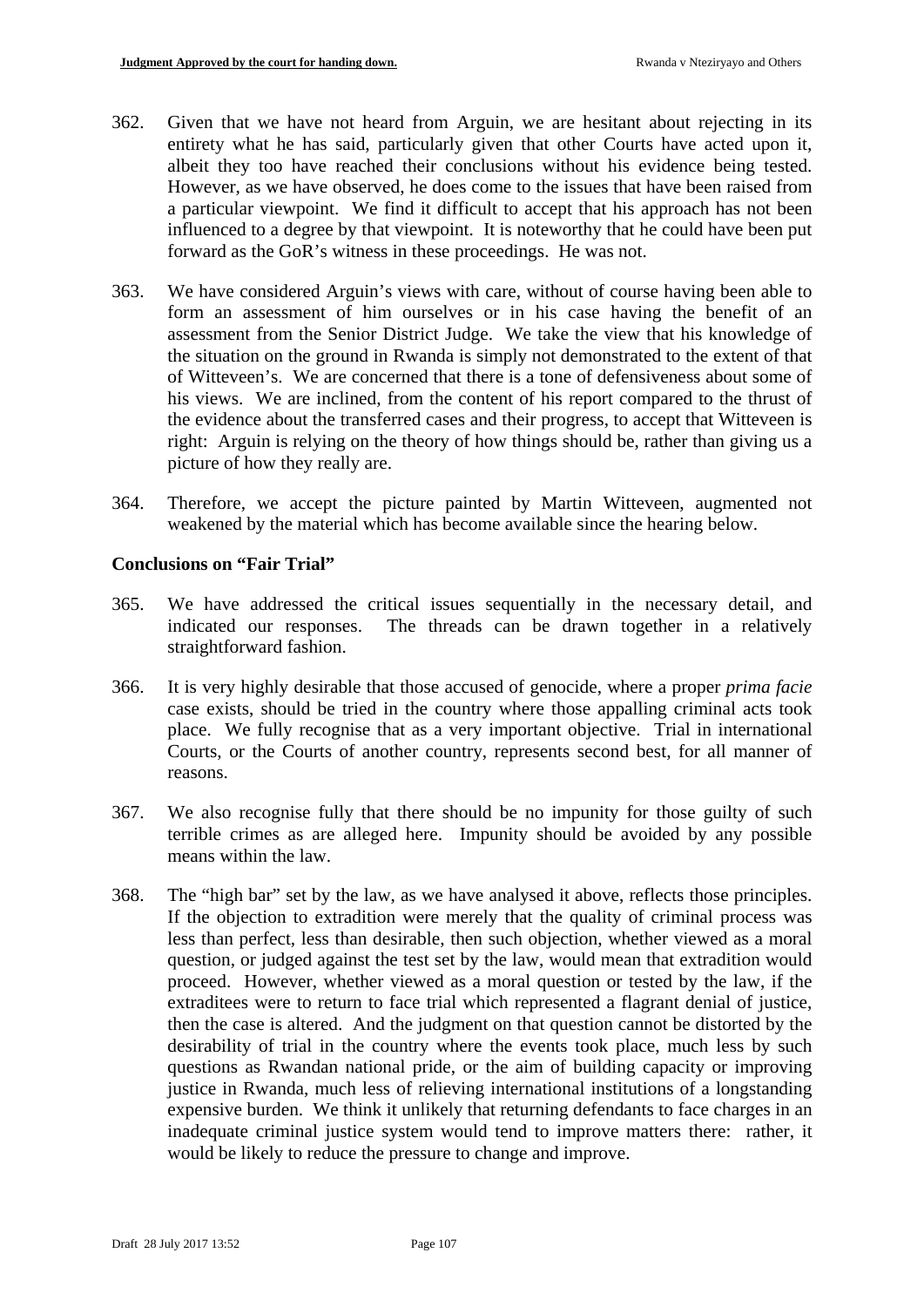- 369. In any event, such considerations are irrelevant either way. The question is more basic. If there is a real risk of a flagrant denial of justice, that means there is a real risk of the innocent being convicted. To extradite in the face of such a risk, even if motivated by a desire to repatriate the criminal process to the country where it should properly be conducted, would be no more and no less a wrong than it would be to permit a serious miscarriage of justice here.
- 370. As we have stated above, the evidence suggests that Rwanda has, if anything, become more of an illiberal and authoritarian state than was the case in 2008/2009. As was SDJ Arbuthnot, we are struck by the fact that these renewed requests from the GoR, relying on improvements in the legal system, come from a state which, in very recent times, has instigated political killings, and has led British police to warn Rwandan nationals living in Britain of credible plans to kill them on the part of that state.
- 371. We are also struck by the conjunction of hostile remarks by President Kagame and others, made during the currency of criminal proceedings, and the reported threats to Professor Reyntjens, Professor Longman, to other lawyers and now to Martin Witteveen, in other words threats not confined to political opponents, but affecting experts and lawyers critical of the criminal justice system in Rwanda. We are not in a position to evaluate these threats in detail. However, the deaths and disappearances which have been established, set beside the detention and mistreatment of defence lawyers such as Peter Erlinder, mean that there is sufficient material to show a real risk of political pressure and political interference in the justice system in Rwanda. It is for these reasons that we have concluded that the view of SDJ Arbuthnot on this issue is not "wrong" but may be, if anything, rather too sanguine, particularly in the light of the new material available to us.
- 372. We have to consider carefully if these cases are such as to attract such pressure on intervention. The GoR argues that they are not to be compared with the cases such as that of Ingabire and others: straightforward political opponents of President Kagame. We accept the distinction, but we must consider how far it operates. We understand the argument that it is in the best interests of the Rwandan authorities to conduct, or permit these trials to be conducted, fairly, since that is the best means to ensuring future extradition of those who have fled. Yet the evidence is not encouraging that that objective reasoning is sufficient to guarantee the outcome. We consider that there is a risk, unless clear conditions of guarantee are established, of interference and pressure in these cases. These Respondents are not in general active political opponents of the regime. We address the individual arguments below. However, they are high-profile defendants, as all agree. They are, with one exception, people with involvement in authority during the period of the genocide. It is easy to see how, even if not regarded as first-rank political targets, one or more of them might be subjects of real interest to the authorities and thus the focus of pressure on the judiciary.
- 373. As to the independence of the Rwandan judiciary, we note carefully the context. The evidence suggests that judges are not appointed unless they have party membership of the RPF. Their appointments have moved from being indefinite to appointment for definite terms. The Rwandan executive can achieve the dismissal of serving judges: it has done so in recent times in respect of around 40 individual judges. We are not in a position to say whether the suggested misconduct or corruption was established in these cases: it may be so. But the capacity of the executive to get rid of judges is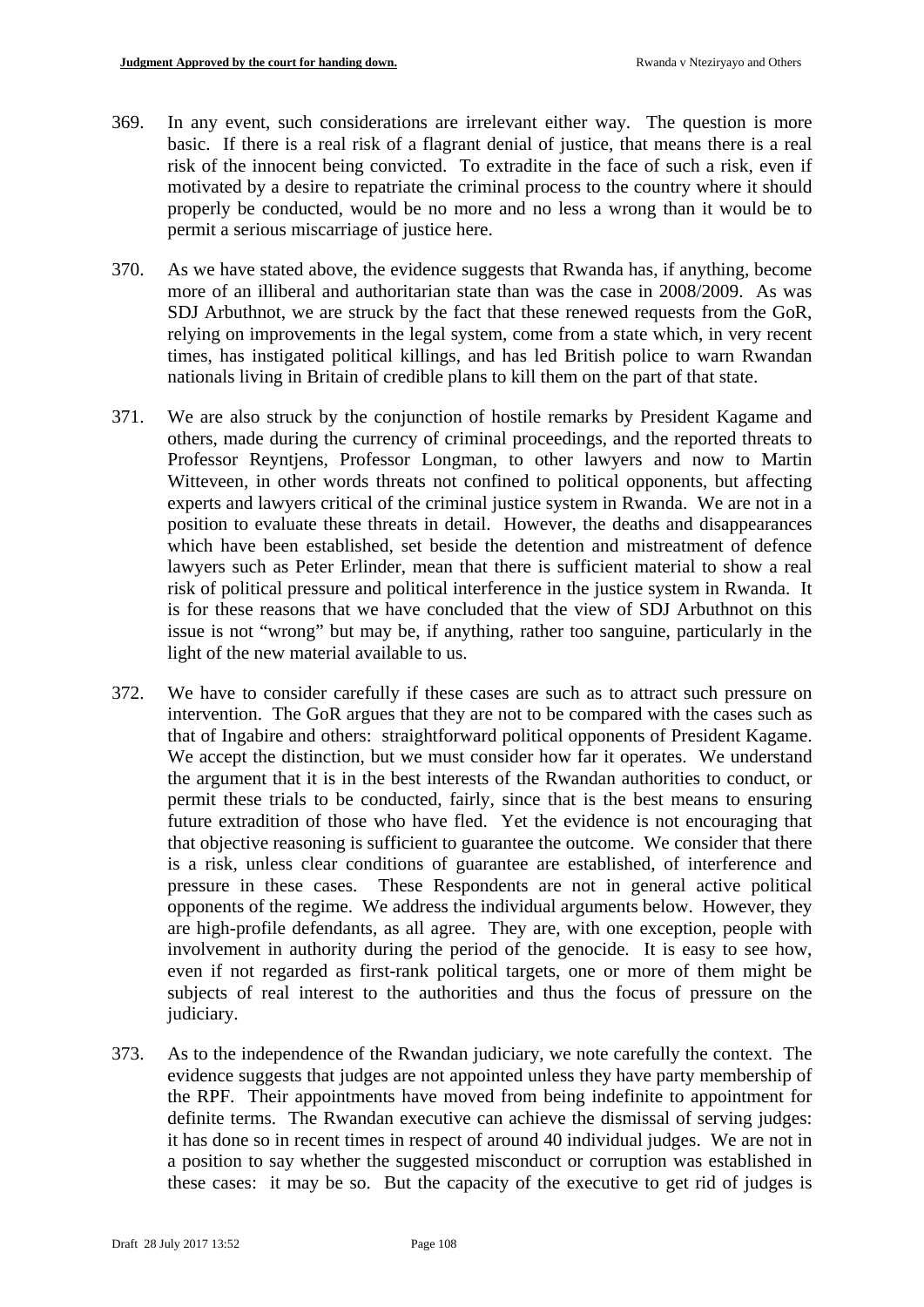established. In such circumstances, there can be little doubt that judges will feel exposed.

- 374. The evidence is that judges in the past have ignored or resisted pressure. However, as will be obvious, there will rarely be evidence when judges have acceded to pressure. There are many indications that judges would wish to act independently, but there are also indications, including those illustrated by the later Report and Memorandum of Witteveen, when the conduct of trials has been disturbing. Our conclusion here, once again, is that SDJ Arbuthnot is not "wrong". However, some of the material we have seen was not available to her. Our view is that the evidence points to some risk, depending on the evidence before them and the safeguards in play, that judges might yield to pressure from the Rwandan authorities.
- 375. We have concluded, likewise, that SDJ Arbuthnot was broadly correct in her conclusions as to the preparedness of witnesses to appear. It seems likely that there will be a high degree of apprehension, and that some would simply decline to appear. However, there is evidence that many witnesses have appeared in genocide trials, in the *gacaca* and conventional Courts. We consider that the advent of the WPU should improve conditions for witnesses, and it is to be hoped that will communicate itself to them. However, this must be a qualified conclusion, depending heavily on the actual conditions of trial, and on the critical issue of the defence capacity to fund, proof and deploy the witnesses in the first place.
- 376. We do not consider the judicial police to be a credible mechanism for obtaining and deploying defence witnesses. The overwhelming evidence, despite any theoretical function, is that they are not organised or tasked to perform that role, and nor do they do so in practice. We touch on this theme again below, when considering defence capacity.
- 377. Which point brings us to the critical point in the judgment of SDJ Arbuthnot. The closer we have read the evidence in this case, the firmer has become our agreement with the judge below that defence capacity is the vital element, the capstone, of the case. Whilst in the context of our court system adequate representation is of course important, other safeguards in the system such as responsible unbiased prosecution, witness protection, unchallenged and complete judicial independence taken together, mean that inadequate defence may be compensated for and a reasonable quality of justice delivered overall. Even in that context, it is well established that miscarriages of justice will occur, where defence representation is inadequate. However, in the context of Rwanda, with the difficulties and weaknesses we have identified, the presence or absence of effective defence is absolutely central. We are completely of one mind with the judge below on that point.
- 378. For the reasons we have identified, and need not repeat, the arrangements for defence in Rwanda are clearly inadequate. They would be inadequate even if the remainder of the criminal justice system was acceptable and the concerns which arise were not present. In an authoritarian state, where judicial independence is institutionally weak and has been compromised in the past, where there is established fear by witnesses, not all of which can be effectively countered, the existing arrangements are quite insufficient to ensure a reasonable fairness in the proceedings. The story of the existing post 2009 genocide cases, the "transferred" case, gives rise to real concern. We cannot rule out a degree of tactical complaint and manoeuvring by those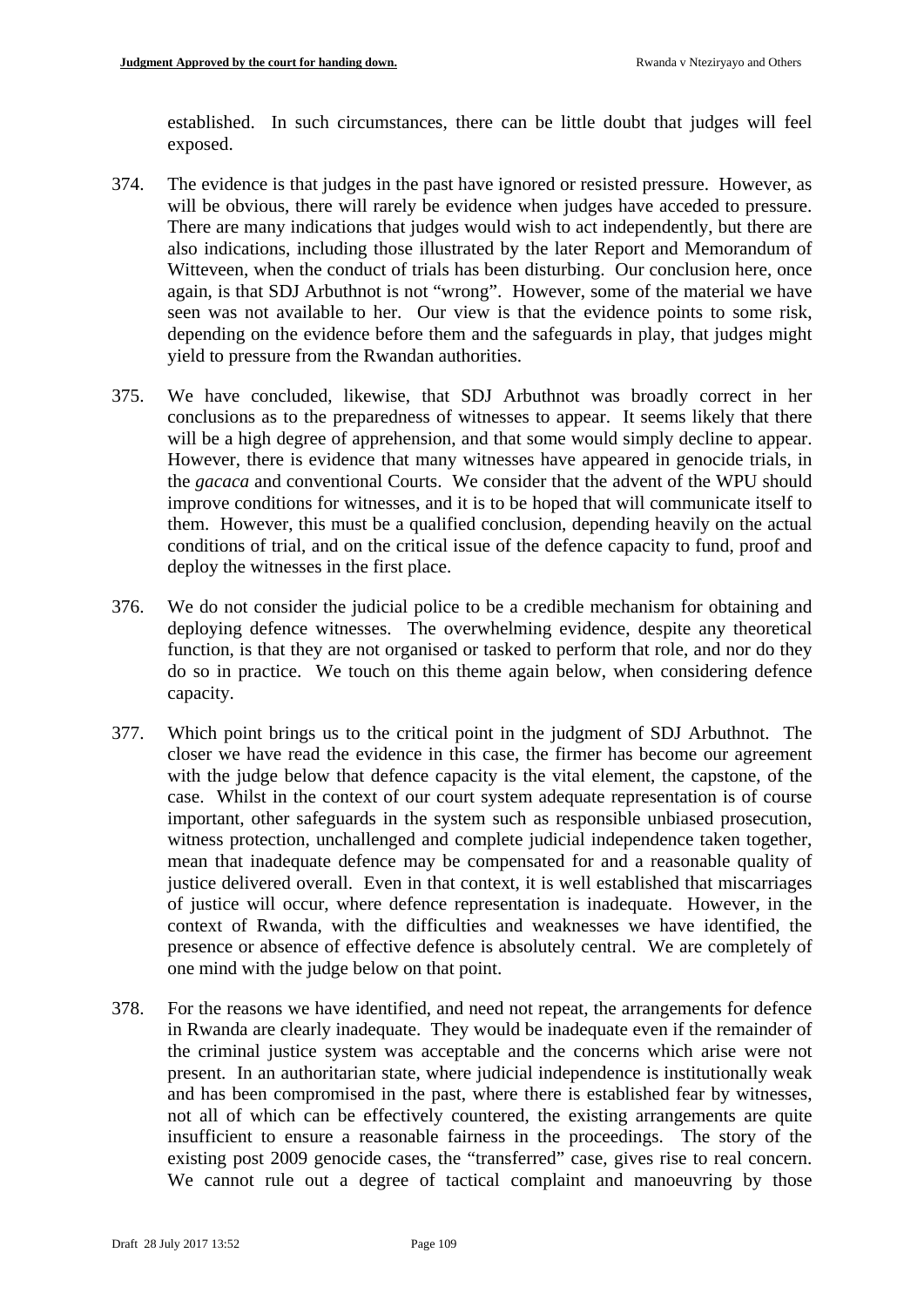defendants, but objectively the conditions are such as to give ample opportunity for complaint. Here as in other aspects of the case, we pay great regard to Martin Witteveen. We consider that SDJ Arbuthnot was right to rely on his evidence, and that evidence is heavily fortified on this issue by material coming too late for her consideration but which is before us. We cannot find reassurance from the evidence of James Arguin.

- 379. Focussing on the correct legal test, we have considered carefully whether the problems identified are sufficient to establish a real risk of a truly serious or flagrant denial of justice. We find, as matters now stand, that they are sufficient to do so. We also find, with the remarks of Lord Phillips in *RB (Algeria)* in mind, that the result of such a fundamental breach of the principles of a fair trial might be likely to lead to serious miscarriages of justice, in this context where, in the one completed transfer case, there has been a conviction for genocide, leading to a prison sentence of 30 years, itself regarded as lenient.
- 380. For these reasons, subject to points we indicate below, the appeals will fail.
- 381. It also follows that, in relation to ECHR Article 6 and the "fair trial" issue, the crossappeals also fail.
- 382. We turn below to considerations affecting individual Respondents. Before we do so one further matter arises in respect of the "fair trial" issue. We have emphasised more than once the desirability that those facing a *prima facie* case should be tried in Rwanda, if this is possible within the law. In brief submissions, Mr Knowles has raised the prospect that further or additional undertakings by the Appellant might allay the concerns of the Court. There are precedents for doing so: see, for example, the approach taken in *Florea v Romania* [2014] EWHC 2528 (Admin) and *Giese v Government of the USA* [2015] EWHC 2733 (Admin). Given the seriousness of the offences alleged here, we are prepared to permit the Appellant a final opportunity to seek to assure the Court that credible and verifiable conditions will be in place, to overcome the legal bar to extradition upheld above. It should by no means be assumed that such assurances will successfully overcome the bar to extradition given the historical failure of the Appellant to cooperate in prosecutions in England, the serious concerns articulated earlier in this judgment, the length of time that has passed and the inherent difficulty of being able to rely on assurances. However, it seems to us right that the opportunity should be afforded to the Appellant to persuade us that satisfactory assurances can be given. Given the very long history here, there can be no question of any long delay before the matter is finally resolved.
- 383. On the facts of this case, any successful future assurances or guarantees would have to be detailed, formal and underpinned with significant diplomatic weight. They would have to include at least (1) adequate funding for investigation and development of defence cases and for representation in Court by experienced and properly resourced advocates, (2) assurance of admission to the Rwandan Bar for suitably qualified and experienced foreign lawyers as defence counsel, where desired, and (3) inclusion of at least one non-Rwandan judge in any trial, such judge to be suitably experienced and independent of any connection with the Government of Rwanda (for example an existing judge of another relevant international Court or tribunal).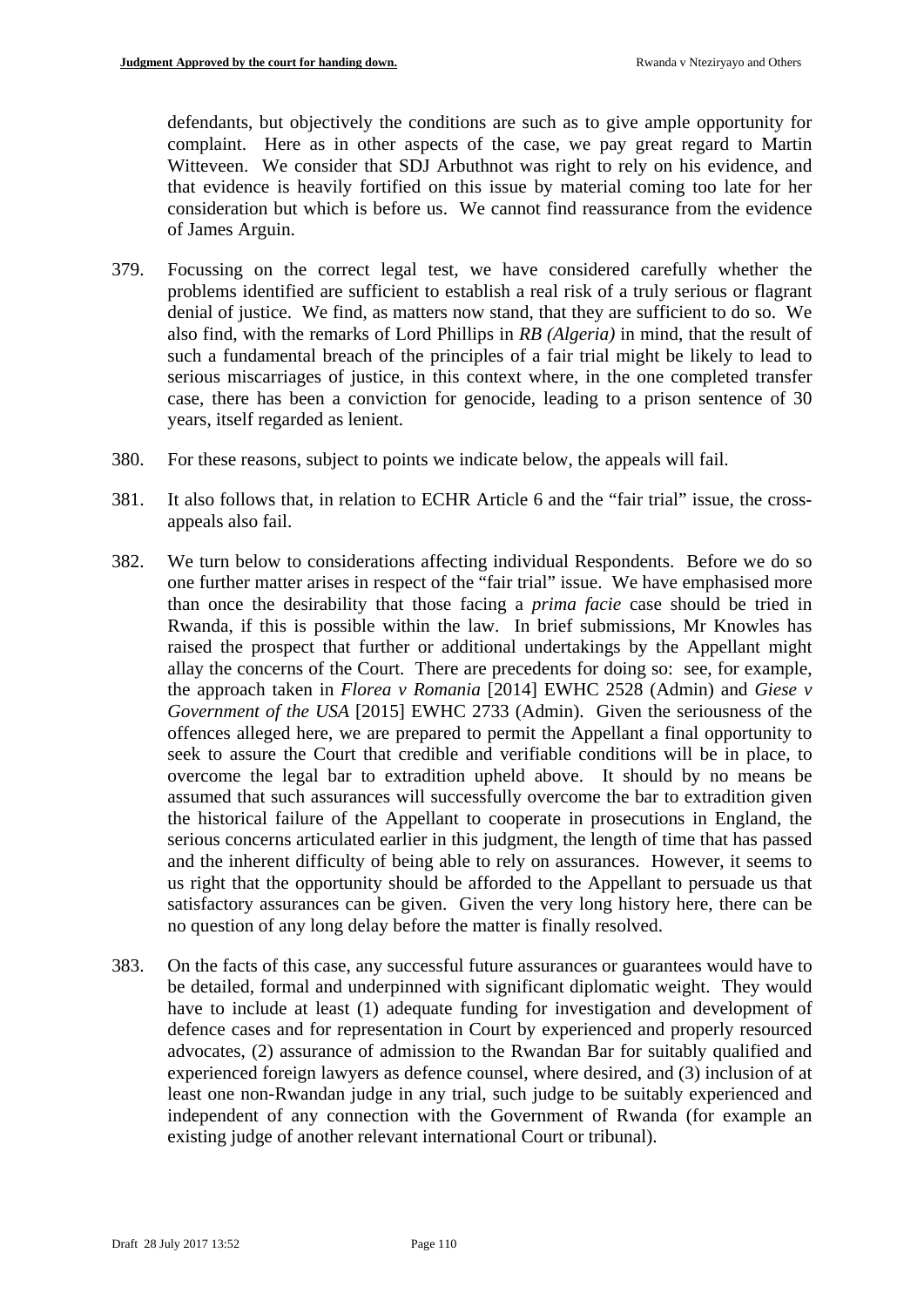384. As we have indicated, we intend to give the Appellant the opportunity to consider such detailed further undertakings, dealing with those points we have identified and any others considered appropriate. The Appellant must indicate by 4pm on Friday 18 August 2017 whether they wish to take up this opportunity. If so, detailed proposals must be filed and served by 4pm on 8 September 2017. The relevant Respondents, in respect of whom other bars to extradition have not been established, may if they choose respond in writing by 4pm on 29 September 2017. If such submissions are made, we will consider them on paper and if necessary reconvene a hearing to address the matters raised.

# **Cross-appeal by Vincent Brown/Bajinya**

385. As indicated above, five grounds of appeal were advanced on behalf of Brown/Bajinya against the reasoning of the SDJ. During the course of argument two of those grounds became subsumed in two of the other grounds and so three substantive matters fall for consideration.

### Ground 1 – Section 81, Extradition Act 2003 – "extraneous considerations"

- 386. Extradition may be barred by reason of the existence of "extraneous considerations": section 79(1)(b). Such considerations are defined in section 81 which is set out in Annex 1.
- 387. The test for establishing whether a bar under section 81 is made out is whether there is a 'reasonable chance' or 'reasonable grounds for thinking' or a 'serious possibility' that such events will occur: *Fernandez v Government of Singapore* [1971] 1 WLR 987, as applied in *Hilali v Central Court of Criminal Proceedings No.5 of Madrid and another* [2006] EWHC 1239 (Admin). It is contended that this is a lower threshold than establishing a real risk of a "flagrant denial of justice", which is the test under Article 6.
- 388. Whilst the tests may be phrased differently, we are not persuaded that the operation of the test under section 81 will result in any significant difference of outcome, certainly in this case, and, as did the Divisional Court in 2009, we consider that the issue can be subsumed within the general Article 6 considerations.
- 389. For completeness we should say that the factual foundation underlying Mr Jones's argument lies in the allegation made against Brown/Bajinya (substantially contested by him) that he was a member of the *Akazu* and a close associate of President Habyarimana (see Annex 2, paragraph 9, below). It is said on Brown/Bajinya's behalf that this accords him "high political status" and means that he is being pursued for extradition because of his "political opinions" and/or would be prejudiced at his trial because of those political opinions. The nature of the case against him is summarised at paragraph 5 above (where paragraph 44 of the SDJ's judgment is repeated). That case mirrors the allegations made in the request for his extradition.
- 390. As we have indicated, the Divisional Court in 2009 saw any issue of the nature arising under section  $81(1)(b)$  as one that was subsumed within the Article 6 issue: see paragraphs 23 and 32 of the 2009 judgment, paragraph 32 reading as follows: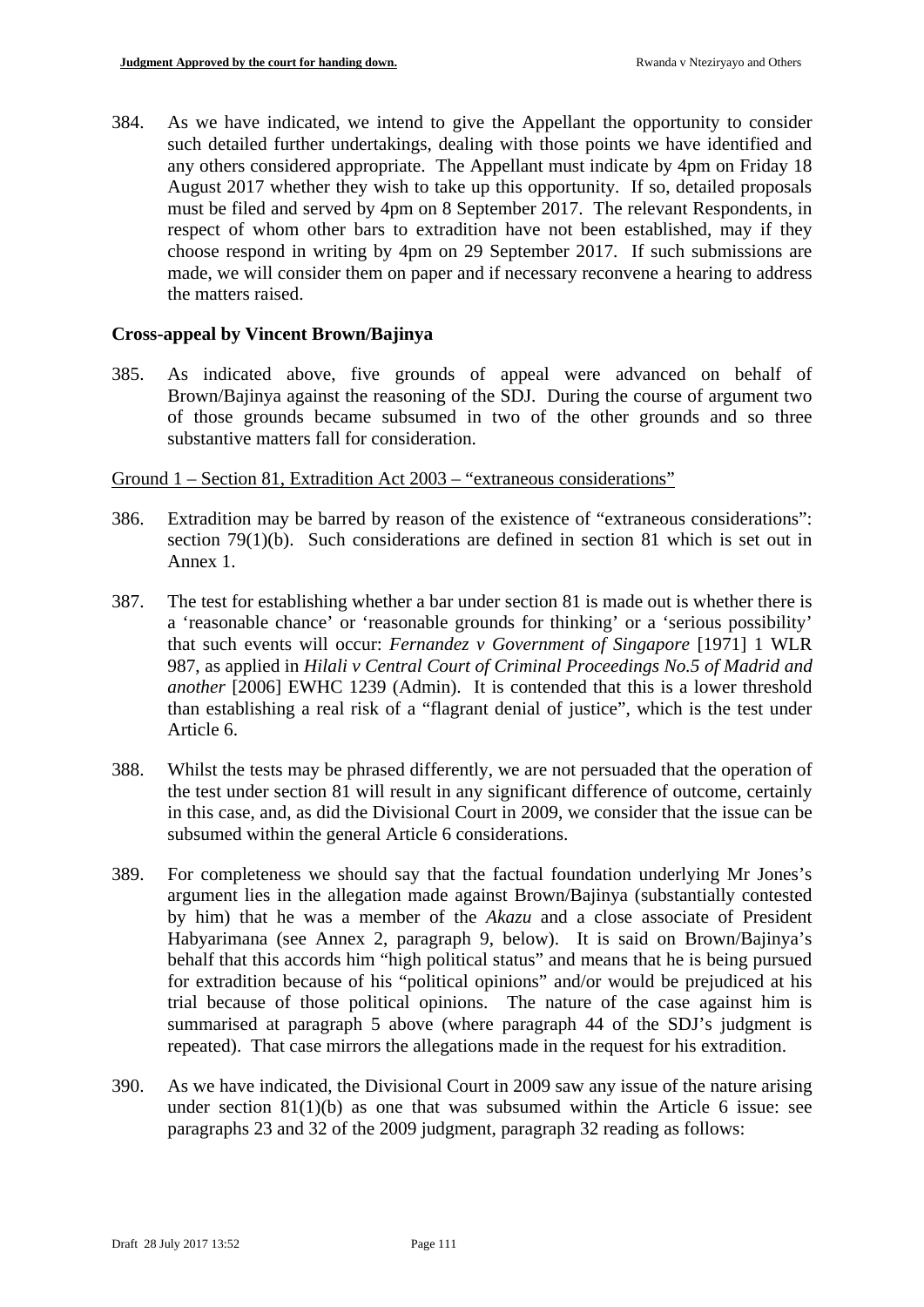"… we do not consider that anything is added by the distinct submission of prejudice at the appellants' trial within the meaning of s.81(b) of the 2003 Act. We have already referred to the potential overlap between the scope of s.81(b) and that of Article 6. The appellants' contention that, being Hutu, they will suffer prejudice if they are consigned to the High Court of Rwanda is in reality a theme of their general case that they will not be fairly tried."

- 391. Nonetheless, Mr Jones submits that the conclusions of the Divisional Court on the fairness of any trial concerning Brown/Bajinya are relevant to this discrete issue upon which he seeks to rely. He draws attention to the Divisional Court's reliance on what Professor Reyntjens said in his report when he said that Brown/Bajinya "cannot expect to receive a fair trial in Rwanda given the nature of the charges against him and the political dimension to them" and that he is "said to have been a close associate of President Habyarimana".
- 392. We have accepted that the 2009 decision is a starting-point for consideration of the issues in the present proceedings, though not strictly binding as such. The SDJ considered the issue in the light of the evidence before her and that was the correct approach. She summarised the argument advanced on Brown/Bajinya's behalf in this context as follows:

"VB contends that the GoR approach is that all 1994 Hutu officials were involved in the genocide and the prosecution has been made against him because of his high profile in the diaspora."

393. Her conclusion (which covers similar arguments advanced by other respondents) can be found in the following paragraphs of her judgment:

> "92. All the RPs argue that they are prejudiced by their ethnicity. I do not find there is any evidence of prejudice against Hutus in prosecutions for genocide related offences. The Gacaca courts were introduced to speed up the process of trial for the many thousands held in custody. The Gacaca laws enable those convicted to be released into the community and to complete community work, many of those were Hutu. Likewise the abolition of the death penalty in 2007 would have affected in particular Hutus charged with genocide.

93. …

94. I do not find that any role that VB has in the diaspora today is such that it would lead to a prosecution for alleged genocide in 1994.

95. A number of the submissions I heard I will look at in greater detail when I come to consider the Article 6 fair trial arguments as there is a considerable overlap between the two. As regards section  $81(a)$ , I conclude that there is insufficient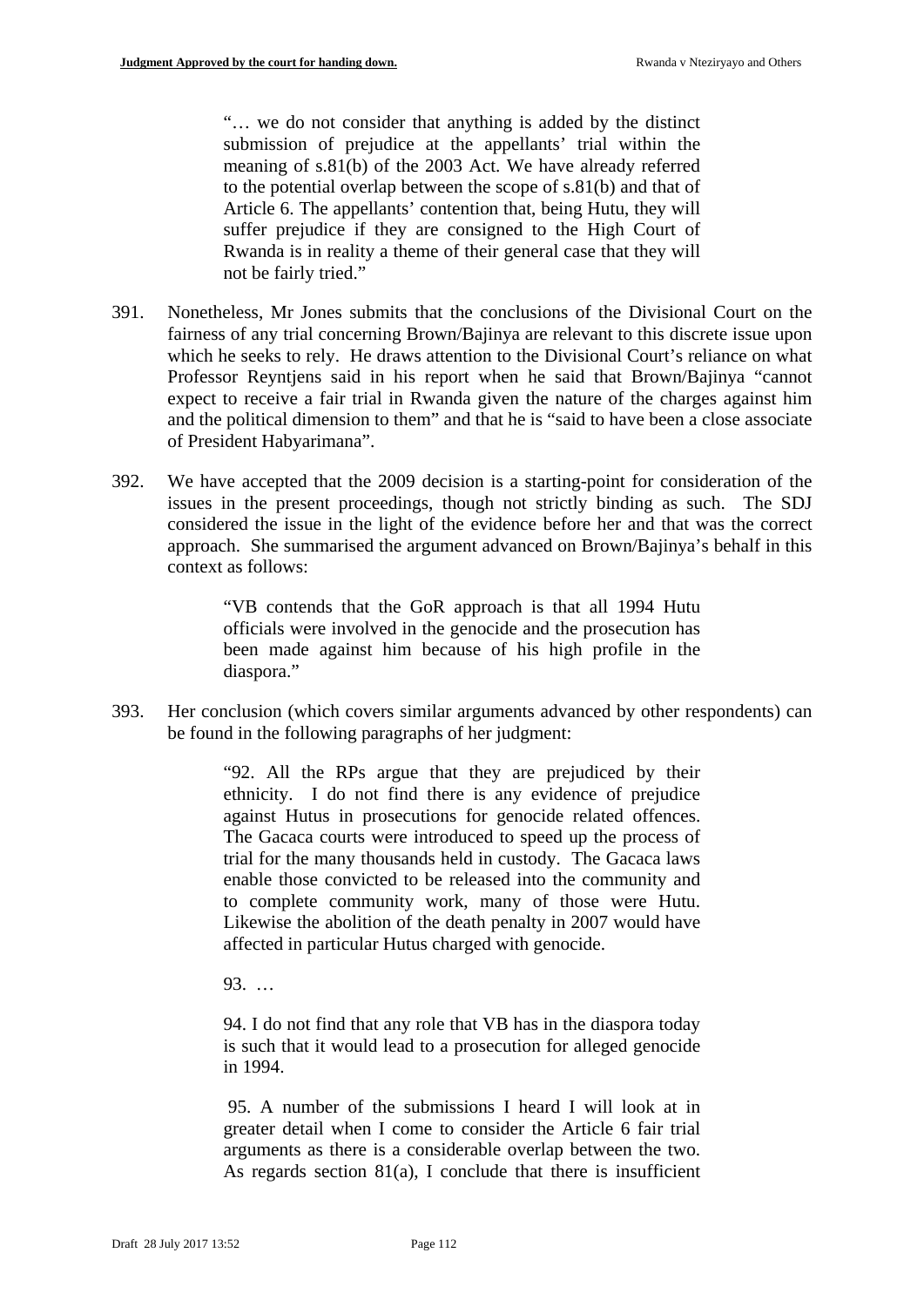evidence for this court to find there is a reasonable chance, a serious possibility that the request for the RPs' extradition (though purporting to be made on account of the extradition offence) is in fact made for other purposes including their political opinions or by reason of their ethnicity. As can be seen later in this judgment I have found there is a *prima facie*  case and I do not find that the case has been constructed by the GoR to punish and imprison these men just because they ... had positions of power in 1994.

96. As regards section 81(b), there is a considerable overlap with Article 6 which I look at later in the judgment. I adopt the approach of the Divisional Court in Brown and others at Paragraph 32 where the Court did not consider that anything was added by the distinct submissions of prejudice at the RPs trial with-in section 81(b); that contention is in reality a theme of their general case that they will suffer prejudice if they are consigned to the High Court of Rwanda where they will not be fairly tried. I do not find that there is a reasonable chance or a serious possibility that they might be prejudiced at their trials with-in the meaning of section 81(b) by reason of their political opinions or ethnicity. I find their extradition is not barred by reason of extraneous considerations."

394. Mr Jones submits that her conclusions that there was no evidence of prejudice against Hutu and no reasonable chance of prejudice due to political opinions were "unsustainable". He also draws attention *inter alia* to what he says was the unchallenged evidence of Professor Reyntjens concerning the relevance of membership of the *Akazu*, the agreed note of which was as follows:

> "Calling someone part of *Akazu* is something special – means that those who say it consider them as being party or privy to the central organisation of the genocide. Although this would not be fair to a number of people who I would consider part of the *Akazu* but played no part in the genocide. Calling a person a member of *Akazu* is a serious indictment."

395. He had said in his report, echoing what he had said in the earlier proceedings, as follows:

> "In my opinion, the present Rwandan judicial system, embedded as it is in the Rwandan political system, is not capable of putting into effect the guarantees necessary in the present case. [VB] cannot expect to receive a fair trial in Rwanda given the nature of the charges against him, the allegation that he is a leading Hutu activist and the political context in which the charges are formulated. There is no prospect that a judge, operating under the current arrangements in Rwanda, will be able to act independently of the current pervasive RPF control. His or her decision will be subject to the will of the Rwanda government."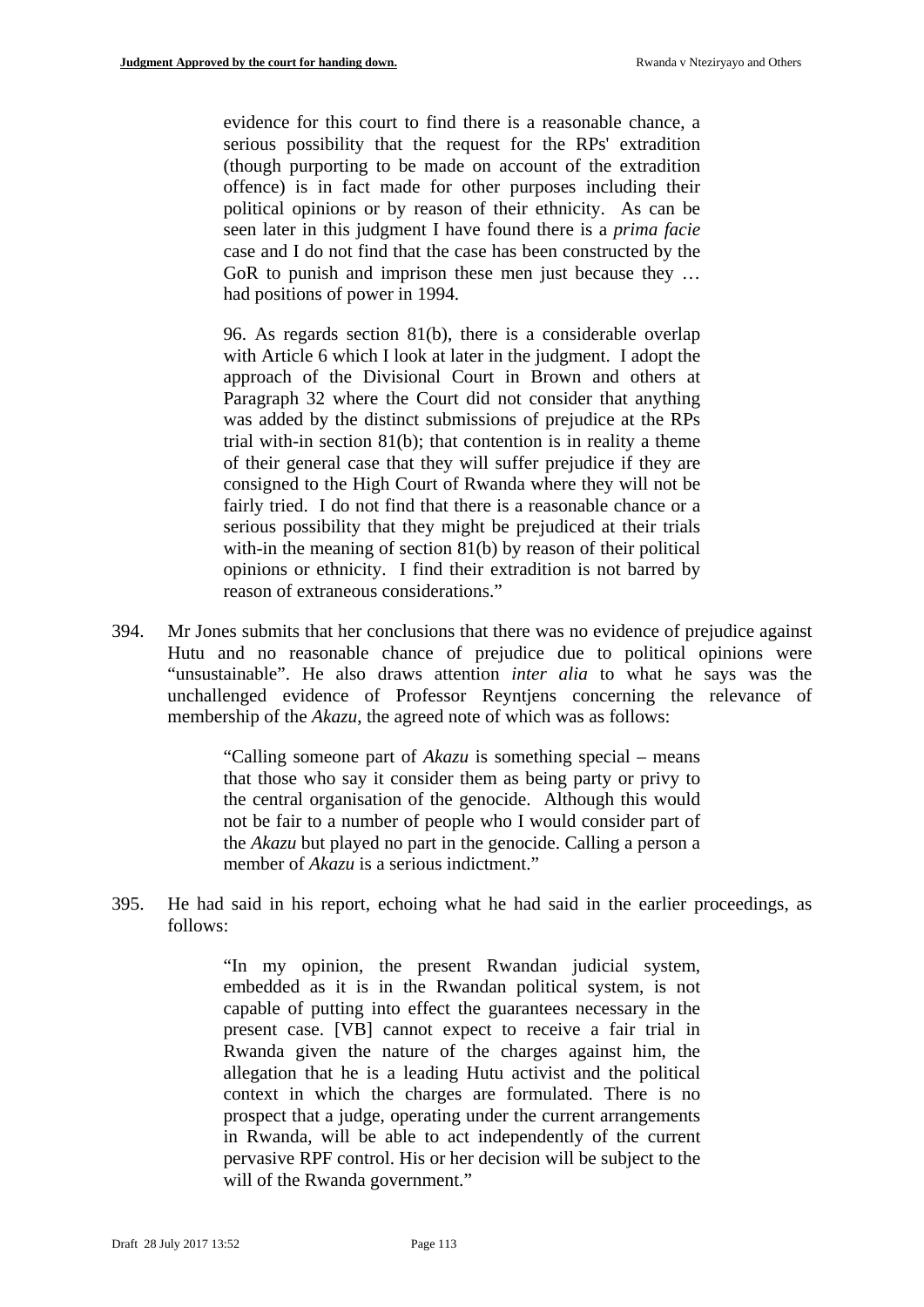396. In the same passage of evidence as that referred to above, Professor Reyntjens was asked if he was saying that Brown/Bajinya cannot have a fair trial in Rwanda because he was a member of the *Akazu*. His response was:

> "I have never said that no one who is extradited can possibly have a fair trial. I have expressed concerns about fair trial in this case and other cases. It is simply impossible to say that there is any certainty that these men or anyone extradited will not have a fair trial, but I have said likely will not have fair trial."

- 397. The Appellant makes the observation that Professor Reyntjens did not say that Brown/Bajinya was "at particular and specific risk of an unfair trial by reason of allegedly being an *Akazu*", but that he relied simply on his general opinion that the Respondents will not get a fair trial.
- 398. The evidence of Mr Witteveen is also of relevance in this context. This passage of cross-examination by Mr Jones reveals his view:
	- Q: It is alleged he was a member of the Akazu. If there is an allegation that a person is a member of the Akazu, does that not point to Government of Rwanda as having regarded this man as having been in a very important political position?
	- A: Yes, I think so.
	- Q: Doesn't it point to their current attitude to him, that they identify him as such? Doesn't it point to them regarding his former activities, as important?
	- A: Yes, I think so.
	- Q: In your view, ought a court to take that into account in assessing whether Brown/Bajinya can have a fair trial?
	- A: I don't understand your position. Everything is important to consider but as I have explained I do not see why a fair trial, with all comments I have made, would not be achieved, and why a high quality attorney would not be able to investigate properly.
- 399. As it seems to us, the decision of the SDJ, reflected in the paragraphs of her judgment quoted above, was not wrong in the light of the evidence to which we have referred briefly save that it may also have been a little more sanguine about how alleged membership of the *Akazu* would be perceived by the GoR than we would be in the light of the additional material we have seen. Simply asserting, as does the Appellant, that the issue of whether Brown/Bajinya was a member of the *Akazu* is a matter of fact is an insufficient answer to the point advanced on his behalf. However, what Mr Witteveen was saying in the passage to which we have referred is that with high quality representation the significance of the allegation that Brown/Bajinya was a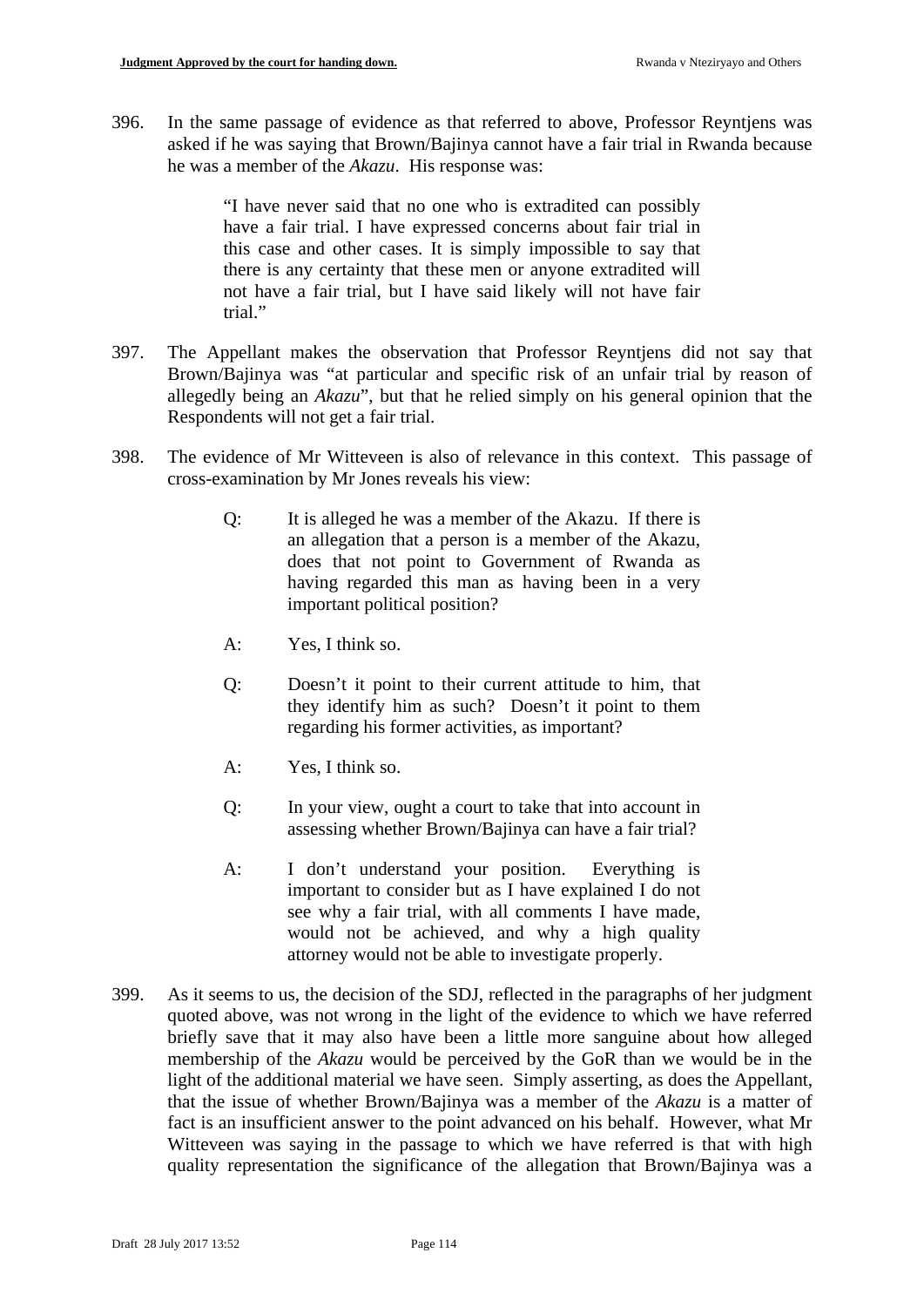member of the *Akazu* could be dealt with fairly. In the light of what is now known about Mr Witteveen's enlarged views, the added precaution of the addition of an independent judge to the panel would, in our judgment, be necessary to operate as an additional safeguard.

400. At all events, having analysed this ground of cross-appeal, we do not see it as adding anything to our analysis under Article 6.

Ground  $2$  – section  $82$  – the passage of time

- 401. Mr Jones submits that the SDJ was wrong to reject the argument that it would be unjust and oppressive to extradite Brown/Bajinya, relying on section 82 (see Annex 1). A large part of this argument is based upon what, in his Skeleton Argument, Mr Jones had characterised as "the forum argument" which, in short, is that the allegations of genocide against Brown/Bajinya should have been investigated and, if appropriate, tried in this country, an option that has been available since 2010.
- 402. The SDJ's decision can be found in the following paragraphs of her judgment:

"101. The RPs have not shown on the balance of probabilities a risk of prejudice in their defence by the passage of time other than the sort of difficulties facing any defendant who is being tried in relation to allegations that are historical. The prosecution and defence witnesses are still available and subject to my findings in relation to Article 6 the RPs are able to defend themselves. The work carried out by the investigators working on their behalf means that they are probably better equipped to defend themselves than many others facing similar charges in Rwanda.

102. There was delay between 1994 and the last proceedings whilst Rwanda attempted to piece together its justice system. The failure by the GoR to allow investigation by the British police post 2009 prior to a possible prosecution here does not mean the delay between 2009 and 2015 is such that I find extradition of either VB or EN would be unjust. It is understandable that Rwanda wishes to try these allegations in their own country; the alleged offences took place in Rwanda and that is where the prosecution witnesses are.

103. As to oppression, any attempt at extradition is followed by a long and hard process which causes anxiety to not only the RP but also his family. I accept VB has lived in London openly with his family since the last proceedings. I accept that he was in custody for two years and three months between December 2006 and April 2009 and for over six weeks before he was granted bail during this set of proceedings. I do not find he would have had a sense of security after the last proceedings ended. He was never told that the GoR would not pursue another extradition request. I have taken into account too as I am required to the gravity of the allegations. I do not find any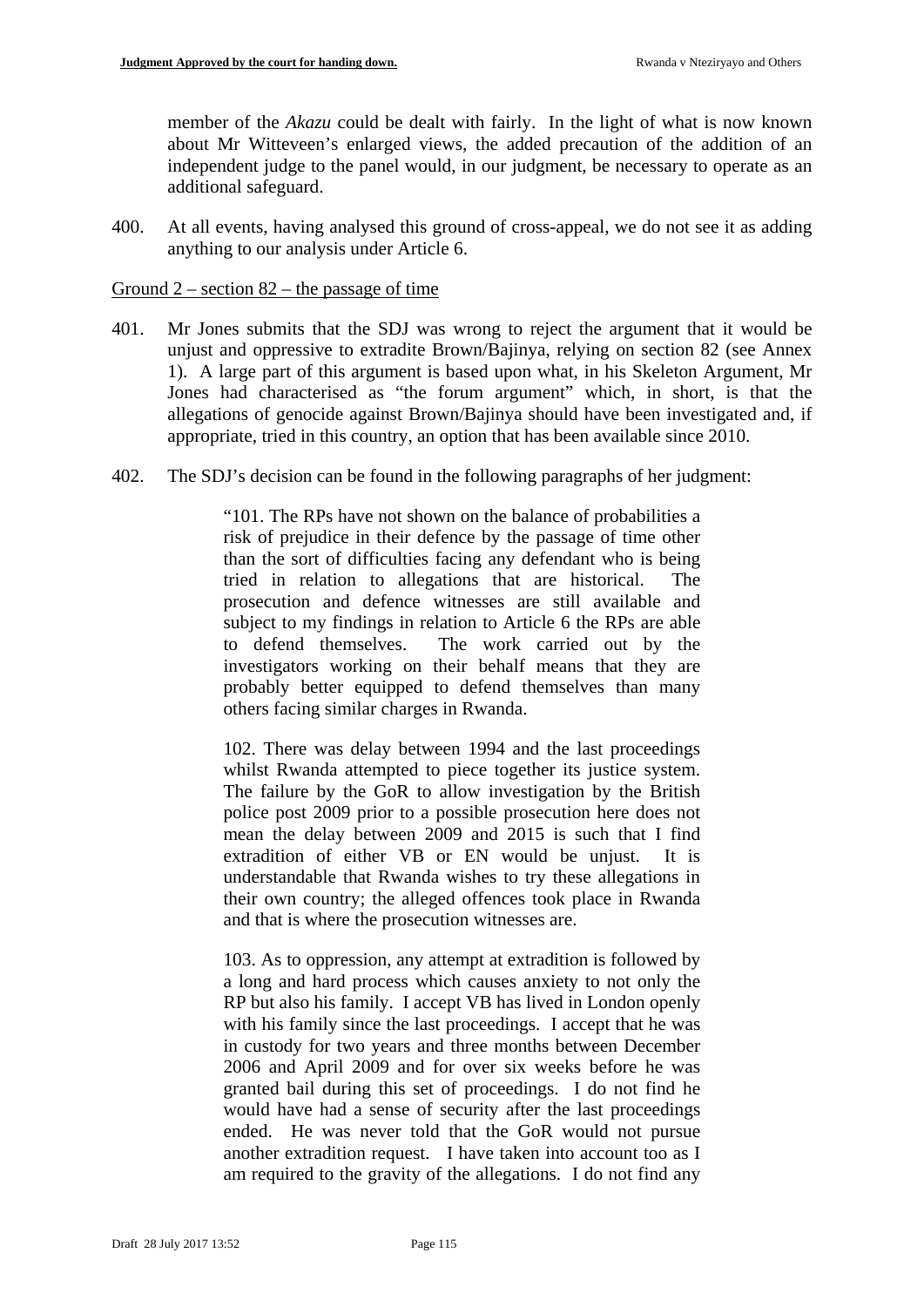culpable delay on the part of the GoR nor do I find that the RP's circumstances have changed significantly since 2009. I do take into account that both VB and EN's family will be greatly affected if he is extradited to Rwanda. In all the circumstances I find that extradition of VB or EN is not oppressive such that it comes within section 82 …."

- 403. The Divisional Court in 2009 dealt with the position concerning the passage of time until then: see paragraphs 137 to 138. We do not think that there is any need to add to that analysis and Mr Jones' principal target was not in relation to that period, but to the period since.
- 404. In his Skeleton Argument he contended thus:

"The further delay since the 2009 judgement has been caused entirely by the requesting state's refusal to allow the Metropolitan Police to investigate the allegations with a view to prosecution in the UK. The Judge failed to consider at all the failure of GoR to cooperate with the UK without meaningful explanation, in contrast to the various jurisdictions with which it was contemporaneously willing to assist in ensuring prosecution of Rwandans under universal jurisdiction in the foreign state."

405. The position is that as from 2010 it would have been possible for Brown/Bajinya (and others accused of genocide) to be tried in the UK: section 70, Coroners and Justice Act 2009. Brown/Bajinya has wanted to be tried, if he is to be tried, in the UK. Representations were made to the CPS by him and on his behalf on this basis and our attention has been drawn to various communications relating to this. However, a quotation from a letter from the Head of the Special Crime and Counter Terrorism Division dated 17 October 2013 is sufficient to confirm the position:

> "Following the High Court decision in 2009 that Dr Brown and three others should not be extradited and the introduction of the amendments to the International Criminal Court Act made by Section 70 of the Coroners and Justice Act 2009 an investigation was commenced in 2010 by the Counter Terrorism Command of the Metropolitan Police into alleged war crimes committed by Dr Brown and the three others. A Letter of Request for mutual legal assistance was sent to the Rwandan Authorities by the CPS to establish if the Rwandan Authorities would assist the Metropolitan Police in their investigation. The CPS received a reply from the Prosecutor General stating that the Rwandans were not prepared to "cede jurisdiction to the UK authorities" and would not provide copies of their evidence to the police. Without the co-operation of the Rwandan Authorities an effective investigation could not be carried out and therefore a domestic prosecution in the UK is not possible."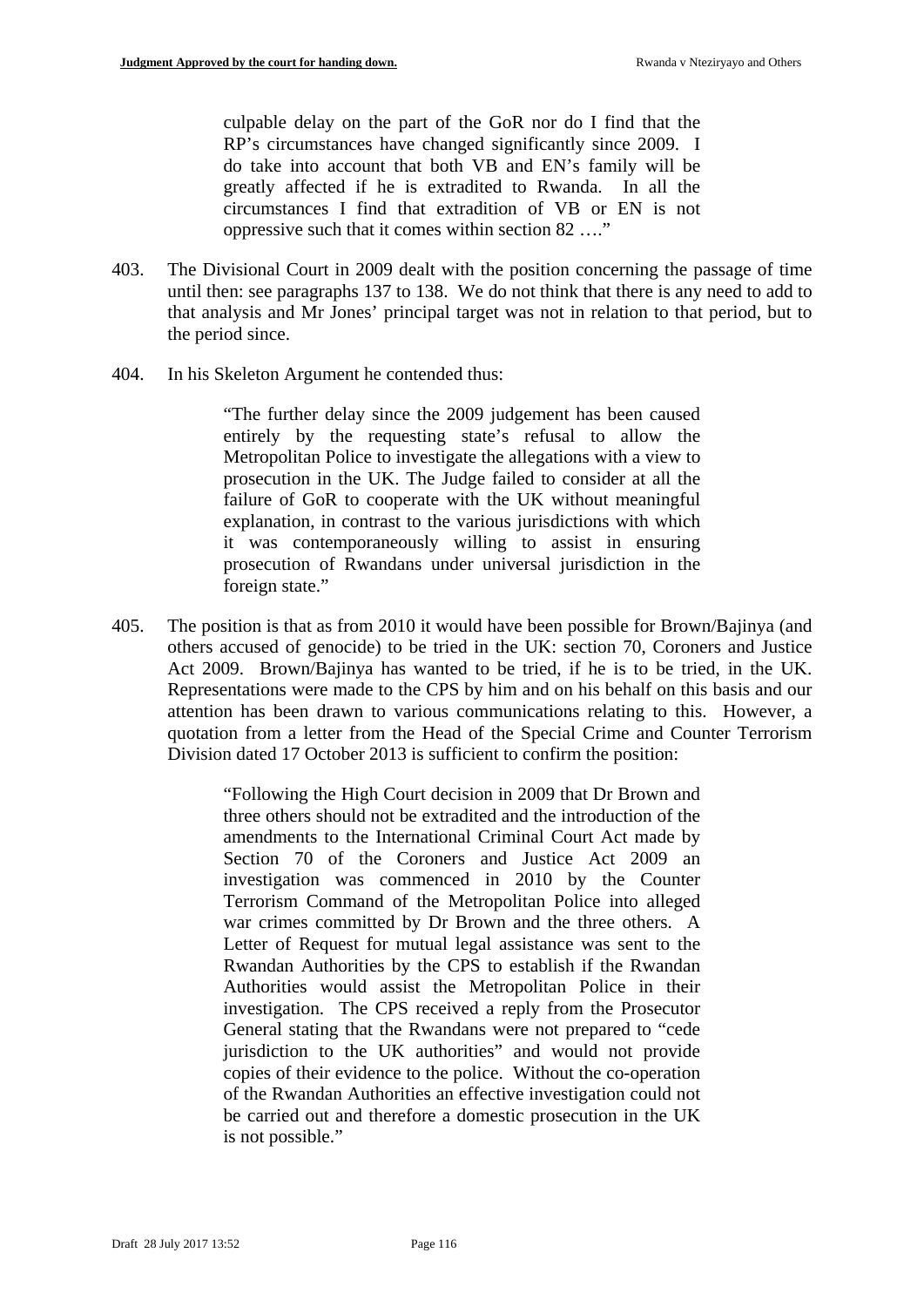- 406. It is contended by Mr Jones that the GoR has been taking an unreasonable stance in relation to the possibility of prosecution in the UK, particularly in light of its cooperation with other countries that have taken jurisdiction for dealing with offences of genocide. The domestic jurisdictions in Holland, Germany, Finland, Sweden, Belgium, France, Canada, the United States of America and Norway have each undertaken the prosecution of Rwandan genocide cases under the principle of universal jurisdiction. It is argued that it is to be inferred that the GoR co-operated in those cases. No reason for the decision of the GoR not to co-operate in the prosecution of Brown/Bajinya and others in the UK has been given. Ms Ellis, on behalf of EN, has argued that "such a vehement rejection of a similar request by UK authorities suggests that particular political importance has accorded to this case by the executive for reasons other than the interests of justice." It is also argued that there is no concept of "ceding jurisdiction" to a domestic Court. Mr Jones referred to the CPS "Guidelines on the handling of cases where the jurisdiction to prosecute is shared with prosecution authorities overseas." He says that the title of these guidelines "recognises correctly that jurisdiction is not something inherent in one state, which it can "cede" to another state." States, he submits, "have concurrent jurisdiction over crimes such as genocide."
- 407. We accept that, strictly speaking, Mr Jones is right about that, but any prosecution that is to be presented fairly requires both the prosecution case and the defence case to be deployed properly. If the GoR will not co-operate in providing the evidence for the prosecution case, that overall objective cannot be achieved. Views may differ about whether the GoR is acting reasonably in taking that position in this case or whether there is a political motive behind it, but it is that country's entitlement to argue that Brown/Bajinya (and the others) should be tried in Rwanda where, all things being equal, it would be best and most advantageous for the trial to take place. Equally, as Mr Knowles says, if the GoR cooperated with the UK authorities, ultimately the decision about whether to prosecute would be left to the independent prosecuting authority (the CPS) in the UK and would thus be out of the control of the Rwandan authorities.
- 408. Mr Jones has sought to place this aspect of Brown/Bajinya's case under the heading of "delay" on the basis that the GoR's stance means that any putative trial in Rwanda would not be complete for three or more years after his extradition (say, in 2018), such a timescale being consistent with those transferred cases presently progressing through the Rwandan High Court, whereas any trial in the UK could have been completed much earlier.
- 409. We accept that it is at least arguable that the position taken by the GoR will add some period of delay before any trial in Rwanda would take place if extradition is ordered, compared with the position had there been proceedings in the UK, but it is not clear how significant any such delay would be: there would have been considerable preparation before any trial in the UK was ready and arrangements made for witnesses from Rwanda and elsewhere to attend.
- 410. However, at the end of the day, the question is whether the passage of time renders it unjust or oppressive to extradite Brown/Bajinya. We consider that the SDJ's rejection of this argument was not merely one to which she was entitled to come, but was indeed correct.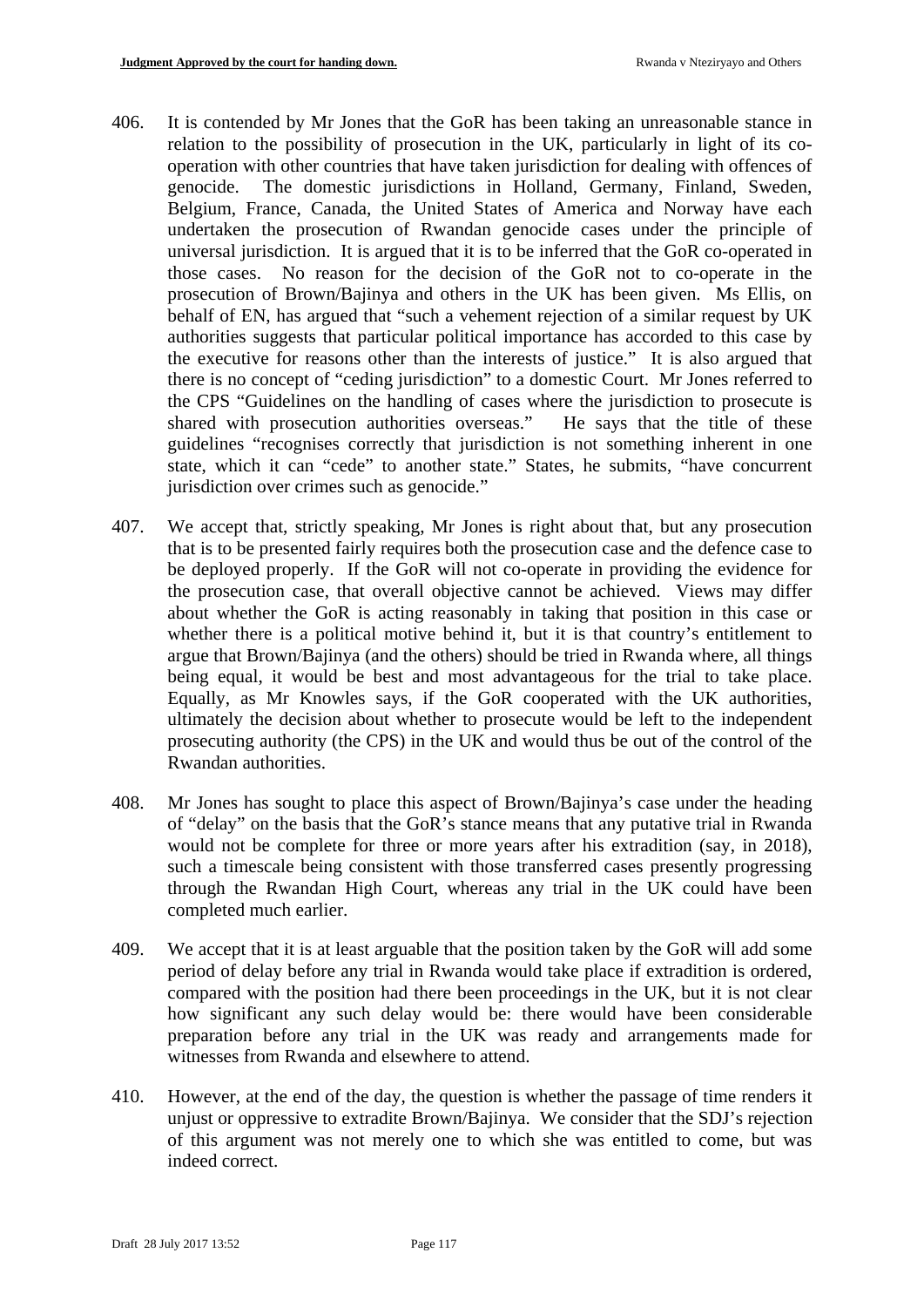#### Ground  $3 -$  no sufficient case to answer – section  $84(5)$

- 411. The issue raised is whether "there is evidence which would be sufficient to make a case requiring an answer by [Brown/Bajinya] if the proceedings were the summary trial of an information against him": section 84(1) and (5).
- 412. The SDJ summarised the position as she saw it thus:

"110. In 2009 [District Judge] found a prima facie case against [VB] and this finding was accepted by the Divisional Court. I accept [Mr Jones'] argument that the evidence is not entirely the same as it was in 2007-8. The [judicial authority] has withdrawn some evidence and there is new evidence obtained since.

111. I have set out Mr Jones's submissions and the evidence relied on in an appendix to this judgment. In summary there are a number of witnesses relied upon by the GoR. They have given contradictory accounts which are set out in full in the appendix. Mr Jones relied heavily and justifiably on the fact that none of these witnesses who had been witnesses for the prosecution or indeed defendants in a number of other proceedings, had ever mentioned VB. I have concluded that this is a weak case against Dr Brown, that all of the witnesses have been undermined to a lesser or greater extent but that the true weight of the case against VB cannot be judged without hearing the witnesses on both sides give evidence and be tested in cross-examination. The evidence is not worthless. I find there is evidence which would be sufficient to make a case requiring an answer from him."

- 413. Mr Jones challenges that decision and submits that on a proper analysis of the evidence, no reasonable tribunal, properly directed, could convict and the SDJ would have so concluded if the correct legal test had been applied. He submits that the evidence taken as a whole is so weak, inherently unreliable, mutually and internally inconsistent that no reasonable tribunal, properly directed, could convict.
- 414. The SDJ had been presented with an Appendix to the closing submissions on behalf of Brown/Bajinya running to some 175 pages in which the evidence concerning his alleged involvement with the genocide was analysed in close detail. The SDJ herself scrutinised this analysis in 133 paragraphs. She considered all the evidence, including the evidence adduced by Brown/Bajinya, and her conclusion, as set out in paragraph 133 of the Appendix to her judgment was as follows:

"My overall conclusion is that this is a weak case against [VB], that all of the witnesses who say they saw him instigating and encouraging killings have been undermined to a lesser or greater extent but that the true weight of the case cannot be judged without hearing the witnesses give evidence and be tested in cross examination. I find there is a prima facie case against the RP. I do not find the evidence is worthless. What I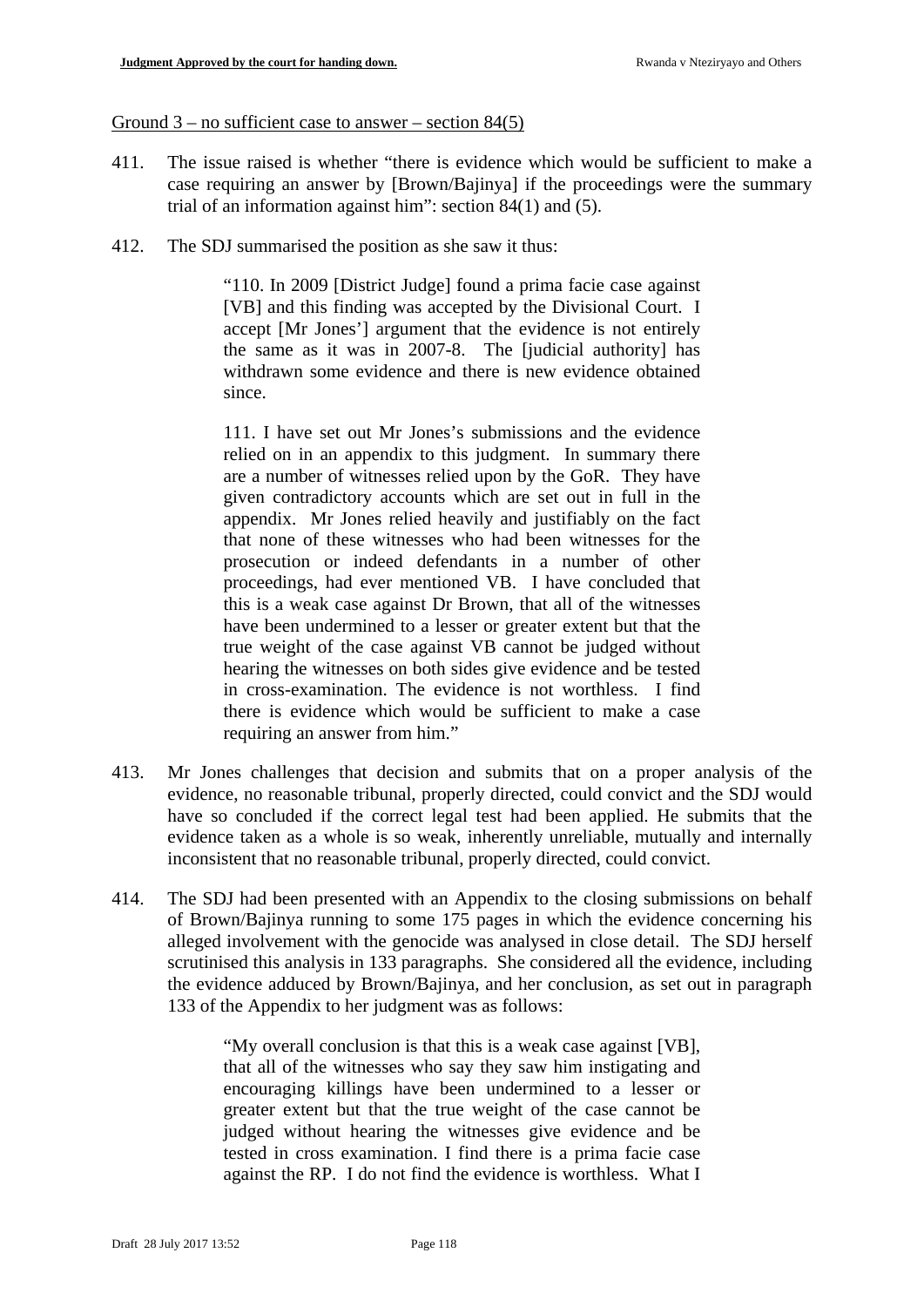do find though is that for Dr Brown to have a fair trial he will need to have an experienced defence team including an investigator to be able to marshal a great deal of material for cross examination of the prosecution witnesses and many reluctant witnesses for his defence."

- 415. Ultimately, an issue such as this involves the making of a judgment about the state of the evidence as it appears to the decision-maker to be. We do not consider that the SDJ's assessment of the state of the evidence can be said to be wrong. Indeed, reflecting on her analysis of the evidence, it seems to us that her judgment was entirely correct: there are weaknesses in the case against Brown/Bajinya which, if exposed competently, may well lead to sufficient doubt about his alleged involvement to result in an acquittal. However, that is for the trial, not for the tribunal considering extradition. Nonetheless, it adds emphasis to the need for a competent defence team to ensure that Brown/Bajinya has a fair trial.
- 416. We do not consider that the SDJ was wrong to reject this submission or to reject the submission based upon the alleged fabrication of evidence against Brown/Bajinya. If that was the case, it will be revealed by a competently presented challenge to the prosecution case and a competently presented defence case.

#### Ground 4 - extradition incompatible with Convention rights - section 87(2)

- 417. This ground was not abandoned as such, but the considerations arising were said by Mr Jones to be subsumed within the "extraneous considerations" issue dealt with earlier.
- 418. We say nothing further about this. In our view, Mr Jones was correct to say that the issues could be dealt with satisfactorily under that heading.

### Ground 5 - The Forum argument

419. The points made under Ground 2 concerning the implications of the GoR's noncooperation with a prosecution in the UK were made as a separate ground of crossappeal, but were subsumed in the argument under Ground 2. We need say nothing further about those points.

### **The Cross-Appeal of Charles Munyaneza**

420. Mr Moloney indicated that he would adopt the arguments of Mr Jones on matters raised in the cross-appeal of Munyaneza. Those matters have been dealt with previously and there is no need to repeat our overall conclusions save to emphasise that, in our view, the SDJ was entirely right in relation to the issue of whether there was a *prima facie* case in respect of Munyaneza.

### **The Cross-Appeal of Emmanuel Nteziryayo**

421. The Skeleton Argument of Ms Ellis and Ms Evans deal with a number of points raised in the cross-appeal on behalf of Nteziryayo. Some raise broadly the same issues as those raised by Mr Jones on behalf of Brown/Bajinya (although sometimes labelled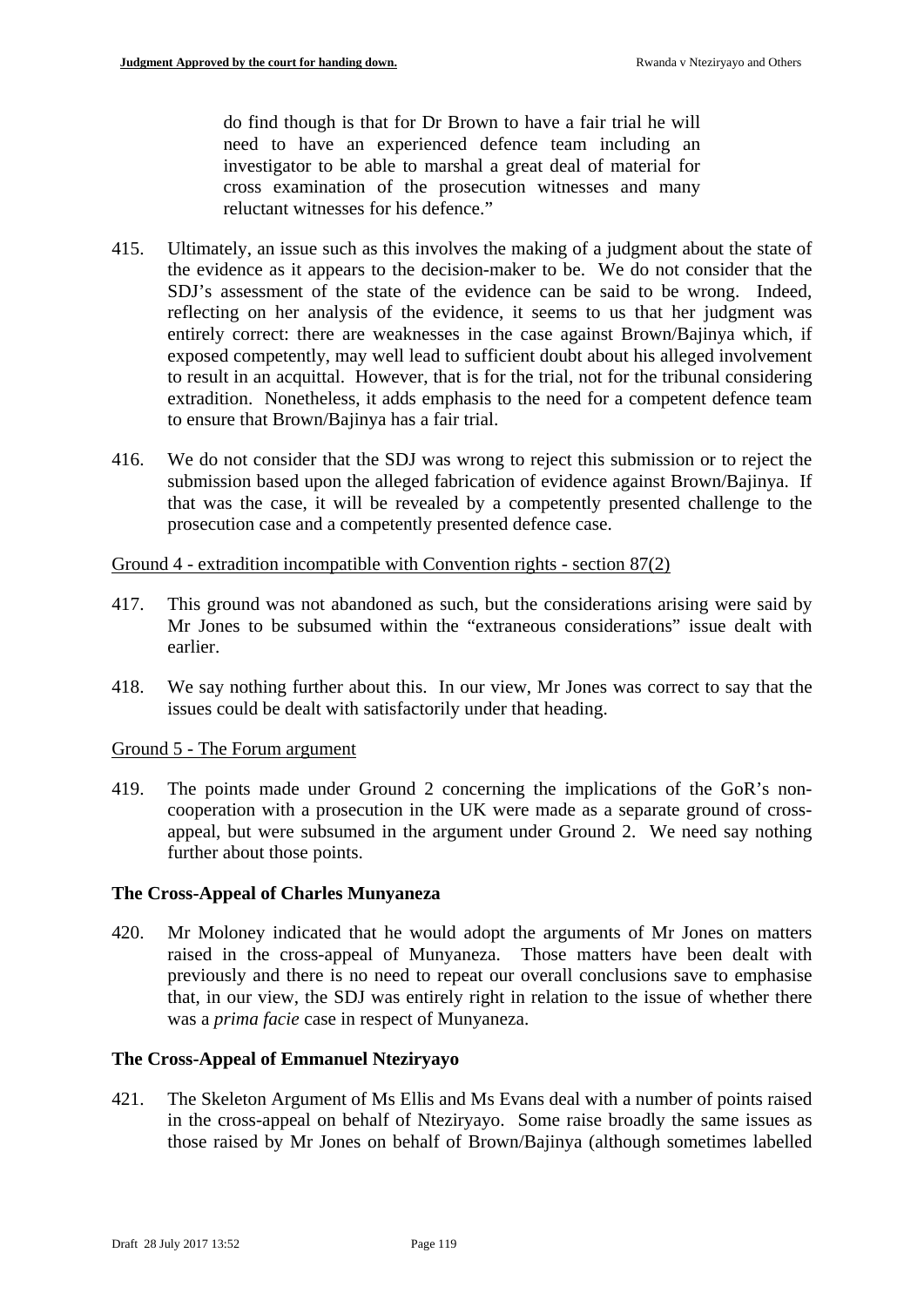somewhat differently) and we propose to concentrate on those that raise mattes that are specifically raised by Nteziryayo.

#### "Political trial"

- 422. Our general response to the suggestion that the SDJ was wrong to approach these cases on the basis that they do not come within the category of "political" cases has been dealt with previously. The summary of the allegations made against Nteziryayo appear in paragraph 5 above. They include the allegations that he was a *bourgmestre*  (which is not disputed as a matter of fact) and that he was a member of the MRND, both suggested to be matters that would mean that his "political affiliation" would be such as to make him a target of an unjustified claim that he was a party to the genocide.
- 423. In paragraph 93 of her judgment the SDJ said this:

"As to whether the RPs who are *bourgmestres* and have other positions of authority, would be prejudiced by the roles they played in 1994, I rely on the evidence of Martin Witteveen [who said] that in all his observations of the trials he had not seen any sign that anyone who had a leadership role in 1994 was presumed guilty. In the many exhibited ICTR monitors' reports examining the trials of Uwinkindi and Munyagishari there is no evidence of prejudice in relation to the local positions they held in 1994."

424. As indicated elsewhere, whilst we think this is somewhat too sanguine a view, albeit not wrong, it is something that could be addressed by a competently presented defence case before an independent tribunal.

"Worthless evidence"/no *prima facie* case

- 425. Ms Ellis submits that the evidence upon which the GoR would seek to rely is "demonstrably worthless" and would, in any event, be such that on a proper analysis no reasonable tribunal properly directed could convict Nteziryayo. She relies, in particular, upon what she says are "the irreconcilable differences between the statements presented for the extradition proceedings with statements from a number of the same witnesses, which are totally exculpatory and were provided, sometimes under oath and voluntarily, many years earlier." In other words, the suggestion is that these witnesses have changed their accounts subsequently to accommodate the desire of the GoR to convict Nteziryayo.
- 426. She submits that since the Divisional Court case in 2009 the evaluation of the case against him should change. Her submission and the response of the SDJ can be discerned from the following two paragraphs of the SDJ's judgment:

"124. In 2009 the Divisional Court concluded that in relation to the GoR's evidence found in a large number of witness statements "taken at face value there can be no doubt that the material in these statements was sufficient to make a case requiring an answer from each of the appellants" …. [Ms Ellis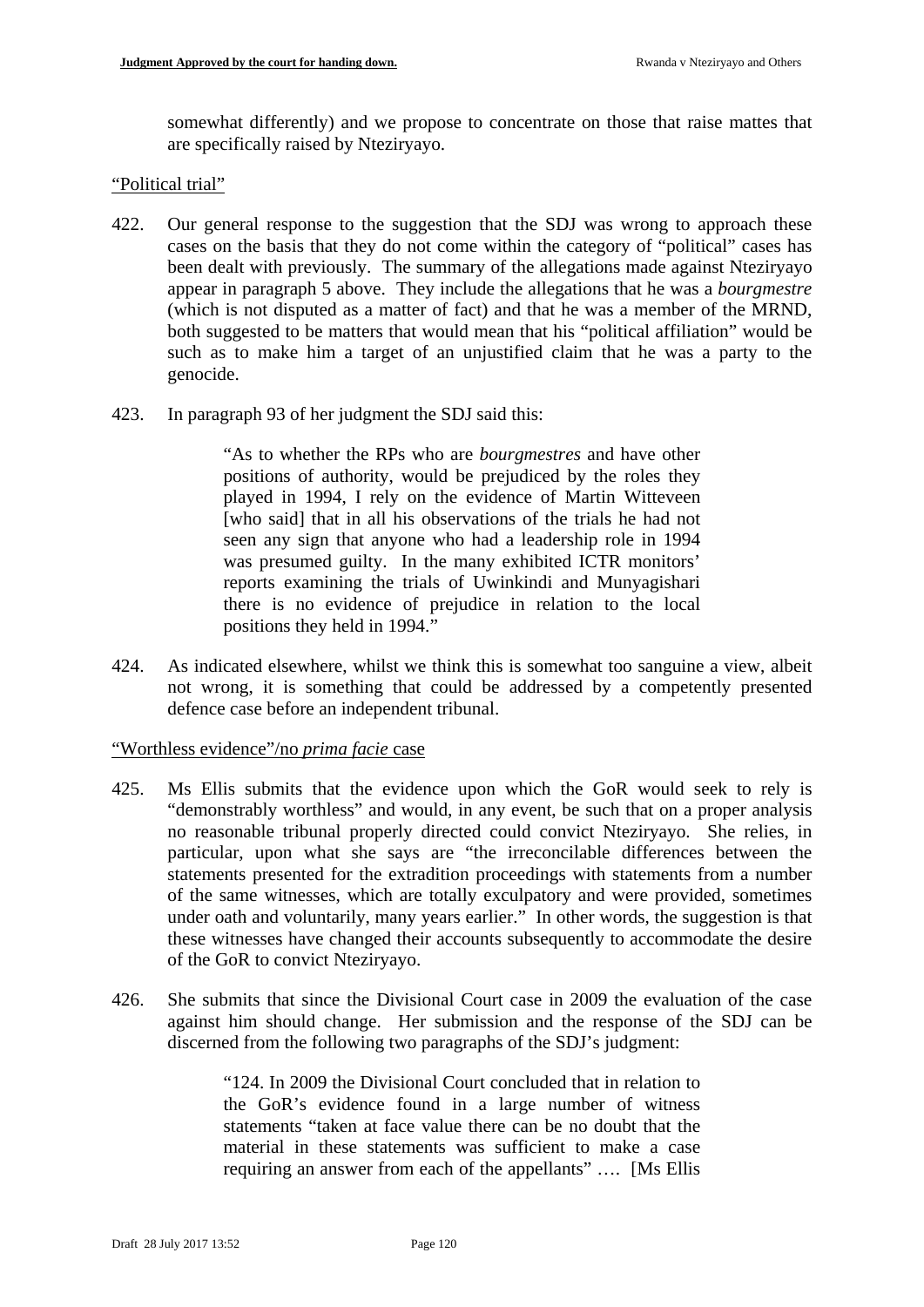and Ms Evans] argue that in the light of the new material they have obtained, where much of the material is exculpatory, the court no longer has to take 'at face value' the prima facie statements. Some of the new material consists in previous statements made by the GoR's witnesses which are inconsistent with the statements relied on by the Ngoga. Miss Ellis argues that the veracity of the evidence is undermined.

125. I have set out in full Miss Ellis' arguments and evidence in the appendix to this judgment. I find that the witnesses are undermined to a lesser or greater extent but should be cross examined to determine how much weight a court should attach to their evidence. The defence evidence is strong and should be put before a court. I do not find the prosecution evidence is worthless (subject to what I have said in the appendix in relation to named prosecution witnesses). I find in short there is a prima facie case."

- 427. It will be apparent that Ms Ellis challenges that conclusion.
- 428. Appendix 3 to Ms Ellis' submission to the SDJ contains a formidable and persuasive "deconstruction" of much of the evidence relied upon in support of the extradition of Nteziryayo. As the SDJ said, a number of the witnesses are "undermined". It contains also a good deal of evidence which, at face value, supports Nteziryayo's case that he was not involved in any of the genocidal acts alleged against him.
- 429. As with Brown/Bajinya, we consider that the view taken by the SDJ reflected a "judgment" on the evaluation of the evidence, both prosecution and defence, that was open to her. What is required at a trial, if it takes place, is an effective defence on Nteziryayo's behalf which is capable of exposing the suggested weaknesses of the prosecution evidence and advancing the strengths of the defence evidence in front of a tribunal that is not susceptible to influence by the GoR.
- 430. We consider that the SDJ was correct to reject this aspect of the case advanced by Nteziryayo notwithstanding the persuasive nature of much of the material relied upon on his behalf.

#### Double jeopardy

- 431. The rule against double jeopardy is set out in Annex 1: section 80 of the Act.
- 432. The nature of the argument advanced and the SDJ's response can be seen from the following paragraphs of the SDJ's judgment in which she quotes from Mr Ngoga's affidavit (see paragraph 45 above):

"71. …. EN was convicted and sentenced in Tare I Gacaca proceedings on 30th October 2008. He was charged with the massacre of Tutsi at Nyamigina, setting up of roadblocks, inciting people to commit genocide and issuing identity papers on the basis of ethnicity. He was convicted of talking people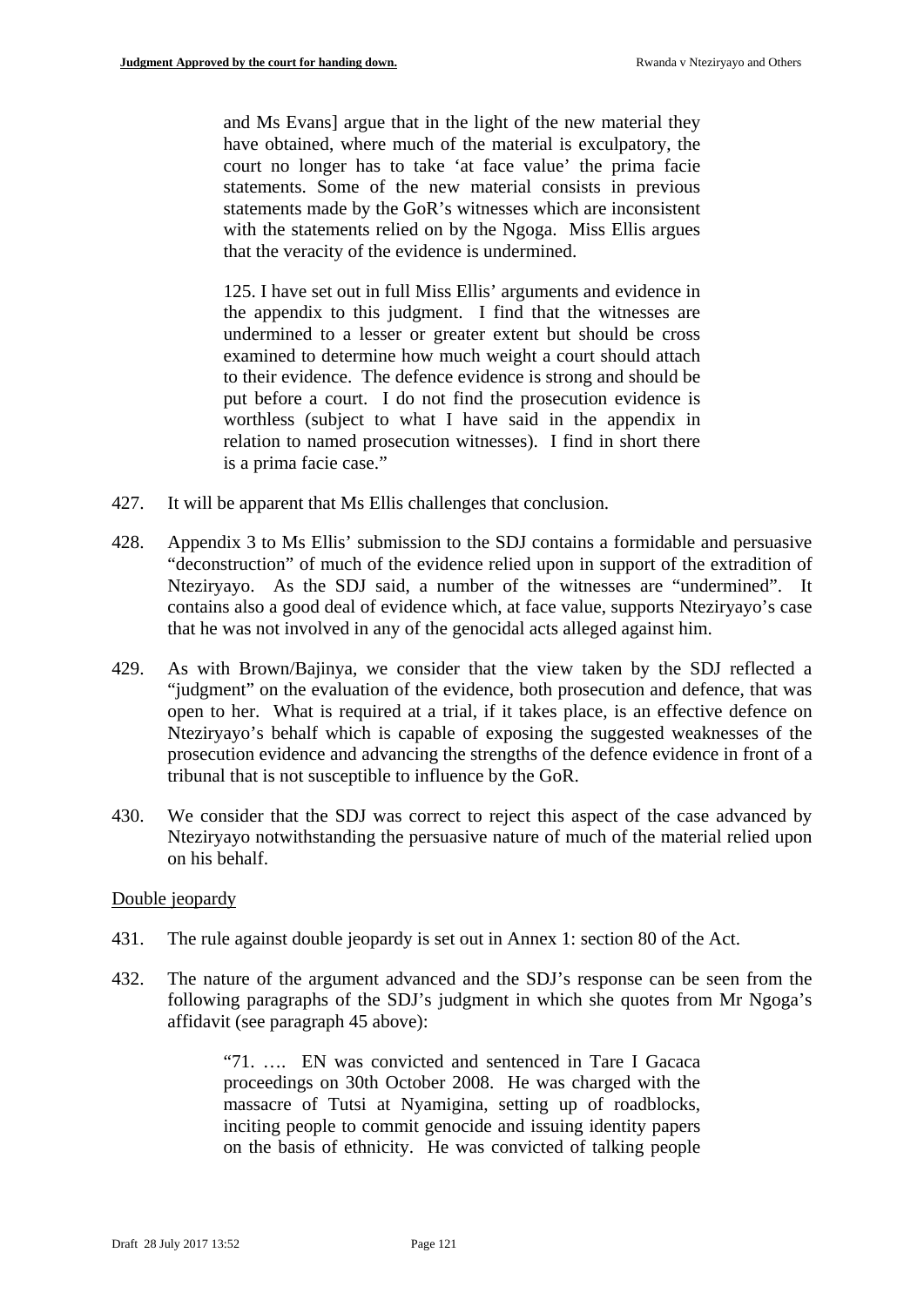into killing in different places, chairing meetings aimed at committing genocide and setting up roadblocks.

72. The Tare I decision was set aside by the Gacaca Appeal Court on 22nd December 2008 on the basis that the court "did not have jurisdiction to hear the case" (Ngoga's Affidavit Bundle 1 Paragraph 207).

73. A second case was heard in Tare II which ended in his acquittal on 23rd October 2008 for lack of sufficient evidence to suggest he committed the alleged crimes (Paragraph 208 ibid). This too was appealed and the acquittal was annulled on the basis that Tare II a trial "had already commenced in another jurisdiction" and "the Gacaca Court of Appeal has orders that the verdict given by the Sector Gacaca Court be annulled, with the case to follow the normal process in the prosecutor's office that had started to prosecute it".

74. In December 2008, five of the judges in Tare II were interviewed as to how they had acquitted EN and to find out who had leaked the verdict of the court. The judges were held in custody whilst they were being questioned.

75. Miss Ellis makes the point in her submissions that the records of these Gacaca hearings are incomplete and contradictory. I accept she is right. I have concerns about all Gacaca proceedings on the basis that they are clearly not Article 6 compliant, a position that the GoR also adopts. I find there is no evidence however that the conviction and acquittal have not been annulled lawfully. His extradition is not barred in relation to these proceedings."

433. We will return to that reasoning below, but news of these developments emerged at or about the time of the hearing before the Divisional Court. The hearing took place in December 2008 and the judgment was handed down on 8 April 2009. The Divisional Court said this:

> "146. Towards the end of the hearing evidence emerged that CU and EN had been tried in their absence before gacaca courts. In the case of CU an acquittal was declared by the relevant Gacaca Appeal Court to be a nullity on the ground of lack of jurisdiction. In the case of EN there had been a conviction of certain offences at one Gacaca Court, and an acquittal of other apparently similar offences in another Gacaca Court. The evidence was still emerging as the hearing before us concluded. Professor Schabas told the judge that there was no possibility whatsoever that the appellants could be tried by the gacaca courts. It is not clear whether this surprising turn of events was simply a case of the left hand not knowing what the right was doing, or an indication of something more sinister. Had we been minded to reach a different conclusion on the fair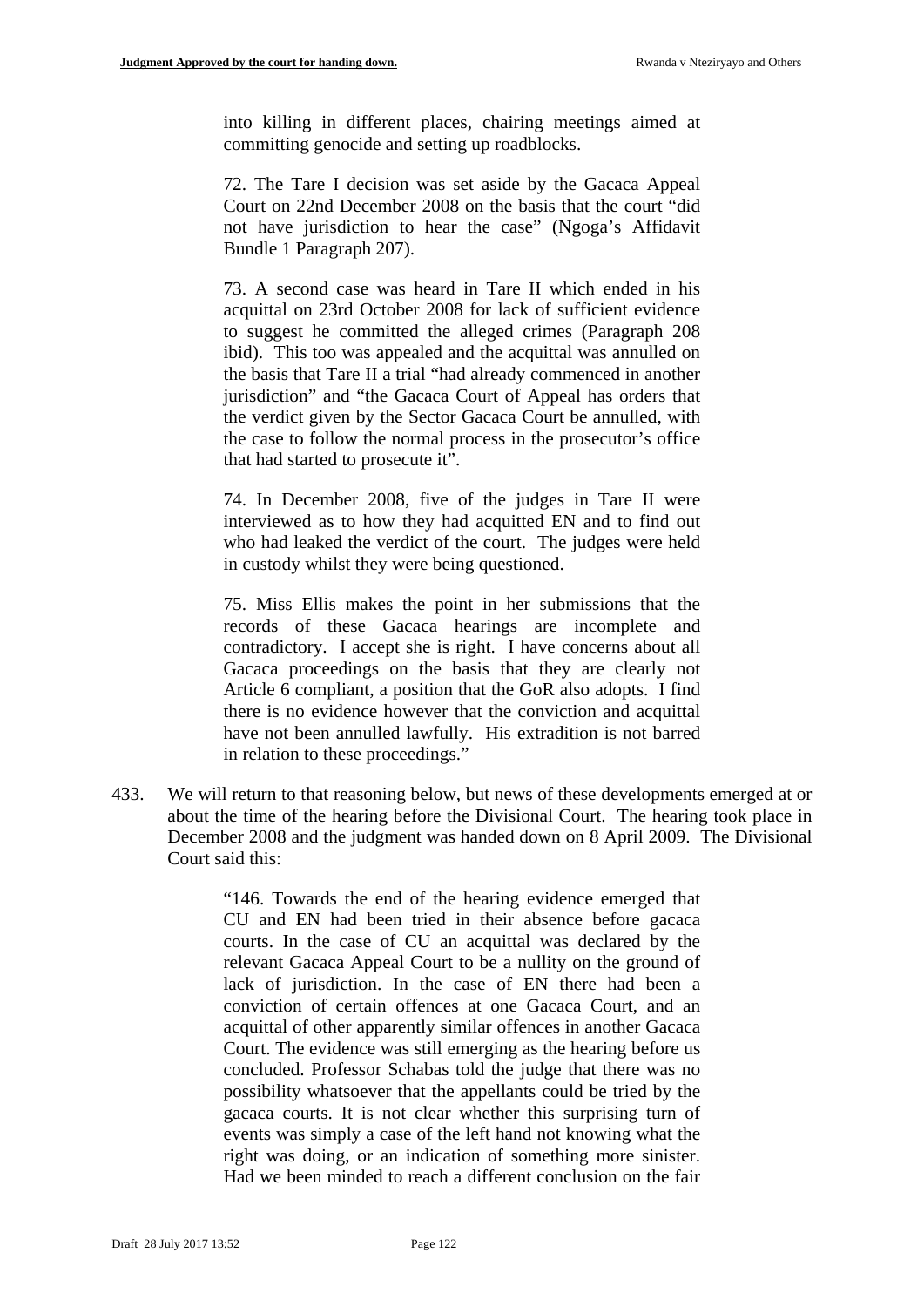trial issue it would have been necessary to explore the implications of these gacaca proceedings in more detail.

147. Further material relating to the gacaca proceedings and also to a number of other issues that had been raised during the hearing was supplied to us after the hearing had concluded. It is unnecessary to refer to that material since none of it casts any doubt on our conclusions … in respect of the principal issue in the appeals."

434. The chronology of the events set out in the SDJ's judgment is at first reading a little confusing. We will set out again what we understand to be the chronology, but it has to be said that some of the material emanating from Rwanda about these events (particularly about the *gacaca* trial that led to a conviction and the appellate process thereafter) is itself confusing:

> September 2007 – May 2008: extradition proceedings before DJ Evans

6 June 2008: decision of DJ Evans in favour of extradition

1 August 2008: Secretary of State's decision to extradite

? August/September: appeal to Divisional Court launched

9 October 2008: first day of *gacaca* trial in Tare II (*in absentia*)

16 October 2008: second day of *gacaca* trial in Tare II

23 October 2008: third day of *gacaca* trial in Tare II at which EN was acquitted of all charges (setting up road blocks and distributing guns)

30 October 2008: a further *gacaca* trial took place in Tare I at which EN was convicted on the basis of the evidence of one witness (the charges were of massacring Tutsi at Nyamigina, setting up roadblocks with police, inciting people to commit genocide and issuing identity papers on the basis of ethnicity).

15 – 18 December 2008: five of the *gacaca* judges in Tare II were interviewed and asked about the reasons for EN's acquittal. The interviews were conducted by prosecutors from the NPPA and a Public Investigator from the Head Office of the Parquet General of the Republic in the GFTU. There is evidence that the judges were imprisoned during this period.

18 December 2008: *gacaca* court of appeal for Tare II annuls the acquittal, the following reasons being given:

"After considering that the Defendant is being prosecuted in the ordinary jurisdiction, the Gacaca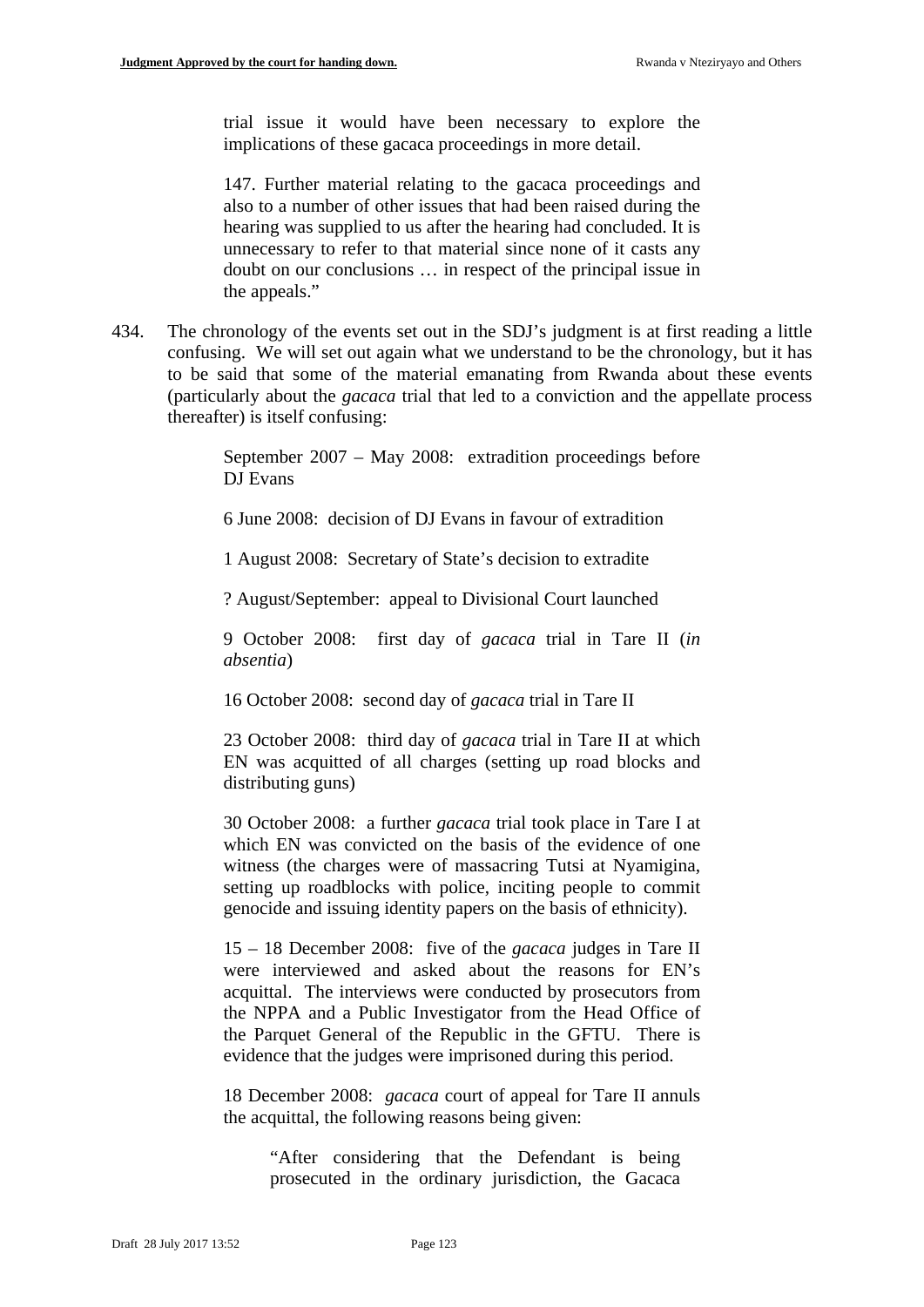Court of Appeal has orders that the verdict given by the Sector Gacaca Court be annulled, with the case to follow the normal process in the ordinary jurisdiction that had started to prosecute it."

22 December 2008: *gacaca* court of appeal for Tare I annuls the conviction, the following reason being given:

> "After considering that the Defendant is being prosecuted in the ordinary jurisdiction, the Gacaca Court of Appeal has ordered that the verdict given by the Sector Gacaca Court be annulled, with the case to follow the normal process in the ordinary jurisdiction that had started to prosecute it."

- 435. We are told, and it has not been disputed, that during the first extradition proceedings in 2007/2008 it was said on behalf of the GoR that none of the Respondents would be the subject of *gacaca* proceedings at any time, an assurance reflected in what the Divisional Court recorded Professor Schabas as saying.
- 436. The Divisional Court in 2009 questioned whether these events afforded an indication of something "more sinister" than simply an instance of the "left hand not knowing what the right was doing". That is not, strictly speaking, the issue before us, but it is very difficult to resist the inference that steps were being taken by the prosecuting authorities in Rwanda to shore up its position vis-à-vis Nteziryayo either because of the recommendation for extradition or because of the known existence of a pending appeal to the Divisional Court. In the submissions made to the SDJ on Nteziryayo's behalf, Ms Ellis and Ms Evans contended that:

"had it not come to the attention of [the Divisional Court] in December 2008 that the *gacaca* proceedings had taken place, then, had the extradition application been successful, Nteziryayo would have been taken to prison on his return as a convicted prisoner."

We think there is some force in that submission.

- 437. However, the issue for double jeopardy purposes is whether, as Ms Ellis submits, the SDJ was wrong in law to hold that the acquittal and conviction had been annulled lawfully. If neither had been set aside lawfully, they would still be effective and, it is argued, Nteziryayo would still stand convicted of the charges which reflect those for which his extradition is sought in these proceedings.
- 438. The contention advanced by Ms Ellis is that, according to the provisions of the relevant law, the *gacaca* courts had jurisdiction to try 'leaders' charged with genocide as a result of an amendment to the Organic Law in May 2008. To that extent, within Rwandan law, she argues that the proceedings that led to Nteziryayo's acquittal were valid. If that is correct, the rule against double jeopardy bites and Nteziryayo should not be extradited. Furthermore, if we understand the argument correctly, since the *gacaca* proceedings are plainly not Article 6 compliant, there could be no basis for extraditing him to serve the sentence imposed. If both acquittal and conviction have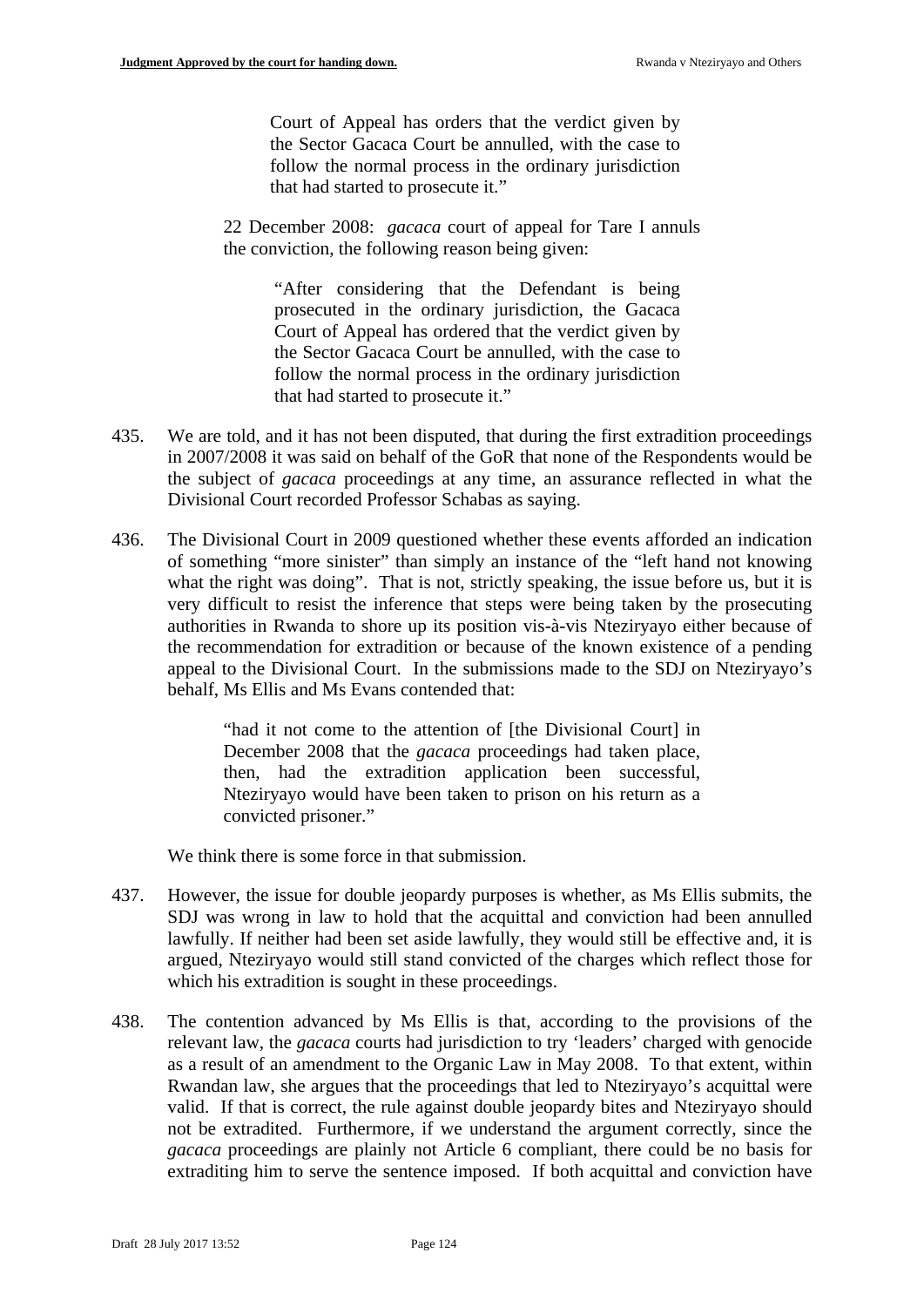been lawfully annulled, there is no impediment to extradition on the basis of double jeopardy.

439. The GoR places reliance in this context on Article 2 of the Transfer Law 2007 which, so far as material, reads as follows:

> "Notwithstanding any other law to the contrary, the High Court of the Republic shall be the competent court to conduct on the first instance the trial of cases transferred to Rwanda as provided for by this organic law …."

- 440. The GoR has sought to argue that by virtue of this provision there was no jurisdiction to try Nteziryayo in the *gacaca* jurisdiction and, accordingly, the Appeal Courts were correct to annul both decisions because it was the High Court that had the jurisdiction in his case, not the *gacaca* courts. Ms Ellis submits that Article 2 on its face is only relevant to someone who has been "transferred" to Rwanda and that since Nteziryayo had not been "transferred" in October 2008, he was not subject to Article 2. Strictly speaking, an order for his transfer (by way of extradition) had been made, but its operation was suspended pending the appeal to the Divisional Court which, in due course, quashed the order.
- 441. Ms Ellis argues that the SDJ was wrong to say that there was no evidence that the *gacaca* rulings were not annulled lawfully: she says that it is plain, as a matter of Rwandan law, that the reason given by the Appeal Courts for annulling the rulings was flawed.
- 442. In this respect, we consider that Ms Ellis's argument is correct. The evaluation of the issue of double jeopardy in Nteziryayo's case does not depend on determining whether there was evidence that showed the lawfulness or otherwise of the annulment: it depended on interpreting the provisions governing the *gacaca* courts to which we have referred. In our judgment, the *gacaca* court did have jurisdiction to determine Nteziryayo's guilt or innocence according to Rwandan law at the time and, accordingly, the *gacaca* Court of Appeal had no power to declare that the acquittal was a nullity through lack of jurisdiction.
- 443. That being so, either through the operation of the double jeopardy provision *per se,* or by reference to the principle of abuse of process, Nteziryayo should not be extradited unless there is some other provision of Rwandan law that clears the path for this to occur. The only path upon which Mr Knowles seeks to rely is Article 8 of the Organic Law to which we refer below at paragraph 457, but which we repeat here for convenience:

# "**Article 8: Trial of an Extradited Person Sentenced by Gacaca Courts**

A person extradited to be tried in Rwanda and who has been sentenced by Gacaca Courts should be tried by a competent courthouse provided by this organic law.

However, the decision of the Gacaca Courts shall first be nullified by that Court."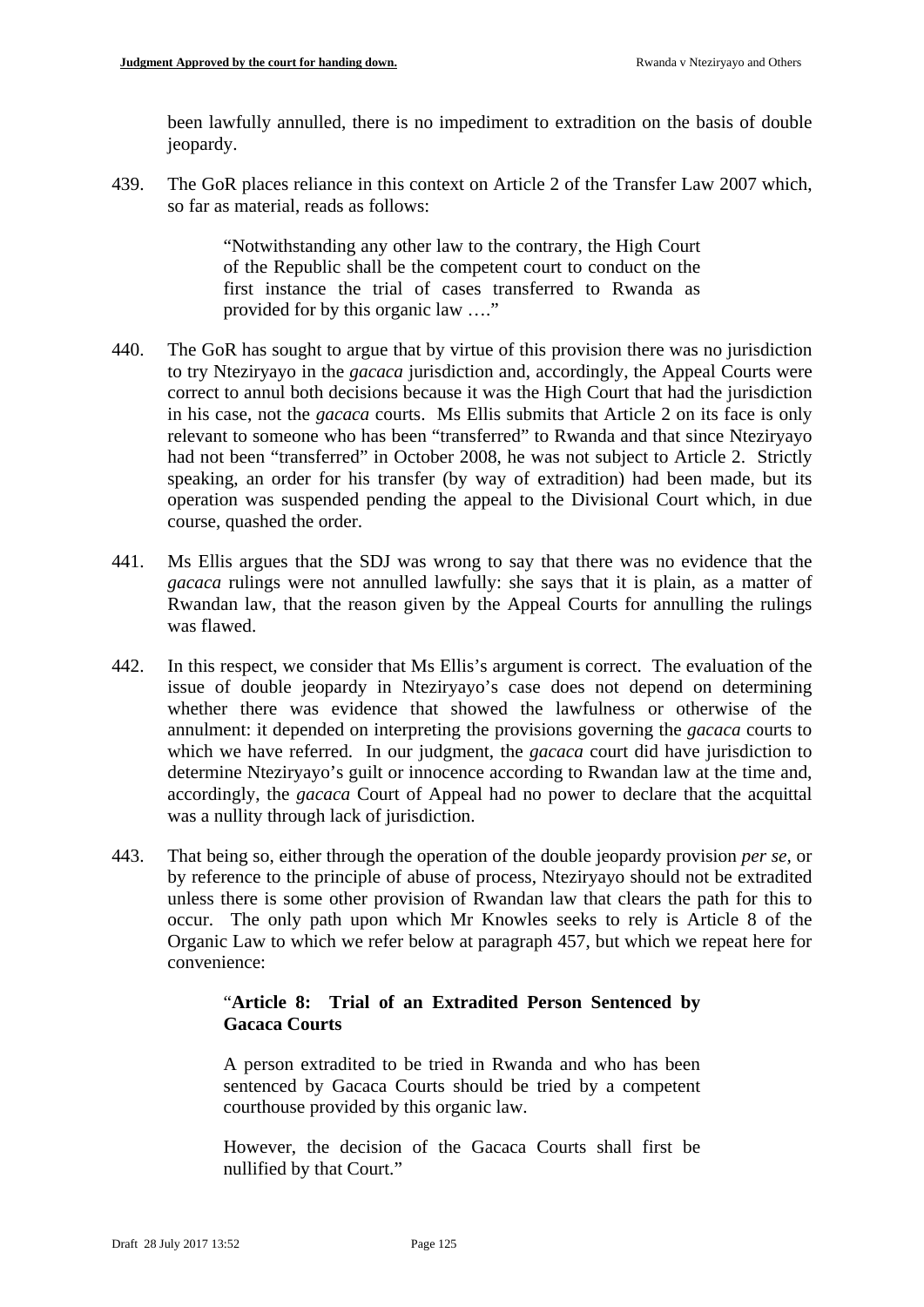- 444. This provision on its face plainly applies only to those who have been sentenced (and thus convicted) and not to those who have been acquitted lawfully. In our view, it has no role to play in Nteziryayo's case.
- 445. In our judgment, Nteziryayo is entitled to be discharged on this ground.

## Article 8 ECHR

446. To the extent that this remained an issue, it falls away in the light of our decision on double jeopardy. However, for completeness and for the avoidance of doubt, we do not consider that Article 8 considerations could possibly operate to prevent extradition in a case involving allegations of genocide.

### **Celestin Mutabaruka: Double Jeopardy and Abuse of Process**

- 447. As we have indicated above (see paragraph 11), the Senior District Judge summarised the allegations against Mutabaruka in paragraphs 48-51 of her judgment. For convenience, we reiterate that he is alleged to have been involved in killings at or near the Presbyterian Church at Gatare in April 1994 and then in multiple murders on Muyira Hill in Bisesero in May 1994. The allegations are dealt with at some length in the deposition of Martin Ngoga at paragraphs 113-181.
- 448. At paragraphs 210-213, Martin Ngoga touches on *gacaca* proceedings against Mutabaruka. At paragraph 210 he indicates that Mutabaruka was acquitted before the *gacaca* court in October/November 2007. Mr Ngoga goes on to suggest "these decisions have been vacated by the higher Courts or higher authority" (Ngoga, paragraph 211).
- 449. The Senior District Judge addressed the question of double jeopardy, arising under Section 80 of the Extradition Act 2003 and as affecting Mutabaruka, between paragraphs 58-70, and then in paragraph 665 of her judgment. In paragraph 61, the Senior District Judge explains:

"On 13th November 2007, CMU was acquitted in relation to events in Gatare but that acquittal was overturned by the Gacaca Court of Appeal on 22nd January 2009. At another Gacaca court in Bisesero, between the acquittal and appeal in relation to the Gatare events, CMU was convicted and sentenced to 30 years' imprisonment on 21<sup>st</sup> January 2008. Both sets of proceedings are in relation to offences for which his extradition is sought...."

- 450. Before the Senior District Judge, the Appellant argued (see Ngoga, paragraph 210, *et seq*) that the relevant *gacaca* court had no jurisdiction to try Mutabaruka in relation to the Gatare matters. The argument before the Senior District Judge was that these decisions do not "attract the principle of *non bis in idem*".
- 451. The Senior District Judge noted (paragraph 63) that the GoR had given no explanation for the appeal processes and provided no evidence to support the contentions made. The Senior District Judge went on to make the following findings of fact: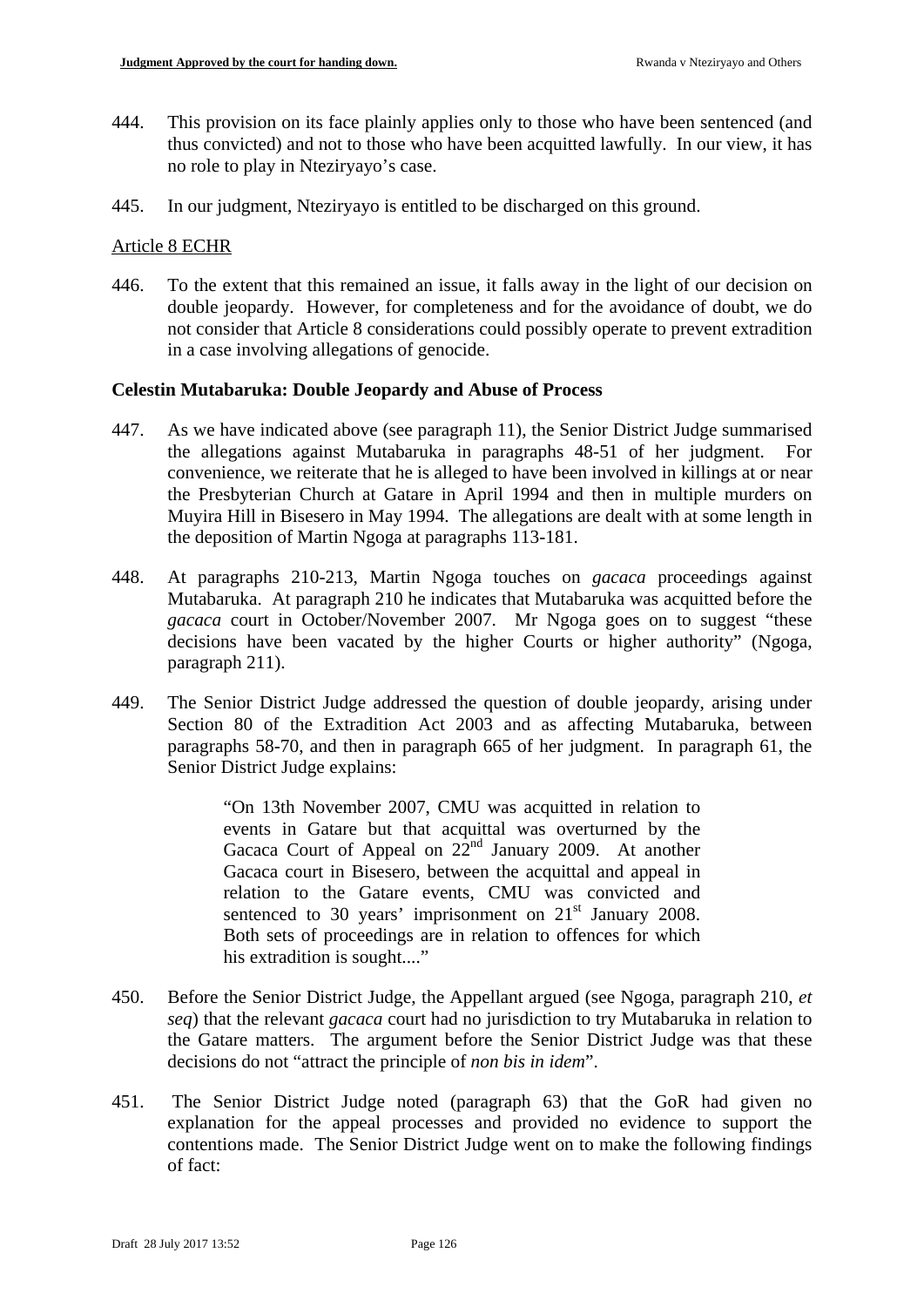"It is quite clear to me from the fact that Mr Ngoga had no idea that CMU had been convicted at the Bisesero Gacaca that the NPPA did not have oversight or indeed knowledge of the various Gacaca proceedings in relation to these RPs. The Bisesero conviction was discovered by accident. There is no evidence which would enable me to find that the Gacaca Court of Appeal in CMU's case was acting unlawfully. No reasons are given for the Gacaca Court of Appeal's vacating the acquittal but these community courts did not give full reasons for any of their decisions." (paragraph 64)

452. In paragraph 65, SDJ Arbuthnot went on to observe that in relation to the Bisesero *gacaca* conviction, the GoR "never responded to a statement served on it by the defence team for CMU". The relevant evidence came from CMU's solicitor, Mr Rackstraw, which appended a translation of the only available record of the relevant *gacaca* proceedings and records that after examining the charges in relation to Bisesero, Mutabaruka was convicted "placed in category 2 and sentenced to 30 years' imprisonment and to pay back 15 cows, the equivalent to 3 million RwFr". In paragraph 68, the Senior District Judge confirms that this conviction was never dealt with in any evidence from Mr Ngoga, or any other witness on behalf of the Respondent. Recording her conclusion in paragraph 70, SDJ Arbuthnot finds that in the absence of evidence of the lawful quashing or annulling of the Bisesero conviction:

> "…the case against CMU is caught by Section 80 and the rule against double jeopardy and he is entitled to be discharged in relation to this extradition request."

In paragraph 665 of her judgment, SDJ Arbuthnot ordered Mutabaruka's discharge in relation to any extradition request.

453. The GoR seek to appeal this conclusion. Before considering the merits of any such appeal, Ms Malcolm QC for Mutabaruka takes a procedural point. She argues that we have no jurisdiction to entertain the appeal on this ground. Section 106 of the Extradition Act 2003 details the powers of this Court to entertain and address an appeal under Section 105 of the Act. Section 106(5) sets out the conditions under which such an appeal may be entertained and reads:

"(5) The conditions are that—

(a) an issue is raised that was not raised at the extradition hearing or evidence is available that was not available at the extradition hearing;

(b) the issue or evidence would have resulted in the judge deciding the relevant question differently;

(c) if he had decided the question in that way, he would not have been required to order the person's discharge."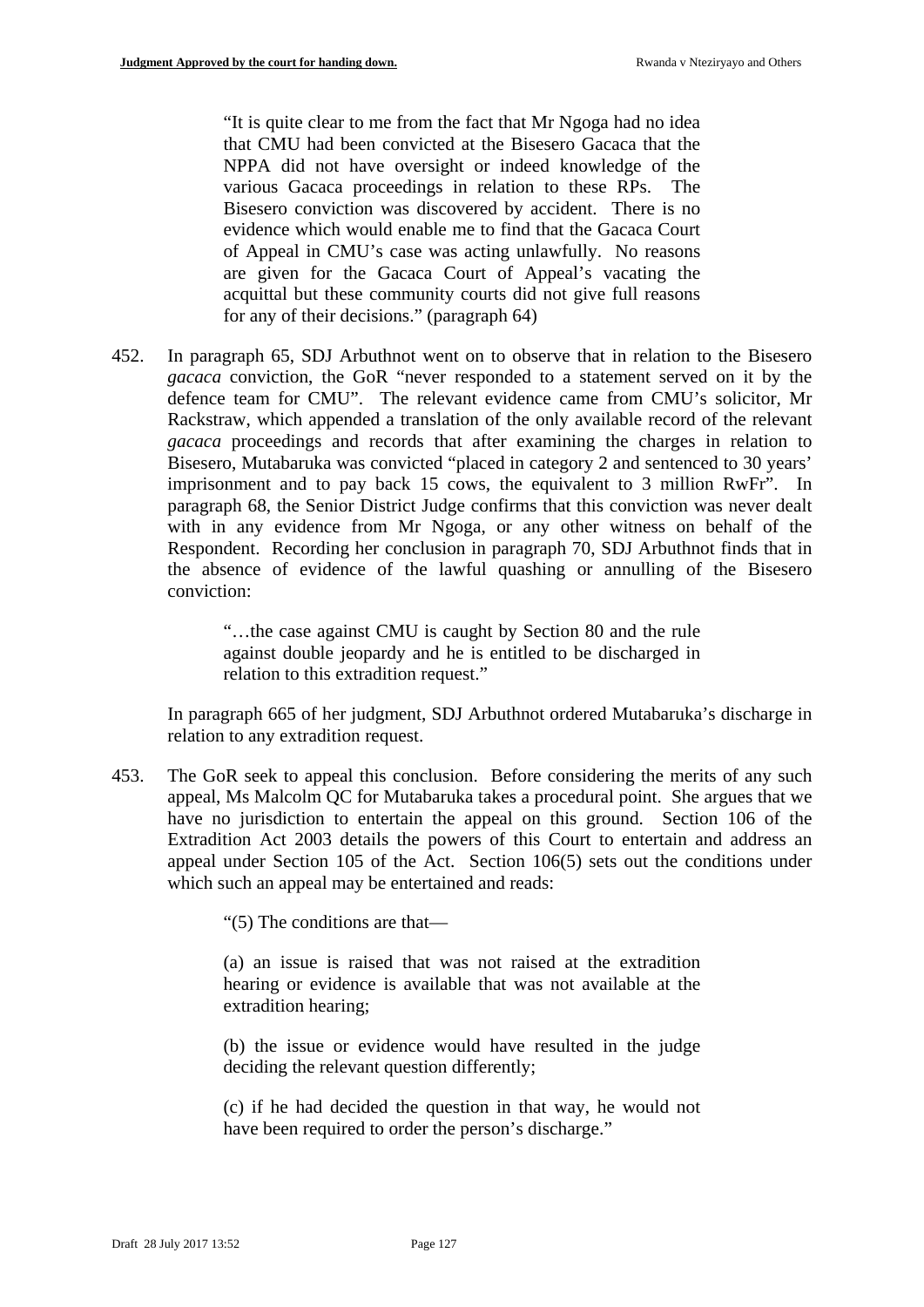- 454. Ms Malcolm says the approach of the GoR to this aspect of the appeal does not begin to satisfy the conditions laid down. In order to examine that proposition, we must first establish how the matter is put by the Appellant.
- 455. The Appellant advances three grounds: firstly, that there was insufficient evidence that the *gacaca* convictions arose in relation to the same conduct for which extradition is sought. It is said that the unofficial translation of a record (i.e. the Appendix to the statement of Mr Rackstraw) is an insufficient record of conviction. Further it is said that the record of the *gacaca* conviction (with its paucity of details):

"resulted in the entire conduct for which CMU is sought being barred by reason of double jeopardy."

Amplifying the latter point, the Appellant seeks to submit that the Gatare allegations were entirely separate from the massacres at Bisesero, and any finding that extradition was barred in respect of those matters was an error.

- 456. In respect of the Bisesero matters, it is said that the Court below "did not have sufficient information about the alleged conviction of CMU to determine that it was the same conduct alleged in the request". The Appellant submits that there is a "fundamental difference between the two allegations even from the paucity of information offered". The Appellant goes on to argue that the *gacaca* court, for reasons set down in paragraphs 216-227 of Ngoga's deposition, is "not a Court of competent jurisdiction". This was said to have been recognised by the SDJ at paragraph 67. It would therefore follow that the conviction and sentence is defunct, as it cannot be enforced in law.
- 457. The third argument is that a specific legal provision in Rwanda prohibits extraditees from being dealt with by *gacaca* courts. This is Article 8 of "Organic Law No 04/2012/OL of 15.06.2012: Terminating Gacaca Courts and Determining Mechanisms for Solving Issues which were under their Jurisdiction". Article 8 reads:

# "**Article 8: Trial of an Extradited Person Sentenced by Gacaca Courts**

A person extradited to be tried in Rwanda and who has been sentenced by Gacaca Courts should be tried by a competent court as provided by this organic law.

However, the decision of the Gacaca Courts shall first be nullified by that Court."

458. Based on that provision, the Appellant argues that anyone extradited to Rwanda can only be dealt with by the High Court for the matters outlined in the request and that it will be:

> "A matter for the High Court to quash the Gacaca conviction because the Gacaca jurisdiction no longer operates. The High Court will be in a position to quash the conviction when they are seized of CMU's case, i.e., following his surrender to Rwanda."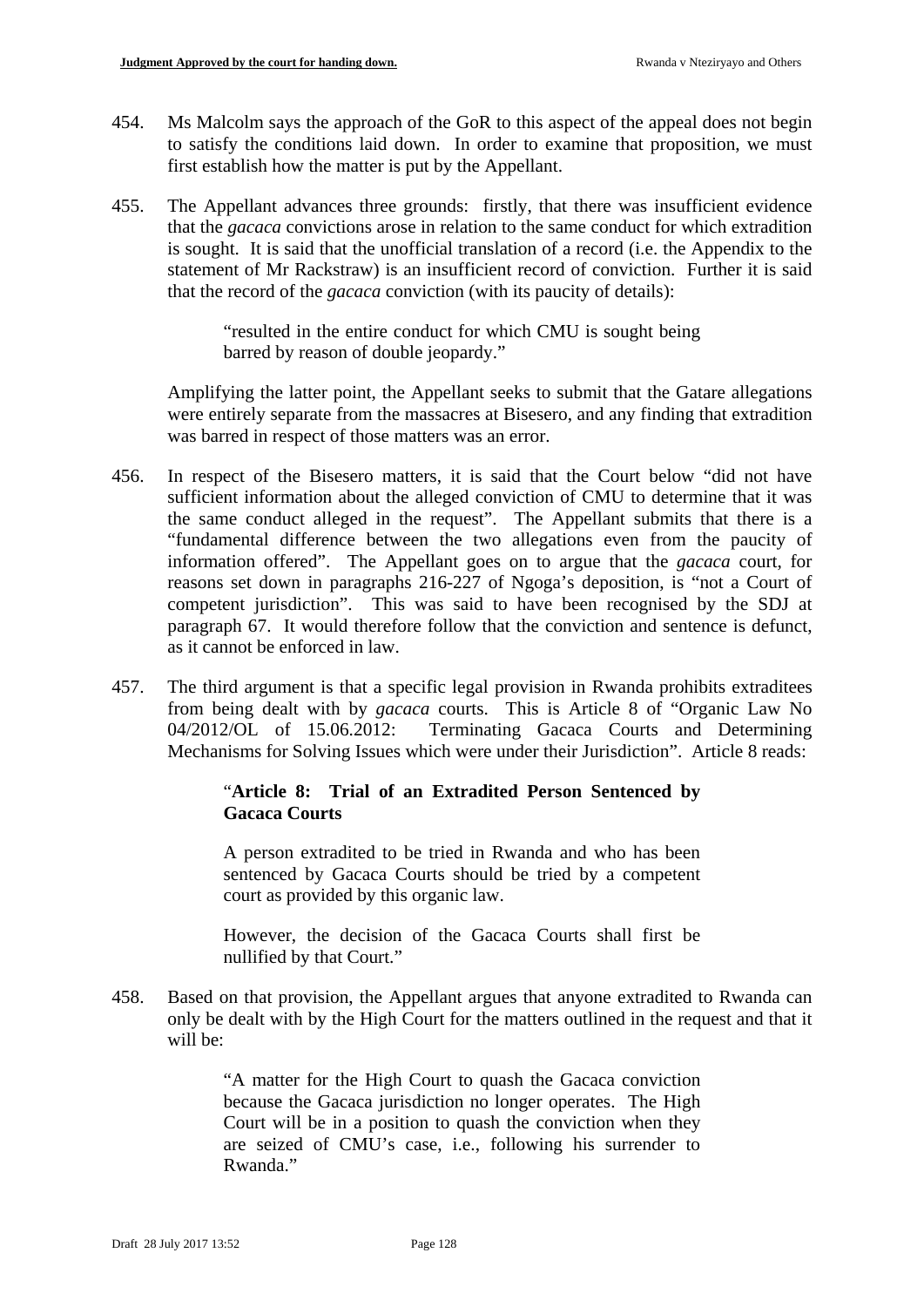459. In a Further Note from the Appellant, the argument is amplified. It is said that it is "uncontroversial that the Extradition Act 2003 requires the judge to focus on the conduct alleged in the extradition request". Where different episodes arise, the Judge must focus on each episode separately and consider if the specific episode of conduct amounts to an extradition offence. The Extradition Act was modified by the Extradition Act 2003 (Multiple Offences) Order 2003 (SI 2003/3150). Specifically, Article 23(4) amends Section 78(4) so as to stipulate that the extradition judge:

 $\lq(4)$  ... must decide whether –

…

(b) each offence specified in the request is an extradition offence:"

460. Article 24 amends Section 79 of the Act, so that when considering any of the relevant bars to extradition, including the rule against double jeopardy:

> "79(3) If the judge decides any of the questions in subsection (1) in the affirmative in relation to any offence, he must order the person's discharge in relation to that offence only."

The Appellant emphasises the "crucial" words in Section 79(3). Hence, it is said that even if the Senior District Judge was right that Mutabaruka's extradition for the *gacaca* conviction in relation to the Bisesero Hills conduct was barred, she was wrong to discharge him in relation to all of the conduct in the request.

- 461. Having identified the arguments and issues sought to be raised by the Appellant on this aspect of the case, we revert to considering the jurisdictional point advanced by Mutabaruka.
- 462. Ms Malcolm starts from the observation that the Appellant "failed to argue any of the matters now raised in …. its skeleton argument in the Court below". The Appellant should be debarred from doing so now, because these matters do not constitute "an issue that was not raised at the extradition hearing" nor "evidence available that was not available at the extradition hearing", within Section 106(5). Ms Malcolm argues that the approach adopted in relation to the parallel provisions under Section 104 of the 2003 Act, governing appeals against an order for extradition, should constitute a parallel approach. The principles laid down in the well-known case of *Szombathely City Court v Fenivesy* should be applied *mutatis mutandis*. The policy behind Section 104 and 106 is clear: the parties should not be permitted without good reason to raise issues or introduce evidence on appeal without having first litigated them below.
- 463. The outstanding Bisesero conviction and 30 years' sentence evidenced by Mr Rackstraw in the Appendix to his statement, should have been the subject of disclosure by the Appellant at the time of the extradition request, or as soon thereafter as it was brought to the attention of the GoR. In fact, this material has never been formally disclosed, despite a statement made in the course of the hearing before the Senior District Judge in June 2014 that the GoR "were going to make some urgent enquiries". The explanation is that the representatives of the Appellant missed the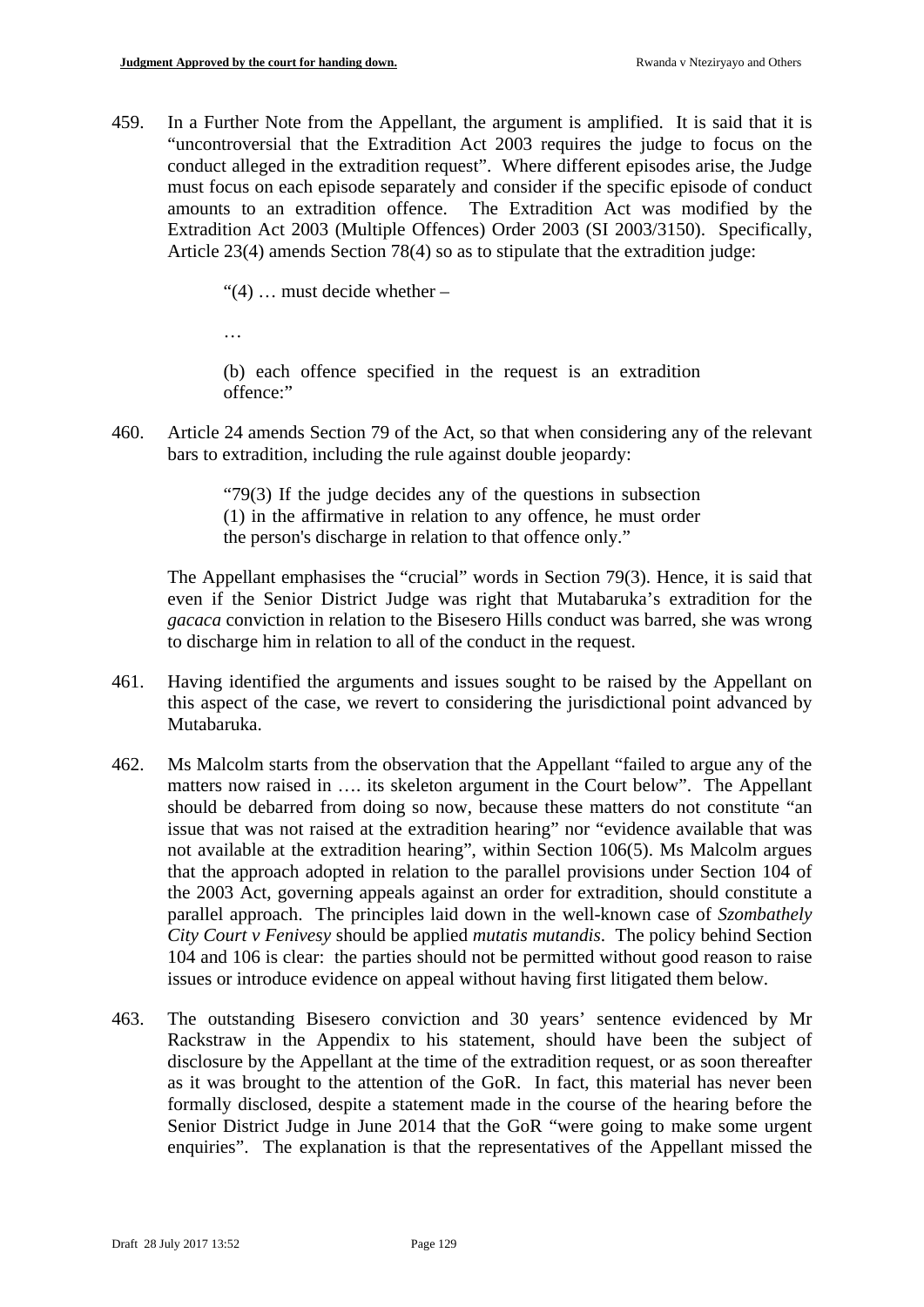point at the time of drafting their closing submissions, and so far as it goes that is accepted by Mutabaruka's representatives.

- 464. However, Ms Malcolm submits this was not a single error. She argues that the Appellant failed on multiple occasions to address the question of double jeopardy in the case of Mutabaruka. The chronology is as follows:
	- i) The issue was raised in the Statement of Issues on 27 June 2013.
	- ii) The issue was raised again in Mutabaruka's request for disclosure on 29 July 2013.
	- iii) The Bisesero conviction was mentioned on various dates in proceedings in the lower court as a matter of administration and "housekeeping".
	- iv) Evidence was called by Mutabaruka bearing on the issue on 18 June 2014 (papers, volume 12/5971: 6124/36).
	- v) The matter was argued on Mutabaruka's behalf in closing submissions on 17 August 2015.
	- vi) The matter was further argued in the reply to the Appellant's submissions on 5 October 2015.
	- vii) On 25 September 2015 the Senior District Judge made an explicit request of the Appellant as to whether they intended to press this issue.
	- viii) An additional period of more than a year from that reminder passed with an additional ten months since the Perfected Grounds of Appeal were filed and served on behalf of the Appellant.
	- ix) Three orders from Ouseley J, directing the service of any fresh material, drew no response from the Appellant by way of fresh material.
	- x) The first attempt to introduce any document from the Appellant on this issue is said to have been served on the first day of the appeal hearing before us.
	- xi) In the premises there has been no attempt to comply with Criminal Procedure Rules paragraph 50.20(3) or 50.20(6).
- 465. In our view, Mr Knowles (who did not appear below), try as he might, cannot contradict the sequence of multiple failures to address this issue on the part of his clients, initially by way of appropriate disclosure, and subsequently by introducing any substantive evidence or argument before SDJ Arbuthnot. We consider Ms Malcolm is correct to submit there "has been no attempt to comply with the [Criminal Procedure] Rules". Whilst we have generally been liberal in our approach to fresh material in this case, since it is so voluminous, and since matters have continued to emerge, we have reached the view here that the egregious failures on this issue are such that by no liberality of approach can the threshold for jurisdiction be passed in respect of material now sought to be introduced. This matter must therefore be decided on the material available below.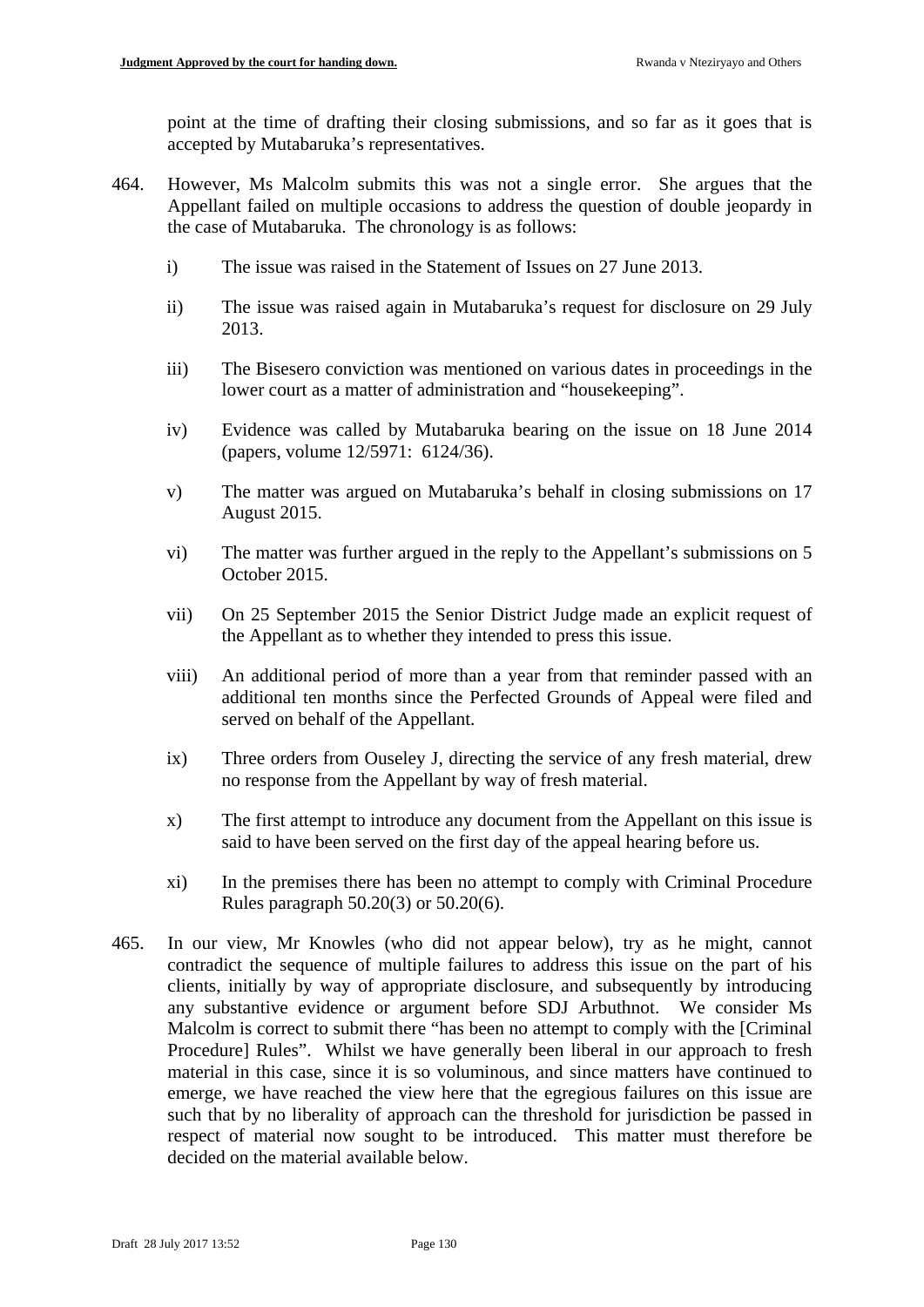466. In relation to matters of law, the correct approach may be different. Here, Mr Knowles relies on authority. In the case of *The Queen (on the application of Soltysiak) v Judicial Authority of Poland* [2011] EWHC 1338 (Admin), the question arose in relation to the parallel provisions under Section 104 of the 2003 Act as to whether a fresh argument of law, overlooked before the District Judge, might be raised in the appeal to the Divisional Court. Bean J (as he then was) considered two earlier authorities, *Hoholm v Norway* [2009] EWHC 1513 (Admin) and *Mehtab Khan v The United States of America* [2010] EWHC 127 (Admin), where apparently contradictory outcomes were reached on such a question. In *Hoholm*, the Court permitted a fresh point of law to be raised on appeal, the matter having been overlooked below. In *Mehtab Khan*, the Divisional Court held:

> "… that the new point was a bad one; so in my view their observations are not part of the ratio of the decision. I therefore consider that I am bound by *Hoholm*. In any event, I consider that *Hoholm* was correctly decided." (*Soltysiak*, paragraph 11)

467. Bean J went on to consider that he was:

"… in no doubt that it is open to an Appellant to argue on appeal to this Court that the offence for which extradition is sought is not an extradition offence as defined by Section 64, even if that point of law was not spotted before the Magistrates' Court. I say so both as a matter of interpretation of Section 27 and following the decision in *Hoholm*. I am also in no doubt that until and unless this issue is resolved authoritatively, possibly by a three judge Divisional Court or perhaps by a still higher Court, it is the duty of advocates to ensure that this Court, when it is sought to raise a point of law not taken below, is made aware of both *Hoholm* and *Khan*." (*Soltysiak*, paragraph 18)

- 468. We accept the views expressed in *Hoholm* and *Soltysiak*. We consider there was a serious sequence of failures on the part of the Appellant to address this issue, in disclosure, in the introduction of evidence and in argument below. As we have said, we propose to admit or consider no evidence on this question from the GoR which was not before the Senior District Judge. However, we do propose to consider arguments of law advanced within the confines of the material before the Court below.
- 469. On the evidence as it was below, the two sets of allegations were those relating to Gatare in April 1994 and Bisesero in May 1994. Without fresh evidence, there is nothing to disturb that factual conclusion of SDJ Arbuthnot.
- 470. Mr Knowles's argument is that the unofficial transcript of a record of conviction is insufficient evidence of the *gacaca* convictions. However, we do not see why that is so. Such evidence was advanced for that purpose and remained uncontradicted before the Senior District Judge. In our view her factual conclusions were proper.
- 471. We therefore proceed on the factual basis that Mutabaruka was acquitted before the Nyarwungo *gacaca* court in relation to the Gatare allegations, that that acquittal was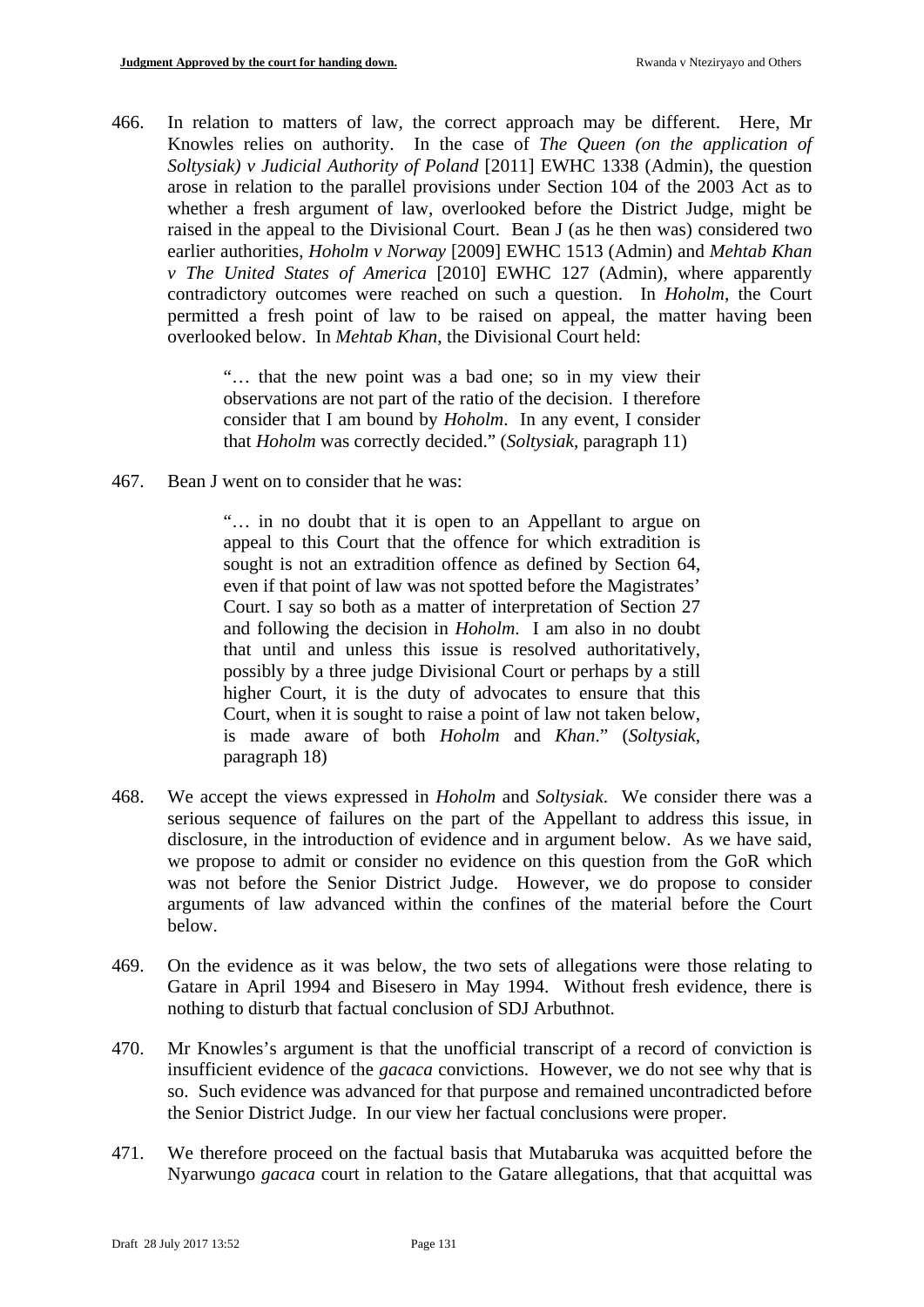in relation substantially to the same allegations in respect of which extradition is now sought, and that it was substantially the same set of allegations in respect of which the acquittal was overturned before the *gacaca* Court of Appeal in January 2009. On the evidence before SDJ Arbuthnot (and us) we see no basis for the kind of distinction reached in *Kulibaba v USA* [2014] EWHC 178 (Admin).

- 472. We accept that the amended Sections 78(4) and 79(3) apply to these proceedings. Therefore the double jeopardy/abuse of process bar must be approached with each offence in mind. However, the factual position below also covers the Bisesero conviction and sentence. Therefore, absent a successful argument that *gacaca*  proceedings are to be discounted for the purposes of double jeopardy, the proceedings here are concerned with both aspects of the offending in respect of which extradition is sought. In the one instance he has been acquitted and his acquittal overturned, in the other he has been convicted in his absence and faces a 30 year sentence.
- 473. We have borne in mind the principles laid down in *Fofana and Another v Deputy Prosecutor Thubin Tribunal de Grande Instance de Meaux, France* [2006] EWHC 744 (Admin). In that case, the Divisional Court emphasised:

"18. In summary the authorities establish two circumstance in English law that offend the principle of double jeopardy:

- i) Following an acquittal or conviction for an offence, which is the same in fact and law – *autrefois acquit or convict;* and
- ii) following a trial for any offence which was founded on "the same or substantially the same facts", where the court would normally consider it right to stay the prosecution as an abuse of process and/or unless the prosecution can show "special circumstances" why another trial should take place.

19. In *Connelly,* their Lordships reached this position in practical, though not unanimously in formal, terms by, in the main, confining the notion of double jeopardy to the narrow pleas in bar of *autrefois acquit or convict,* but allowing for a wider discretionary bar through the medium of the protection afforded by the court's jurisdiction to stay a prosecution as an abuse of process. In *Humphreys,* where their Lordships sanctioned a prosecution for perjury based on the same facts plus evidence of perjury by the defendant at an earlier failed prosecution for a driving offence, Lord Hailsham of St Marylebone indicated the second broader discretionary bar in the following passage at 41D-E:

"(10) Except where the formal pleas of autrefois acquit or convict are admissible, when it is the practice to empanel a jury, it is the duty of the court to examine the facts of the first trial in case of any dispute, and in any case it is the duty of the court to rule as a matter of law on the legal consequences deriving from such facts. In any case it is, therefore, for the court to determine whether on the facts found there is as a matter of law, a double jeopardy involved in the later proceedings and to direct a jury accordingly.""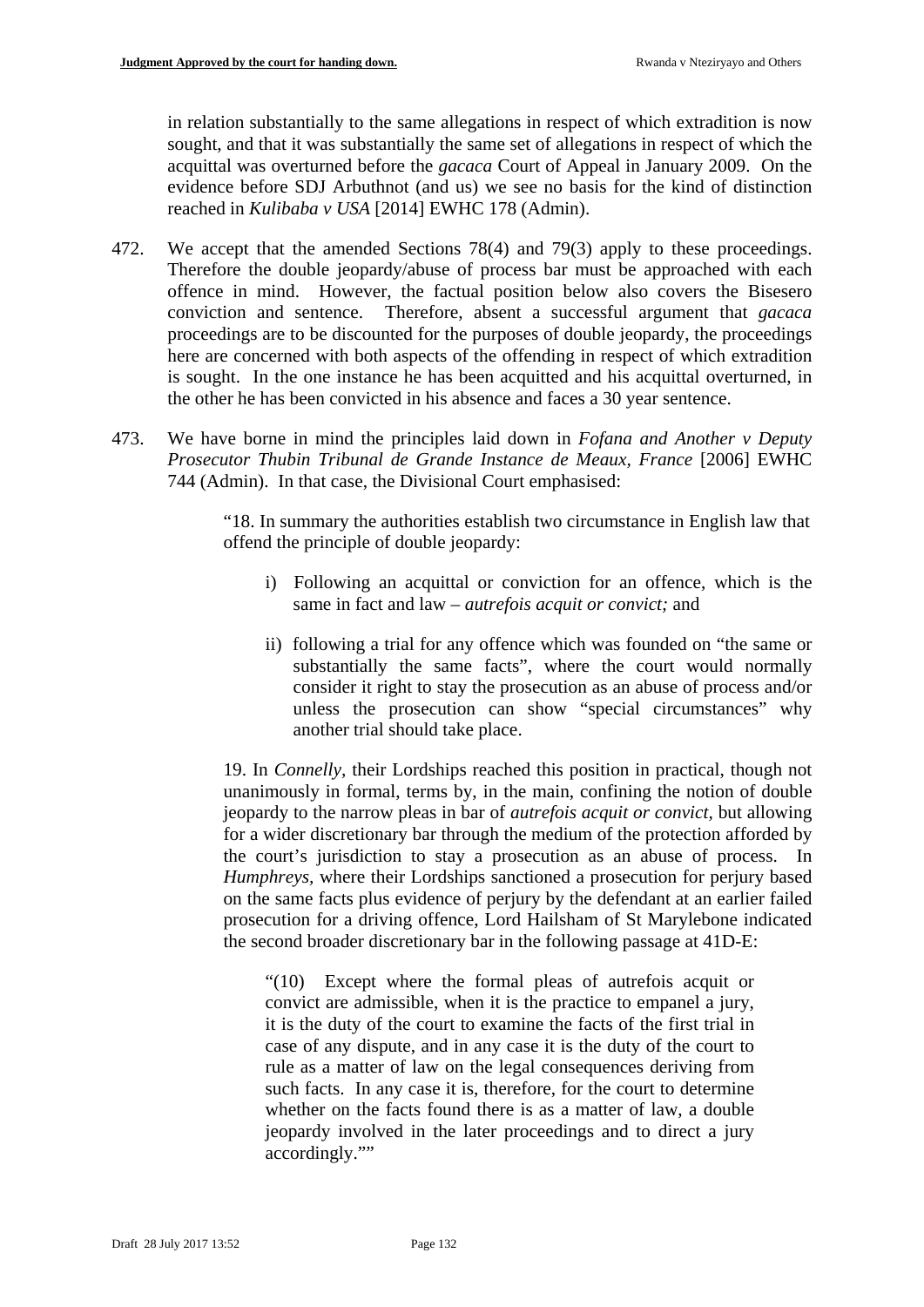- 474. It is to be noted that *Fofana* post-dated the 2003 amendment of the Extradition Act. It is also to be noted that the same approach is adopted to this bar whether it arises in relation to a European Arrest Warrant and Part 1 territory or not: see for example *Bohning v Government of the United States of America* [2005] EWHC 2613 (Admin).
- 475. Mr Knowles argues these points are immaterial since, as Mr Ngoga asserted in relation to the Gatare matter in his deposition at paragraph 210, "the *gacaca* had no jurisdiction to hear this case". This is hard to follow, given that they did hear both matters. Mr Ngoga went on to argue that "these *gacaca* decisions have been vacated by the higher courts or higher authority" (deposition, paragraph 11). It is not clear what is meant by "higher authority". Nor was there evidence below to substantiate this claim.
- 476. There is uncontroverted evidence that many prisoners have been tried, convicted and served lengthy sentences from the *gacaca* courts. It is also instructive, as Ms Malcolm points out, that in the case of Uwinkindi, there was explicit evidence before the ICTR that his *gacaca* convictions had been vacated: see the Uwinkindi ICTR judgment and the deposition of Ngoga at paragraph 213. The implication is clear that, absent such vacation the principle of *ne bis in idem* would have been applicable in relation to those *gacaca* convictions.
- 477. We also bear in mind the cases of Mudahinyuka and Mukeshimana, about whom Ms Nerad gave evidence below. Each was convicted and sentenced by *gacaca* courts in their absence. Each was required to serve those sentences once expelled from the USA and returned to Rwanda.
- 478. The Appellant argues that the Senior District Judge "recognised ... at paragraph 67" that the *gacaca* court is "not a Court of competent jurisdiction". Here too we prefer the view of Ms Malcolm. She submits that SDJ Arbuthnot did no such thing. What the Senior District Judge did say was that the *gacaca* court "does not meet the requirements for Article 6 and as a result … Mutabaruka could never be returned to serve the sentence imposed by *gacaca*". As Ms Malcolm submits, the fact of wholesale breaches of the standards of fair trial does not amount to a lack of jurisdictional competence.
- 479. We now turn to the third argument advanced by Mr Knowles, namely that the effect of Article 8 of Organic Law No 04/2012/OL is that the *gacaca* verdicts will be nullified by the Rwandan High Court, and Mutabaruka tried exclusively by the High Court.
- 480. The starting point here is that the *gacaca* verdicts (and sentence) have not been nullified. At present, they stand. For reasons already given, this is not a part of this case where fresh evidence can properly be received. As a matter of record, there is no suggestion that the verdicts have been nullified. As the Appellants concede in their principal written submissions, the decision below was based on the absence of evidence that the *gacaca* conviction had been annulled or quashed. The Appellant's response to this is to point to the Organic Law No 04/2012/OL and the evidence of Dr Clark that the *gacaca* conviction will be quashed or annulled. Part of Ms Malcolm's reply is to cite the criticisms made by the GoR at other points in these proceedings, to the effect that it is unsafe to rely on "expert" opinion on the law from a non-legal expert (such as Dr Clark). Reliance here is also rendered more difficult since, in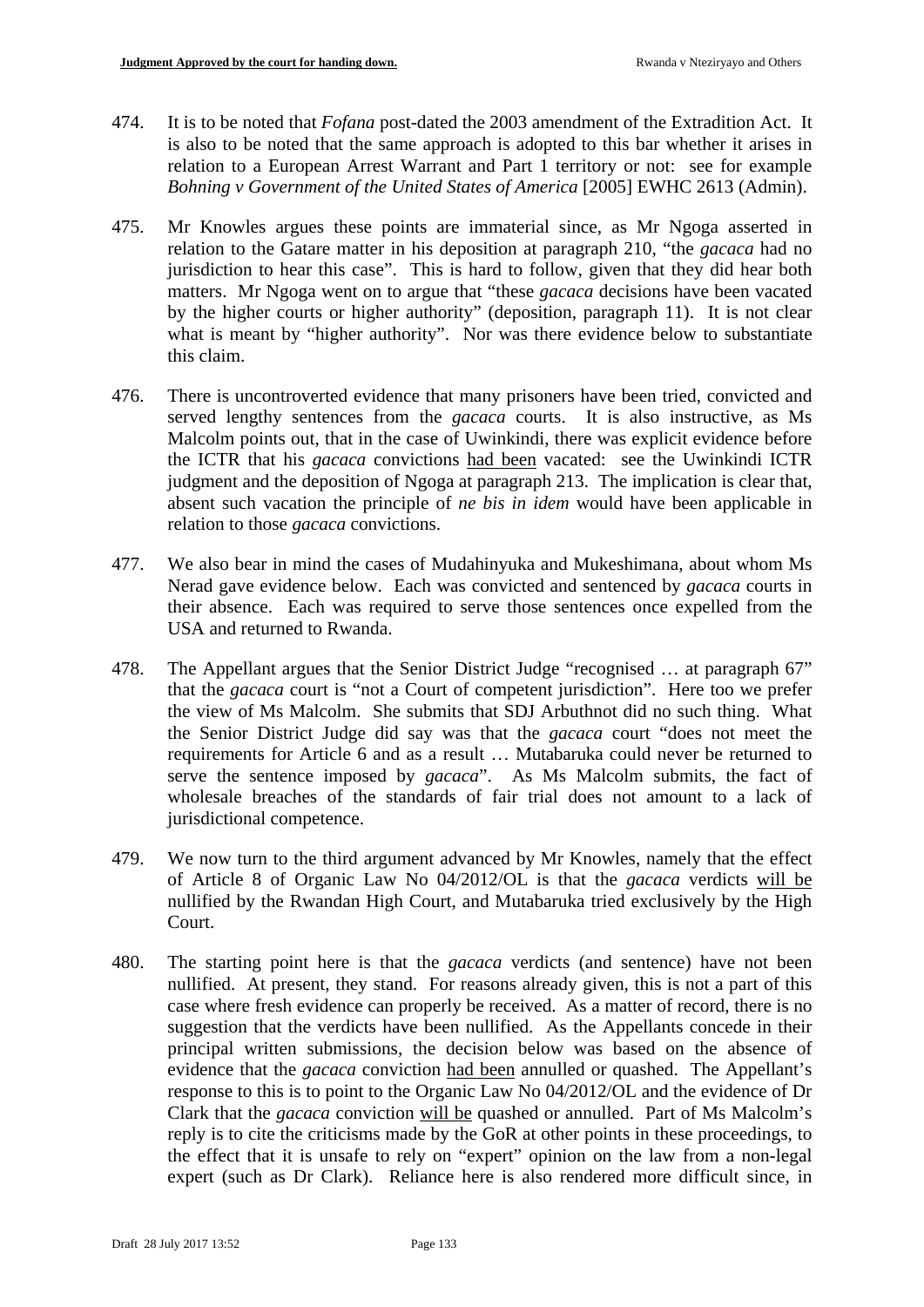effect, the Rwandan Government is relying on a future decision of the judicial branch, a promise Ms Malcolm says they should not be in a position to enforce.

Mr Knowles submits that the Organic law was enacted "precisely to avoid" this issue. 481. Mr Knowles submits that the Organic law was enacted "precisely to avoid" this issue. The law is plain and unambiguous. In saying the Court will grant the application, the Prosecutor General was saying no more than that the Court will apply Rwandan law. The assurance from the GoR is acceptable in principle: see the similar examples to be found in *In Re Peci (Unreported)* [1999] EWHC J1105-6 and *Lodhi v Governor of Brixton Prison* [2001] EWHC 178 (Admin). Mr Knowles submits there is no need to test the assurances in evidence, but the assurance is in any event effective. Mr Knowles advances a number of reasons for this:

> "But if they are examined then they bear out that this assurance is effective. Othman is at A2/Tab 31. As to the criteria: (a) the assurance has been disclosed to the Court; (b) the assurance is specific; (c) the Prosecutor General can bind the receiving state (see above); (d) it has been issued by the central government; (e) the proposed treatment is legal in Rwanda; (f) Rwanda has no track record of not abiding by assurances given. In relation to Mr Mudahinyuka's case, the assurances were given for the purposes of an extradition request which never materialised because he was deported, and so they ceased to have effect; (g) compliance can be objectively verified."

- 482. We have considered these submissions but they are subject to three objections or problems. Firstly, they really rest upon (or even consist of) fresh evidence. We are not prepared to accept such evidence in this area for the reasons we have given. Secondly, there is a real concern about assurances from the GoR, for reasons sufficiently articulated earlier in this judgment. Thirdly, the bald fact remains that Mutabaruka has been tried, received verdicts (and a sentence) by Courts treated as competent within Rwandan law, and by Courts whose very substantial sentences have been carried into execution.
- 483. Looking at the matter overall, we find that the basis for this bar is made out. In reaching that conclusion we follow the approach in *Fofana*. This is a case where the broader principle of abuse of process applies.
- 484. We consider that the Senior District Judge was correct in finding that Mutabaruka should not be extradited because of double jeopardy and/or abuse of process, pursuant to Section 80 of the 2003 Act.

### **Celestin Mutabaruka: Section 81 Extradition Act – Extraneous Considerations**

- 485. SDJ Arbuthnot dealt with this aspect of Mutabaruka's case in paragraphs 86 to 92, and 95 to 96 of her judgment. The claim advanced on behalf of Mutabaruka is that he will be at increased risk of a political and prejudicial trial because of his political involvement. It is said that in 1993/1994, and now, he is and was a politician. His party is in opposition to the GoR.
- 486. The Senior District Judge accepted that Mutabaruka helped set up a political party known by the name UNISODEC, which was allied to President Habyarimana. The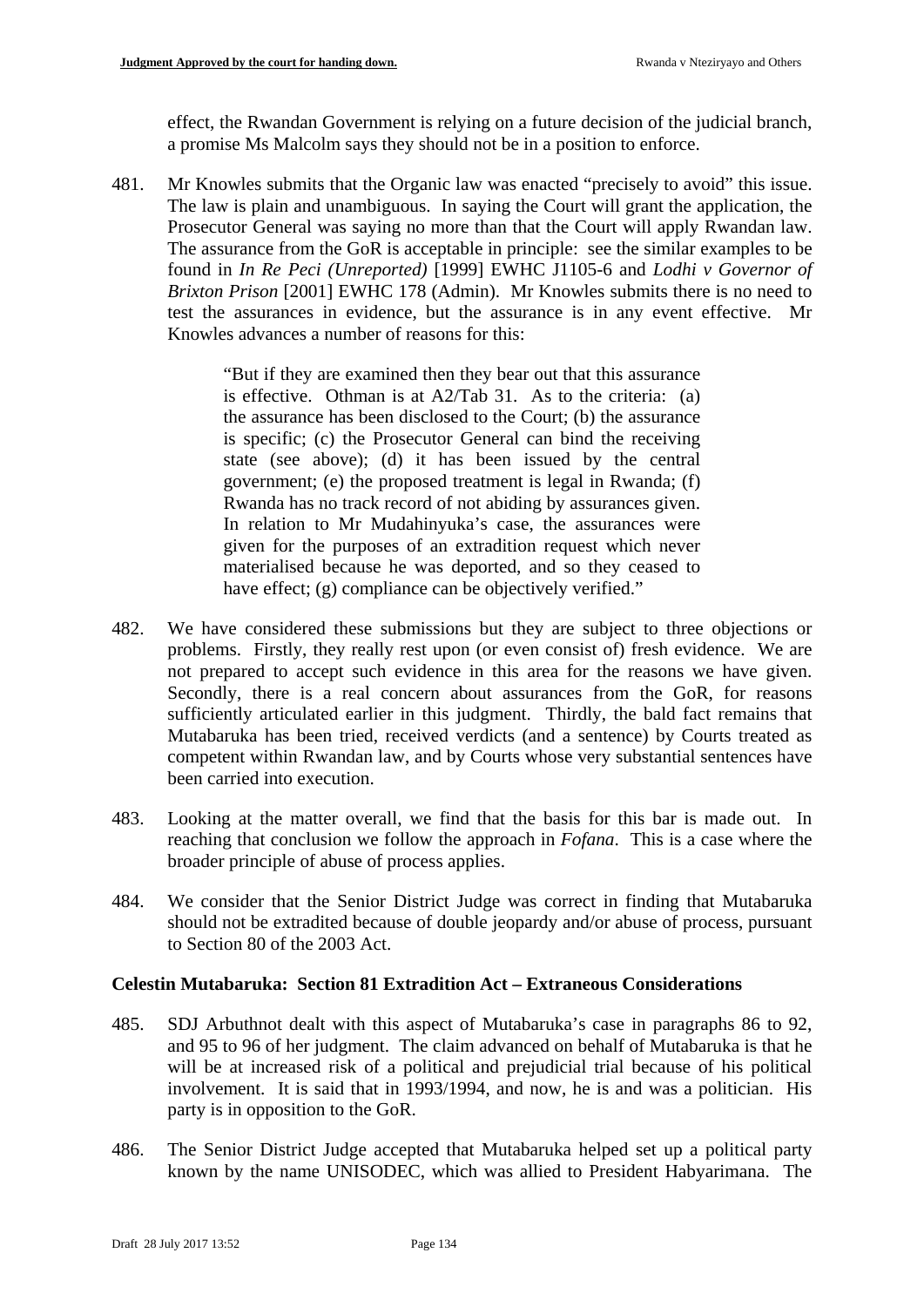judgment deals with that history in paragraph 87. More recently, the case for Mutabaruka is that he set up a new party called "Rwanda Rise and Shine" ["RaS"]. SDJ Arbuthnot accepted his earlier political involvement, but considered that there was "weakness in the evidence that he is currently a political force in Rwandan politics or in the Diaspora". In paragraphs 89 to 91 the Judge gave her conclusions. Broadly she considered that whilst Mutabaruka might be involved in RaS, essentially this "fairly new small organization" was insignificant and there was no evidence "that would lead to me to believe that Kagame would find [Mutabaruka] worthy of eliminating from the political scene".

- 487. In common with the Divisional Court in 2008/9, and with her approach to the other Respondents where Section 81 issues or political engagement have been raised, SDJ Arbuthnot found there was insufficient evidence to found a serious possibility that the extradition requests were being made for other purposes than the offending named (paragraph 95) and found that there was no reasonable chance or serious possibility that these extraneous factors might lead to any additional prejudice at Mutabaruka's trial (paragraph 96).
- 488. Ms Malcolm QC submits that the SDJ failed to take sufficient account of the evidence of Mutabaruka's political links and activities and, in short, underestimated the risk relevant to Section 81(b)/Article 6. She submits that it is significant the Rwandan Arrest Warrants were issued by the Prosecutor General and were therefore not subject to any judicial scrutiny or oversight. The extradition request is an executive act. The deposition of Simon Ngoga links UNISODEC directly to the MRND, for which it is said to have acted as "little more than a cat's paw". Ms Malcolm suggests there is little evidence for this, but the expression of the opinion may be sufficient warning of a risk to fair trial. Although, she submits, that in fact UNISODEC was a nonsectarian party, seeking to reduce ethnic tension, the stereotype or misrepresentation of the nature of the party may be the significant factor. Ms Malcolm submits that the evidence of Adelbert Rugeruza and Azariah Shiyranbere demonstrates that, following his move to the United Kingdom, Mutabaruka remained politically active, although the activities were limited. She relies upon the fact, as noted by SDJ Arbuthnot, that the witness Rene Mugenzi was aware of RaS as the metamorphosis or successor to UNISODEC. The submission is in part that the judge was insufficiently sensitive to the practical realities for opposition parties to the Kigali regime. Caution as to the adverse consequences of opposition mean that activities may be muted.
- 489. Much of the evidence already addressed in the course of our judgment underscores the determination of the Rwandan regime to stamp out opposition.
- 490. Ms Malcolm submits that Peter Mutabaruka's evidence demonstrates that RaS is of growing influence in Tanzania, a country where opposition to and conflict with the GoR is established. The further submission is that SDJ Arbuthnot "failed to analyse the parallels between this case and those of Patrick Karageya and Faustin Nyamwasa", members of another opposition party based in South Africa, both of whom were tried and convicted of national security offences in their absence. Karageya was subsequently murdered, as we have noted elsewhere.
- 491. Ms Malcolm also relies upon the evidence of the witness Patrice Niyonteze, who suggests in his witness statement that Mutabaruka "is accused because of his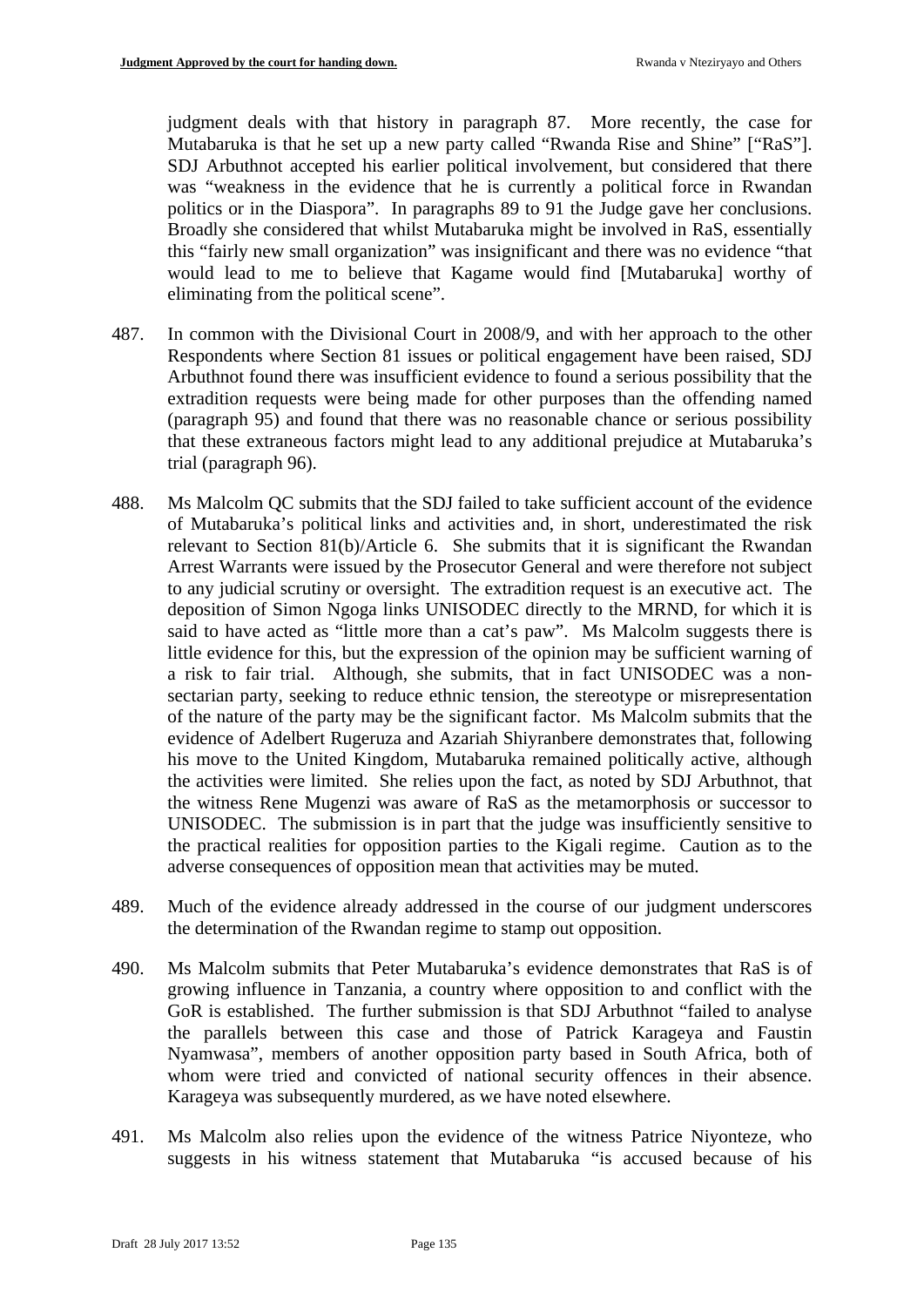position", distinguishing his own position as someone not able to influence or mobilise people and therefore not accused.

- 492. The reply to these specific points on behalf of the Appellant can be summarised as follows. The evidence of Mutabaruka's son, Peter Mutabaruka, and his long-standing friend Rugeruza was "entirely self-serving and deeply unconvincing". The conclusions of the Senior District Judge were correct. Cross-examination of Rugeruza demonstrated that Rwanda Arise and Shine was not a continuation of UNISODEC, and indeed was not formed until, at the earliest, around 2012. Hence the creation of "an alleged party of opposition" post-dates the investigation into Mutabaruka, and calls into question the genuineness of the political activity. Moreover there is no "cogent evidence" that the party operates in any recognisable sense. Rugeruza was said to be part of the party structure, but could not explain the party's aims. Peter Mutabaruka's evidence also exposed the party as a "sham", given his incapacity to answer as to ordinary details of the party's membership, location and activity. His answers were too thin to be credible, even allowing for caution as to individual names. Peter Mutabaruka did confirm that the RaS had only operated publicly over the last two to three years, further undermining the suggestion that this extradition is for political reasons. In short, the reliance on RaS is reliance upon a party "created as a cynical ploy to provide CMU with an additional defence to these proceedings".
- 493. Taking all of this evidence and these arguments into account, we do not conclude that the Senior District Judge was in error or wrong in her conclusions. On the contrary, her overall conclusion that there was no sufficiently compelling evidence that Mutabaruka was a significant political figure is undisturbed by the submissions made. For those reasons, we conclude that this aspect of the case adds nothing to the concerns about fair trial expressed elsewhere in this judgment.

### **Celestin Ugirashebuja: Abuse of Process**

- 494. The claim of abuse of process in relation to Ugirashebuja's criminal proceedings before the *gacaca* courts was the subject of no substantial oral submissions before us. The matter was dealt with by the Senior District Judge between paragraphs 658 and 664 of her judgment. She heard a number of live witnesses on this issue, in particular two anonymised witnesses: CU/2 and CU/3. Each was a former *gacaca* judge, CU/2 having been one of the judges acquitting Ugirashebuja.
- 495. As the Senior District Judge pointed out, Ugirashebuja was tried by the *gacaca* court in Kigoma and acquitted after hearing prosecution and defence witnesses. Quite extensive papers relating to these proceedings have been exhibited and SDJ Arbuthnot heard reasonably full oral evidence via video link from Rwanda. The essence of the submissions and evidence to SDJ Arbuthnot from the Respondent Ugirashebuja was that the *gacaca* acquittal was probably reached and that the quashing of that acquittal by the *gacaca* court of appeal was procured by the GoR, through intermediaries. In this area of the case, SDJ Arbuthnot had a clear advantage over us since there was extensive oral evidence and she was able to make an assessment of the witnesses. As she made clear, she reached the view in this instance that:

"the brief reasons the court [*gacaca* court of appeal] gave for the nullification were adequate bearing in mind the type of lay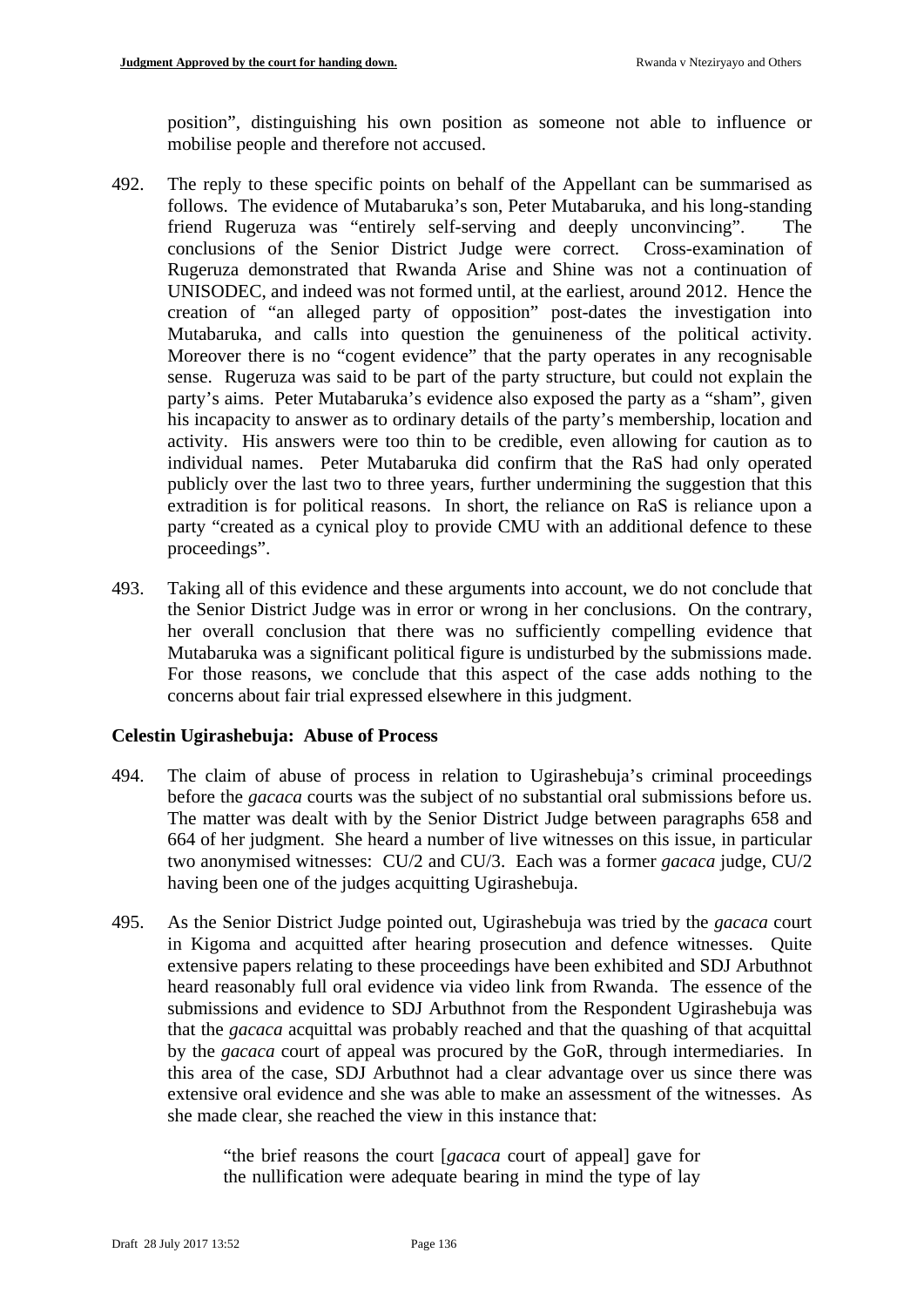court it is. I will not give such weight to the evidence of CU/2 and CU/3 that would enable me to find the Gacaca Court of Appeal nullification was unlawful" (judgment, paragraph 662)

- 496. We have read with care the written material, witness statements and transcripts of evidence of these witnesses. We are not able to conclude that the decision of SDJ Arbuthnot on this point was wrong. However, a further point arises. In paragraph 663 of her judgment, she noted that there was a distinction between the evidence before the Rwoga *gacaca* hearing and the Kigoma allegations, which were quite discrete. None of the 16 witnesses relied on in the request before the Senior District Judge were witnesses against Ugirashebuja in the Rwoga *gacaca* hearing. She noted that the Claimant's witness, Ms Nerad, stated that the Rwoga *gacaca* hearing related to different allegations in a different sector, made by different witnesses. There may have been some "small overlap". In paragraph 663, in addition to the lack of significant overlap, SDJ Arbuthnot simply found that she could not conclude there were reasonable grounds for "believing the conduct alleged by CU may have occurred. I do not find an abuse in these circumstances".
- in relation to Ugirashebuja on the request for extradition presented by the Appellant. Hence, on this aspect of the case, the cross-appeal is dismissed. 497. Although the events in these *gacaca* proceedings are often hard to follow in detail, from the evidence and transcripts available, we cannot conclude that the decision by SDJ Arbuthnot on this aspect of the case was wrong. In this instance the lack of overlap, combined with the apparently comprehensible reasons for the *gacaca*  quashing, means, taken together, that we cannot find the basis for an abuse of process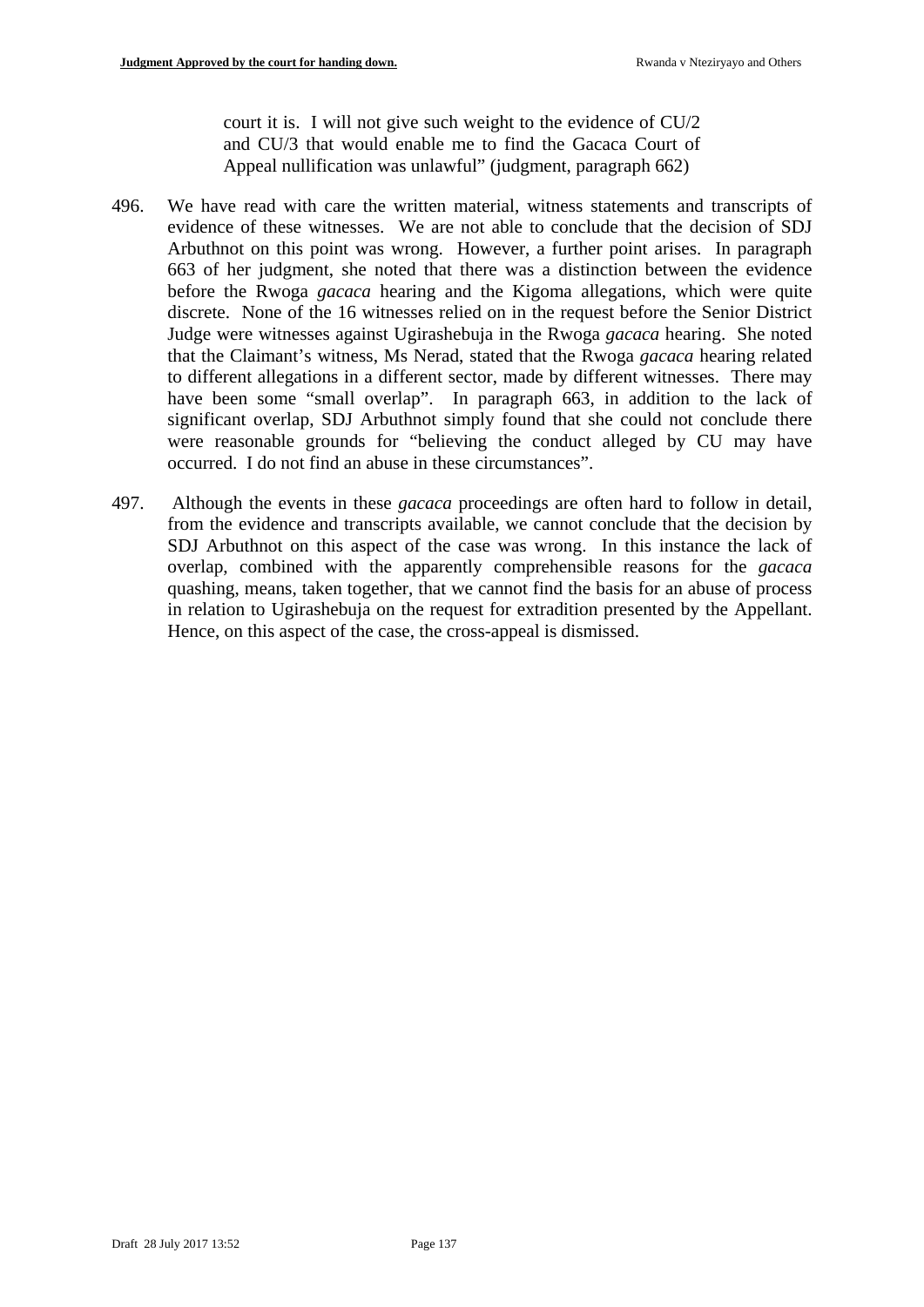#### **Summary of Conclusions**

- 498. For the reasons given, we find bars to extradition in the cases of Mutabaruka and Nteziryayo. In each case extradition would represent a breach of Section 80 of the Extradition Act 2003. In the case of Nteziryayo, the cross-appeal succeeds on that point.
- 499. In respect of all Respondents, we consider the Senior District Judge was correct in her conclusion that, if extradited, they would be at risk of a flagrant denial of fair trial. We conclude as of the date of this judgment that remains the case. As indicated, we leave open a final opportunity, if the Appellant wishes to take it, to seek to persuade the Court that conditions will be put in place sufficient to overcome that bar to extradition.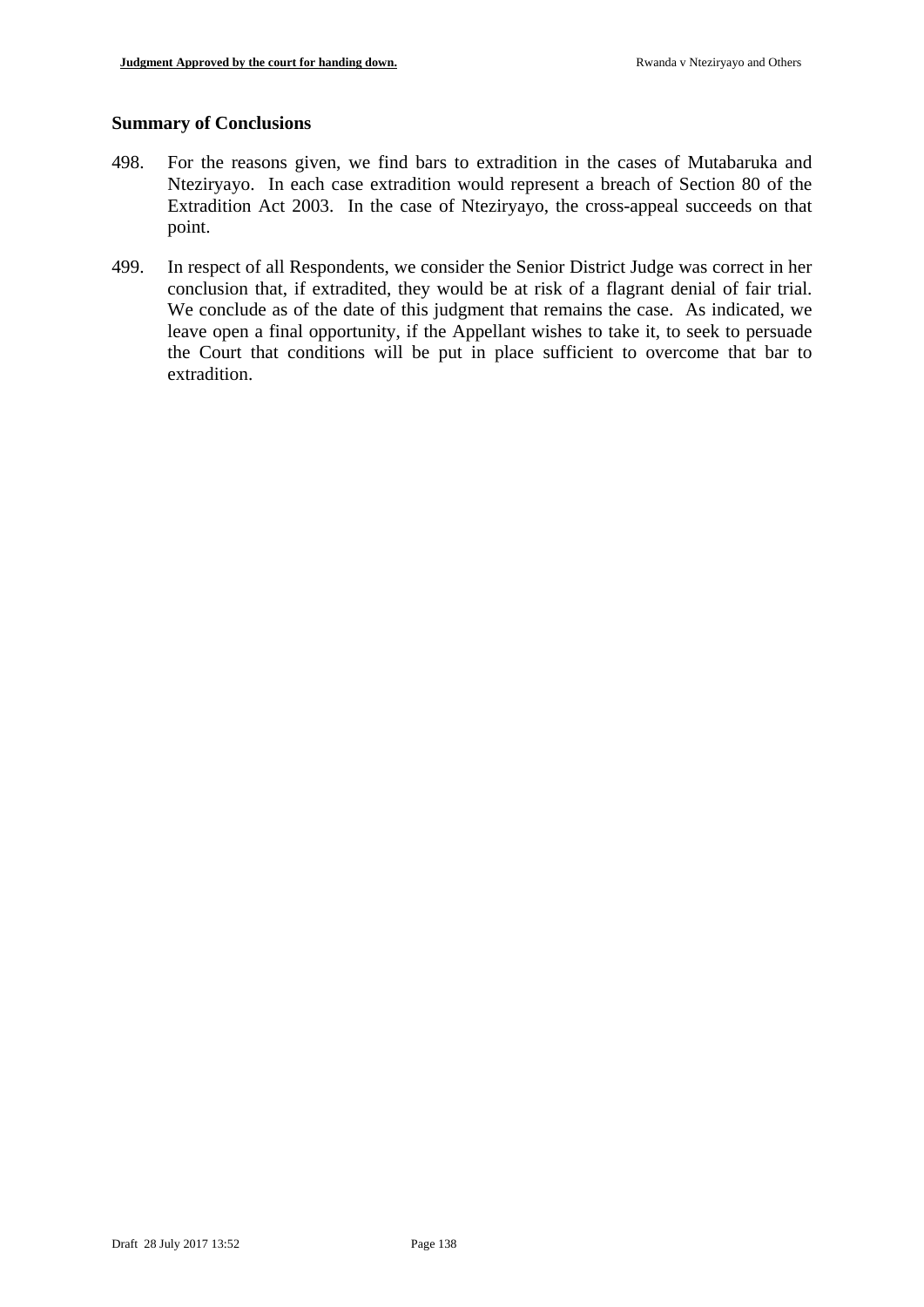### **ANNEX 1 EXTRADITION ACT 2003**

#### **79 Bars to extradition**

- (1) If the judge is required to proceed under this section he must decide whether the person's extradition to the category 2 territory is barred by reason of—
	- (a) the rule against double jeopardy;
	- (b) extraneous considerations;
	- (c) the passage of time;
	- (d) hostage-taking considerations.

### **80 Rule against double jeopardy**

A person's extradition to a category 2 territory is barred by reason of the rule against double jeopardy if (and only if) it appears that he would be entitled to be discharged under any rule of law relating to previous acquittal or conviction if he were charged with the extradition offence in the part of the United Kingdom where the judge exercises his jurisdiction.

### **81 Extraneous considerations**

A person's extradition to a category 2 territory is barred by reason of extraneous considerations if (and only if) it appears that—

> (a) the request for his extradition (though purporting to be made on account of the extradition offence) is in fact made for the purpose of prosecuting or punishing him on account of his race, religion, nationality, gender, sexual orientation or political opinions, or

> (b) if extradited he might be prejudiced at his trial or punished, detained or restricted in his personal liberty by reason of his race, religion, nationality, gender, sexual orientation or political opinions.

### **82 Passage of time**

A person's extradition to a category 2 territory is barred by reason of the passage of time if (and only if) it appears that it would be unjust or oppressive to extradite him by reason of the passage of time since he is alleged to have—

(a) committed the extradition offence (where he is accused of its commission), or

(b) become unlawfully at large (where he is alleged to have been convicted of it).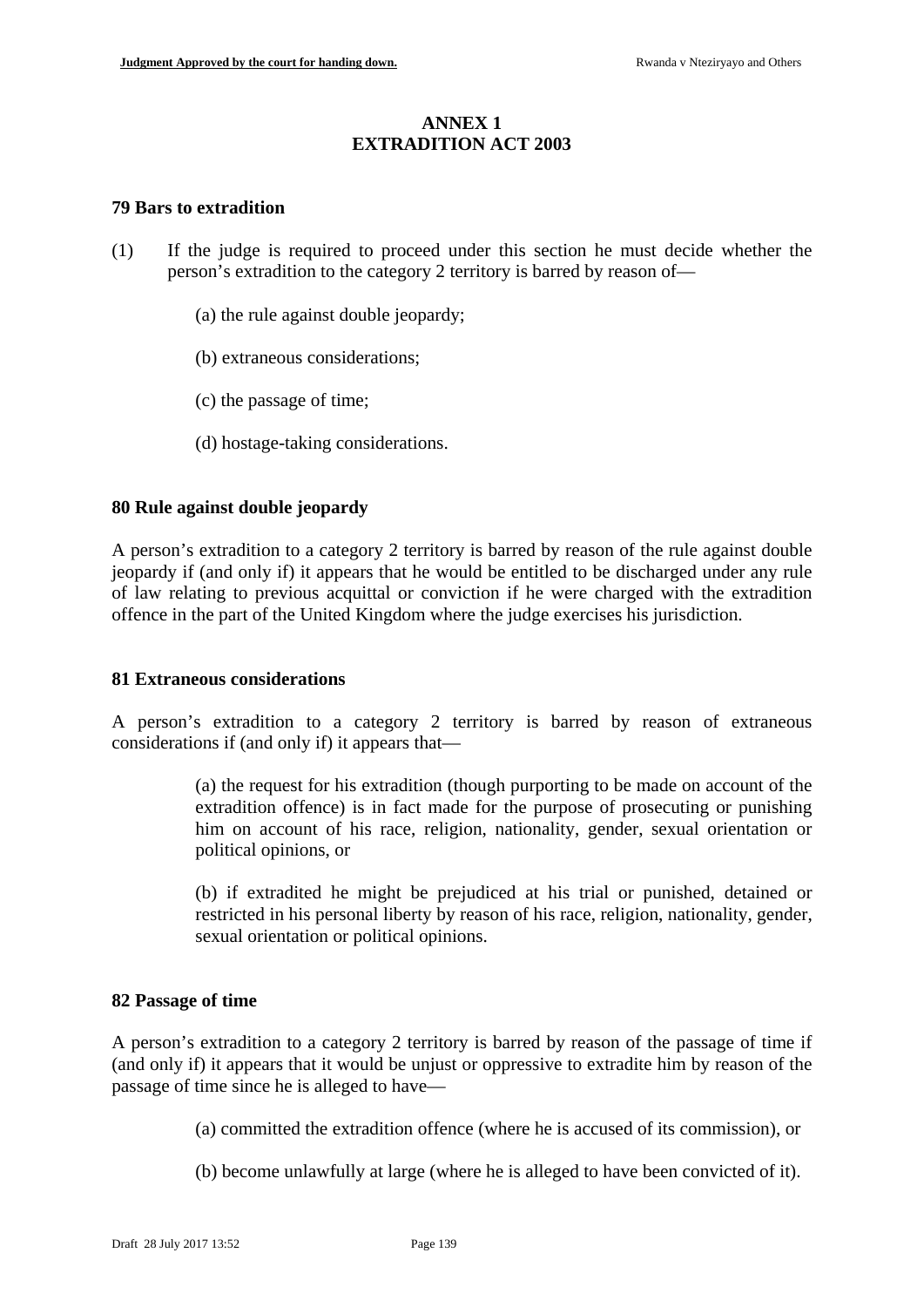#### **84 Case where person has not been convicted**

- (1) If the judge is required to proceed under this section he must decide whether there is evidence which would be sufficient to make a case requiring an answer by the person if the proceedings were the summary trial of an information against him.
- (2) In deciding the question in subsection (1) the judge may treat a statement made by a person in a document as admissible evidence of a fact if—

(a) the statement is made by the person to a police officer or another person charged with the duty of investigating offences or charging offenders, and

(b) direct oral evidence by the person of the fact would be admissible.

- (3) In deciding whether to treat a statement made by a person in a document as admissible evidence of a fact, the judge must in particular have regard—
	- (a) to the nature and source of the document;

(b) to whether or not, having regard to the nature and source of the document and to any other circumstances that appear to the judge to be relevant, it is likely that the document is authentic;

(c) to the extent to which the statement appears to supply evidence which would not be readily available if the statement were not treated as being admissible evidence of the fact;

(d) to the relevance of the evidence that the statement appears to supply to any issue likely to have to be determined by the judge in deciding the question in subsection (1);

(e) to any risk that the admission or exclusion of the statement will result in unfairness to the person whose extradition is sought, having regard in particular to whether it is likely to be possible to controvert the statement if the person making it does not attend to give oral evidence in the proceedings.

- (4) A summary in a document of a statement made by a person must be treated as a statement made by the person in the document for the purposes of subsection (2).
- (5) If the judge decides the question in subsection (1) in the negative he must order the person's discharge.

### **87 Human rights**

(1) If the judge is required to proceed under this section (by virtue of section 84, 85 or 86) he must decide whether the person's extradition would be compatible with the Convention rights within the meaning of the Human Rights Act 1998 (c. 42).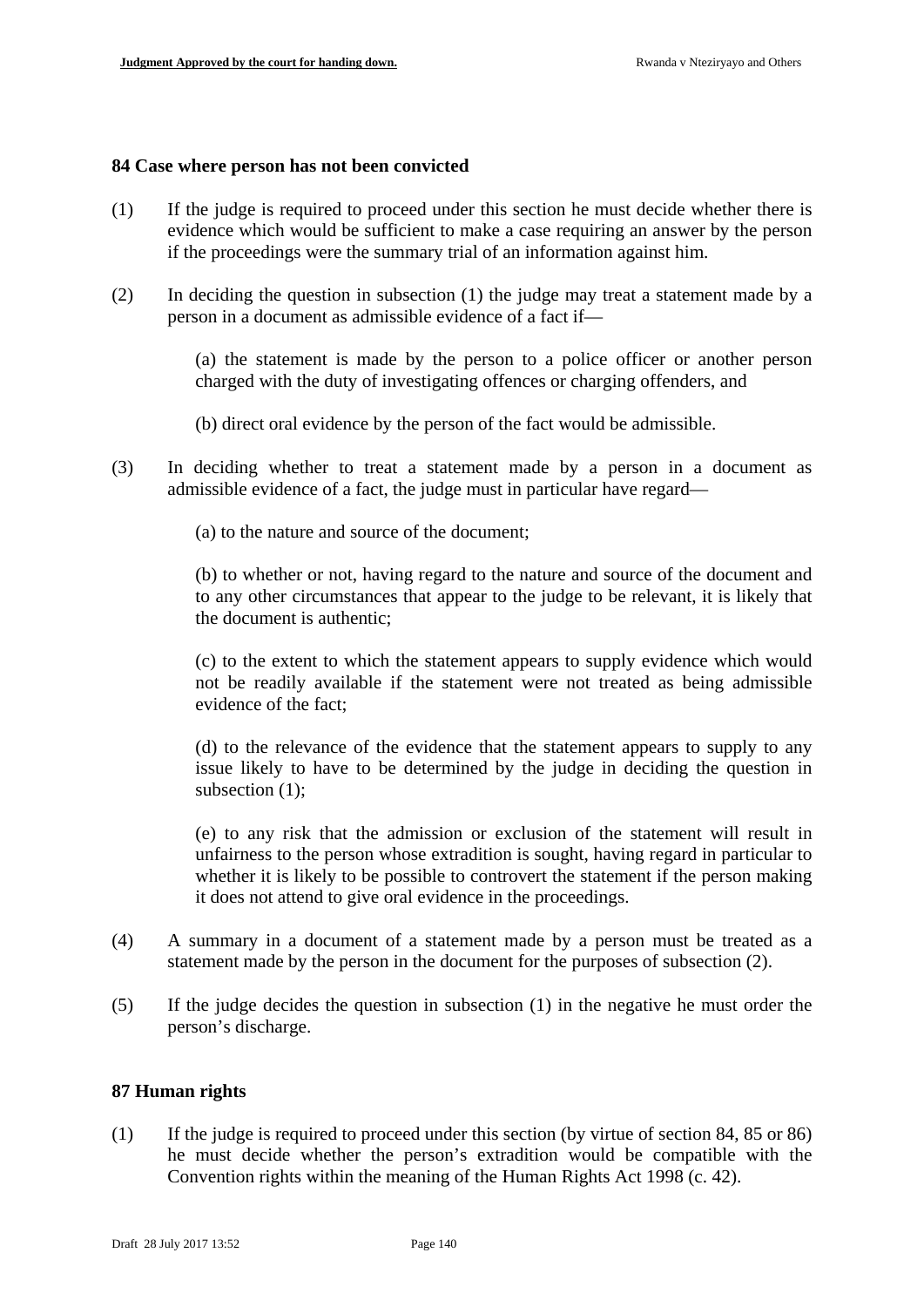- (2) If the judge decides the question in subsection (1) in the negative he must order the person's discharge.
- (3) If the judge decides that question in the affirmative he must send the case to the Secretary of State for his decision whether the person is to be extradited.

#### **95 Speciality**

- (1) The Secretary of State must not order a person's extradition to a category 2 territory if there are no speciality arrangements with the category 2 territory.
- (2) But subsection (1) does not apply if the person consented to his extradition under section 127 before his case was sent to the Secretary of State.
- (3) There are speciality arrangements with a category 2 territory if (and only if) under the law of that territory or arrangements made between it and the United Kingdom a person who is extradited to the territory from the United Kingdom may be dealt with in the territory for an offence committed before his extradition only if—
	- (a) the offence is one falling within subsection (4), or
	- (b) he is first given an opportunity to leave the territory.
- (4) The offences are—
	- (a) the offence in respect of which the person is extradited;
	- (b) an extradition offence disclosed by the same facts as that offence, other than one in respect of which a sentence of death could be imposed;
	- (c) an extradition offence in respect of which the Secretary of State consents to the person being dealt with;
	- (d) an offence in respect of which the person waives the right that he would have (but for this paragraph) not to be dealt with for the offence.
- (5) Arrangements made with a category 2 territory which is a Commonwealth country or a British overseas territory may be made for a particular case or more generally.
- (6) A certificate issued by or under the authority of the Secretary of State confirming the existence of arrangements with a category 2 territory which is a Commonwealth country or a British overseas territory and stating the terms of the arrangements is conclusive evidence of those matters.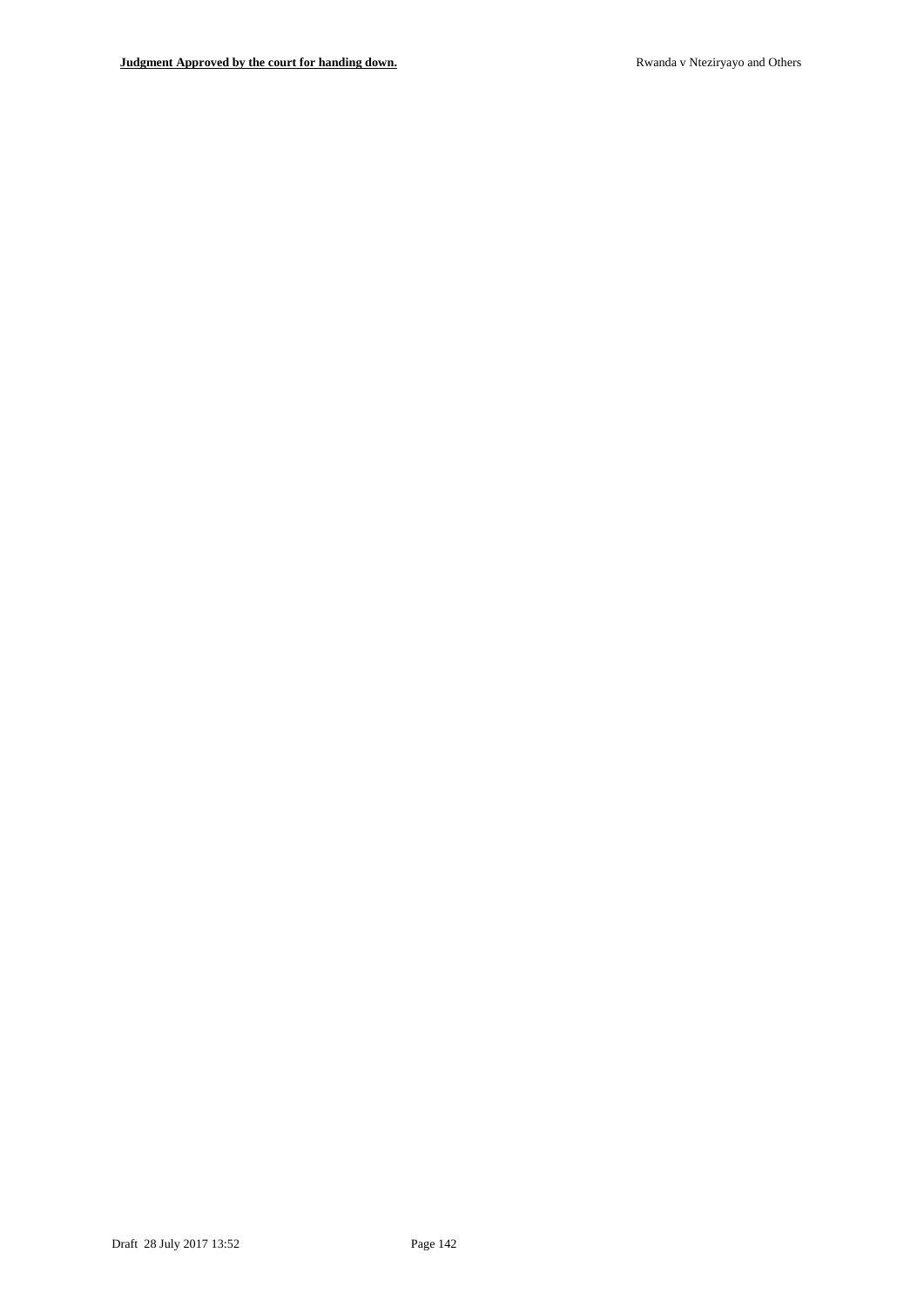### **ANNEX 2 Extract From** *Brown v Government of Rwanda* **[2009] EWHC 770 (Admin)**

### **BACKGROUND**

- 7. We should first say a little about the state of affairs in Rwanda before the genocide which took place there in 1994. As will be apparent this is nothing but the barest outline, intended only to provide some context for the events giving rise to the issues we must decide.
- 8. Before colonisation, Rwanda's social structure included three groups, the Hutu, the Tutsis and the Twa. The Twa, who were pygmies, formed no more than a small percentage of the population. The majority of the people were Hutu. The monarchy, and many of the chiefs, were Tutsi. Rwanda gained full independence in 1962. Before that, in 1959, political unrest led to a great deal of violence. The first victims were Hutu. Thousands of Tutsi were killed. There ensued a cyclical pattern of violence involving the two groups. An election gave an overwhelming majority to Hutu political parties. The Tutsi monarch fled abroad. In 1961, after a referendum, the Tutsi monarchy was abolished and Rwanda became a republic. In 1961 and 1962, Tutsi guerrilla groups staged attacks into Rwanda from outside the country. Hutu within Rwanda responded. Thousands were killed.
- 9. We may go forward to 1975, when after a political coup President Juvenal Habyarimana, a Hutu, established a one party system. His political party was the MRND. Every Rwandan became a member, like it or not. But the Tutsi population were not proportionately represented in the political and social life of the country. The Habyarimana regime was hostile not only to the Tutsi, but also to Hutu who did not originate from the north-west of Rwanda where Habyarimana was based. Habyarimana surrounded himself with persons from that region. They were popularly known as the "*Akazu*"*.* In 1990 an attack was launched from Uganda by displaced Tutsi who had formed the Rwandan Patriotic Front ("RPF").
- 10. At length domestic and international pressure persuaded President Habyarimana to accept a multi-party system in principle, implemented by a new constitution promulgated on 10 June 1991 which established four further political parties. Meanwhile Tutsi exiles launched incursions into Rwanda under the banner of the Rwandan Patriotic Army ("RPA"). Violent incidents ensued. In early 1992 the President began the training of youth members of the MRND to form militias known as the *Interahamwe.* The *Interahamwe* later massacred Tutsi, and committed other crimes which largely went unpunished. The division between Hutu and Tutsi widened. In March 1992, a group of Hutu hard-liners founded a new radical political party, the CDR, which was more extremist than Habyarimana himself.
- 11. We should make some reference to the office of *bourgmestre*, which was held by three of the appellants. Until the time of the genocide Rwanda was divided into eleven prefectures, each headed by a *prefet.* The prefectures were further divided into communes; and the *bourgmestre* was in effect the mayor of the commune. He had many public functions and considerable legal power and authority. A decree of 20 October 1959, originally passed by the colonial powers but still good law in 1994, gave the *bourgmestre* power to order the evacuation, removal or internment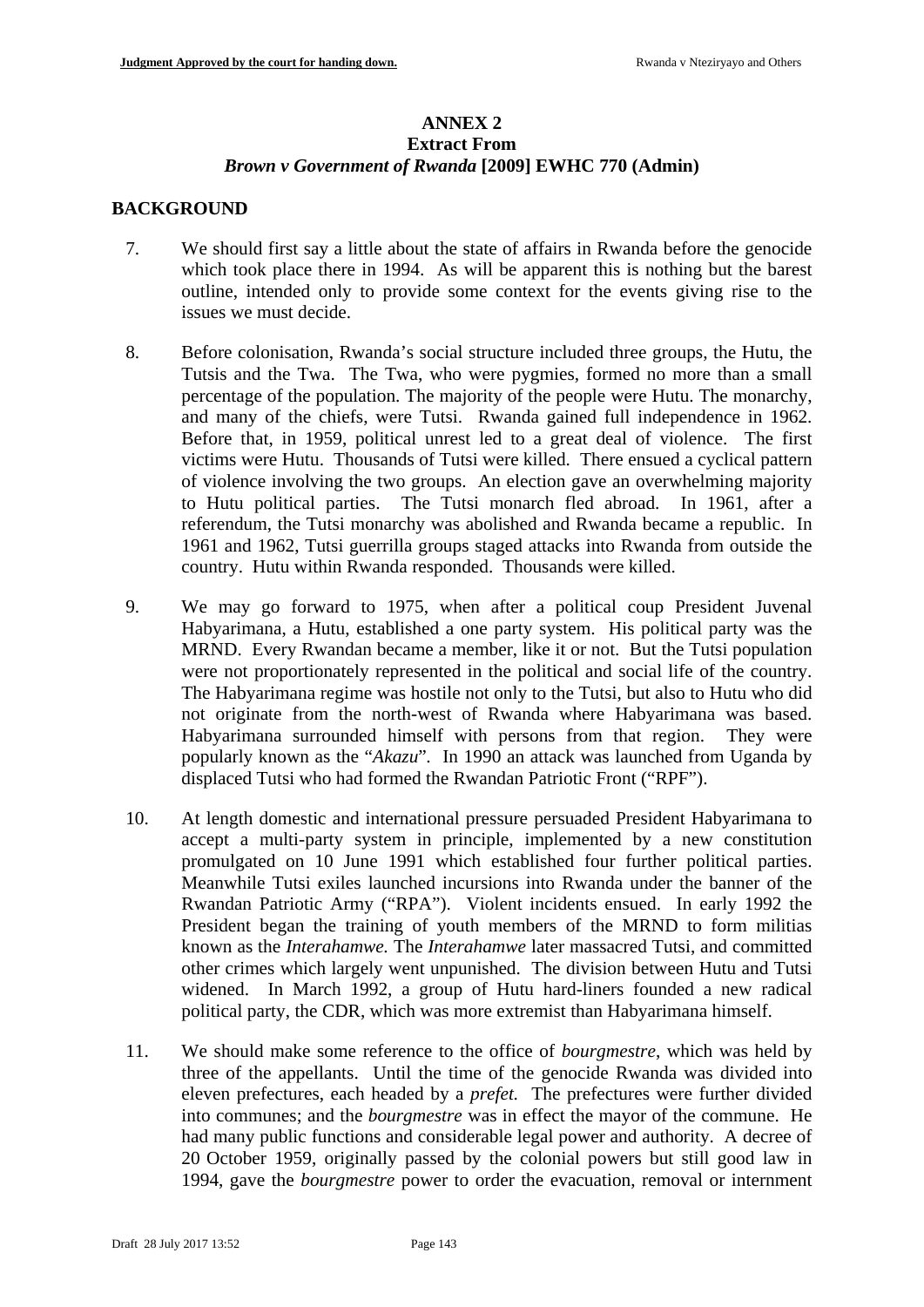of persons in a state of emergency. He had judicial functions, and was also a trusted representative of the President; as such he had a series of unofficial powers and duties. He was a figure of great importance in the daily life of ordinary people, who would look to him for protection. The Trial Chamber of the International Criminal Tribunal for Rwanda (the ICTR: it has an important place in the arguments before us, and we will explain its provenance and jurisdiction below) found in its first judgment, in the case of *Akayesu* (delivered on 2 September 1998), that:

"In Rwanda, the *bourgmestre* is the most powerful figure in the commune. His *de facto* authority in the area is significantly greater than that which is conferred upon him *de jure*."

 President Habyarimana and a member of the *Akazu.* 12. As we have said, three of the appellants were *bourgmestres*. CM was the *bourgmestre* of the Kinyamakara commune, EN of Mudasomwa commune, and CU of the Kigoma commune. VB was based in the Rugenge prefecture in Kigali. He moved there in about 1990, having previously been based in the Gitarama prefecture. He was not a *bourgmestre*, but is said to have been a close associate of

# **THE GENOCIDE**

13. The events of the 1994 genocide were to be authoritatively described in some detail by the ICTR in *Akayesu*. We give these extracts:

> "106. … On 6 April 1994, President Habyarimana and other heads of State of the region met in Dar-es-Salaam (Tanzania) to discuss the implementation of the peace accords [sc. which had been signed earlier]. The aircraft carrying President Habyarimana and the Burundian President, Ntaryamirai, who were returning from the meeting, crashed around 8:30 pm near Kigali airport. All aboard were killed.

> 107. The Rwandan army and the militia immediately erected roadblocks around the city of Kigali. Before dawn on April 7 1994, in various parts of the country, the Presidential Guard and the militia started killing the Tutsi as well as Hutu known to be in favour of the Arusha Accords and power-sharing between the Tutsi and the Hutu. Among the first victims were a number of ministers of the coalition government, including its Prime Minister, Agathe Uwilingiyimana (MDR), the president of the Supreme Court and virtually the entire leadership of the *parti social démocrate* (PSD). The constitutional vacuum thus created cleared the way for the establishment of the selfproclaimed Hutu-power interim government, mainly under the aegis of retired Colonel Théoneste Bagosora.

> 108. Soldiers of the Rwandan Armed Forces (FAR) executed ten Belgian blue helmets, thereby provoking the withdrawal of the Belgian contingent which formed the core of UNAMIR. On April 21 1994, the UN Security Council decided to reduce the peace-keeping force to 450 troops.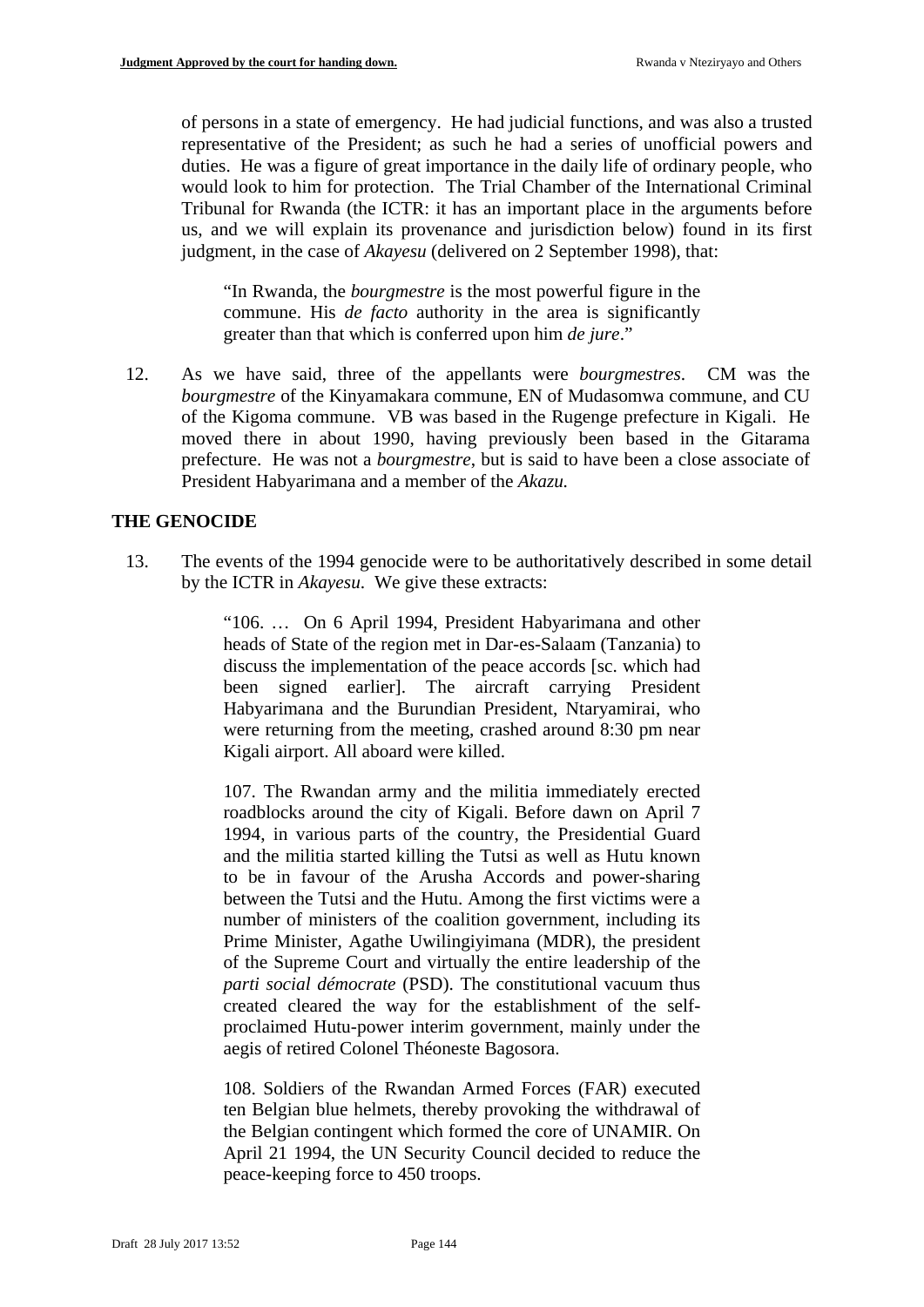109. In the afternoon of 7 April 1994, RPF troops left their quarters in Kigali and their zone in the north, to resume open war against the Rwandan Armed Forces. Its troops from the north moved south, crossing the demilitarized zone, and entered the city of Kigali on April 12 1994, thus forcing the interim government to flee to Gitarama.

110. On April 12 1994, after public authorities announced over Radio Rwanda that 'we need to unite against the enemy, the only enemy and this is the enemy that we have always known...it's the enemy who wants to reinstate the former feudal monarchy', it became clear that the Tutsi were the primary targets. During the week of 14 to 21 April 1994, the killing campaign reached its peak. The President of the interim government, the Prime Minister and some key ministers travelled to Butare and Gikongoro, and that marked the beginning of killings in these regions which had hitherto been peaceful. Thousands of people, sometimes encouraged or directed by local administrative officials, on the promise of safety, gathered unsuspectingly in churches, schools, hospitals and local government buildings. In reality, this was a trap intended to lead to the rapid extermination of a large number of people.

111. The killing of Tutsi which henceforth spared neither women nor children, continued up to 18 July 1994, when the RPF triumphantly entered Kigali. The estimated total number of victims in the conflict varies from 500,000 to 1,000,000 or more."

14. The ICTR proceeded to consider whether the massacres which took place in Rwanda between April and July 1994 fell within the definition of genocide contained in the 1951 Convention on the Prevention and Punishment of the Crime of Genocide ("the Genocide Convention"), which had been acceded to by Rwanda in 1975. In doing so the ICTR gave further details of the facts:

> "114. Even though the number of victims is yet to be known with accuracy, no one can reasonably refute the fact that widespread killings were perpetrated throughout Rwanda in 1994.

> 115. Indeed, this is confirmed by the many testimonies heard by this Chamber. The testimony of Dr. Zachariah who appeared before this Chamber on 16 and 17 January 1997 is enlightening in this regard. Dr. Zachariah was a physician who at the time of the events was working for a non-governmental organisation, *'Médecins sans frontières'*. In 1994 he was based in Butare and travelled over a good part of Rwanda upto its border with Burundi. He described in great detail the heaps of bodies which he saw everywhere, on the roads, on the footpaths and in rivers and, particularly, the manner in which all these people had been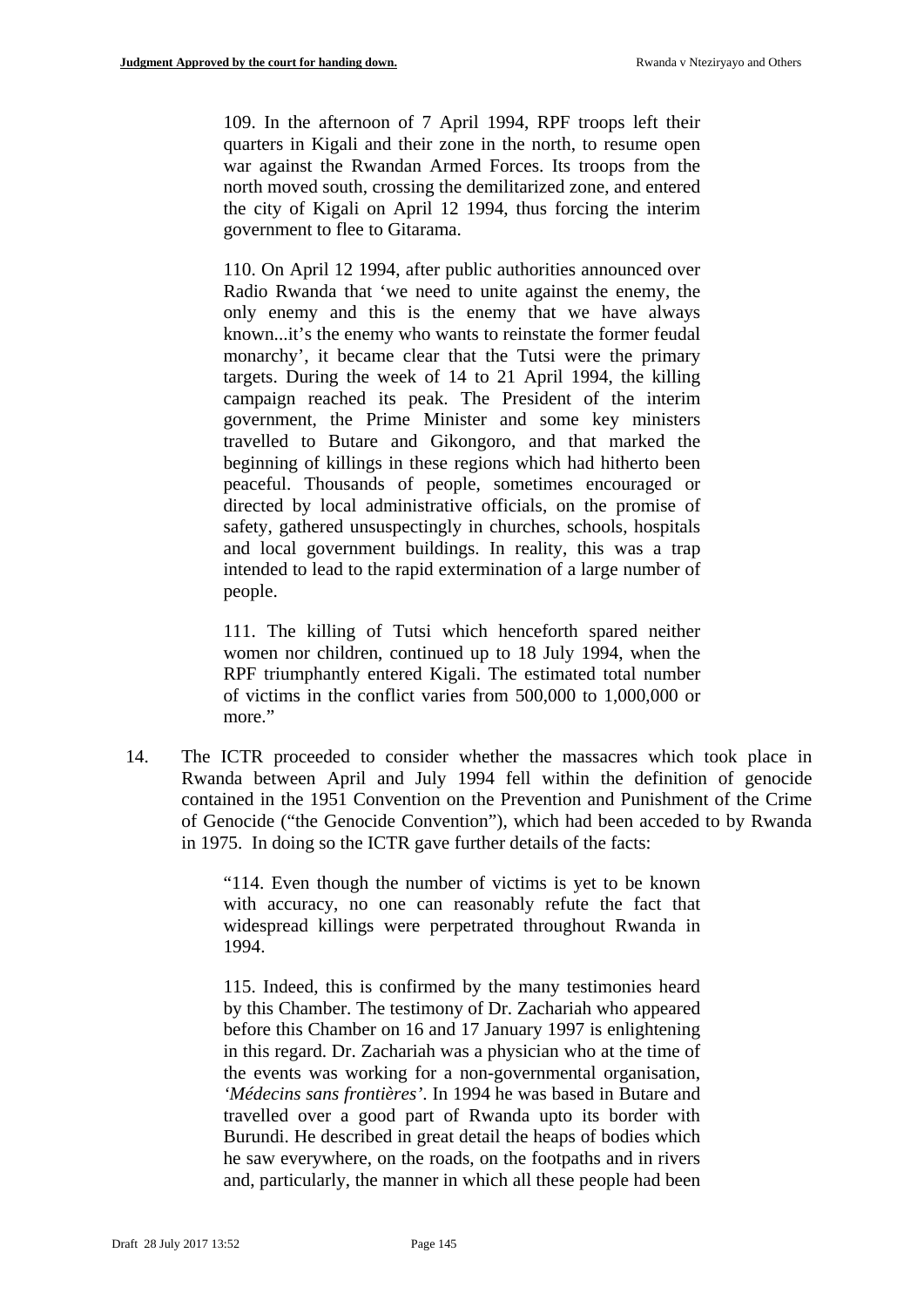killed. At the church in Butare, at the Gahidi mission, he saw many wounded persons in the hospital who, according to him, were all Tutsi and who, apparently, had sustained wounds inflicted with machetes to the face, the neck, and also to the ankle, at the Achilles' tendon, to prevent them from fleeing. The testimony given by Major-General Dallaire, former Commander of the United Nations Assistance Mission for Rwanda (UNAMIR) at the time of the events alleged in the Indictment, who was called by the defence, is of a similar vein. Major-General Dallaire spoke of troops of the Rwandan Armed Forces and of the Presidential Guard going into houses in Kigali that had been previously identified in order to kill. He also talked about the terrible murders in Kabgayi, very near Gitarama, where the interim Government was based and of the reports he received from observers throughout the country which mentioned killings in Gisenyi, Cyangugu and Kibongo.

116. The British cameraman, Simon Cox, took photographs of bodies in many churches in Remera, Biambi, Shangi, between Cyangugu and Kibuye, and in Bisesero. He mentioned identity cards strewn on the ground, all of which were marked 'Tutsi'. Consequently, in view of these widespread killings the victims of which were mainly Tutsi, the Chamber is of the opinion that the first requirement for there to be genocide has been met, the killing and causing serious bodily harm to members of a group.

117. The second requirement is that these killings and serious bodily harm, as is the case in this instance, be committed with the intent to destroy, in whole or in part, a particular group targeted as such.

118. In the opinion of the Chamber, there is no doubt that considering their undeniable scale, their systematic nature and their atrociousness, the massacres were aimed at exterminating the group that was targeted. Many facts show that the intention of the perpetrators of these killings was to cause the complete disappearance of the Tutsi. In this connection, Alison Desforges, an expert witness, in her testimony before this Chamber on 25 February 1997, stated as follows: 'on the basis of the statements made by certain political leaders, on the basis of songs and slogans popular among the Interahamwe, I believe that these people had the intention of completely wiping out the Tutsi from Rwanda so that - as they said on certain occasions their children, later on, would not know what a Tutsi looked like, unless they referred to history books'. Moreover, this testimony given by Dr. Desforges was confirmed by two prosecution witnesses, witness KK and witness OO, who testified separately before the Tribunal that one Silas Kubwimana had said during a public meeting chaired by the accused himself that all the Tutsi had to be killed so that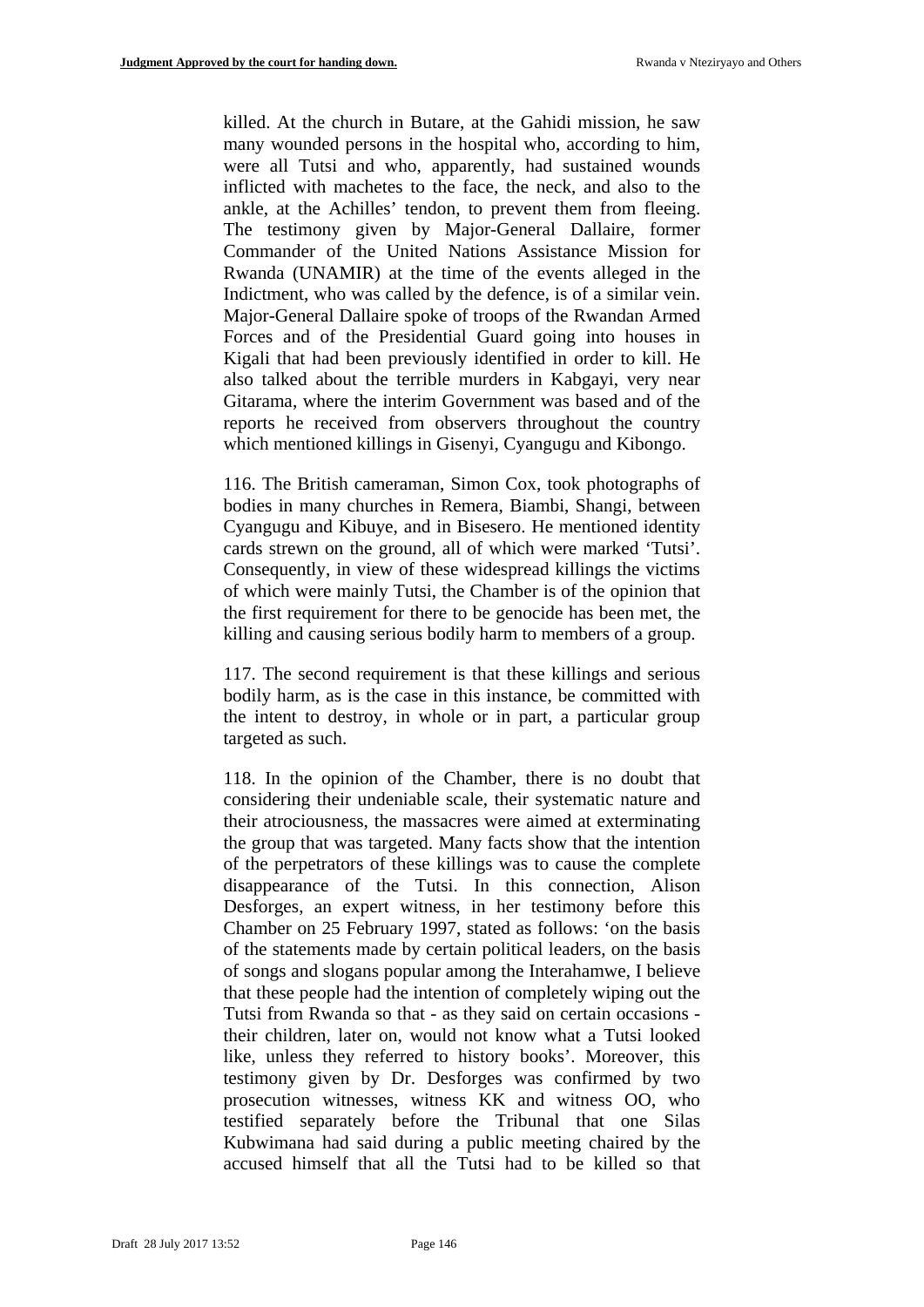someday Hutu children would not know what a Tutsi looked like.

119. Furthermore, as mentioned above, Dr. Zachariah also testified that the Achilles tendons of many wounded persons were cut to prevent them from fleeing. In the opinion of the Chamber, this demonstrates the resolve of the perpetrators of these massacres not to spare any Tutsi. Their plan called for doing whatever was possible to prevent any Tutsi from escaping and, thus, to destroy the whole group. Witness OO further told the Chamber that during the same meeting, a certain Ruvugama, who was then a Member of Parliament, had stated that he would rest only when no single Tutsi is left in Rwanda.

120. Dr. Alison Desforges testified that many Tutsi bodies were often systematically thrown into the Nyabarongo river, a tributary of the Nile. Indeed, this has been corroborated by several images shown to the Chamber throughout the trial. She explained that the underlying intention of this act was to 'send the Tutsi back to their place of origin', to 'make them return to Abyssinia', in keeping with the allegation that the Tutsi are foreigners in Rwanda, where they are supposed to have settled following their arrival from the Nilotic regions.

121. Other testimonies heard, especially that of Major-General Dallaire, also show that there was an intention to wipe out the Tutsi group in its entirety, since even newborn babies were not spared. Even pregnant women, including those of Hutu origin, were killed on the grounds that the foetuses in their wombs were fathered by Tutsi men, for in a patrilineal society like Rwanda, the child belongs to the father's group of origin. In this regard, it is worthwhile noting the testimony of witness PP, heard by the Chamber on 11 April 1997, who mentioned a statement made publicly by the accused to the effect that if a Hutu woman were impregnated by a Tutsi man, the Hutu woman had to be found in order 'for the pregnancy to be aborted'."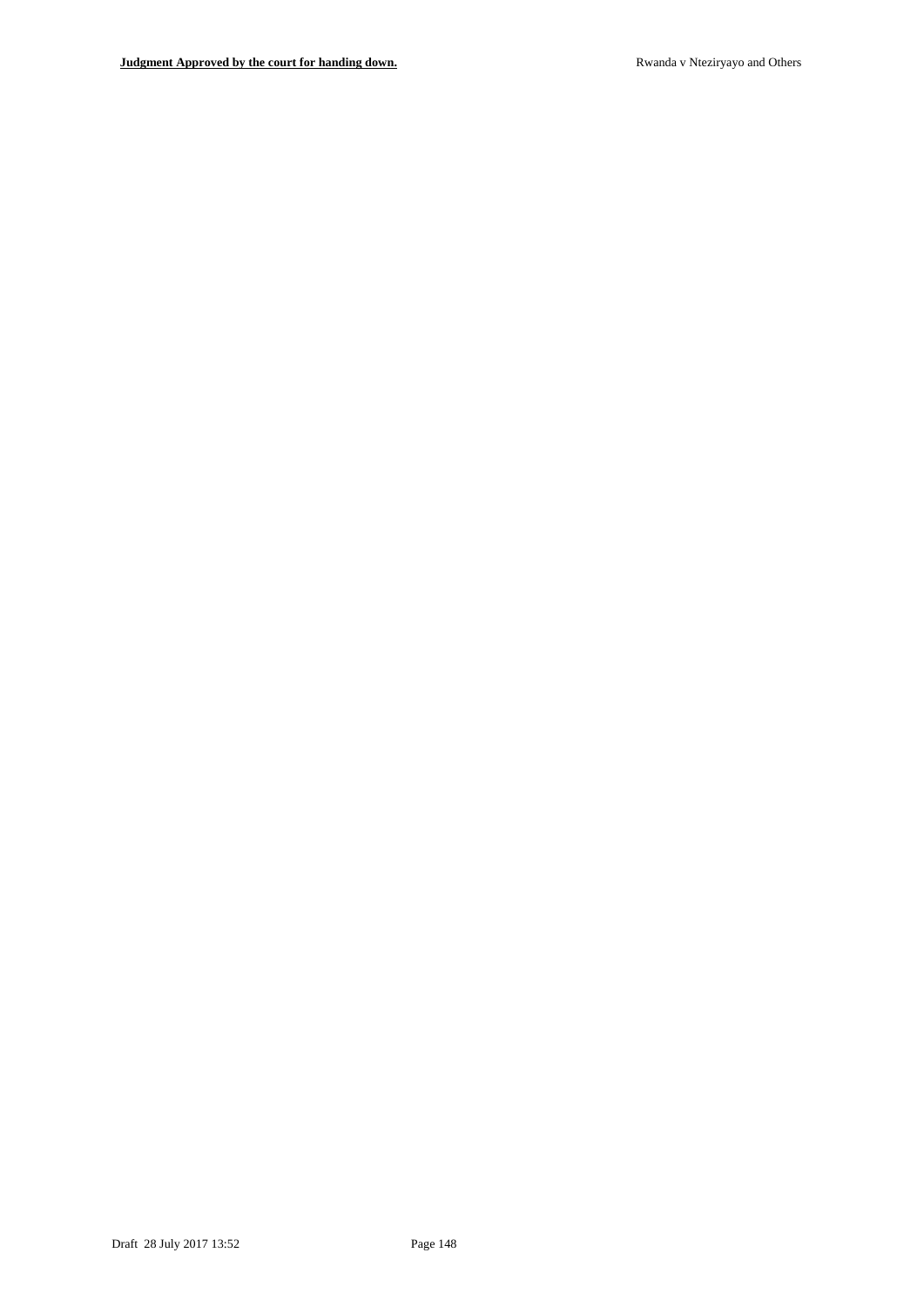## **ANNEX 3**

## **Extract from the Judgment of SDJ Arbuthnot**

## **Conclusions in relation to the independence of the judiciary**

- 519. The Divisional Court *in Brown and others* in 2008 and 2009 when it considered the independence of the judiciary relied on the Bizimungu case allied with the conclusions about the state of the polity in Rwanda. The High Court also relied on the HRW report of 2008 and the evidence of Professors Reyntjens, Sands and Schabas and in particular on the acceptance by the GoR's expert Professor Schabas that there was probably executive interference in the Bizimungu case to find evidence of specific positive incidents of judicial interference.
- 520. In 2014 to 2015, I must consider the implications of the trial of Ingabire which HRW found to be unfair. I bear in mind of course that like Bizimungu, Ingabire was a politician. She was planning on standing against President Kagame in the Presidential elections in 2010. Her case was not a transfer or extradition case. She was not tried by a Specialised Chamber of the High Court; Mutabazi another case relied upon by the defence, was tried by a military tribunal. Most if not all the examples of unfair trials in Rwanda are in relation to political opponents of the GoR.
- 521. The difference between her case and Bizimungu's is that there is no evidence of executive interference in her trial although there is other concerning evidence which I have set out above, evidence that led Amnesty to find that she had an unfair trial.
- 522. **T**he ICTR Referral Chamber and Appeals Chamber and courts in other countries subsequently and the expert called by the GoR in these proceedings have drawn a distinction between what might be termed political trials and non-political cases. None of those courts have accepted that there is evidence of executive interference in the judiciary trying allegations of genocide. They have implicitly accepted that there is interference with the judiciary in political cases.
- 523. I find that opponents of the GoR do not appear to have fair trials in Rwanda. The problem I have been wrestling with is whether the finding that the High Court does not try fairly those 'political' defendants means that these RPs will necessarily not be tried by independent and impartial judges sitting in this Specialized Chamber trying international and cross border crimes.
- 524. The various courts that have sent defendants back to Rwanda for trial and the GoR in this case too, rely on the argument that genocide cases are not political. The argument from the defence is to the contrary. The defence say the RPs had high profiles in 1994 and there is a current political will to have them convicted. In Munyakazi, a pre 2009 case and a defendant who was not returned to Rwanda, I noted that the ICTR Appeals Chamber described genocide cases as "*politically sensitive*" in the judgment at Paragraph 26.
- 525. I found that the RPs positions in 1994 were not that they were senior politicians on the national stage but within the local areas they were men of standing or importance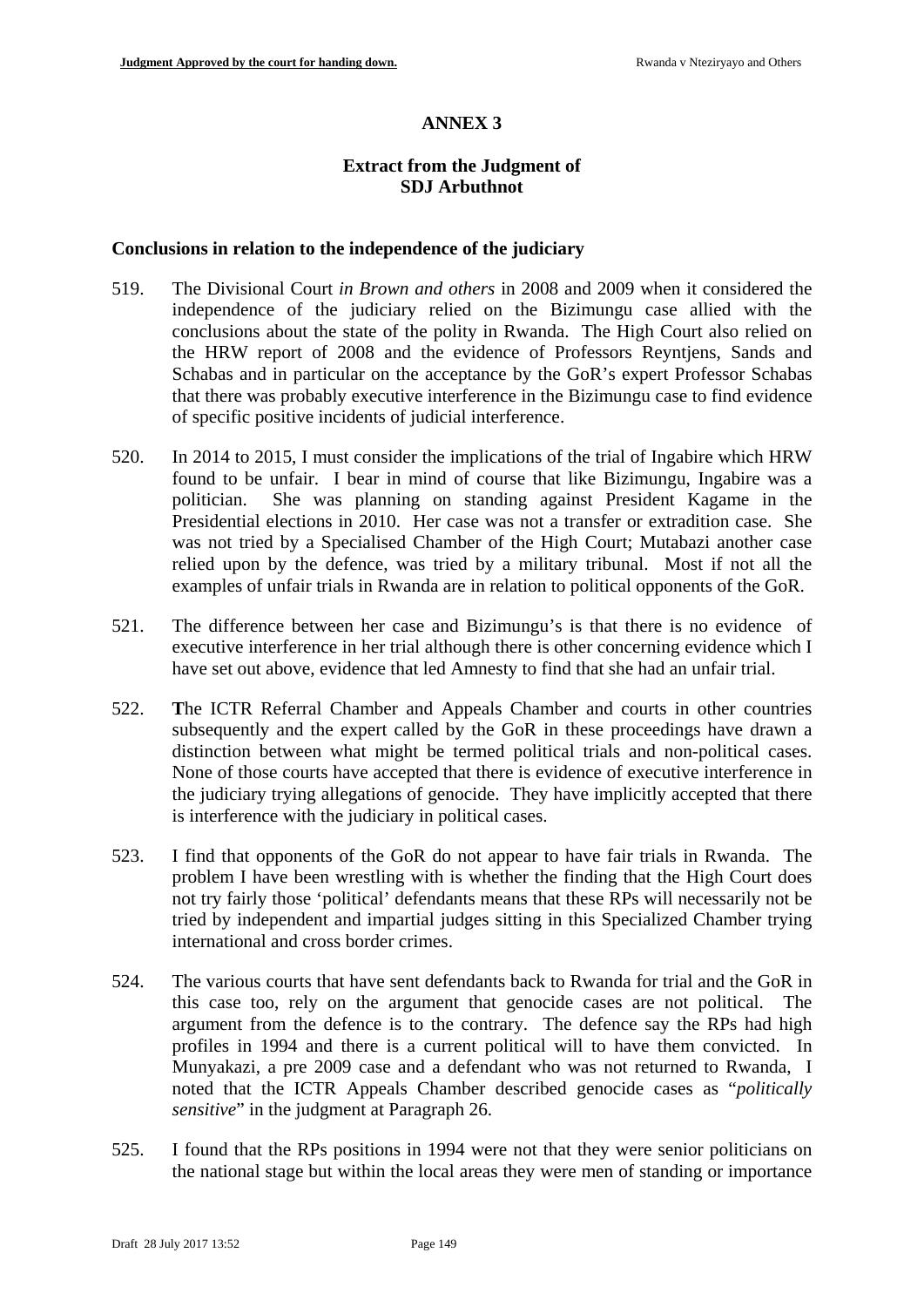in the community. In his affidavit Ngoga has explained the significance of the *bourgmestres*. Three of the RPs were *bourgmestres*. There is some limited evidence that one of the RPs was a member of the Akazu, I find if he was, he was not a high profile one and the final RP was a director of an important company in the local area.

- 526. I do not find there is credible evidence that the RPs are political opponents to the GoR in 2015 and I do not find there is any persuasive evidence that the extradition request is driven by political considerations.
- 527. I find that the trials of these RPs, if they are returned, nevertheless will be high profile. The expert witnesses, Dr Clark and Professors Reyntjens and Longman consider that they would be. Mr Ngoga agreed that this extradition case has a high profile in Rwanda and there was a strong adverse reaction in Rwanda when the High Court in London in 2009 overruled the 2008 district judge's order referring the case to the Secretary of State. I would anticipate that an extradition order made in this country would be widely reported in Rwanda and such media attention would continue through any trial in the High Court in Rwanda. The GoR will use the return of the RPs as examples to show that the State's justice system is recognised internationally as a system which can try defendants fairly.
- 528. What *Brown and others* lacked in 2008 and 2009 was the significant evidence of the trials of the five men transferred or extradited to Rwanda. This evidence has enabled me to distinguish between 'political' trials on the one hand and trials of those accused of genocide.
- 529. I have read the extensive monitors' reports and summarised them above. I have also been provided with extensive summaries of decisions given by the High Court in relation to the five transferred, in particular Uwinkindi. I have had the benefit of Witteveen's comments about the trials. I do not agree with the contention of Miss Ellis at her Submissions Page 32, Paragraph 74, that an analysis of the proceedings of the five transferred cases "*provides further evidence of a lack of judicial independence and impartiality in the face of deep unfairness to the defence*".
- 530. I rely on the fact that in all the many pages of monitors' reports there is no recurring theme of complaint about the judges' lack of independence. In relation to the decisions of the judges there is no evidence in those records of any partiality or anything untowards. I suppose it is arguable that interference might not be picked up by the monitors but a lack of independence or fairness would be. I appreciate the following comment relates to procedural issues only but I was struck by the even handedness of the judges when confronted with, for example, applications for adjournments by the defence. The ICTR monitors make it clear that any defence request for an adjournment is considered carefully by the court and reasonably dealt with (usually the adjournment is granted). Apart from the problem of representation, and it is difficult to know what the court could do about that, the court's approach seems to be fair.
- 531. I am concerned, of course, about the effect on judges of comments made by the President and ministers about the guilt of these RPs in the sort of autocratic State that I have found Rwanda to be. The GoR seems not to respect the presumption of innocence and that might put pressure on the judges if there was no international judge amongst them. I accepted however the evidence from Professors Longman and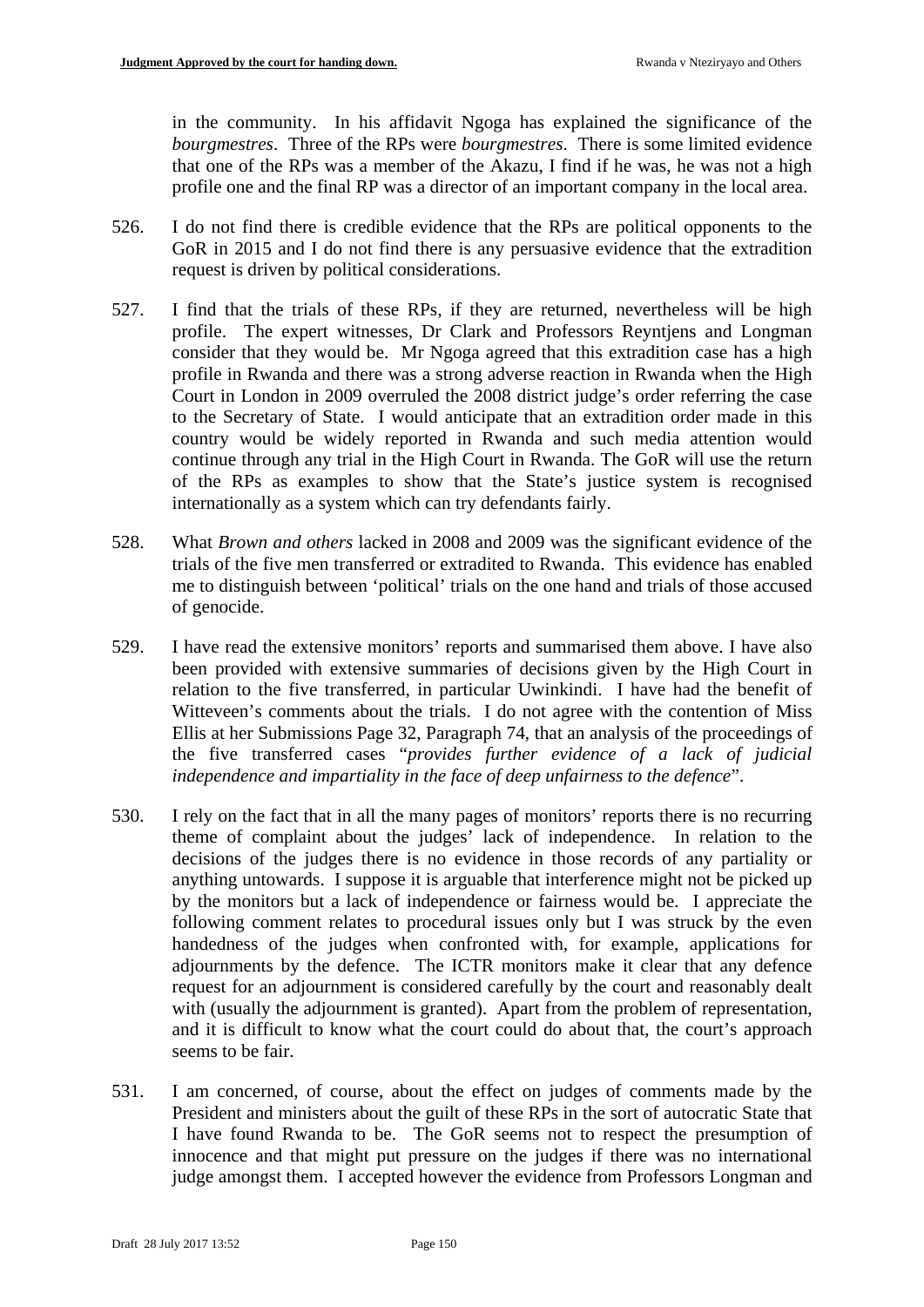Reyntjens, for example, that the quality of the judiciary has been increasing gradually in Rwanda and I have heard nothing which suggests that they are not able to ignore comments made by the President and others in non political cases. Dr Clark's evidence was that the most important developments had taken place since *Brown and others* and a number of reforms had been prompted by criticisms made by the ICTR and other jurisdictions.

- 532. The Divisional Court considered it was difficult to consider the independence of judges in the absence of a consideration of the State from which they come. I have set out my findings about the State at Paragraphs 221 onwards. I also, however, noted Dr Clark's evidence that while he accepted there may be justified concerns about political developments in Rwanda, they "*do not inherently impinge on the delivery of justice for genocide suspects…we must recognize that the Rwandan judiciary to a large extent has a life of its own and must be evaluated in terms of judicial performance and concrete evidence from trials…The Rwandan judiciary has displayed a marked dedication to ensuring the fair trial of extradited suspects and taken concrete measures to fulfil the "checklist" criteria*.". His view was echoed by Martin Witteveen who had observed a number of hearings and had investigated the independence of the judiciary. He had no concerns.
- 533. The 'sea changes' relied upon by the GoR which I have set out at Paragraph 11-29 inclusive at the beginning of this judgment, would be more significant if there was evidence they were affecting trials in practice. As far as the independence of the judiciary is concerned the only change which appears to have bedded in is the amendment to the Transfer Law in 2009 that allows three or more judges to be designated to try complex and important cases. All five of the transferred or extradited defendants in Rwanda either have been tried or are being tried by three judges in the Specialised Chamber of the High Court. I find their number, of course, makes interference less likely.
- 534. One of the new provisions relied upon by Mr Ngoga is the amendment to Rwandan law of 28<sup>th</sup> November 2011 allowing for international judges to come and try transfer and extradition cases alongside Rwandan judges. This could be at the request of the accused, his lawyer or the prosecution from Rwanda or elsewhere. The President of the Supreme Court would decide on the application. Although Ngoga said in his affidavit that there was no reason why the application would not be granted, Dr Clark thought it unlikely.
- 535. Rwanda is rightly proud of the improvements to its judicial system since the majority of judges and lawyers were killed in 1994. I am not so sure that an independent country like Rwanda would accept a non Rwandan judge coming in to try one of their genocide cases. I did not accept Ngoga's evidence and agreed with Dr Clark that Rwanda is a proud country and would no doubt feel patronized if they had to accommodate a foreign judge in these circumstances. The GoR would find such a move "*politically unpalatable because of a spirit of self-reliance and independence*" as Dr Clark put it. In any event there is no evidence that any of the returned accused have been aware of the change in the law or if aware that they have applied for an international judge, let alone one being granted. It must be said were a judge with international experience to sit on any of the RPs trials that would reduce still further any remaining concerns I have in relation to the independence of the judiciary.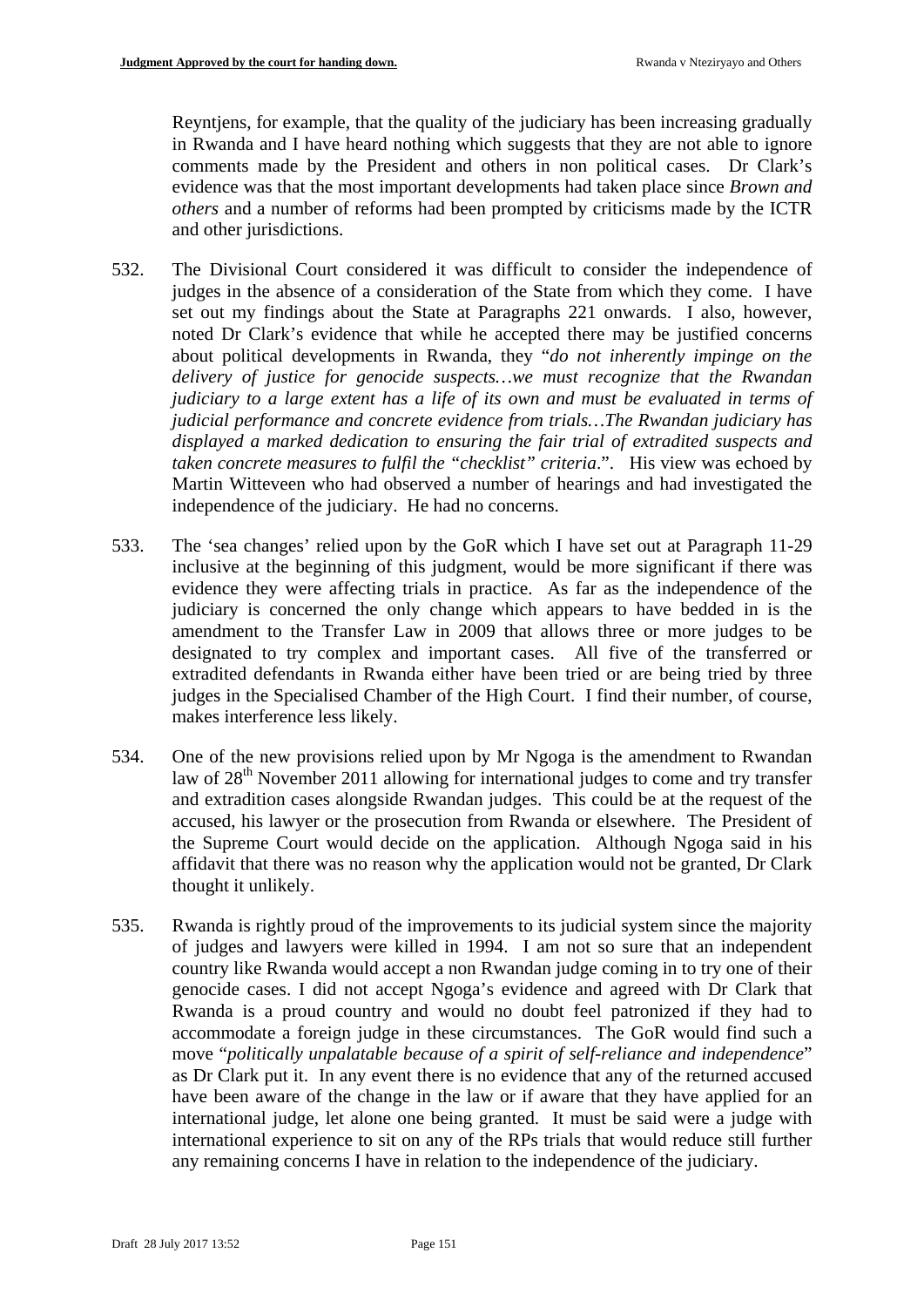- 536. There was no real reason for me to doubt the GoR's evidence that the acquittal rate is around 20 to 30% in the High Court whilst in the gacaca Courts it had been around 25%. I accepted that of 238 High Court decisions that were reviewed by the Supreme Court, 219 were upheld (evidence conveniently summarized in the Prosecution Closing Submissions at Page 32, Paragraph 120). Unfortunately there was no information about the acquittal rate in genocide trials. Dr Clark, however, did report on a positive note that of a number of genocide defendants that HRW was concerned about in their 2008 report, Law and Reality, three including Biseruka and Twagrimungu were later acquitted.
- 537. I accept too that the judiciary are governed by a number of ethical codes as well as have annual performance evaluations and take an oath to discharge their duties responsibly. Reforms since 2003 ensure that candidates for the judiciary take an exam and have to have a law degree and six years' post qualification experience for the High Court. The three highest office holders in the Supreme Court and the two highest in the High Court are appointed by Presidential Order but this is approved by the Senate.
- 538. On the other hand, the evidence of the exiled past Prosecutor General and Vice-President of the Rwandan Supreme Court, Dr Gahima, was clear, a large number of current judges are active RPF members. He explained the official narrative is that all those who were involved in senior leadership are guilty of genocide. Although he left the county in 2004 he had been responsible for putting the list of judges together after the introduction of the new constitution and knew the way the system of appointments worked. He was a measured, credible and impressive witness and Dr Clark accepted he was a respected academic.
- 539. Edward Fitzgerald QC relies on an amendment to the Rwandan Constitution which he says may affect the independence of the judges and this is that since 2008 judges of the High and Supreme Courts are no longer appointed for life but are appointed for a determinate term which is renewable by the High Council of the Judiciary. This had not emerged by the time of the appeal to the Divisional Court in *Brown and others* (Appendix F, Paragraphs 80 onwards - Decisions on Transfer to Rwanda since 2006). I accept that security of tenure should ensure independence and impartiality but I find there is no evidence that the change to removal on the grounds of serious professional misconduct or incompetence is being used by the High Council of the Judiciary to remove judges for bringing in the wrong verdicts.
- 540. I noted on a positive note that transparency and fair decisions would be encouraged by the requirement that provided for all hearings to be in public. The requirement to give reasons for decisions is also protective so it was unfortunate that the defence were unable to find very many cases reported on the internet. Miss Ellis at Annex 1 to EN's Reply to GoR Submissions, sets out a chronology of requests made to the GoR in relation to statistics but more particularly judgments emanating from the High Court of Rwanda in genocide cases. There is fortunately a mass of material now in relation to the five transferred men, particularly in the Rebuttal Material produced by Ms Kabasinga. Before that only four judgments were found by Miss Ellis and her team. I found it concerning that a witness for the GoR could find the judgments with apparent ease whilst the thorough research by the defence team could not.